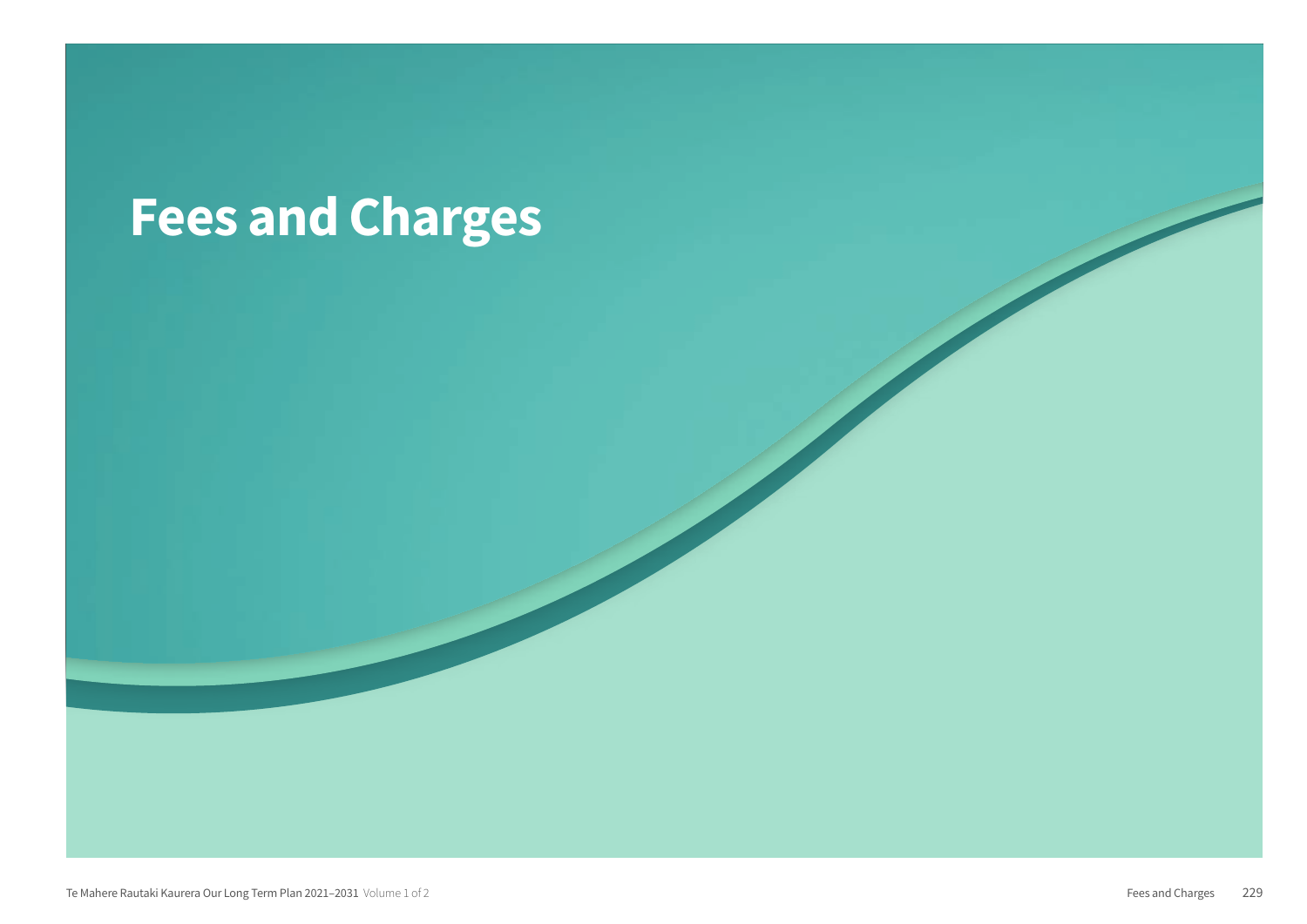#### City Council Fees & Charges for 2021/22

#### Fees and charges set under section 12 Local Government Act 2002

#### Corporate

#### Debt Collection

Where any fee or charge (or other amount payable) has not been paid by the due date, the Council may commence debt recovery action. The Council reserves the right to charge interest, payable from the date the debt became due, calculated in accordance with (or on a basis that ensures it does not exceed interest calculated in accordance with) Schedule 2 of the Interest on Money Claims Act 2016. The Council also reserves its right to recover the costs incurred in pursuing recovery of the debt on a solicitor / client basis. Debt recovery action commences when the Council sends the debt to a debt collector or a lawyer to be recovered, whether or not any court proceedings are issued.

#### Online or Credit Card Payments

The Council is not obliged to accept any online or credit card payment. Where such payments are accepted, the Council reserves the right to add a surcharge to the amount being paid, to approximately meet the costs incurred by the Council as a result of this acceptance.

#### Payment Denominations

All payments to Council should be in reasonable denominations, including compliance with section 27 of the Reserve Bank Act 1989 for cash payments. The Council reserves the right to refuse acceptance or to add an additional administration fee to the amount owed where the payer attempts to make multiple small-denomination payments (including multiple payments by electronic mechanisms) in a manner which Council staff at their sole discretion consider to be unreasonable or vexatious.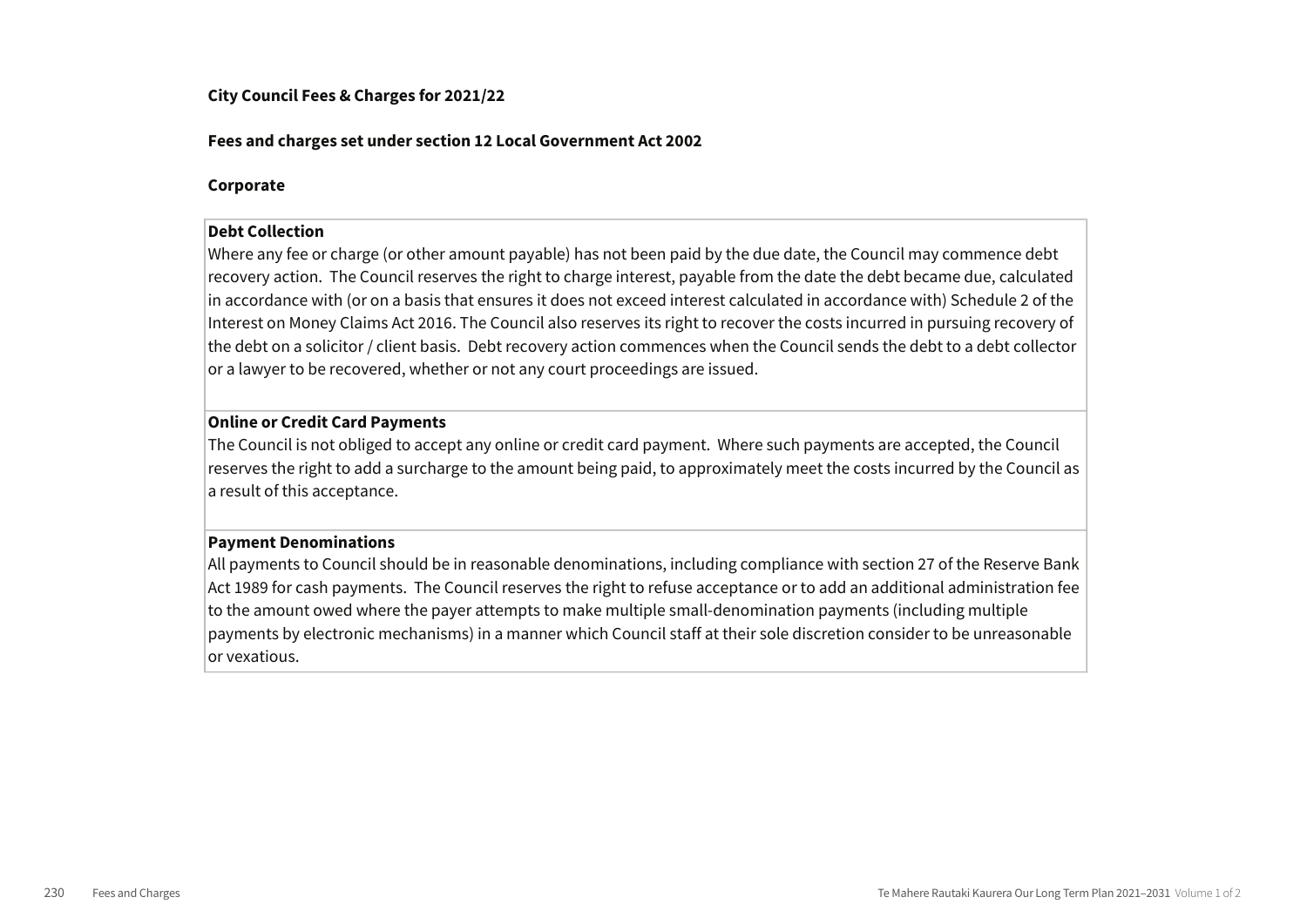Fees and charges set under section 150 of the Local Government Act 2002 or other relevant legislation (eg. Dog Control Act 1990, Building Act 2004, Food Act 2014, etc.) or By-law

#### Governance

#### Official Information requests

For requests for information under the Local Government Official Information and Meetings Act 1987 Where the information request is covered by fees defined elsewhere, that fee shall prevail. Examples include LIM, plan sales, cemetery and Library enquiries, copies of video, audio and film tapes.

#### Copy and Print Services (for information requests)

Cost of copy/photocopying

| A4 | ົາເ<br>しいこん    |
|----|----------------|
| A3 | \$2.00         |
| A2 | \$3.50         |
| A1 | \$6.50         |
| A0 | <b>\$10.50</b> |

#### Cost of Scanning for hard copy application conversion

| $1 - 20$ single sided A3 & A4 pages      | \$27.40 |
|------------------------------------------|---------|
| $21 - 40$ single sided A3 & A4 pages     | \$29.50 |
| $ 41 - 60$ single sided A3 & A4 pages    | \$33.50 |
| $61 - 80$ single sided A3 & A4 pages     | \$37.90 |
| $81 - 100$ single sided A3 & A4 pages    | \$42.00 |
| $101 - 150$ single sided A3 & A4 pages   | \$49.50 |
| each 100 sheets or part thereof over 100 | \$70.50 |

GST Inclusive (15%)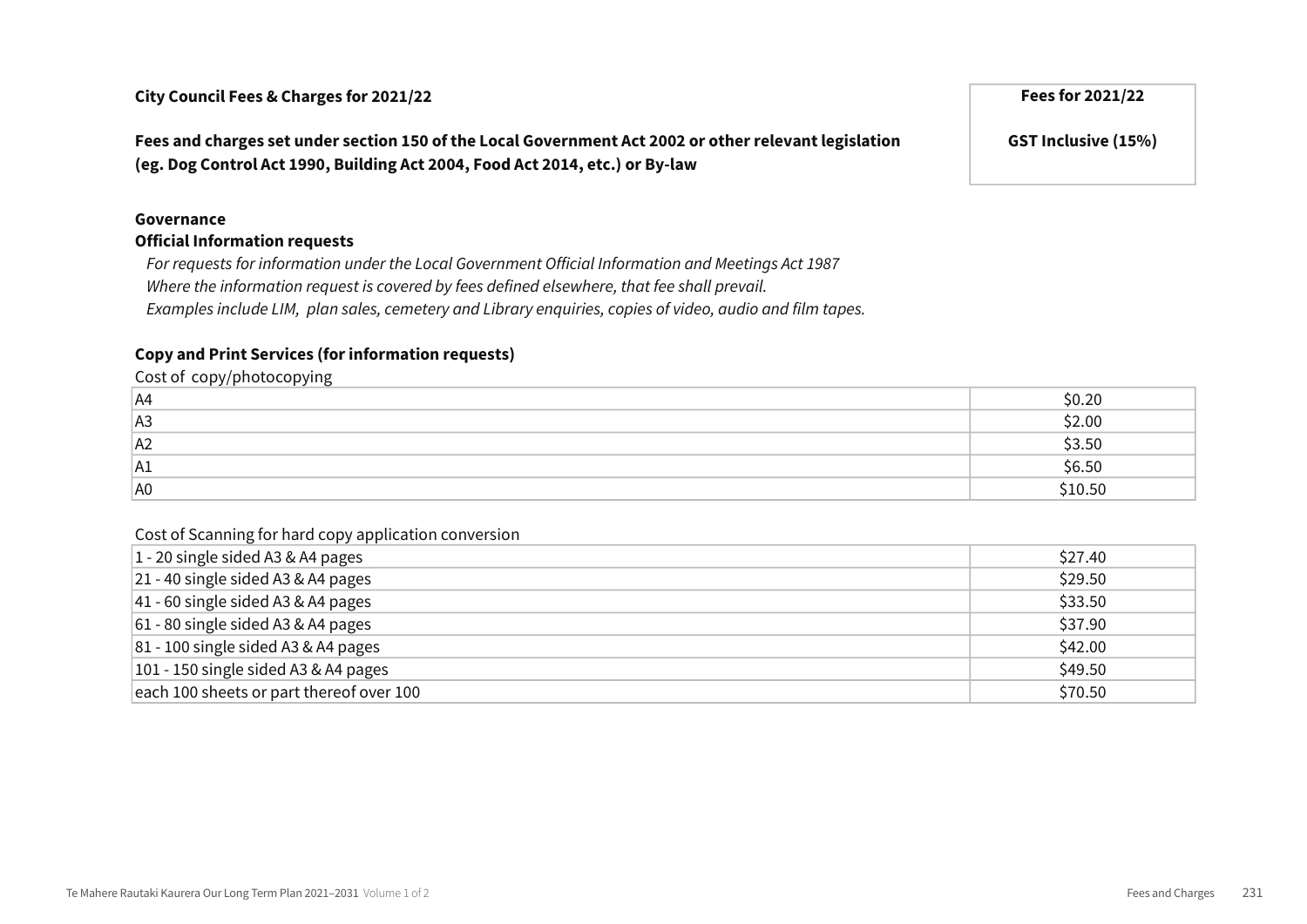| City Council Fees & Charges for 2021/22                                                                                                                                               | <b>Fees for 2021/22</b>    |
|---------------------------------------------------------------------------------------------------------------------------------------------------------------------------------------|----------------------------|
| Fees and charges set under section 150 of the Local Government Act 2002 or other relevant legislation<br>(eg. Dog Control Act 1990, Building Act 2004, Food Act 2014, etc.) or By-law | <b>GST Inclusive (15%)</b> |
| Contra conclusive linear and concentrations A                                                                                                                                         |                            |

Cost per sheet larger than A3

| $\vert$ 1 - 20 single sided              | \$27.50  |
|------------------------------------------|----------|
| $21 - 40$ single sided                   | \$37.90  |
| $ 41 - 60$ single sided                  | \$59.00  |
| $61 - 80$ single sided                   | \$80.00  |
| $ 81 - 100$ single sided                 | \$100.00 |
| $101 - 150$ single sided                 | \$138.00 |
| each 100 sheets or part thereof over 100 | \$160.00 |

#### Aerial Photographs

| AA | \$18.50 |
|----|---------|
| A3 | \$26.00 |
| A2 | \$37.00 |
| A1 | \$47.00 |
| A0 | \$84.00 |

#### Staff time recovery

For time spent responding to the request in excess of one hour.

| thereof<br>half hour <b>.</b><br>, nart<br>ulargeable h<br>0ľ | $\sim$<br>53<br>7.UU |
|---------------------------------------------------------------|----------------------|
| thereafter <sup>.</sup><br>aalt-h<br>າດເມ<br>⊸⊿เ              | $\sim$<br>s.uu<br>≺× |

#### All other costs to obtain or supply the information

The amount actually incurred in responding to the request. General Manager's discretion to determine full cost recovery

#### Deposit may be required

A deposit may be required where the charge is likely to exceed \$100 or where some assurance of payment is required to avoid waste of resources.

General Manager's discretion to determine the deposit required.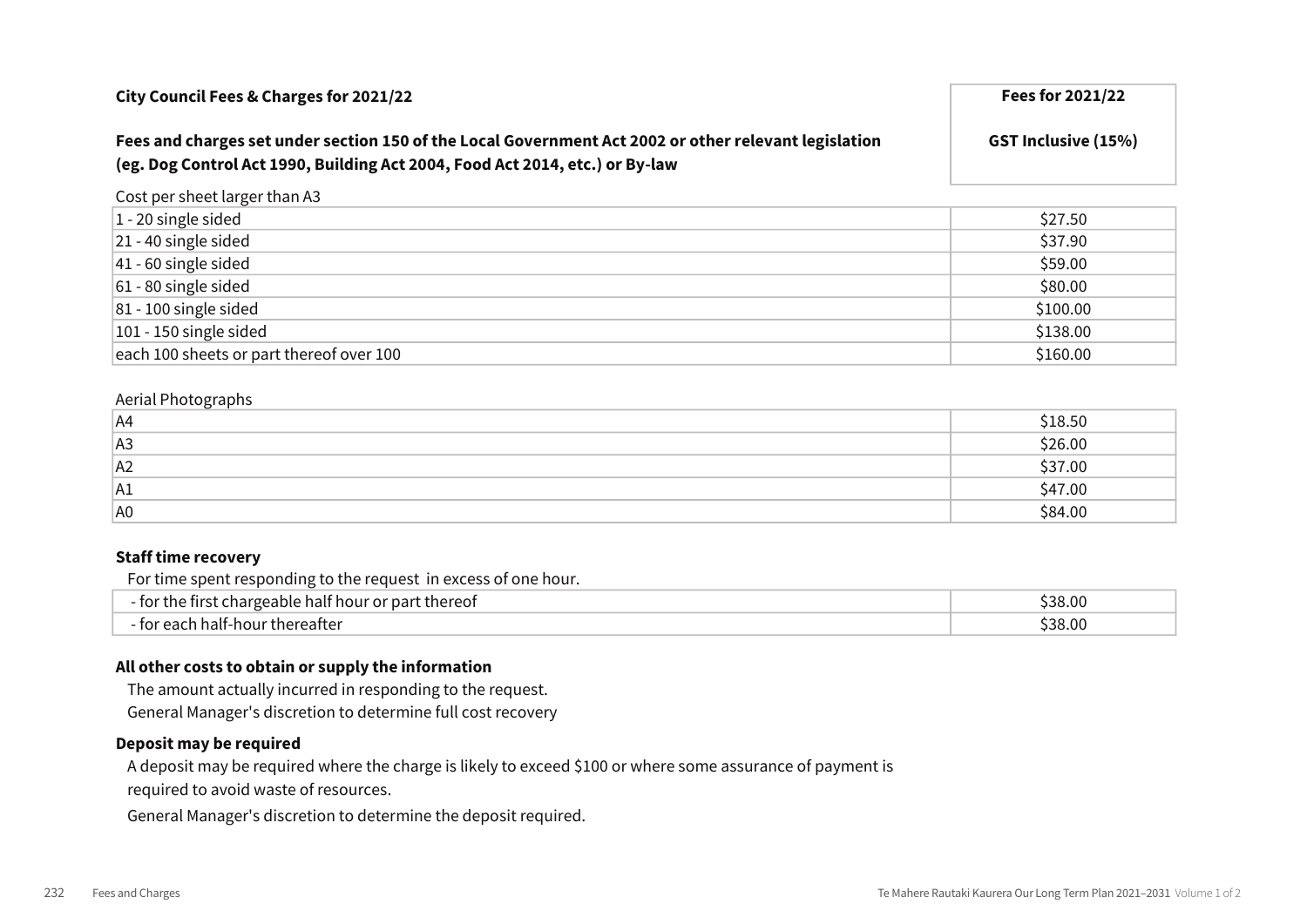| City Council Fees & Charges for 2021/22                         | Fees for 2021/22           |
|-----------------------------------------------------------------|----------------------------|
| Fees and charges set under section 12 Local Government Act 2002 | <b>GST Inclusive (15%)</b> |
| <b>Christchurch Art Gallery</b>                                 |                            |
| <b>Curatorial</b>                                               |                            |
| Photographic reproduction                                       | Art Gallery director's     |
|                                                                 | discretion to set fees     |
| Venue Hire - See Community Facilities fees and charges          |                            |
| <b>Exhibition fees</b>                                          |                            |
| Admission fees for special exhibitions                          | Art Gallery director's     |
|                                                                 | discretion to set fees     |
| <b>Gallery Tour charges</b>                                     |                            |
| Pre-booked group tours - per student                            | \$2.00                     |
| Pre-booked group tours - per adult                              | \$10.00                    |
| School classes - 1.5 hr session - per person                    | \$2.00                     |
| The above fees exclude pay per view exhibitions                 |                            |
| <b>Akaroa Museum</b><br>Admission charges no longer apply       |                            |
| Supply digital image from collection                            | \$20.00                    |
| Family history, genealogical enquiry - initial enquiry          | \$30.00                    |

Family history, genealogical enquiry - additional work per hour **Family history, and the COSE of SCOSE** \$60.00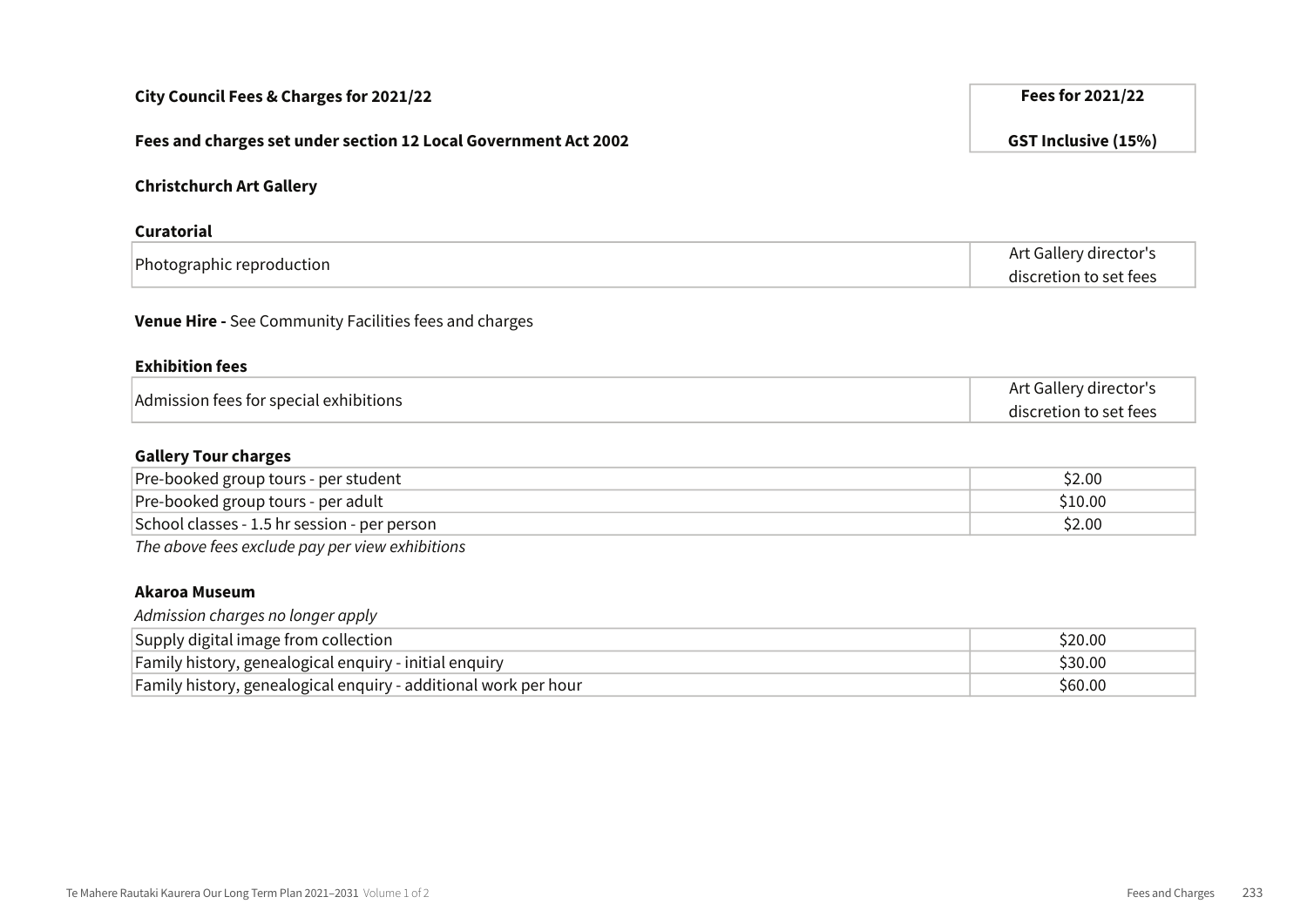#### Fees and charges set under section 12 Local Government Act 2002 GST Inclusive (15%)

#### Civic and International Relations

#### International Relations

#### Hosting visiting delegations

| Standard visit briefing - one hour minimum fee                              | \$200.00    |
|-----------------------------------------------------------------------------|-------------|
| Site visit to facilities - escorted - one hour minimum                      | \$250.00    |
| Technical visit - expert staff and written material - administration charge | \$375.00    |
| Programme administration fee                                                |             |
| base fee for 1 to 10 people                                                 | \$200.00    |
| additional fee for 11 plus people - per extra person                        | \$5.50      |
| Catering                                                                    | actual cost |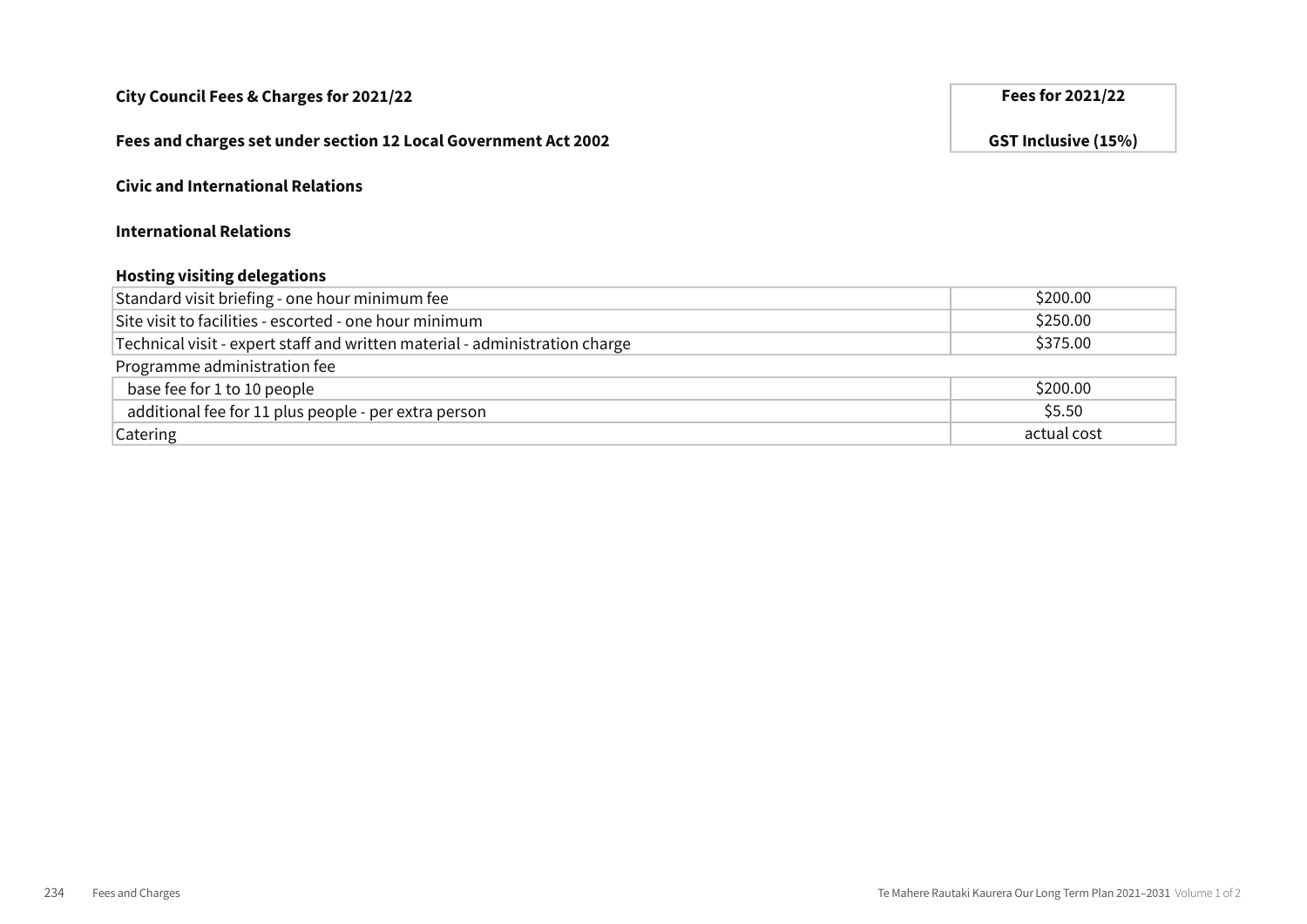| City Council Fees & Charges for 2021/22                         | Fees for 2021/22           |
|-----------------------------------------------------------------|----------------------------|
| Fees and charges set under section 12 Local Government Act 2002 | <b>GST Inclusive (15%)</b> |
| <b>Libraries</b>                                                |                            |
| <b>Stock</b>                                                    |                            |
| <b>Bestseller collection</b>                                    | \$3.00                     |
| <b>Non-book Stock</b><br><b>Audio Visual Materials:</b>         |                            |
| CD Single                                                       | \$3.00                     |
| CD Set                                                          | \$3.00                     |
| DVD Single                                                      | \$3.00                     |
| <b>DVD</b> set                                                  | \$6.00                     |
| <b>Non-city Resident Charges</b>                                |                            |
| Annual subscription as an alternative to the per item charge    | \$140.00                   |
| <b>Overdue Fines</b>                                            |                            |
| Per item per day                                                | \$0.70                     |
| Maximum fine per item                                           | \$21.00                    |
| <b>Holds &amp; interloans</b>                                   |                            |
| Adults - per item                                               | \$3.00                     |
| Interloan - per item                                            | \$12.00                    |
| Urgent interloan - full charge per item                         | \$40.00                    |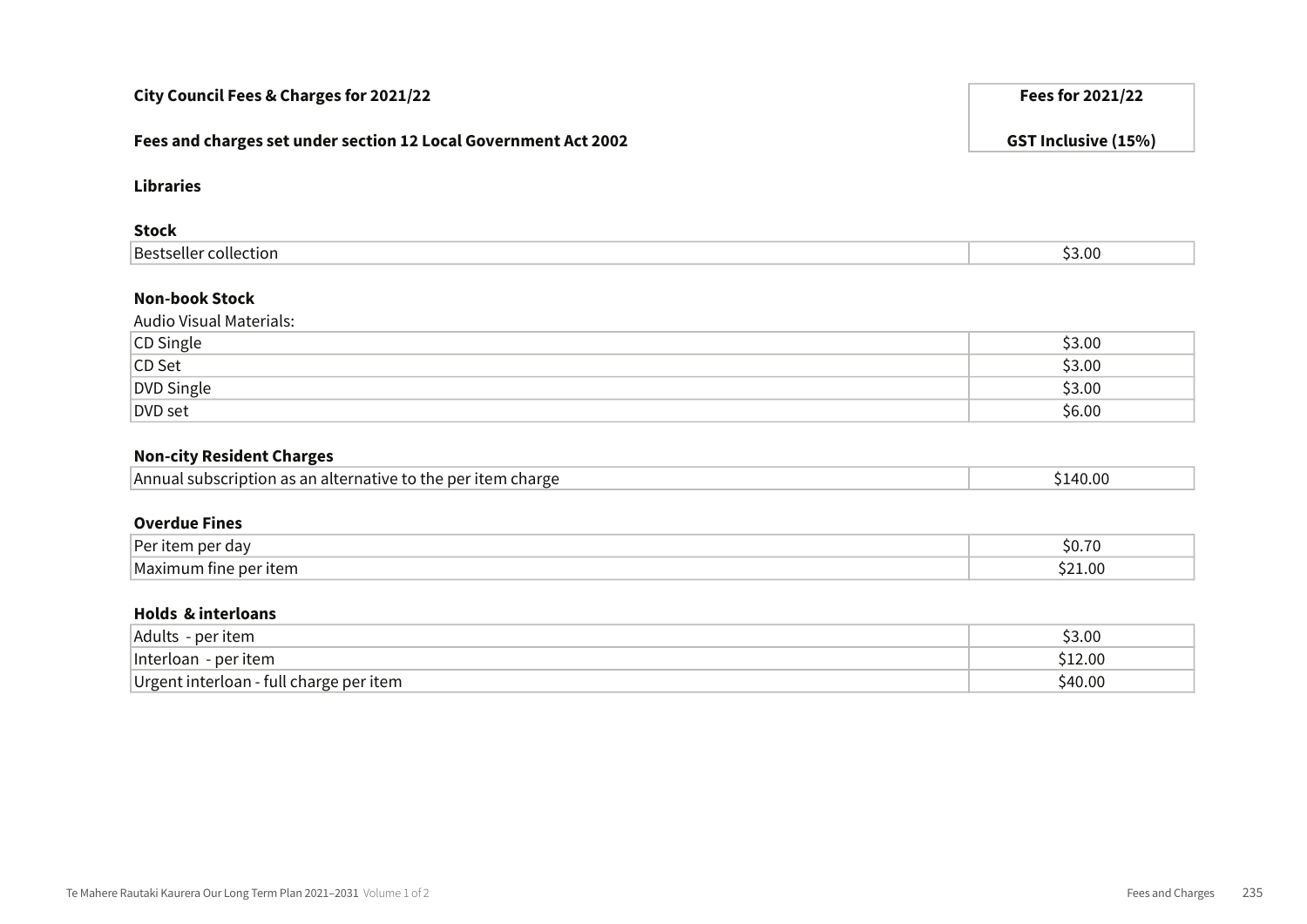#### Fees and charges set under section 12 Local Government Act 2002 GST Inclusive (15%)

## Libraries Replacements (General Revenue) Membership cards: - Adults \$5.00 Membership cards: - Children  $\sim$ Lost stock Replacement cost plus \$21.00 Cassette and CD cases General Manager's discretion to set fees

#### Other services

| Information products  | General Manager's discretion |
|-----------------------|------------------------------|
|                       | to set fees                  |
| Reprographics         | General Manager's discretion |
|                       | to set fees                  |
| 3D printing           | General Manager's discretion |
|                       | to set fees                  |
| Laser cutting         | General Manager's discretion |
|                       | to set fees                  |
| Products              | General Manager's discretion |
|                       | to set fees                  |
| Bindery               | General Manager's discretion |
|                       | to set fees                  |
| Item delivery Service | General Manager's discretion |
|                       | to set fees                  |
| Gift voucher          | General Manager's discretion |
|                       | to set fees                  |

Hire of Meeting Rooms and Public Spaces - See Community Facilities fees and charges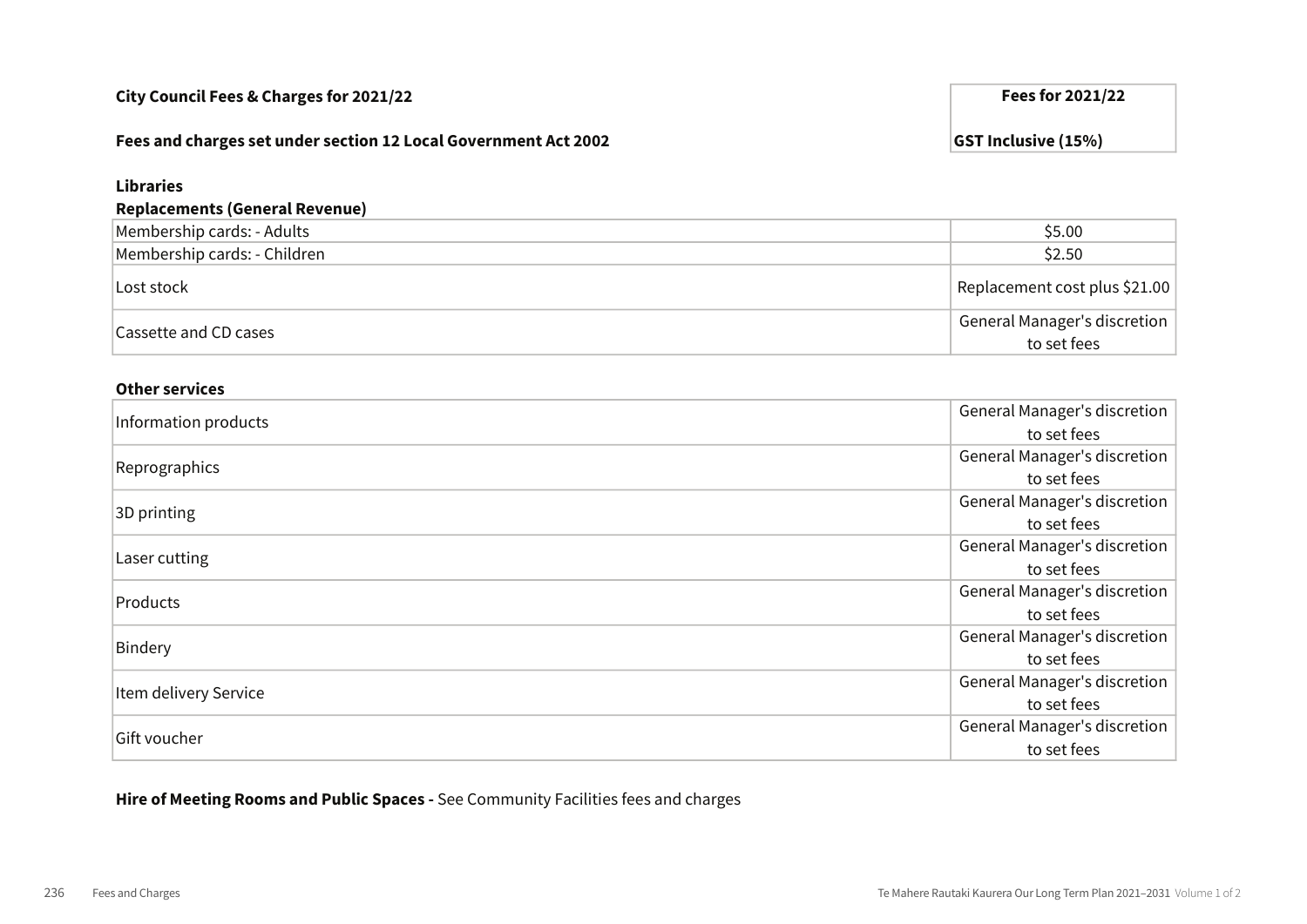Fees and charges set under section 12 Local Government Act 2002 GST Inclusive (15%)

#### Recreation, Sports, Community Arts & Events

Note: General Manager has discretion to modify in response to developing market and community conditions

#### Recreation and Sport Centres

\* Items identified with this symbol have a discount of 25% on the full costs (this discount is available to Community Services card, Super Gold card, Secondary Students and Hāpai Access Card holders)

++ Minimum term 12 weeks applies

#### Multi Membership: Pool & Fitness, all Recreation & Sport Centres

| $\vert$ * FLEXI - Direct Debit (monthly fee)         | \$86.70  |
|------------------------------------------------------|----------|
| $*$ <sup>+++</sup> FLEXI - Direct Debit (weekly fee) | \$19.95  |
| $\vert$ * FIXED - 12 Month Fee prepaid               | \$921.60 |
| $\vert$ * FIXED - 3 Month Fee prepaid                | \$321.50 |
| <b>FIXED - 1 Month Fee prepaid</b>                   | \$119.00 |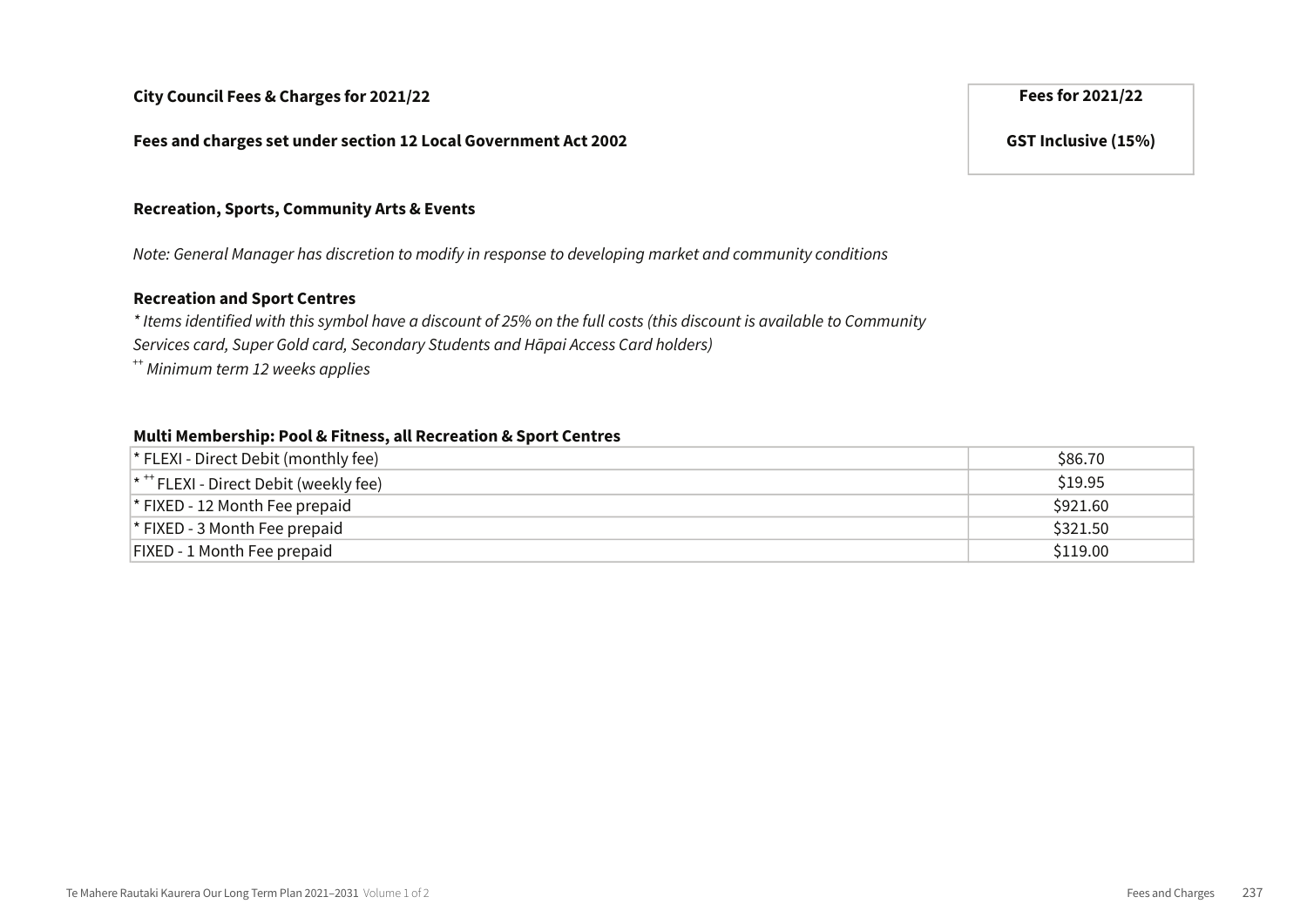# City Council Fees & Charges for 2021/22 **Fees for 2021/22** Fees for 2021/22 Fees and charges set under section 12 Local Government Act 2002 GST Inclusive (15%)

#### Recreation, Sports, Community Arts & Events

| Swim                                                  |         |
|-------------------------------------------------------|---------|
| * Adult                                               | \$6.60  |
| *Children                                             | \$3.80  |
| Preschool Child with parent/caregiver                 | \$3.80  |
| School Group swims pre or post swimsafe/learn to swim | \$2.00  |
| Family of 4 (2 adults, 2 children)                    | \$16.80 |
| Family of 3 (1 adult, 2 children)                     | \$11.60 |
| Family of 2 (1 adult, 1 child)                        | \$8.40  |
| Additional child                                      | \$3.20  |

(includes all Recreation and Sport Centres, and the outdoor pools: Te Hapua, Lyttelton and Waltham)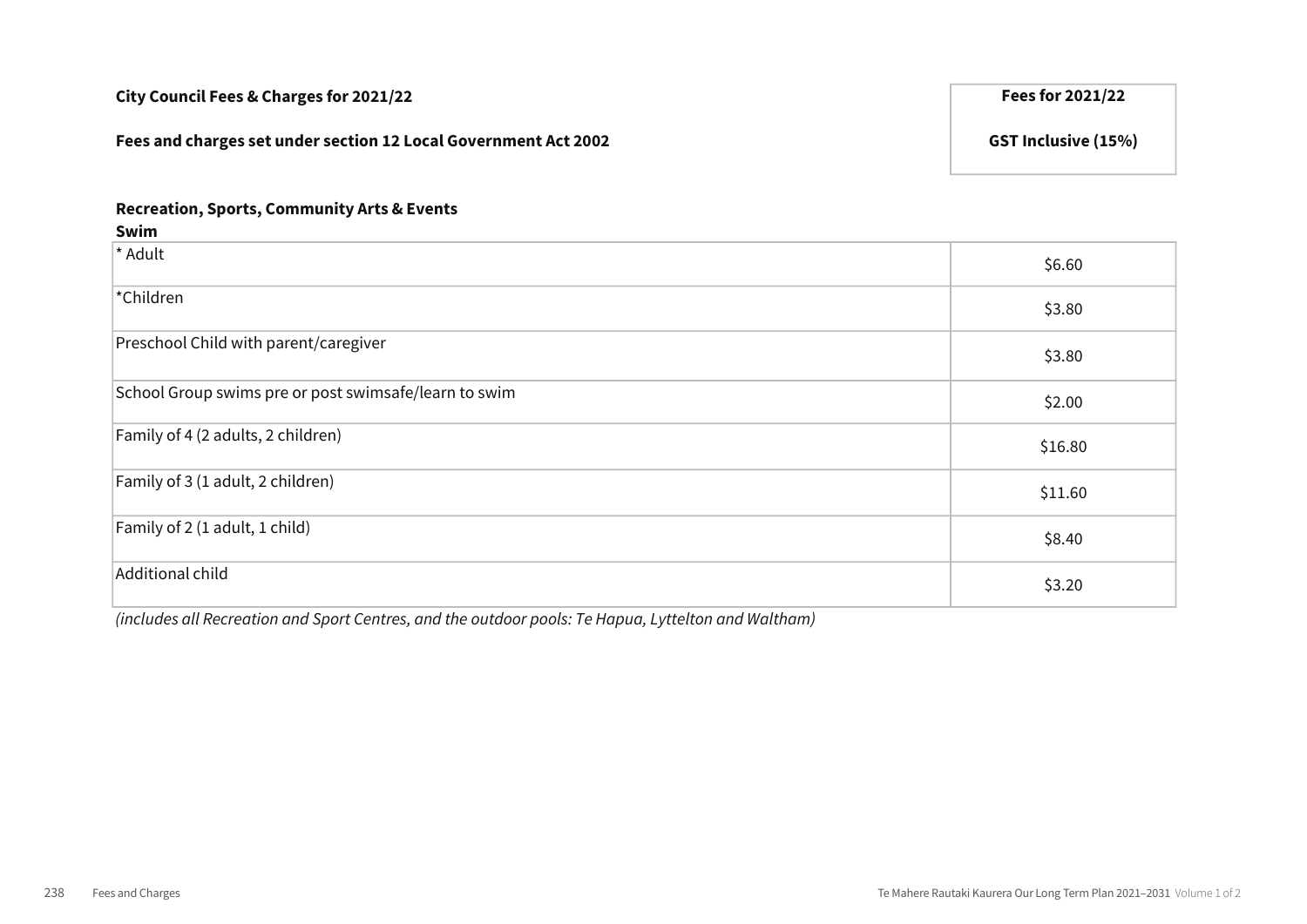| City Council Fees & Charges for 2021/22                         | Fees for 2021/22           |
|-----------------------------------------------------------------|----------------------------|
| Fees and charges set under section 12 Local Government Act 2002 | <b>GST Inclusive (15%)</b> |

#### Recreation, Sports, Community Arts & Events Hydroslides - Jellie Park & Taiora QEII

| * Adult Indoor                                         | \$7.25  |
|--------------------------------------------------------|---------|
| * Child Indoor                                         | \$6.20  |
| * Adult Indoor & outdoor (summer)                      | \$11.20 |
| * Child Indoor & outdoor (summer)                      | \$9.00  |
| Family of 4 (2 adults, 2 children) - Indoor            | \$21.50 |
| Family of 3 (1 adult, 2 children) - Indoor             | \$15.70 |
| Family of 2 (1 adult, 1 child) -Indoor                 | \$10.80 |
| Family of 4 (2 adults, 2 children) - Indoor & outdoor  | \$32.30 |
| Family of 3 (1 adult, 2 children) - Indoor & outdoor   | \$23.30 |
| Family of 2 (1 adult, 1 child) - Indoor & outdoor      | \$16.20 |
|                                                        |         |
| Group Booking - Outdoor Swim/Hydroslide - Adult        | \$13.50 |
| Group Booking - Outdoor Swim/Hydroslide - Child        | \$10.80 |
| Group Booking - Outdoor Swim/Hydroslide - School Group | \$10.00 |

#### Hydroslides - Waltham & Te Hapua

| !Adı<br><sup>,</sup> tee<br>$\sim$ | 52.00<br>$\sim$ $\sim$ |
|------------------------------------|------------------------|
| Child entry fee                    | 2.00ډ                  |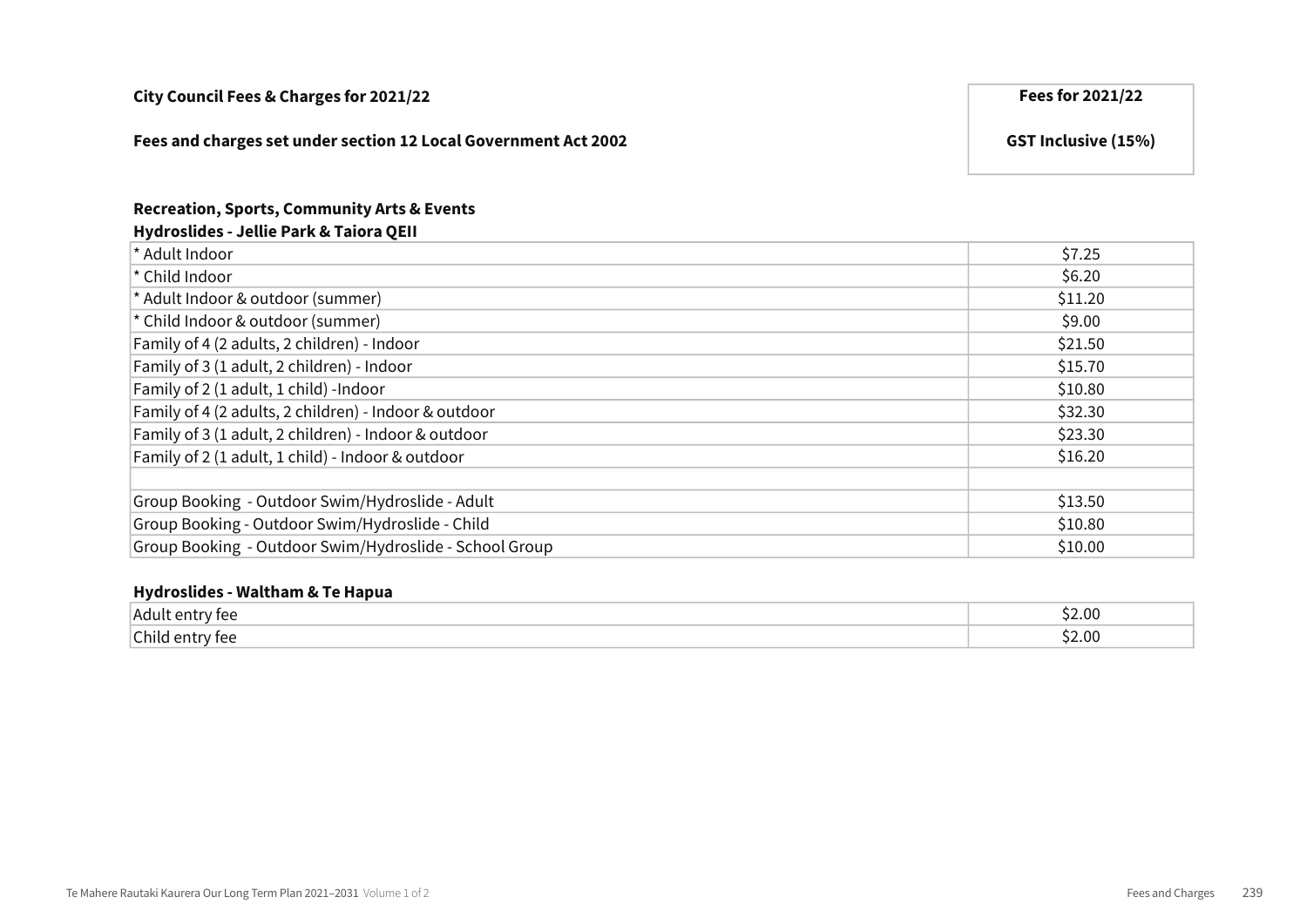#### $*$  + Pre School  $\$13.80$

 $*$  + Mini-squads  $$13.80$ 

\* + Individual lessons \$26.50

\* + Shared lessons \$17.90

\* + Parent and Child \$10.80

#### Swimsafe/Learn to Swim - Schools increase effective 1st January

| $\Omega$<br>ാ∩<br>. .<br>'esson<br>، 34<br>nın<br>າເເກ<br>∪ר∍נ<br>.<br>. |        |  |
|--------------------------------------------------------------------------|--------|--|
|                                                                          | per gr |  |

\* + School Age and Adult \$13.80

General Manager has discretion to change fees in response to external funding/sponsorship opportunities

#### Pool Membership: all Recreation & Sport Centres

| $*$ FLEXI - Direct Debit (monthly fee)             | \$65.60  |
|----------------------------------------------------|----------|
| $*$ <sup>*</sup> FLEXI - Direct Debit (weekly fee) | \$15.10  |
| $*$ FIXED - 12 Month Fee prepaid                   | \$697.10 |
| $\vert$ * FIXED - 3 Month Fee prepaid              | \$241.40 |
| <b>FIXED - 1 Month Fee prepaid</b>                 | \$85.00  |

| City Council Fees & Charges for 2021/22 | Fees for 2021/22 |
|-----------------------------------------|------------------|

Recreation, Sports, Community Arts & Events

Fees and charges set under section 12 Local Government Act 2002 GST Inclusive (15%)

SwimSmart Membership (weekly fees) increase effective 1st January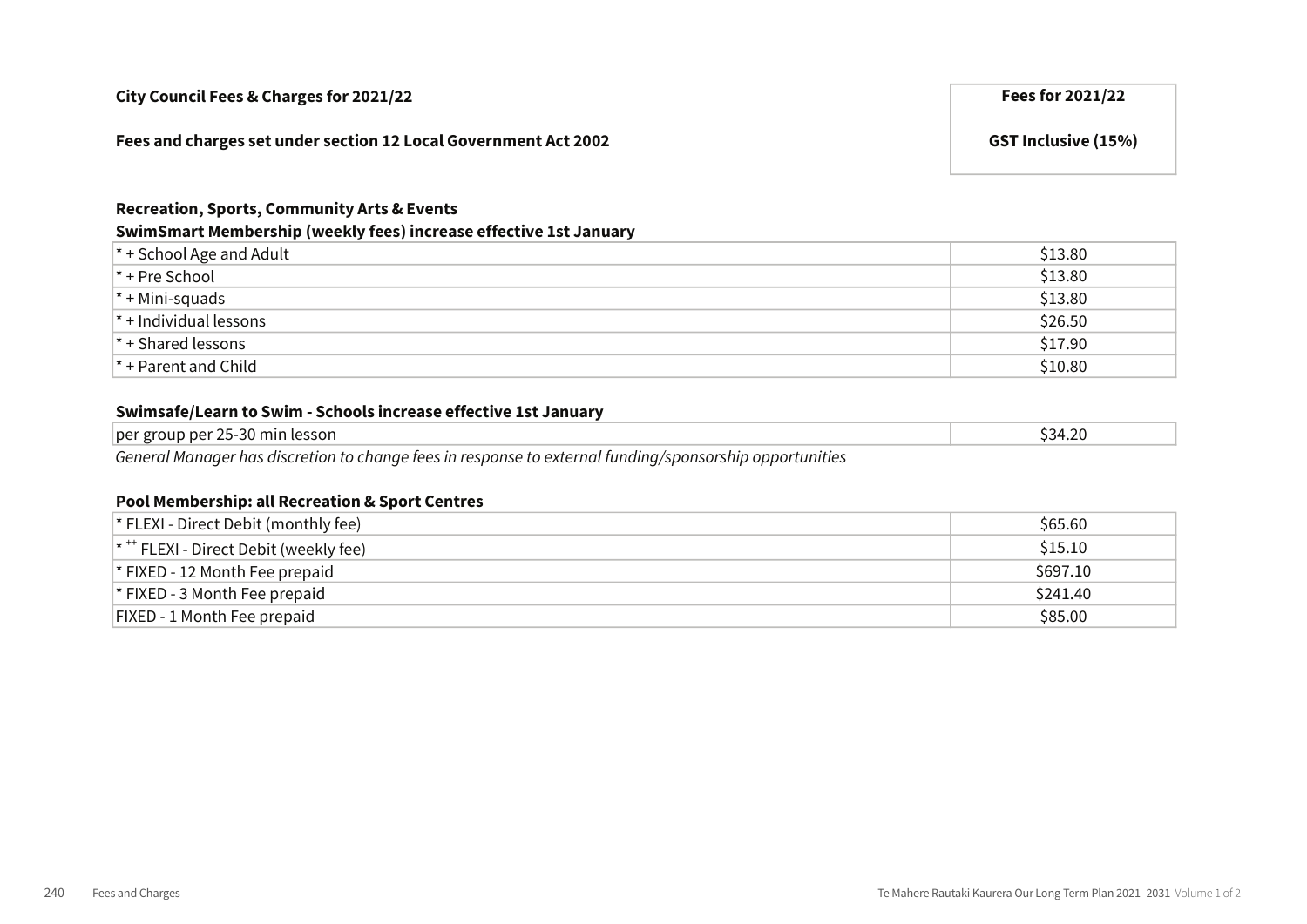| City Council Fees & Charges for 2021/22                         | Fees for 2021/22           |
|-----------------------------------------------------------------|----------------------------|
| Fees and charges set under section 12 Local Government Act 2002 | <b>GST Inclusive (15%)</b> |

#### Recreation, Sports, Community Arts & Events

#### Pool Concessions

| $\vert$ *Child x 10             | \$34.20  |
|---------------------------------|----------|
| $\vert$ *Child x 20             | \$64.60  |
| $\mathsf{\check{c}}$ Child x 50 | \$152.00 |
| $\star$ Adult x 10              | \$59.40  |
| $\vert$ * Adult x 20            | \$112.20 |

#### Pool Hire: (per hour)

| 'Teach Pool - 12m lane                               | \$6.20               |
|------------------------------------------------------|----------------------|
| Hydrotherapy pool - Taiora QEII                      | \$37.20              |
| Lane Pool - 25m lane (includes Halswell outdoor 33m) | \$12.70              |
| Major event and Commercial                           | Price by negotiation |

#### Suburban Pools - Templeton

| Adult<br>`asuai                      | <u>г</u><br>י<br>りんいい |
|--------------------------------------|-----------------------|
| Child                                | 2.00                  |
| ╺╾<br>⊥om<br>ວleton Pool Membership_ | $\sim$                |

#### Suburban Pools - Lyttelton (Norman Kirk Memorial Pool)

| Summer Pool Membership (for access outside lifeguard hours) | \$140.00 |
|-------------------------------------------------------------|----------|
| End of season membership (February to closing)              | \$70.00  |
| Replacement Key                                             | \$50.00  |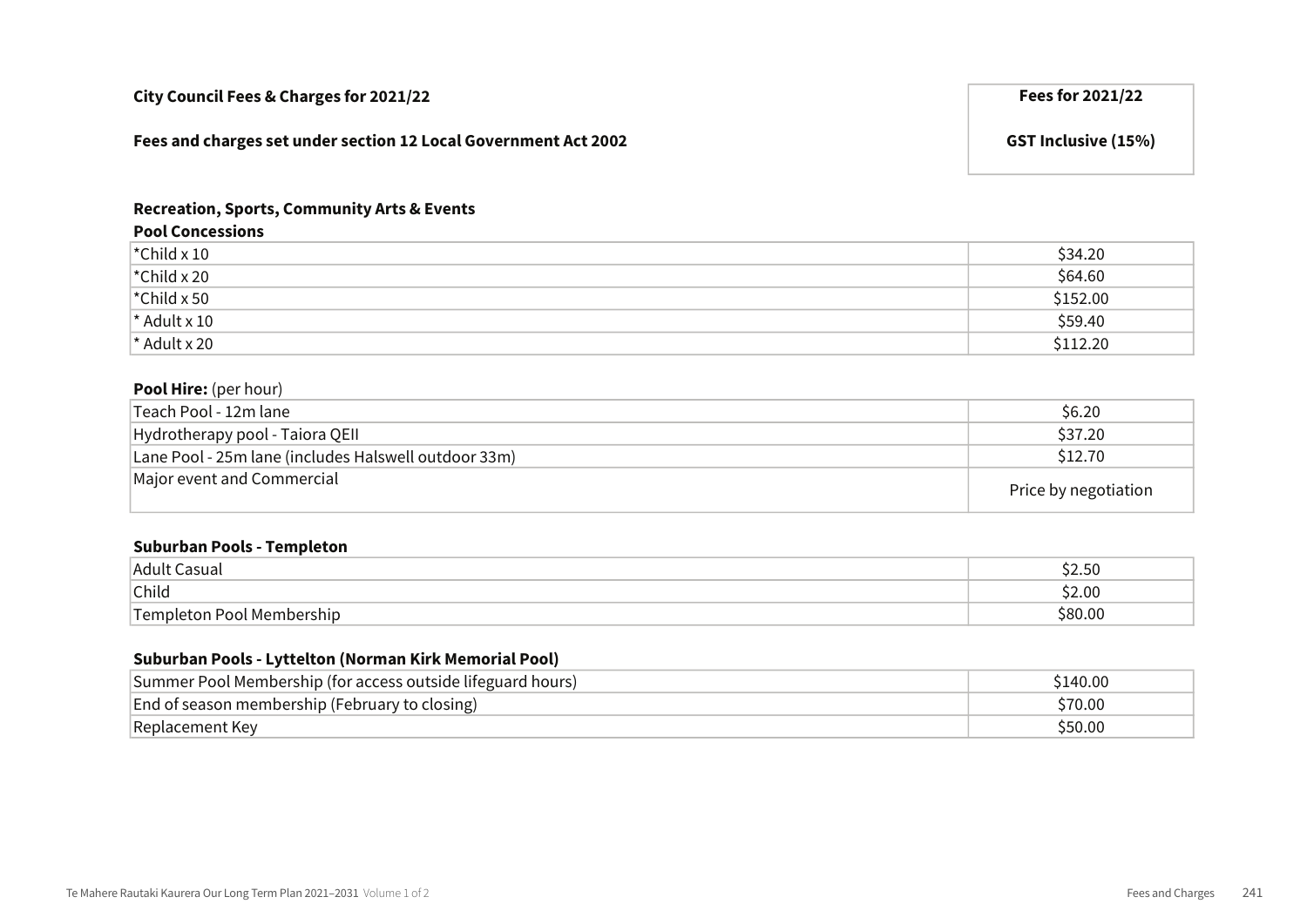Fees and charges set under section 12 Local Government Act 2002 GST Inclusive (15%)

Recreation, Sports, Community Arts & Events He Puna Taimoana (New Brighton Hot Salt Water Pools)

\*Christchurch Resident Card - Available to Christchurch residents

\* Family or Small Group - 2 adults and 2 children or 1 adult and 3 children

Off peak - daytime sessions on weekdays , peak - 5:30pm-7:30pm weekdays, weekends

| <b>Entry Fees</b>               |                              |
|---------------------------------|------------------------------|
| <b>Single Entry</b>             |                              |
| Adult                           | \$18.00 (off-peak) - \$19.00 |
|                                 | (peak)                       |
| Concession & Child 4 - 15 years | \$13.00 (off peak) - \$14.00 |
|                                 | (peak)                       |
| <b>Family or Small Group</b>    | \$49.00 (off-peak) - \$50.00 |
|                                 | (peak)                       |
| Spectator                       | \$3.00                       |
| Child aged 3 and under          | Free                         |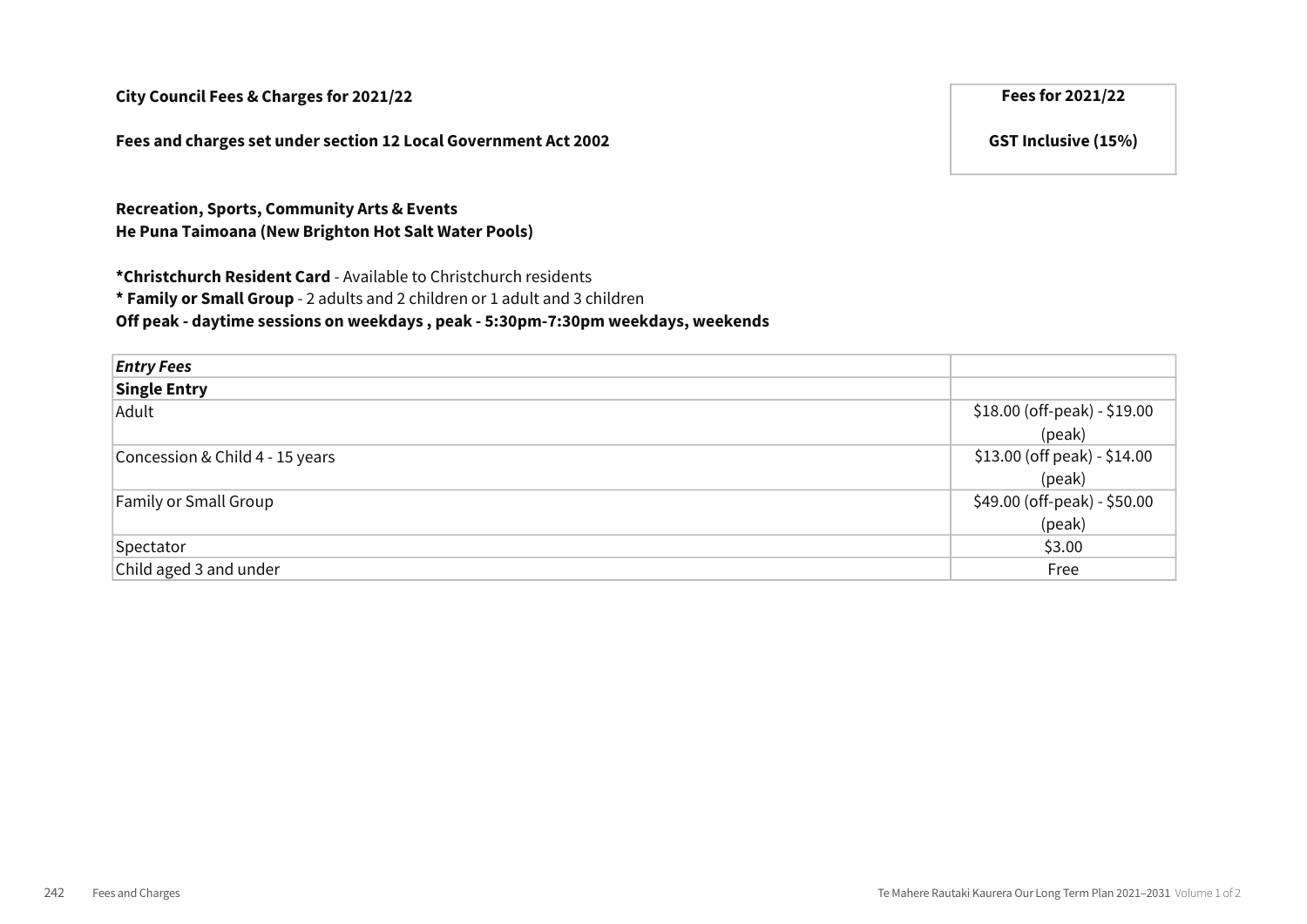| City Council Fees & Charges for 2021/22                         | Fees for 2021/22           |
|-----------------------------------------------------------------|----------------------------|
| Fees and charges set under section 12 Local Government Act 2002 | <b>GST Inclusive (15%)</b> |

| <b>Recreation, Sports, Community Arts &amp; Events</b> |                                |
|--------------------------------------------------------|--------------------------------|
| <b>Christchurch Resident Card</b>                      |                                |
| <b>Single Entry</b>                                    |                                |
| Adult                                                  | $$14.00$ (off-peak) - $$15.00$ |
|                                                        | (peak)                         |
| Concession & Child 4 - 15 years                        | \$10.00 (off-peak) - \$11.00   |
|                                                        | (peak)                         |
| <b>Family or Small Group</b>                           | \$39.00 (off-peak) - \$40.00   |
|                                                        | (peak)                         |
| Spectator                                              | \$3.00                         |
| Child aged 3 and under                                 | Free                           |

| <b>Concession 10 visits</b>                                   |          |
|---------------------------------------------------------------|----------|
| Adult                                                         | \$126.00 |
| Concession & Child 4 - 15 years                               | \$90.00  |
| Family or Small Group                                         | \$351.00 |
|                                                               |          |
| <b>Monthly Pass</b>                                           |          |
| Adult                                                         | \$77.00  |
| Concession & Child 4 - 15 years                               | \$54.00  |
|                                                               |          |
| <b>Annual Pass</b>                                            |          |
| Adult                                                         | \$594.00 |
| Concession & Child 4 - 15 years                               | \$416.00 |
|                                                               |          |
| Private Parties at He Puna Taimoana (minimum number of 50pax) | \$550.00 |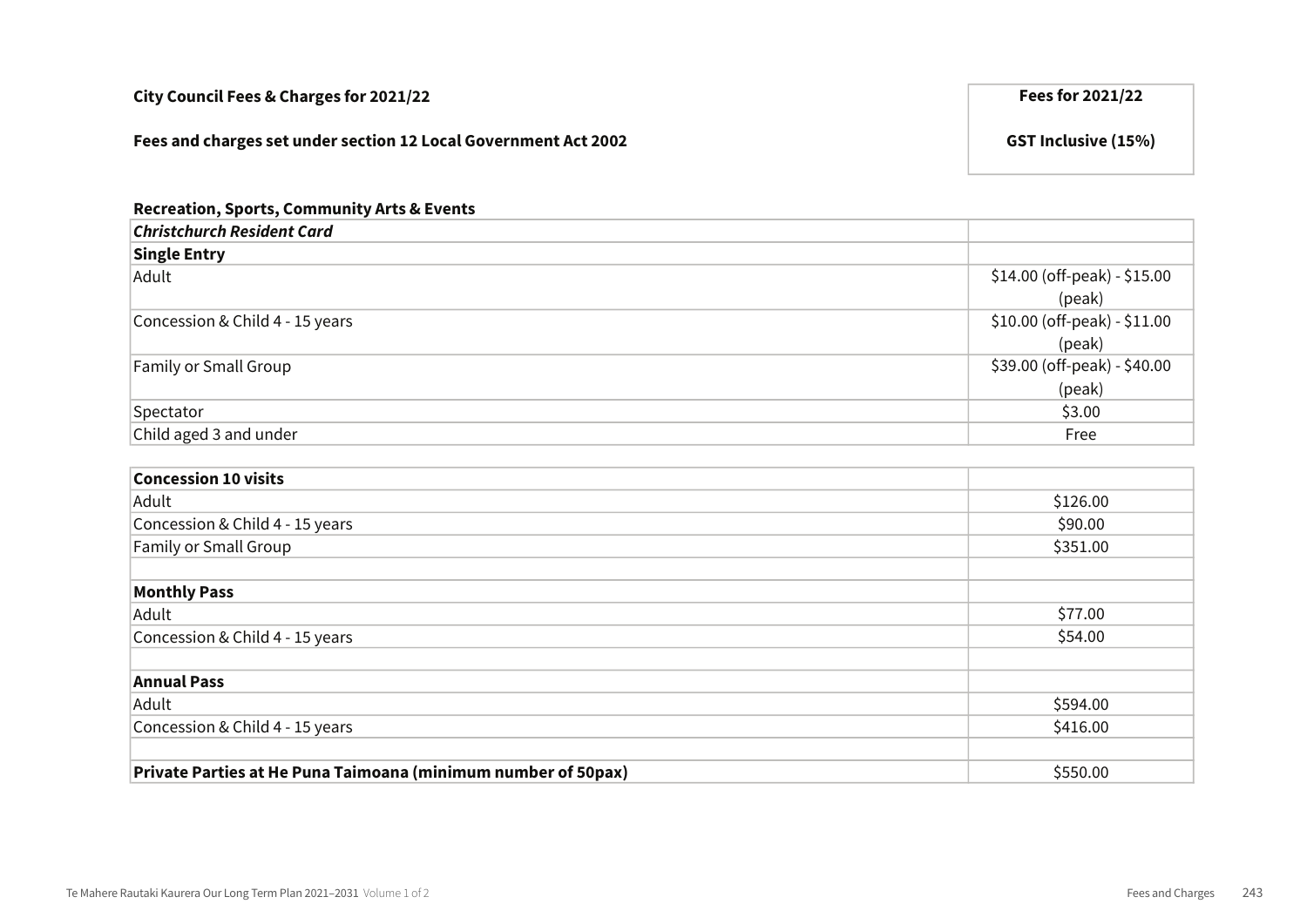| City Council Fees & Charges for 2021/22                                                                                 | Fees for 2021/22           |
|-------------------------------------------------------------------------------------------------------------------------|----------------------------|
| Fees and charges set under section 12 Local Government Act 2002                                                         | <b>GST Inclusive (15%)</b> |
| <b>Recreation, Sports, Community Arts &amp; Events</b><br><b>Fitness Membership: all Recreation &amp; Sport Centres</b> |                            |
| * FLEXI - Direct Debit (monthly fee)                                                                                    | \$75.10                    |
| * <sup>++</sup> FLEXI - Direct Debit (weekly fee)                                                                       | \$17.30                    |
| * FIXED - 12 Month Fee prepaid                                                                                          | \$799.00                   |
| * FIXED - 3 Month Fee prepaid                                                                                           | \$278.80                   |
| FIXED - 1 Month Fee prepaid                                                                                             | \$99.00                    |
|                                                                                                                         |                            |
| Replacement membership card                                                                                             | \$12.50                    |

#### Fitness Centre Casual:

| * Adult                          | \$17.80                                                               |
|----------------------------------|-----------------------------------------------------------------------|
| * Adult Concession x 10          | \$160.00                                                              |
| Assessment Programme preparation | General Manager's discretion<br>to set fees at cost recovery<br>level |
| Specialist Programmes & Services | General Manager's discretion<br>to set fees at cost recovery<br>level |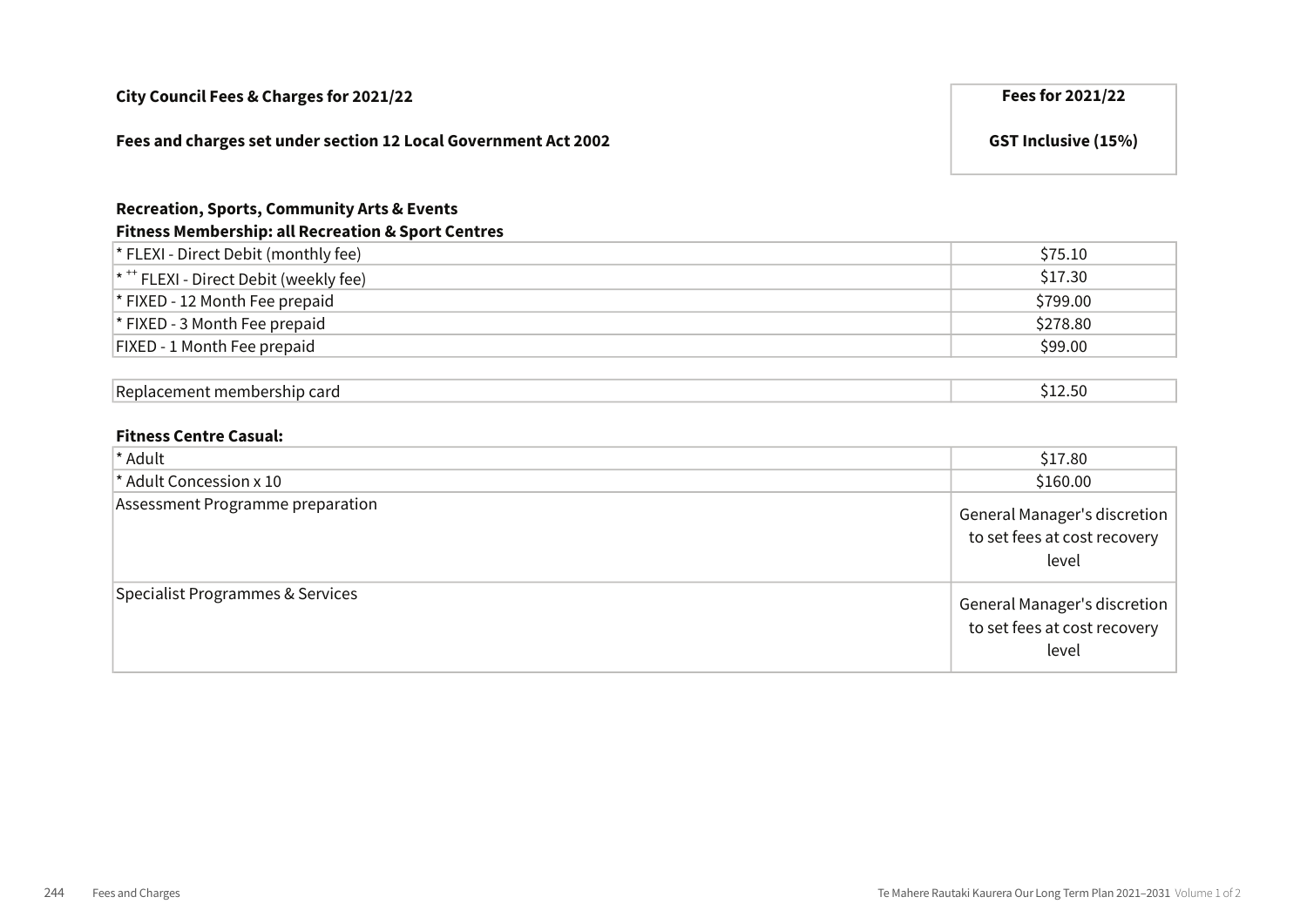#### Fees and charges set under section 12 Local Government Act 2002 GST Inclusive (15%)

#### Recreation, Sports, Community Arts & Events

#### Group Fitness Casual (includes Spin & Aqua)

| <sup>*</sup> Adult               | \$11.60                                                                          |
|----------------------------------|----------------------------------------------------------------------------------|
| $\star$ Adult-Concessions x 10   | \$104.70                                                                         |
| Specialist Programmes & Services | $^\dagger$ General Manager's discretion<br>to set fees at cost recovery<br>level |

### Recreation Programmes:

| * Adult                          | \$11.40                                                                   |
|----------------------------------|---------------------------------------------------------------------------|
| Children                         | \$8.30                                                                    |
| Specialist Programmes & Services | General Manager's discretion  <br>  to set fees at cost recovery<br>level |

| Inc<br>. Fun<br>∍∨n<br>EINALL | nД     |
|-------------------------------|--------|
| Dr <sub>O</sub>               | $\sim$ |
| N                             | $\sim$ |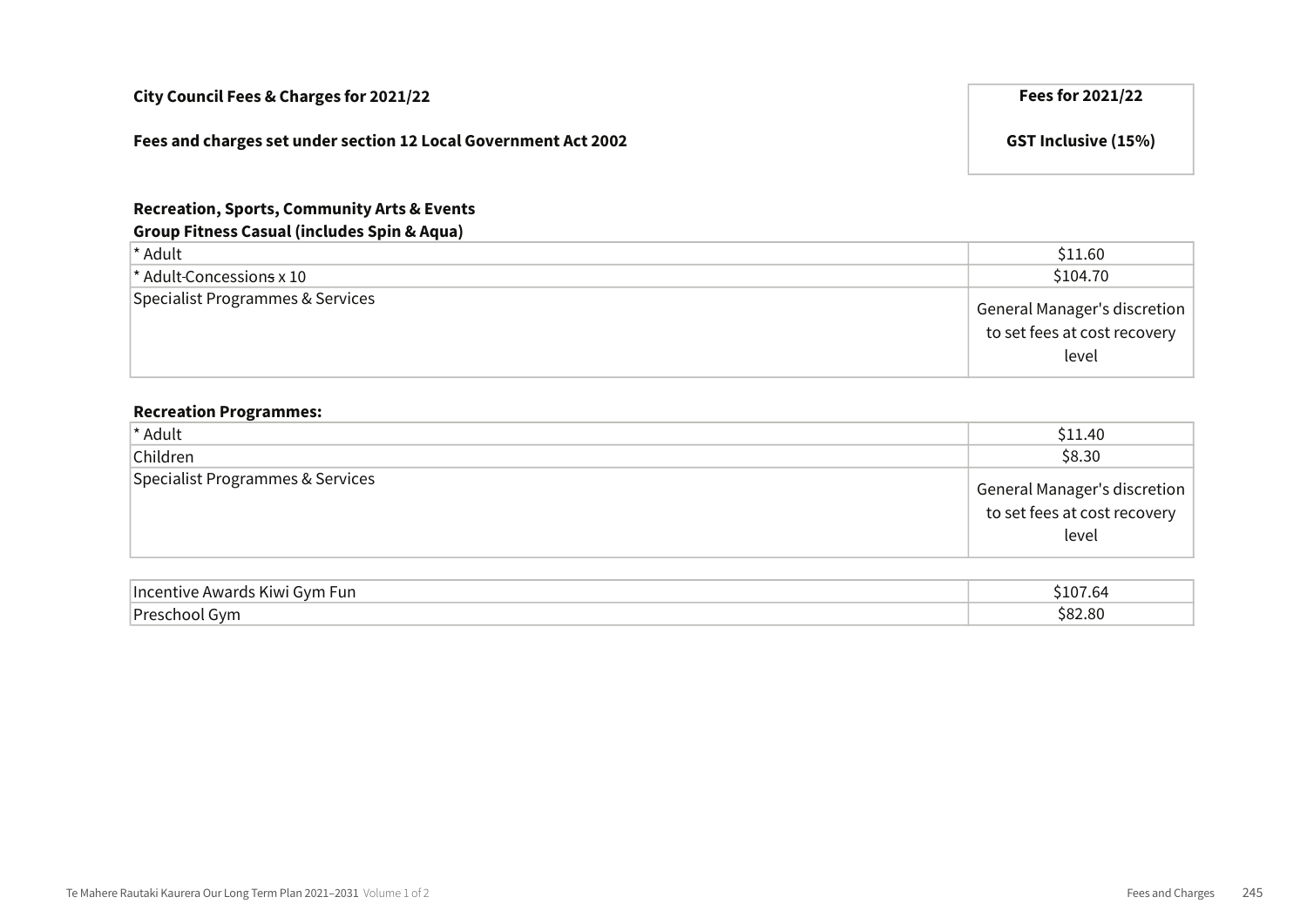#### Fees and charges set under section 12 Local Government Act 2002 GST Inclusive (15%)

#### Recreation, Sports, Community Arts & Events

#### Recreation Casual:

| *Tumble Times / Bubbletimes / Sleepytimes                       | \$4.80                                                                |
|-----------------------------------------------------------------|-----------------------------------------------------------------------|
| *Tumble Times / Bubble Times / Sleepytimes - additional sibling | \$3.70                                                                |
| <sup>*</sup> Tumble Times Concession Card x 10                  | \$43.20                                                               |
| <sup>*</sup> Tumble Times Concession Card x 20                  | \$81.60                                                               |
| *Older Adults Gentle Exercise                                   | \$5.80                                                                |
| *Older Adults Gentle Exercise Concession Card x 10              | \$52.20                                                               |
| Badminton Individual                                            | \$7.00                                                                |
| Badminton Concession card x 10                                  | \$63.00                                                               |
| Specialist Programmes & Services                                | General Manager's discretion<br>to set fees at cost recovery<br>level |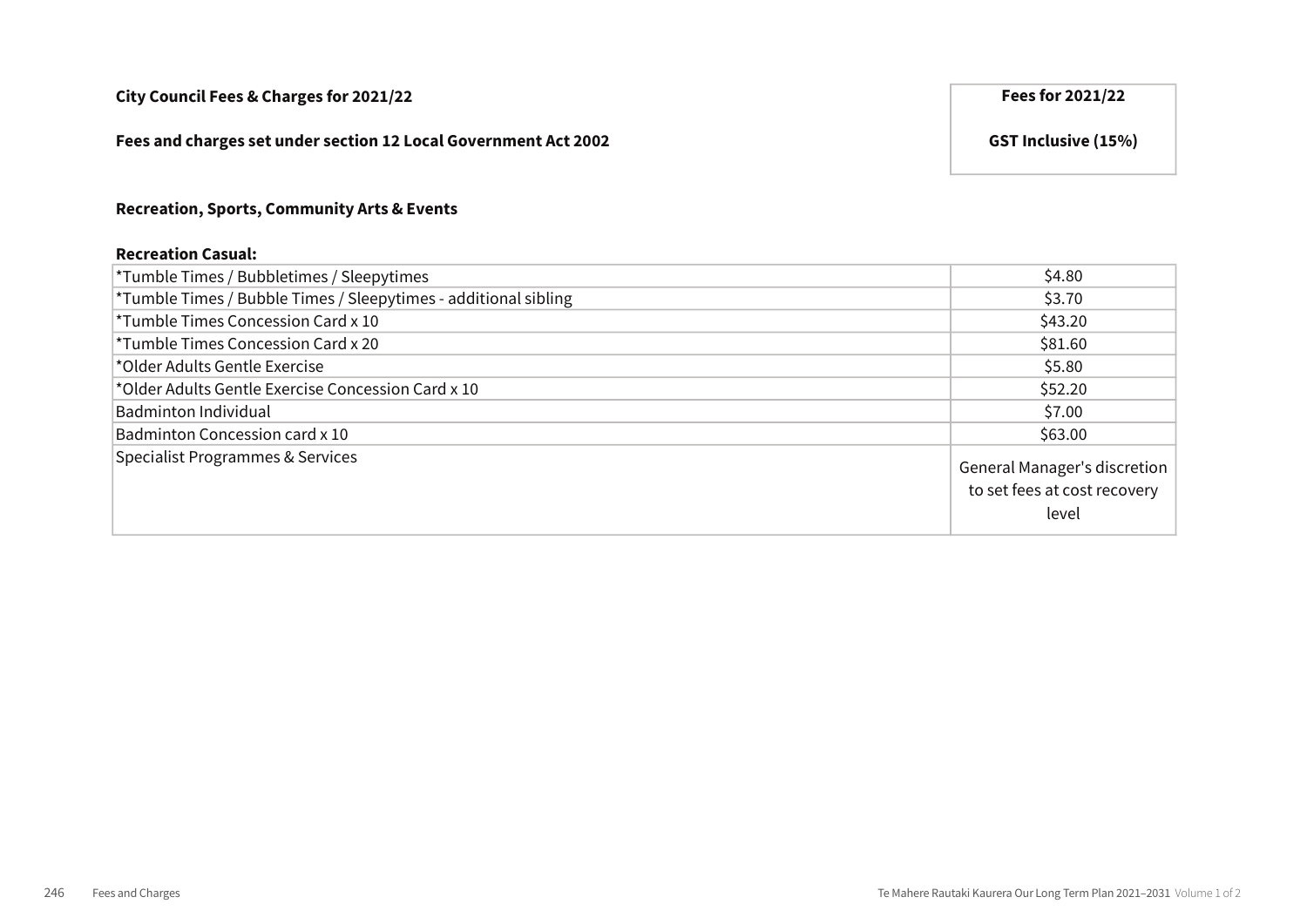| City Council Fees & Charges for 2021/22                                                                                  | Fees for 2021/22           |
|--------------------------------------------------------------------------------------------------------------------------|----------------------------|
| Fees and charges set under section 12 Local Government Act 2002                                                          | <b>GST Inclusive (15%)</b> |
| <b>Recreation, Sports, Community Arts &amp; Events</b><br><b>Indoor Stadia Hire:</b>                                     |                            |
| Staff charge out cost (per hour)                                                                                         | \$40.00                    |
| Basketball court / hour:<br>-- Child (school students)<br>-- Adult (based on activity and more than 50% of participants) | \$39.00<br>\$52.00         |
| Half-court hire:<br>-- 1 Adult                                                                                           | \$8.70                     |
| -- 2 Adults                                                                                                              | \$17.30                    |
| -- 3 plus Adults                                                                                                         | \$26.00                    |
| $-1$ Child                                                                                                               | \$6.50                     |
| -- 2 Children                                                                                                            | \$13.00                    |
| -- 3 plus children                                                                                                       | \$19.60                    |
| Pioneer Stadium Commercial per hour<br>Cowles Commercial per hour                                                        | \$253.00<br>\$168.70       |
| Volley Ball Court - per hour                                                                                             | \$26.00                    |
| Badminton Court - per hour                                                                                               | \$17.70                    |
| <b>Stadia Bleacher Hire Pioneer and Cowles</b>                                                                           |                            |
| <b>Medium Bleachers Hire</b>                                                                                             | \$53.80                    |
| Large Bleacher Hire                                                                                                      | \$87.50                    |
| Extra Large Bleacher Hire                                                                                                | \$109.80                   |
| <b>Small Bleacher Hire</b>                                                                                               | \$32.30                    |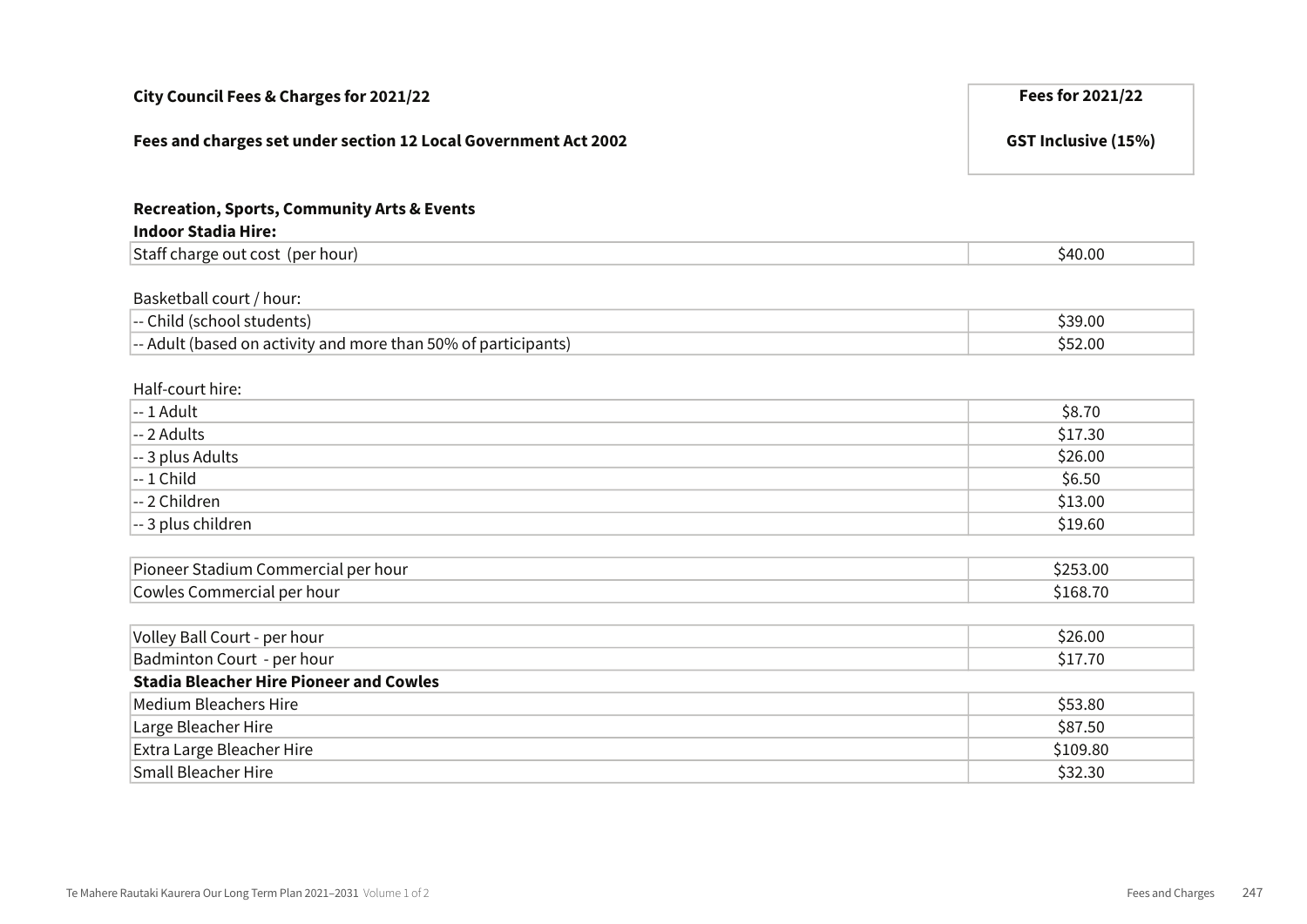#### Fees and charges set under section 12 Local Government Act 2002 GST Inclusive (15%)

#### Recreation, Sports, Community Arts & Events

#### Corporate Membership (discount is off the full membership fee)

| e emplovees                                                                         | 200   |
|-------------------------------------------------------------------------------------|-------|
| $\lq$ Ten or more $\lq$                                                             | count |
| <sup>l</sup> Other<br>o employees of organisations c<br>t UM discretion<br>: or atl |       |

#### Room Hire: See Community Facilities fees and charges

# Southern Centre - Multi-Sensory Facility

| (One caregiver free per participant)   |                                                                       |
|----------------------------------------|-----------------------------------------------------------------------|
| $\star$ Individual 25-30 min           | \$7.90                                                                |
| $^*$ Individual 45 min                 | \$11.80                                                               |
| Birthday Party Hire - per booking      | \$19.20                                                               |
| *Swim Combo Child                      | \$9.30                                                                |
| *Swim Combo Adult                      | \$11.40                                                               |
| Specialist Programmes - based on costs | General Manager's discretion<br>to set fees at cost recovery<br>level |

#### Products and Equipments Hire

| General Manager's discretion<br>to set fees at cost recovery<br>level |
|-----------------------------------------------------------------------|
|-----------------------------------------------------------------------|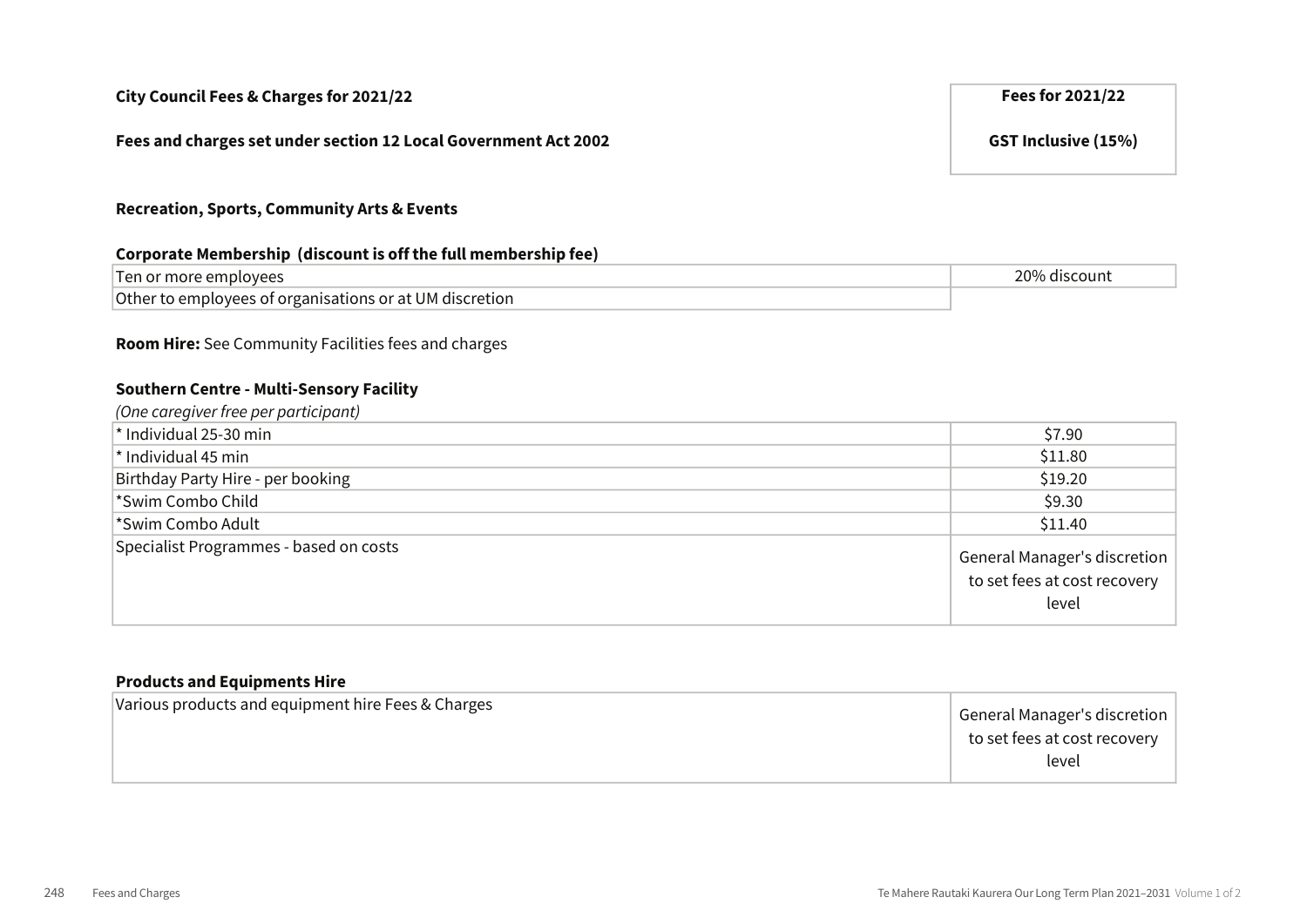| City Council Fees & Charges for 2021/22                         | Fees for 2021/22           |
|-----------------------------------------------------------------|----------------------------|
| Fees and charges set under section 12 Local Government Act 2002 | <b>GST Inclusive (15%)</b> |
| <b>Recreation, Sports, Community Arts &amp; Events</b>          |                            |

| Recreation and Sport Staff Time - the time taken for additional staffing requirements for events or additional<br>specialised programmes will be charged at the relevant hourly rate applicable at the time the work was carried out. | <sup>I</sup> General Manager's discretion<br>to set fees at cost recovery<br>level |
|---------------------------------------------------------------------------------------------------------------------------------------------------------------------------------------------------------------------------------------|------------------------------------------------------------------------------------|
|                                                                                                                                                                                                                                       |                                                                                    |

| <b>Community Recreation Programmes</b> | General Manager's discretion |
|----------------------------------------|------------------------------|
|                                        | to set fees at cost recovery |

#### Camp Grounds

#### Pigeon Bay

#### Okains Bay

New dynamic (seasonal) pricing to be introduced in line with Spencer Beach Holiday Park and Duvauchelle Holiday

Non powered site, per night

| __<br> -- Per adult                                | 77-210        |
|----------------------------------------------------|---------------|
| $\left  \text{--} \right $ per Child 5-15 years    | \$6.00-\$8.00 |
| $\left  \text{--} \right $ per Child under 5 years | No Charge     |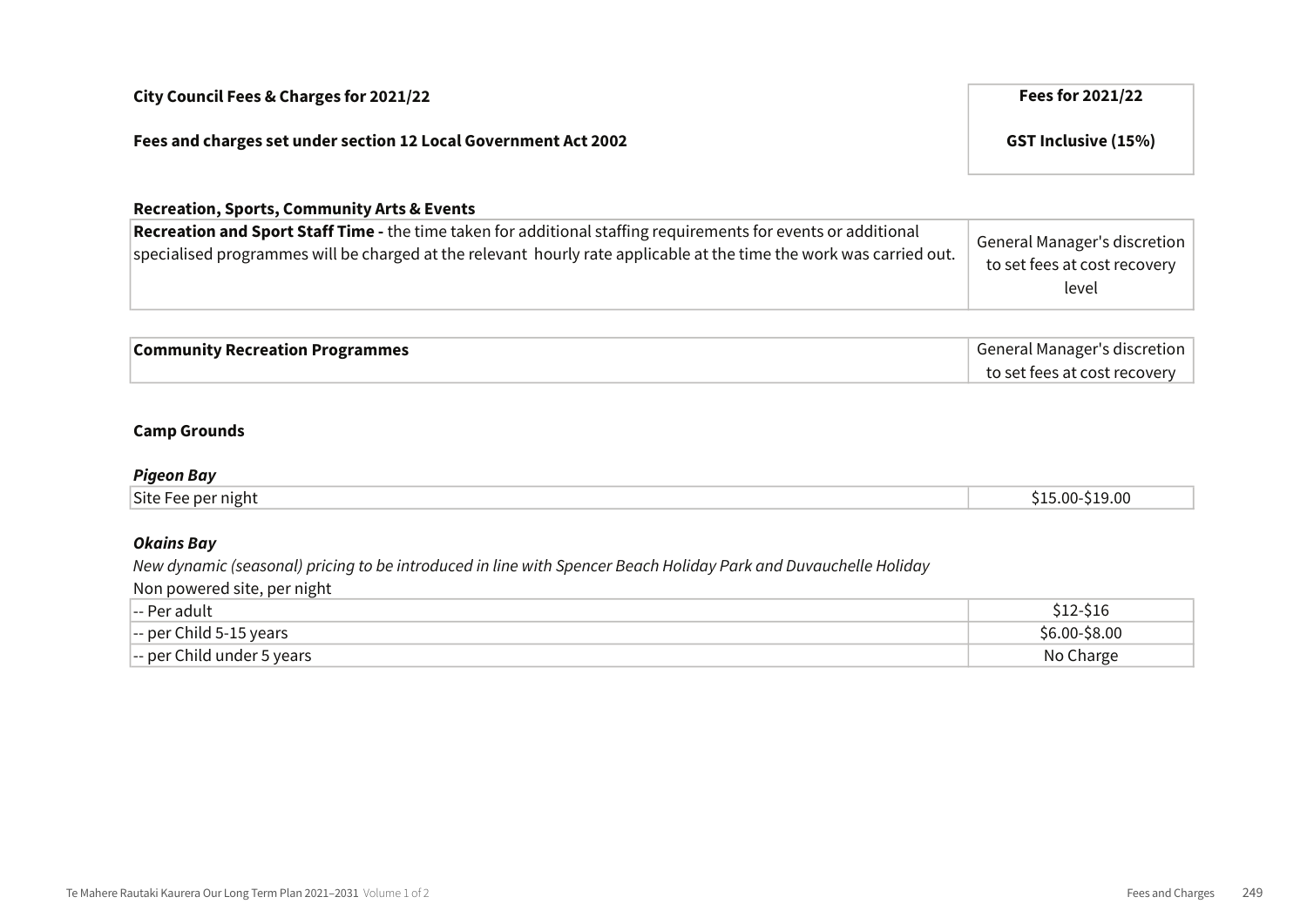#### Fees and charges set under section 12 Local Government Act 2002 GST Inclusive (15%)

#### Recreation, Sports, Community Arts & Events

#### Duvauchelle Holiday Park

New dynamic (seasonal) pricing to be introduced in line with Spencer Beach Holiday Park and Okains Bay Campground

Non-powered site, per night:

| $-1$ Adult                         | \$25.00-\$28.00   |
|------------------------------------|-------------------|
| -- 2 Adults                        | \$35.00-\$40.00   |
| -- per extra adult                 | \$17.00-\$20.00   |
| -- per Child 3-15 years            | \$6.00-\$8.00     |
| -- per Child under 3 years         | No Charge         |
| -- Motor Caravan Association Rate  | 10% discount      |
| Powered site, per night:           |                   |
| $-1$ Adult                         | \$30.00-\$34.50   |
| -- 2 Adults                        | \$40.00-\$45.00   |
| -- per extra adult                 | \$20.00-\$22.50   |
| -- per Child 3-15 years            | \$6.00-\$7.50     |
| -- per Child under 3 years         | No Charge         |
| -- Motor Caravan Association Rate  | 10% discount      |
| Tourist Flat per night             |                   |
| -- up to 2 guests                  | \$100.00-\$135.00 |
| -- per extra adult                 | \$30.00-\$37.00   |
| -- per extra Child 3-15 years      | \$10.00-\$12.00   |
| -- per extra Child under 3 years   | No Charge         |
| -- Surcharge for 1 night hire only | \$25.00           |
| Deluxe Cabin per night             |                   |
| -- up to 2 guests                  | \$80.00-\$92.00   |
| -- per extra adult                 | \$25.00-\$28.00   |
| -- per extra Child 5-15 years      | \$10.00-\$12.00   |
| -- per extra Child under 5 years   | No Charge         |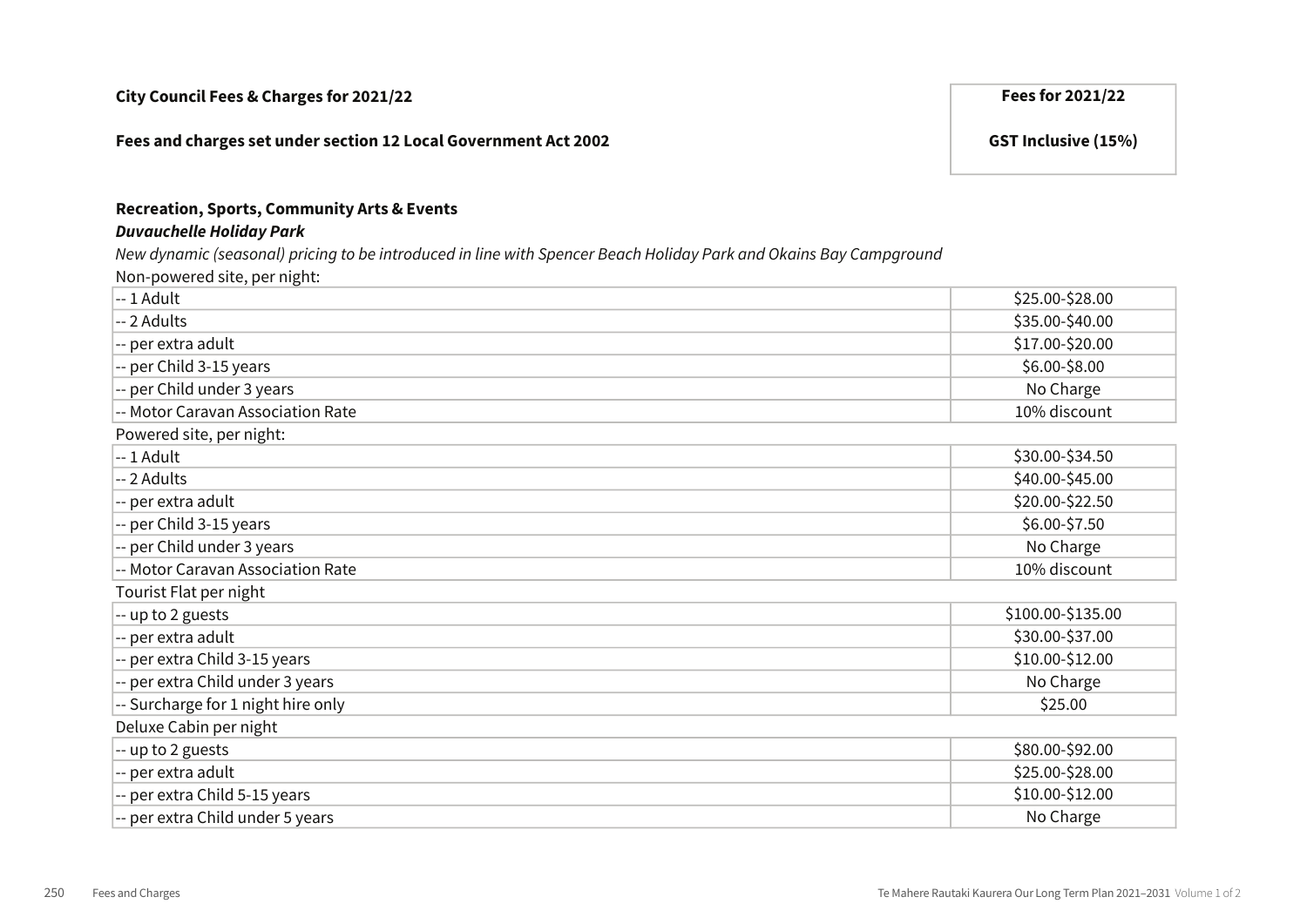| City Council Fees & Charges for 2021/22                         | Fees for 2021/22           |
|-----------------------------------------------------------------|----------------------------|
| Fees and charges set under section 12 Local Government Act 2002 | <b>GST Inclusive (15%)</b> |

### Recreation, Sports, Community Arts & Events

Standard Cabin per night

| ້                                                     |                 |
|-------------------------------------------------------|-----------------|
| $\left  \text{-- up to 2 guess} \right $              | \$65.00-\$75.00 |
| $\left  \text{--} \right $ per extra adult            | \$25.00-\$28.00 |
| $\left  \text{--} \right $ per extra Child 5-15 years | \$10.00-\$12.00 |
| -- per extra Child under 5 years                      | No Charge       |

#### Annual Site Fees

| --Solid                              | \$610.00 |
|--------------------------------------|----------|
| --Canvas                             | \$555.00 |
| Annual Site Holder Staynight - Adult | \$20.00  |
| Temporary Caravan Storage - Weekly   | \$15.00  |

#### Boat Parking - 12 months

| _<br>olde<br><u>.</u>     | ∩σ<br>. UU |
|---------------------------|------------|
| . –−Nic<br>anıner.<br>. . | n.,        |

#### Continuous Power Supply

| $\sim$ $\sim$<br>MONTI.<br>. <del>.</del> | ).OC        |
|-------------------------------------------|-------------|
| $\sim$<br>-<br>кате<br>$- -$<br>Jall'     | 2.85ۃ<br>^^ |

| $ \sim$<br>months<br>awns<br>י<br>טכ.כסכ |
|------------------------------------------|
|------------------------------------------|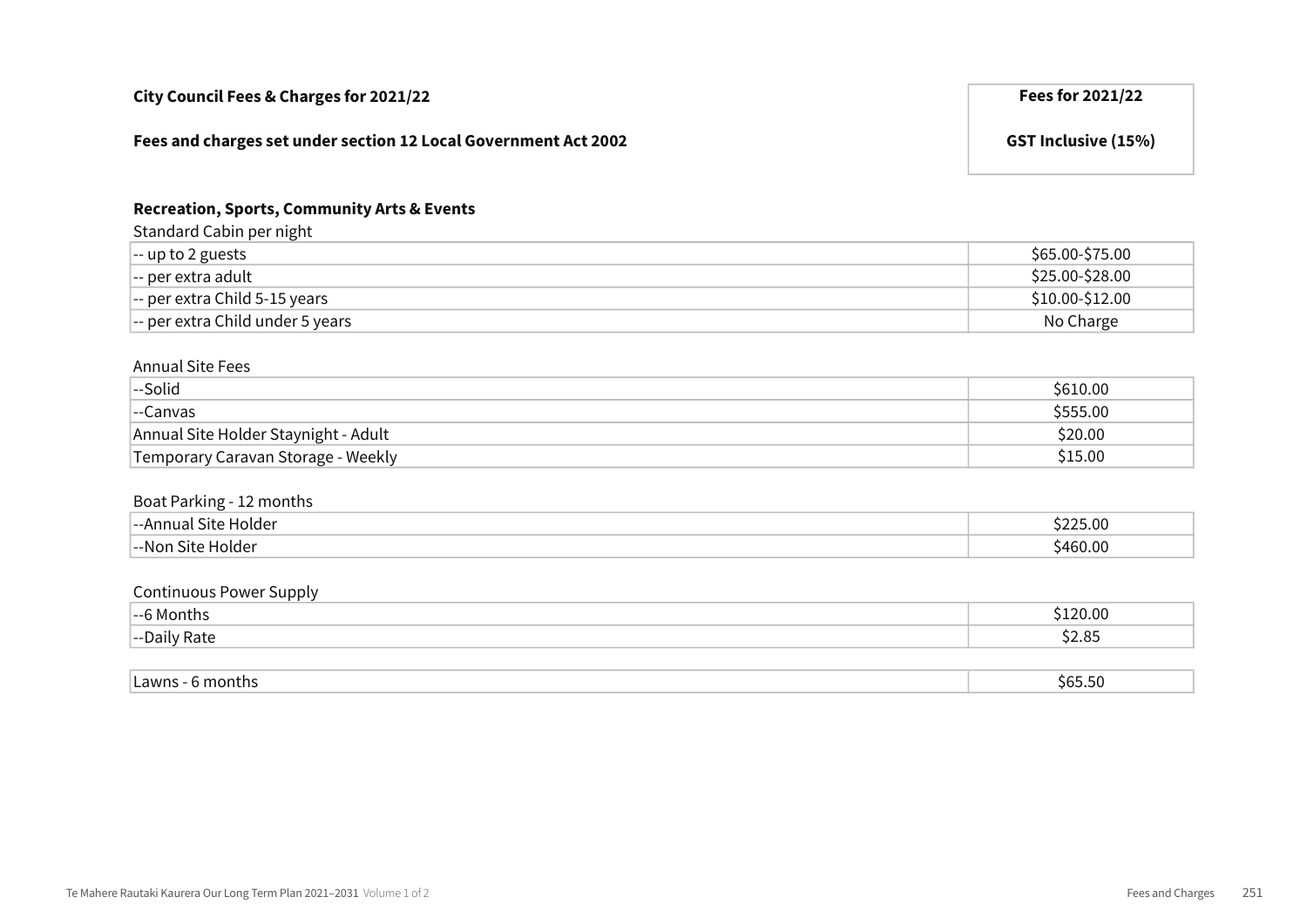| City Council Fees & Charges for 2021/22 |  |
|-----------------------------------------|--|
|-----------------------------------------|--|

#### Fees and charges set under section 12 Local Government Act 2002 GST Inclusive (15%)

#### Recreation, Sports, Community Arts & Events

#### Spencer Beach Holiday Park

Continued use of dynamic (seasonal) pricing model.

Tourist Flat per night

| -- up to 2 guests                | \$90.00-\$135    |
|----------------------------------|------------------|
| -- per extra adult               | \$18.00-\$22.00  |
| -- per extra Child 3-15 years    | \$12.00-\$14.00  |
| -- per extra Child under 3 years | No Charge        |
| Standard Cabin per night         |                  |
| -- up to 2 guests                | \$55.00-\$83.50  |
| -- per extra adult               | \$15.00-\$20.00  |
| -- per extra Child 3-15 years    | \$8.00-\$12.00   |
| -- per extra Child under 3 years | No Charge        |
| Kitchen Cabin per night          |                  |
| -- up to 2 guests                | \$60.00-\$84.90  |
| -- per extra adult               | \$15.00-\$22.00  |
| -- per extra Child 3-15 years    | \$8.00-\$12.00   |
| -- per extra Child under 3 years | No Charge        |
| Ensuite Cabin per night          |                  |
| -- up to 2 guests                | \$90.00-\$135.00 |
| -- per extra Child under 3 years | No Charge        |
| Non-powered site, per night:     |                  |
| $-1$ Adult                       | \$16.00-\$28.00  |
| -- 2 Adults                      | \$32.00-\$42.00  |
| -- per extra adult               | \$16.00-\$19.00  |
| -- per Child 3-15 years          | \$8.00-\$12.00   |
| -- per Child under 3 years       | No Charge        |

Fees for 2021/22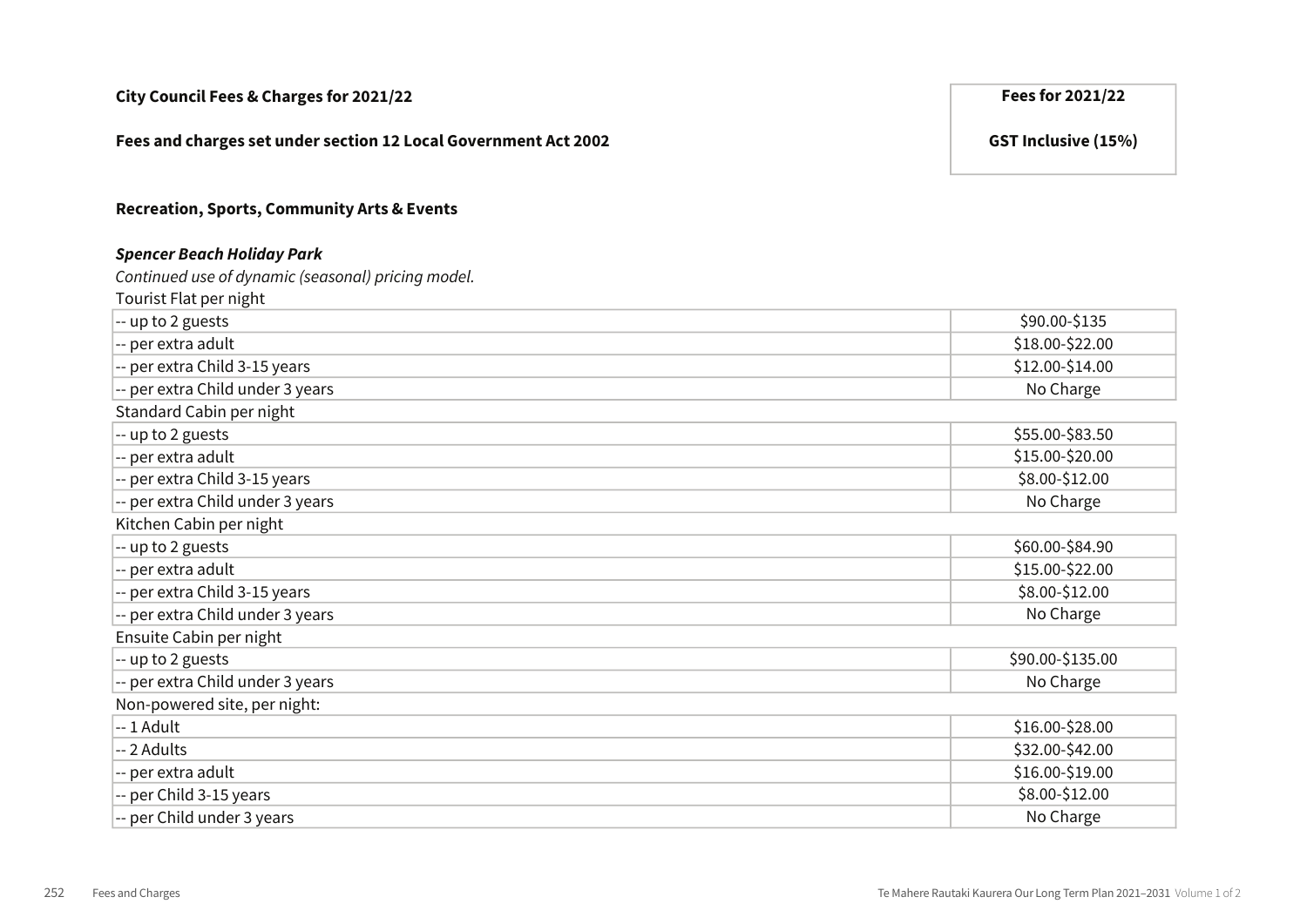| Fees and charges set under section 12 Local Government Act 2002                    | <b>GST Inclusive (15%)</b> |
|------------------------------------------------------------------------------------|----------------------------|
| <b>Recreation, Sports, Community Arts &amp; Events</b><br>Powered site, per night: |                            |
| -- 1 Adult                                                                         | \$17.00-\$33.00            |
| -- 2 Adults                                                                        | \$34.00-\$44.50            |
| -- per extra adult                                                                 | \$17.00-\$20.00            |
| -- per Child 3-15 years                                                            | \$8.00-\$12.00             |
| -- per Child under 3 years                                                         | No Charge                  |
| -- 1 Adult weekly rate (long stay guests)                                          | \$145.00                   |
| -- 2 Adult weekly rate (long stay guests)                                          | \$205.00                   |
| The Homestead (18-bed self-contained accommodation)                                |                            |
| -- up to 8 guests                                                                  | \$180.00-\$223.00          |
| -- per additional person                                                           | \$22.00-\$28.00            |
| -- Child under 3 years                                                             | No Charge                  |
| The Lodge (36-bed self-contained accommodation)                                    |                            |
| -- up to 15 guests                                                                 | \$265.00-\$320.00          |
| -- per additional person                                                           | \$17.00-\$22.00            |
| -- Child under 3 years                                                             | No Charge                  |
|                                                                                    |                            |
| Caravan Storage - Per day                                                          | \$2.50                     |

City Council Fees & Charges for 2021/22 **Fees for 2021/22** 

#### Mini Golf

| -- Per Child | \$4.00            |
|--------------|-------------------|
| Per Adult    | 54.OC             |
| --- PA       | $\cdot$ . $\cdot$ |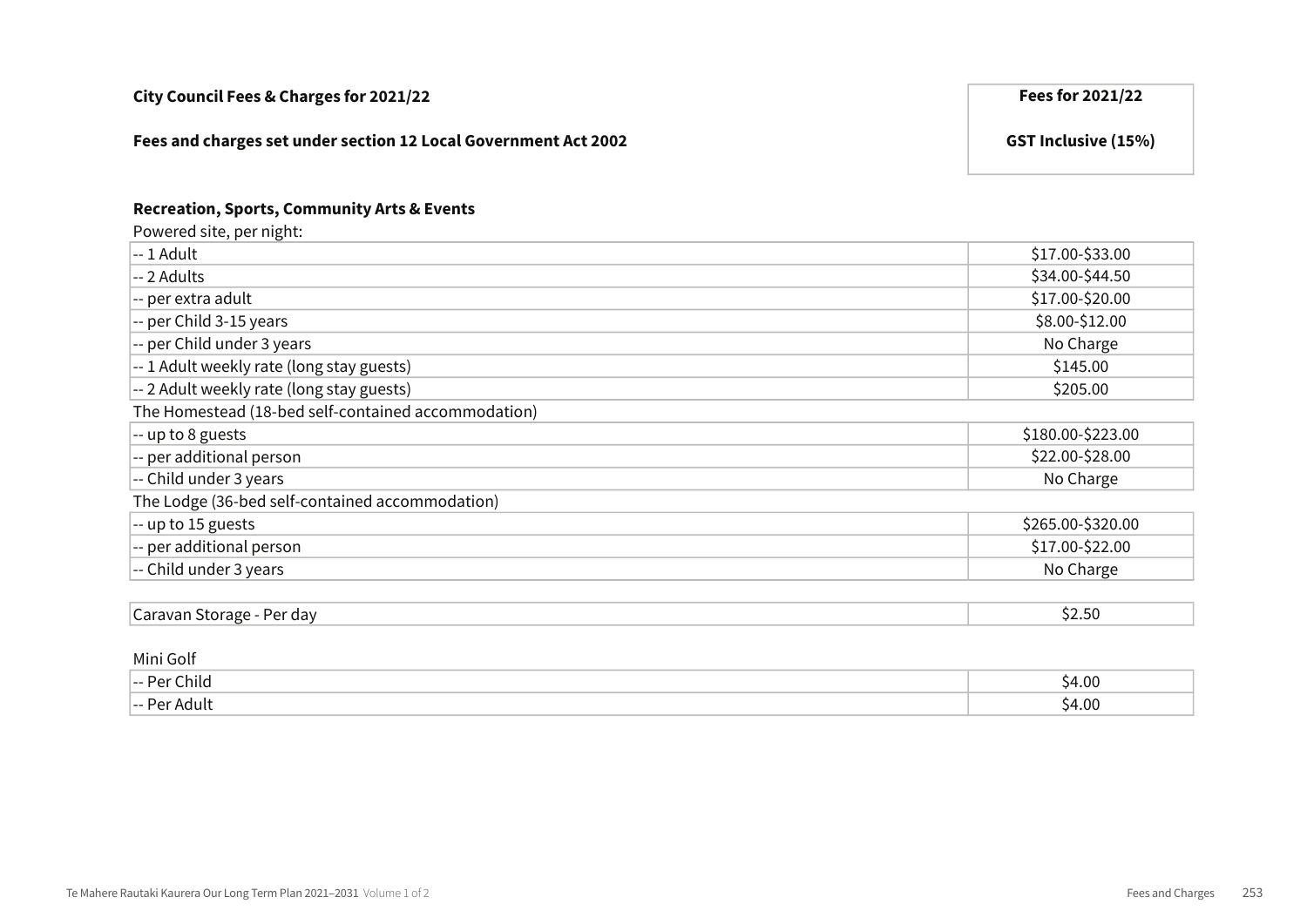#### Fees and charges set under section 12 Local Government Act 2002 GST Inclusive (15%)

Recreation, Sports, Community Arts & Events

#### Ngā Puna Wai Sports Hub

| General Manager's discretion to set fees at cost recovery level for major events and/or commercial activity      |  |
|------------------------------------------------------------------------------------------------------------------|--|
| Any changes to fees and charges occur at the transition between winter and summer season each year (eg. October) |  |
| Sports Lighting charges apply (\$0.40/kwh). Excess water costs will be oncharged for artifical playing surfaces  |  |
| UM discretion to approve event hire charges and activation initiatives within approved budgets                   |  |

#### Athletics

(All Equipment is hired through Athletics Canterbury and not included in these prices)

| Per hour                    | ∕.00     |
|-----------------------------|----------|
| Per hour for partner sports | \$191.00 |
| Per hour for school use     | .1.00    |

#### **Hockey**

All training and playing lighting for the hockey turfs will be additional to the turf fees below.

| Sport Partner Rate - includes 2 changing rooms per turf (per hour) | S44.00  |
|--------------------------------------------------------------------|---------|
| Community Rate - includes 2 changing rooms per turf (per hour)     | \$88.00 |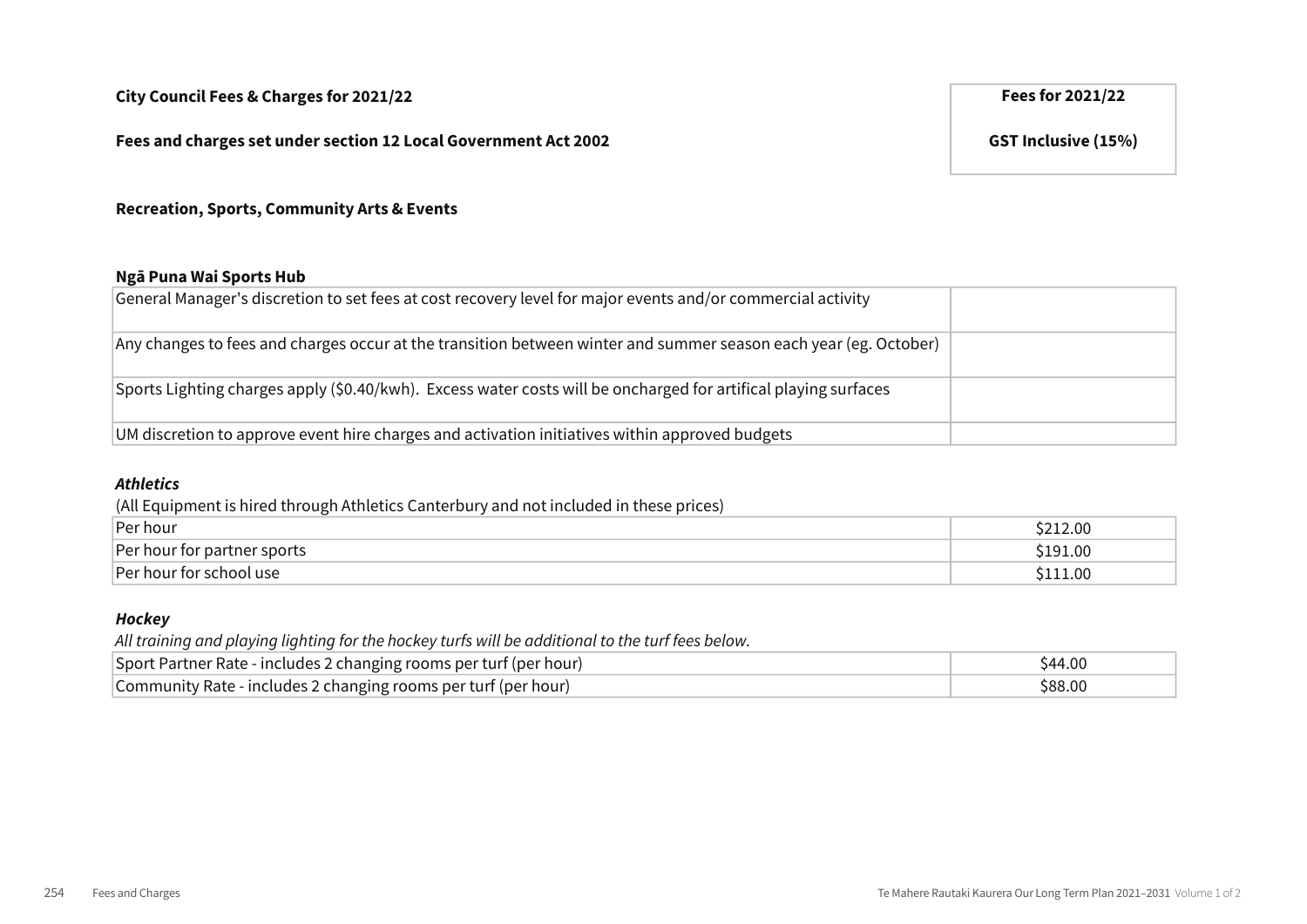| City Council Fees & Charges for 2021/22                         | Fees for 2021/22           |
|-----------------------------------------------------------------|----------------------------|
| Fees and charges set under section 12 Local Government Act 2002 | <b>GST Inclusive (15%)</b> |

#### Recreation, Sports, Community Arts & Events

| Tennis                                        |                                            |
|-----------------------------------------------|--------------------------------------------|
| <b>Sports Partner Rate -</b><br>per court     | $\overline{\phantom{a}}$<br>^^<br>۱. ۱ ـ د |
| $^{\circ}$ asual Hire - $\Box$<br>- per court | .11.00                                     |

#### Rugby League and Community Fields

#### Rugby League Field - includes 2 change rooms per field

| Sport partner rate- per hour, minimum charge of 2 hours | 844.UU |
|---------------------------------------------------------|--------|
| Community rate - per hour, minimum charge of 2 hours    |        |

#### Community Fields - per hour,minimum charge of 2 hours

| Sport partner rate - per hour, minimum charge of 2 hours    | .00.د. |
|-------------------------------------------------------------|--------|
| Community rate -<br>- per hour, minimum charge of 2 hours - | 30.00  |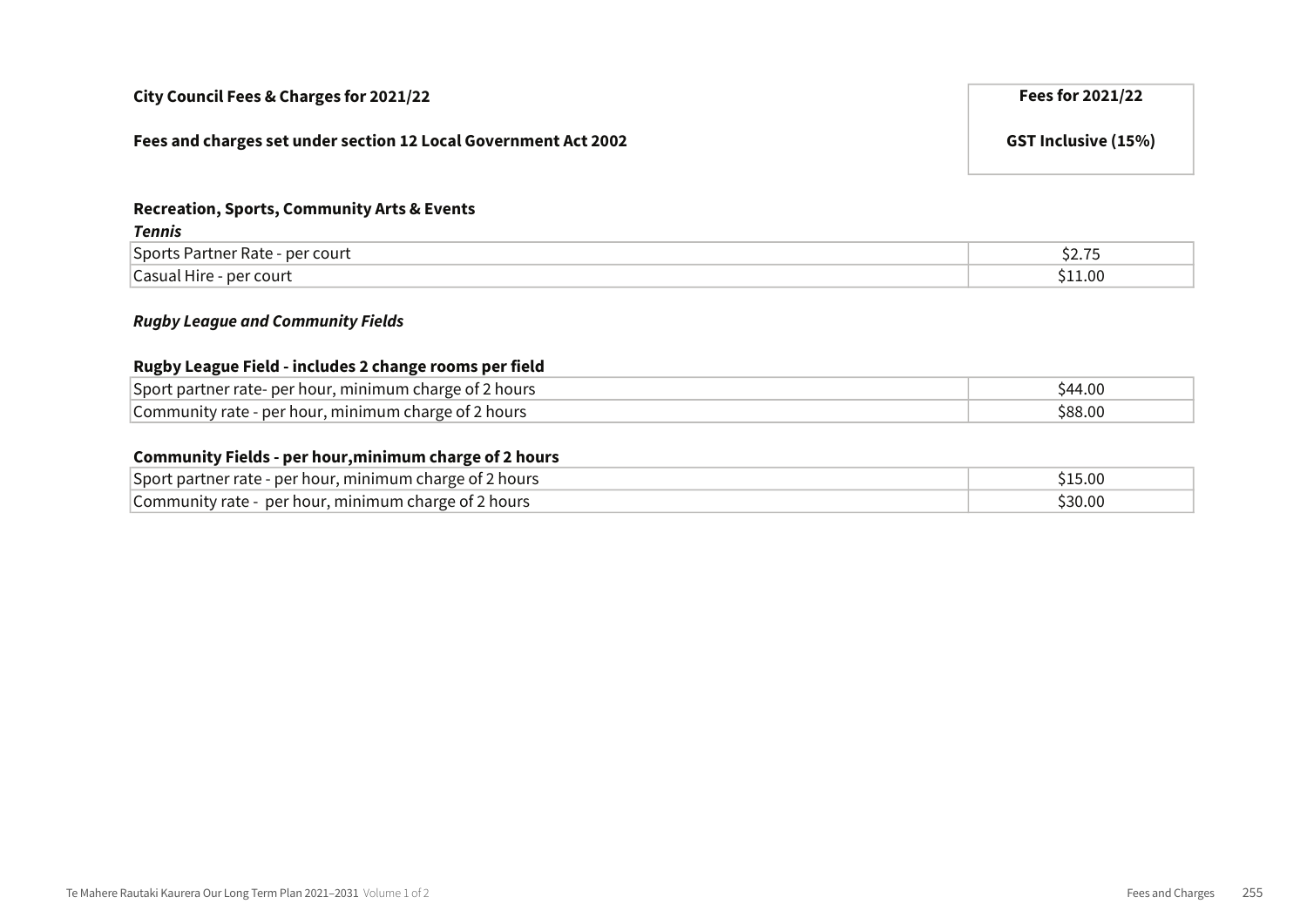#### Community Facilities including community halls and community centres, Libraries other rooms and public spaces, Recreation and Sport other rooms

#### Definition and scope:

| Larger community spaces - spaces with capacity for more than 70 people: | Smaller community spaces - spaces with capacity for less than 70 people:            |
|-------------------------------------------------------------------------|-------------------------------------------------------------------------------------|
| <b>Community Halls and Spaces</b>                                       | <b>Community Halls and Spaces</b>                                                   |
| Fendalton Community Centre (Auditorium)                                 | Abberley Park Hall                                                                  |
| Fendalton Community Centre (Hall)                                       | Avice Hill Arts & Crafts Centre - Activities Room                                   |
| Harvard Lounge                                                          | Avice Hill Arts & Crafts Centre - Crafts Room                                       |
| Hei Hei Community Centre                                                | Fendalton Community Centre (Seminar Room)                                           |
| Matuku Takotako: Sumner Centre (Puoro-nuku Hall)                        | Matuku Takotako: Sumner Centre (Puoro-raki Activity 1)                              |
| North New Brighton War Memorial & Community Centre (Upstairs)           | Matuku Takotako: Sumner Centre (Pariroa Activity 2)                                 |
| Ōrauwhata: Bishopdale Community Centre (Main Hall)                      | North New Brighton War Memorial & Community Centre (Downstairs)                     |
| Parklands Community Centre (Recreation Hall)                            | Orauwhata: Bishopdale Community Centre Meeting Room 1                               |
| Rārākau: Riccarton Centre - Hall                                        | Parkview Community Lounge                                                           |
| South Brighton Community Centre                                         | Rārākau: Riccarton Centre - all rooms except the Hall                               |
| Te Hāpua: Halswell Centre (Hao Lounge)                                  | <b>Richmond Cottage</b>                                                             |
| Te Hāpua: Halswell Centre (Mohoao Auditorium)                           | St Martins Community Centre Hall                                                    |
| Templeton Community Centre (Hall)                                       | Te Hāpua: Halswell Centre (Piharau Business Suite)                                  |
| The Gaiety Akaroa (Main Hall)                                           | Te Hāpua: Halswell Centre (Aua, Inaka, Kōkopu and Kōaro - four small meeting rooms) |
| The Gaiety Supper Room                                                  | Templeton Community Centre (Supper Room)                                            |
|                                                                         | Waimairi Road Community Centre (Large Room)                                         |
| <b>Recreation and Sport Centres</b>                                     | Waimairi Road Community Centre (Small Room)                                         |
| Pioneer Group Fitness Studio                                            | <b>Woolston Community Library Meeting Room</b>                                      |
| Pioneer Mind Body Room                                                  | Woolston Community Library - Hall                                                   |
| Jellie Park Group Fitness Studio                                        |                                                                                     |
| Taiora QEII Group Fitness Studio                                        | Libraries                                                                           |
|                                                                         | Tūranga Board room                                                                  |
|                                                                         | Upper Riccarton Library meeting room                                                |
|                                                                         | Upper Riccarton Library learning room 2                                             |
|                                                                         | Upper Riccarton Library learning room 3                                             |
|                                                                         | South Library Sydenham Room                                                         |
|                                                                         | <b>Recreation and Sport Centres</b>                                                 |
|                                                                         | Pioneer Lounge                                                                      |
|                                                                         | Pioneer Den                                                                         |
|                                                                         | Pioneer Look Out                                                                    |
|                                                                         | Taiora QEII Pioke Room                                                              |
|                                                                         | Taiora QEII Birthday Party Room                                                     |
|                                                                         | Jellie Park Penthouse                                                               |
|                                                                         |                                                                                     |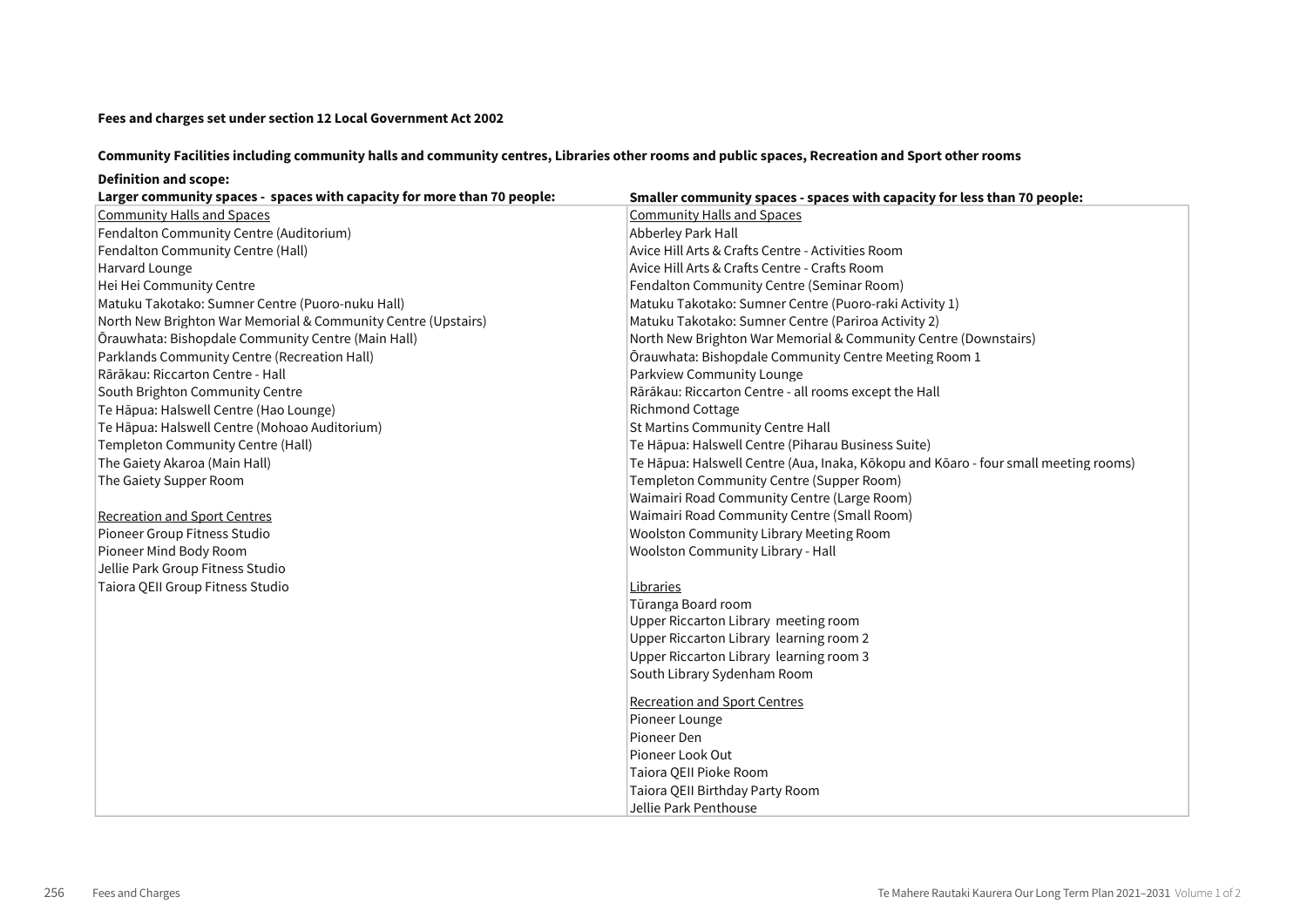#### City Council Fees & Charges for 2021/22 Fees for 2021/22

#### Fees and charges set under section 12 Local Government Act 2002 GST Inclusive (15%)

Community Halls and Specified rooms

#### Base charge - all Council managed Community Halls and specified rooms / spaces in Libraries and Recreation and Sport Facilities and Sports Partners of the Partners of the Partners of the Court of the Partners of the Partners of the Partners of the Partners of the Partners of the Partners of the Partners of the Partners of the P Community Not for Profit Groups hires - booking party is a community group for community benefit and does not

 $\overline{\rm{Usage\ Type}}:$ Usage Type:

Community Not for Profit Groups hires - booking party is a community group for community benefit and does not

 $\epsilon$ harge attendees per session:

| Larger community spaces (hourly rate)  |  |
|----------------------------------------|--|
| Smaller community spaces (hourly rate) |  |
|                                        |  |

#### Community Not for Profit Groups hires - booking party is a community group / tutor and charges / takes fees /

payment from attendees and the space of the space of the space of the space of the space of the space of the space of the space of the space of the space of the space of the space of the space of the space of the space of

| snaces<br>rate<br>'hourly .<br>Larger<br>comm<br>ını<br>11      | $\sim$<br>ີ <sup>ເ</sup> 30.ບປ |  |
|-----------------------------------------------------------------|--------------------------------|--|
| y snaces.<br>√ rate<br>smalle <sup>.</sup><br>Thourly<br>'ommur | 22.00<br>$\sim$                |  |

### Commercial / Business / Private / Celebration hires - events include auctions, meetings, birthdays, weddings, private

events, funerals, etc

| ' '<br>ourly rate.<br>Larger<br>…ouriv r<br>nuni<br>omr<br>esudte. | \$80.00                       |
|--------------------------------------------------------------------|-------------------------------|
| ~<br>5m<br>.nourh<br>rate)<br>:ommunity<br>וםוג<br>' spaces'<br>ำง | cor.<br>$\sim$<br>、くへ<br>, ur |

GST Inclusive (15%)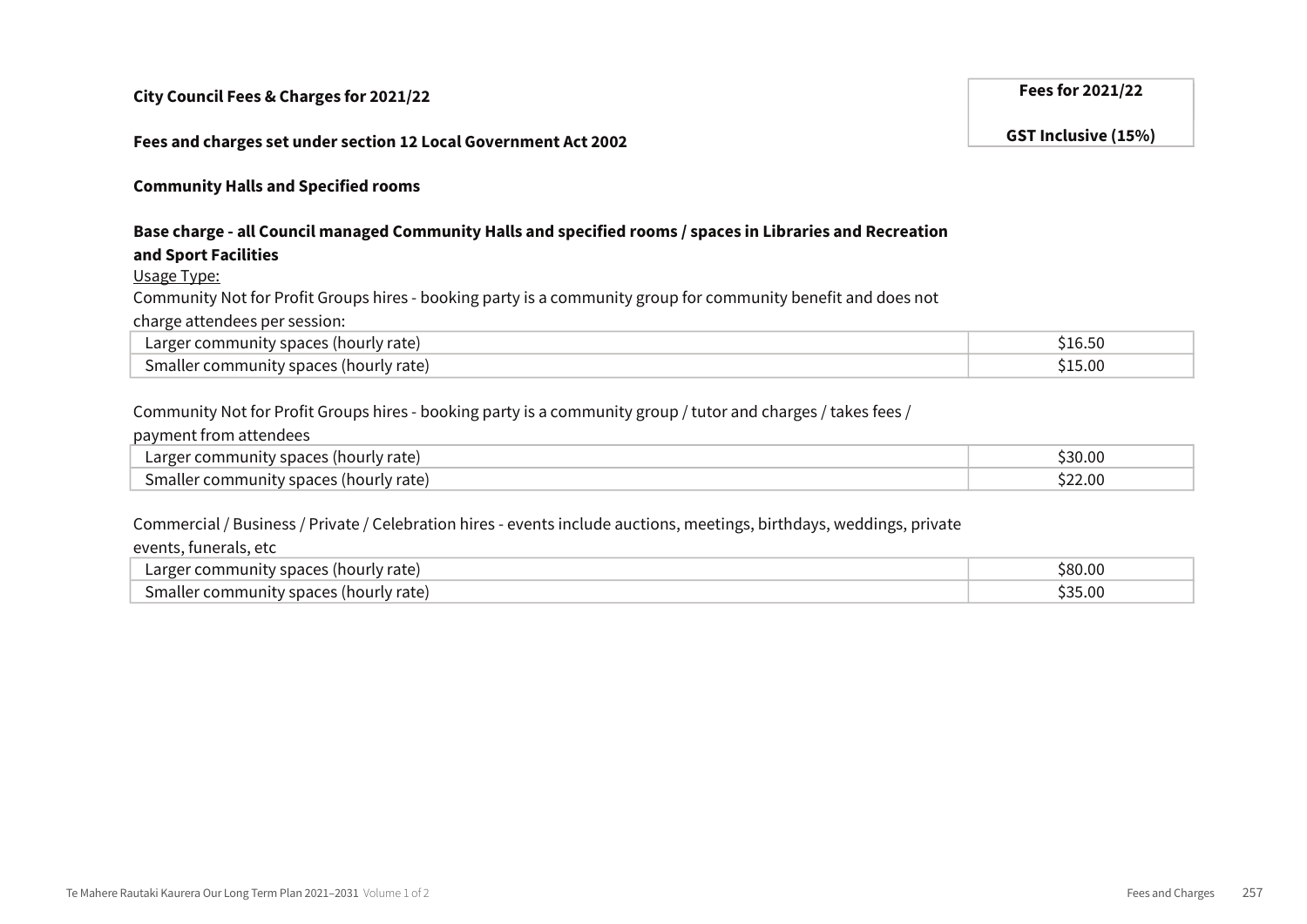## Fees for 2021/22 Fees and charges set under section 12 Local Government Act 2002 GST Inclusive (15%) Weekend Event Hire Business / Private / Celebration event (Friday and Saturday night hireage from 6pm to midnight for the following venues)

| North New Brighton War Memorial & Community Centre (Upstairs) | \$435.00 |
|---------------------------------------------------------------|----------|
| <b>Templeton Community Centre</b>                             | \$435.00 |
| Harvard Lounge                                                | \$275.00 |
| Te Hāpua: Halswell Centre (Mohoao / Hao function rooms)       | \$435.00 |

#### Extended Event Hire Private / Celebration event (available from Friday night 6 pm to midnight, all day hireage

#### on Saturday and Sunday morning hireage from 8 am to 2 pm)

| 5550.00<br>The Gaiety<br>- Weekend Rate |   |  |  |  |
|-----------------------------------------|---|--|--|--|
|                                         | . |  |  |  |

#### Extended Event Hire Commercial Business event (available from 8 am to midnight) weekdays not including

#### public holidays

| l — I<br>Daily Rate<br>$ln \alpha$<br>Galety<br>,,,, | \$550.00 |
|------------------------------------------------------|----------|
|                                                      |          |

#### Additional charges for halls (where required)

| Bond for events - refund subject to condition of the facility after the event | \$520.00               |
|-------------------------------------------------------------------------------|------------------------|
| Security charge - to ensure the facility has been left fit for purpose        | \$76.50                |
| Additional costs for materials & services associated with a facility hire     |                        |
| Replacement keys and access cards                                             | \$51.00                |
| Cleaning Charge - to ensure the facility has been left fit for purpose        | Cost Recovery up \$180 |

Head of Department has discretion to change fees in response to external funding/sponsorship opportunities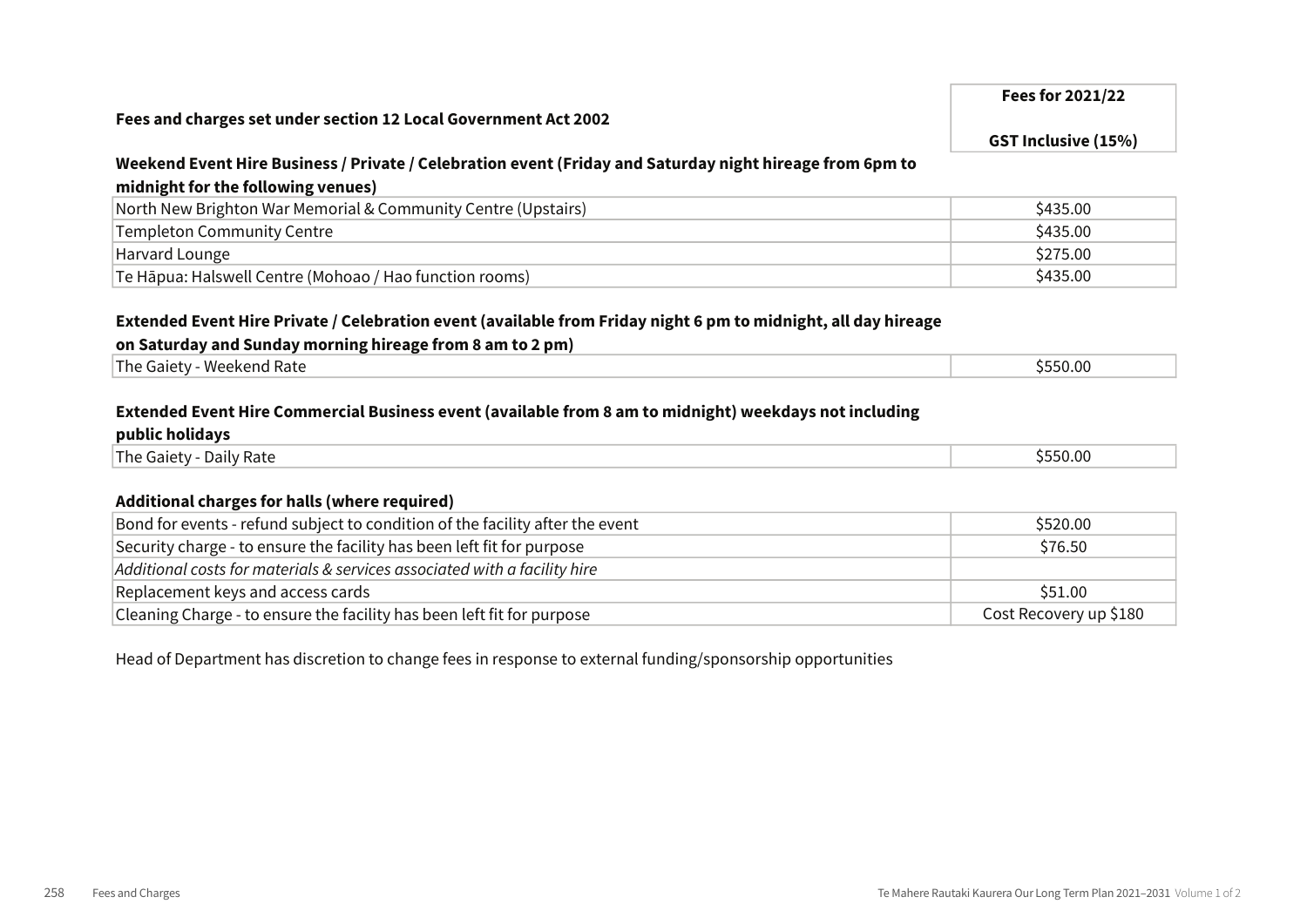#### Fees for 2021/22

GST Inclusive (15%)

#### Libraries Hire of Other Rooms and Public Spaces

#### Community Not for Profit Groups hires - booking party is a community group for community benefit and does

#### not charge attendees per session (hourly rates)

| Tūranga - TSB Space                                         | \$32.00   |
|-------------------------------------------------------------|-----------|
| Tūranga - Activity Room                                     | \$15.50   |
| Tūranga - TSB Space plus Activity room                      | \$47.00   |
| Tūranga - Spark Place                                       | \$15.50   |
| Meeting Rooms (not included above)                          | No charge |
| Computer Room                                               | No charge |
| Computer Room block bookings, negotiated on time and set up | No charge |

#### Additional Charges

| Resource Production                                                              | Cost recovery |
|----------------------------------------------------------------------------------|---------------|
| Admin Support indicative hourly rate for tasks e.g. Marketing and Communications | Cost recovery |
| Staffing Hourly charge - as requested                                            | \$70.00       |
| Tūranga - after hours host hourly charge                                         | Cost recovery |
| Tūranga - after hours security guard hourly charge per guard                     | Cost recovery |

#### Community Not for Profit Groups hires - booking party is a community group/tutor. Attendees are charged a

#### fee to attend each session. (Hourly rates)

| Tūranga - TSB Space                    | \$104.00 |
|----------------------------------------|----------|
| Tūranga - Activity Room                | \$52.00  |
| Tūranga - TSB Space plus Activity room | \$125.00 |
| Tūranga - Spark Place                  | \$52.00  |
| Meeting rooms                          | \$22.00  |
| Computer Room                          | \$56.00  |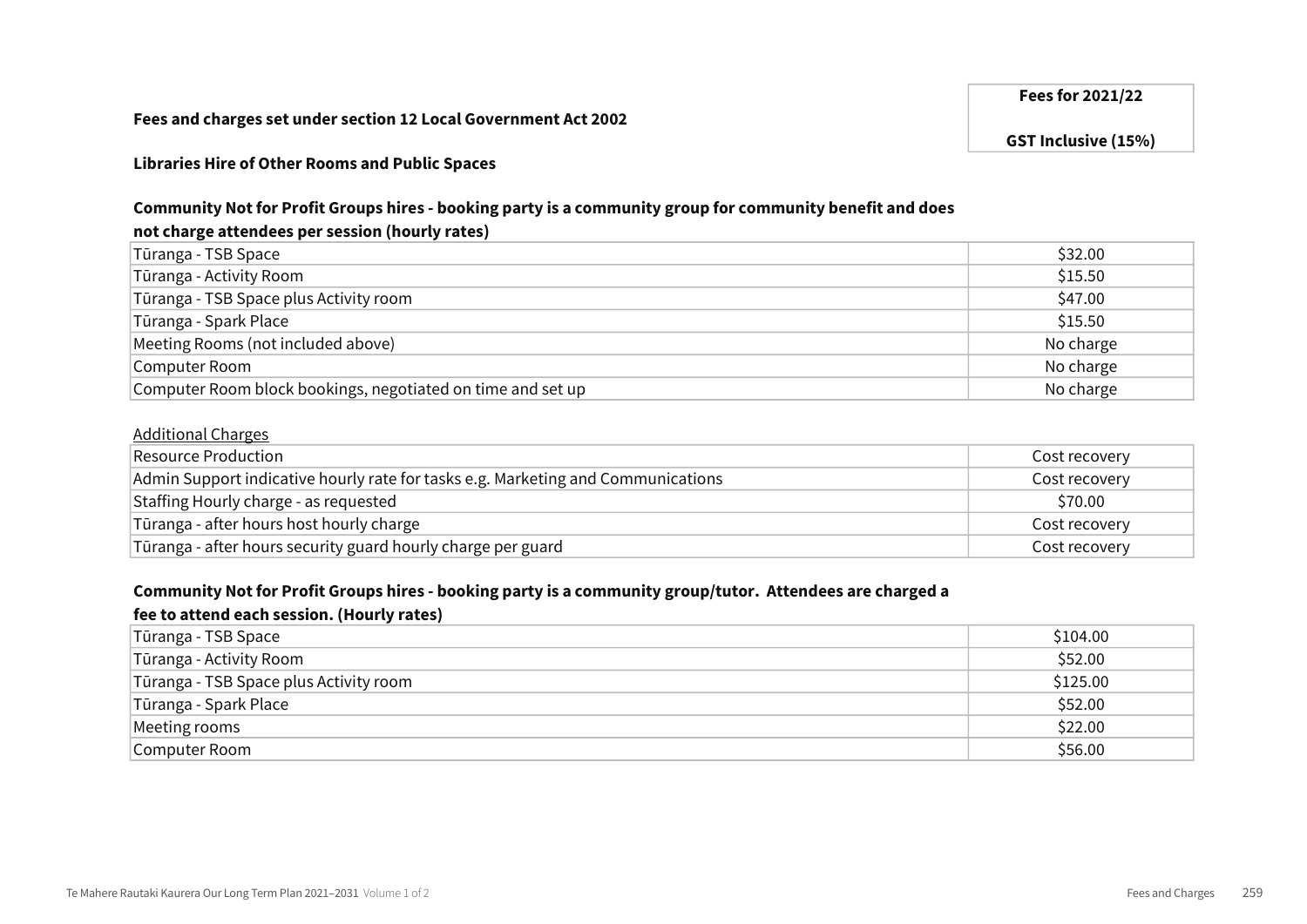#### Fees for 2021/22

GST Inclusive (15%)

#### Additional Charges Resource production **Cost plus \$25** Staffing Hourly charge - as requested  $$70.00$  $\overline{a}$  Tūranga - after hours host hourly charge  $\overline{a}$  and  $\overline{a}$  and  $\overline{a}$  are  $\overline{a}$  cost recovery Tūranga - after hours security guard hourly charge per guard Cost recovery Cost recovery

#### Commercial Business, corporate, government and private social functions hires

| Tūranga - TSB Space - hourly rate                    | \$140.00   |
|------------------------------------------------------|------------|
| Tūranga - TSB Space - daily rate                     | \$900.00   |
| Tūranga - Activity Room - hourly rate                | \$100.00   |
| Tūranga - Activity Room - daily rate                 | \$600.00   |
| Tūranga - TSB Space plus Activity room - hourly rate | \$200.00   |
| Tūranga - TSB Space plus Activity room - daily rate  | \$1,200.00 |
| Tūranga - Spark Place - hourly rate                  | \$100.00   |
| Tūranga - Spark Place - daily rate                   | \$600.00   |
| Meeting Rooms (not included above)                   | \$35.00    |
| Computer Room, one-off booking                       | \$82.00    |
| Computer Room, block bookings                        | \$56.00    |

#### Additional Charges

| Resource production                                                            | Costs plus 10%  |
|--------------------------------------------------------------------------------|-----------------|
| Admin Support indicative hourly rate for tasks eg Marketing and Communications | Costs plus \$50 |
| Staffing Hourly charge - as requested                                          | \$140.00        |
| Tūranga - after hours host hourly charge                                       | Cost recovery   |
| Tūranga - after hours security guard hourly charge per guard                   | Cost recovery   |

Head of Department has discretion to change fees in response to external funding/sponsorship opportunities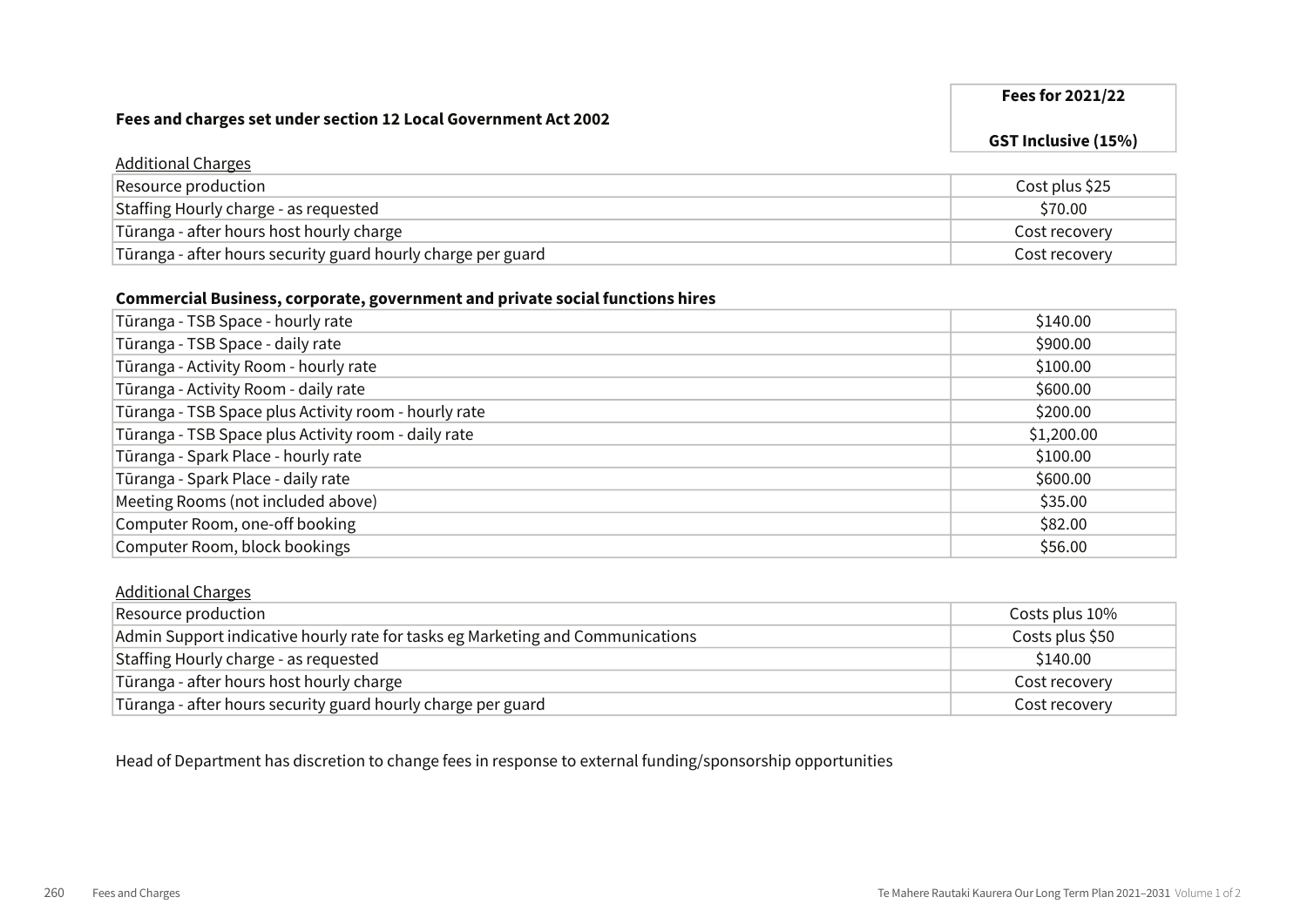#### Fees for 2021/22

GST Inclusive (15%)

#### Art Gallery - Venue hire

| Hire of Auditorium - hourly                                                                             | \$250.00                                                           |
|---------------------------------------------------------------------------------------------------------|--------------------------------------------------------------------|
| Hire of Auditorium - up to 4 hours                                                                      | \$500.00                                                           |
| Hire of Auditorium - up to 8 hours                                                                      | \$900.00                                                           |
| Hire of Auditorium Friday and Saturday evenings from 5pm - flat fee in place of hourly charge           | \$1,000.00                                                         |
| Auditorium function surcharge applies outside business hours, Sundays and public holidays. One-off fee. | \$300.00                                                           |
|                                                                                                         | Art Gallery director's                                             |
| Gallery Tours associated with a venue hire                                                              | discretion to set fees                                             |
| Hire of Foyer (includes wedding & reception events)                                                     | Art Gallery director's<br>discretion to set fees for all<br>users. |
| Forecourt Hire                                                                                          | Art Gallery director's                                             |
|                                                                                                         | discretion to set fees                                             |

#### Recreation and Sport - Hire of other rooms (hourly rate)

| 11/04<br>™NL.<br><br>⊓ ।। ९ | くいい<br>∽ |
|-----------------------------|----------|

Head of Department has discretion to change fees in response to external funding/sponsorship opportunities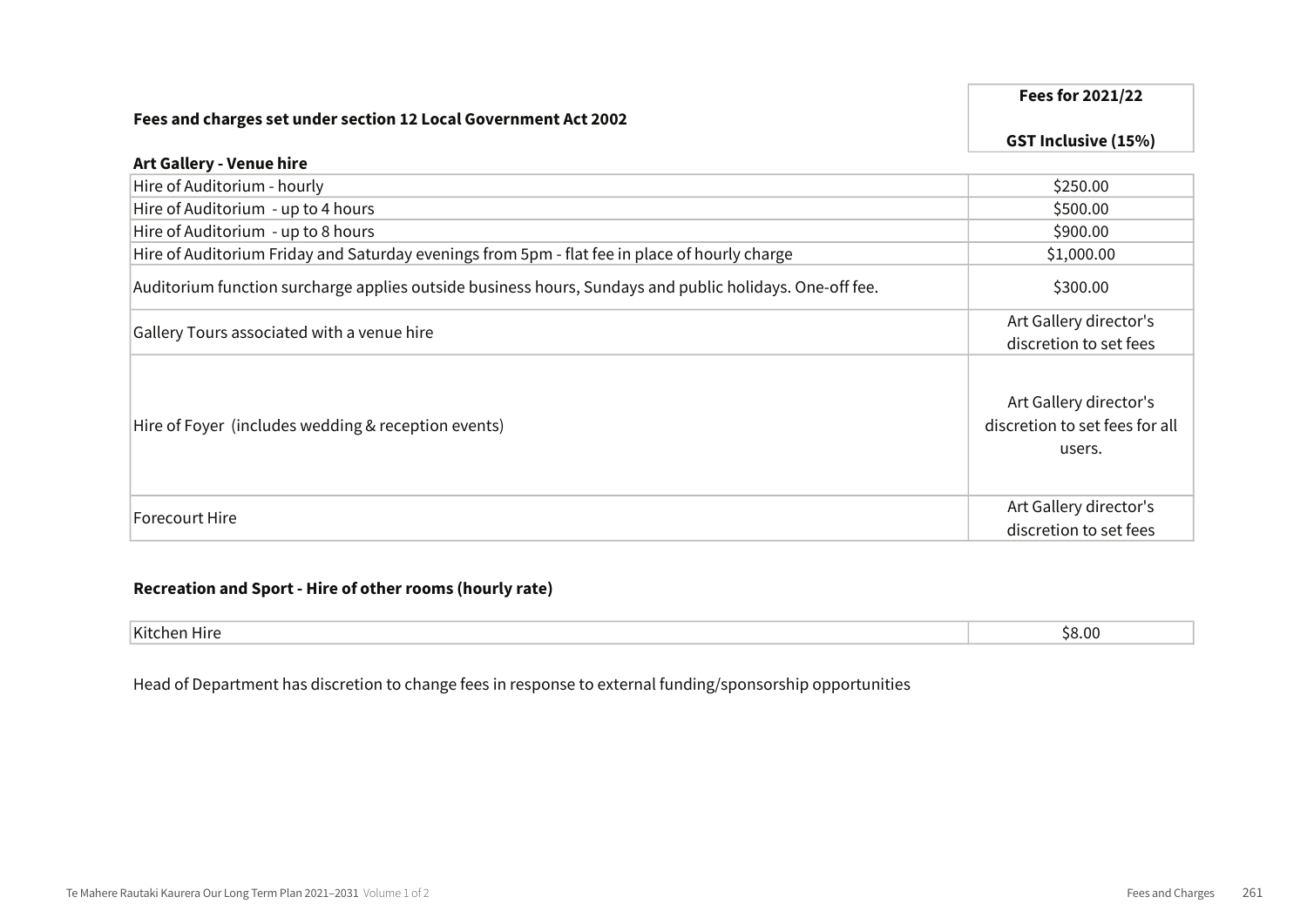# Fees and charges set under section 12 Local Government Act 2002 GST Inclusive (15%) Parks and Foreshore Garden Parks Public Education Talks & tours per person up to \$55.00 Group talks or tours up to \$350.00 Botanic Gardens Miscellaneous Parking infringements \$60.00 Botanic Gardens sale of plants market rates and the set of plants market rates market rates market rates and the market rates of  $\sim$ Timber & firewood sales - per truck load rates

| THILDEL & HIEWOOD SALES - DEL LIUCK LOAD                              | <b>I CC UCICITIBILE UP CITY</b><br>Arborist based on market<br>rates |
|-----------------------------------------------------------------------|----------------------------------------------------------------------|
| Tree pruning                                                          | Cost recovery as determined<br>by Community Board                    |
| Tree replacement                                                      | Recovery of actual cost                                              |
| Tree removal                                                          | Recovery of actual cost                                              |
| Tree removal / replacement relating to personal health-related issues | 50% of actual cost                                                   |
| Commemorative tree planting                                           | Recovery of actual cost                                              |
|                                                                       |                                                                      |

#### City Council Fees & Charges for 2021/22 **Fees for 2021/22** Fees for 2021/22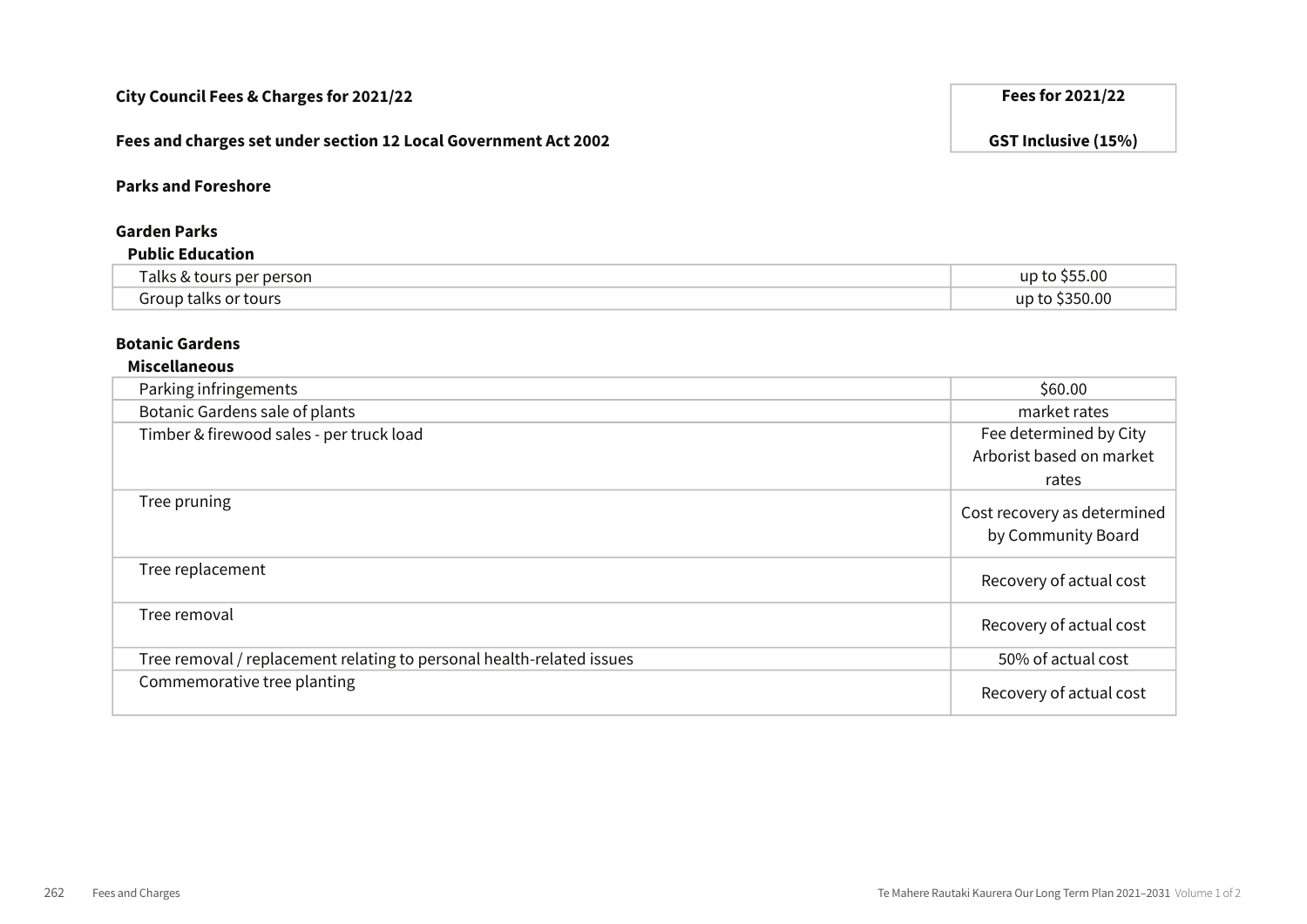#### Fees and charges set under section 12 Local Government Act 2002 GST Inclusive (15%)

#### Parks and Foreshore

#### Venue Hire

Botanics Function Centre (Community, non-commercial, and not for profit) - other users managed via Visitor

Centre lessee.

| $ -$<br>.<br>7.111                  | 10.00       |
|-------------------------------------|-------------|
| - 11<br>$\sim$ $\sim$ $\sim$<br>alt | \$54.00     |
| ale<br>-------                      | 5.00<br>ົາາ |

#### Parks Indoor Venues (base charge per hour)

| Not for profit community programmes - with or without nominal entrance fee                                             | S <sub>11.20</sub> |
|------------------------------------------------------------------------------------------------------------------------|--------------------|
| Private social events - family functions                                                                               | \$34.00            |
| Community Events - with door charges or prepaid tickets Including organisation run dances, social events &<br>concerts | \$34.00            |
| Commercial events - hires by corporates, government, and seminars                                                      | \$64.00            |

#### All Parks City Wide

#### Miscellaneous

| Brochures & publications                                                    | up to \$110.00               |
|-----------------------------------------------------------------------------|------------------------------|
| Photocopying                                                                | \$0.20 per copy              |
| Horse grazing - specific charge at the Unit Manager's discretion            | \$10.00 - \$25.00 per week   |
| Mountain Bike Track Maintenance Fee - Unit Manager's discretion to set fees | \$1.00 - \$5.00 per bike     |
| <b>Recreation Concessions</b>                                               | General Manager's discretion |
|                                                                             | to set fees                  |
| <b>Consents - Commercial applications</b>                                   | Based on actual costs        |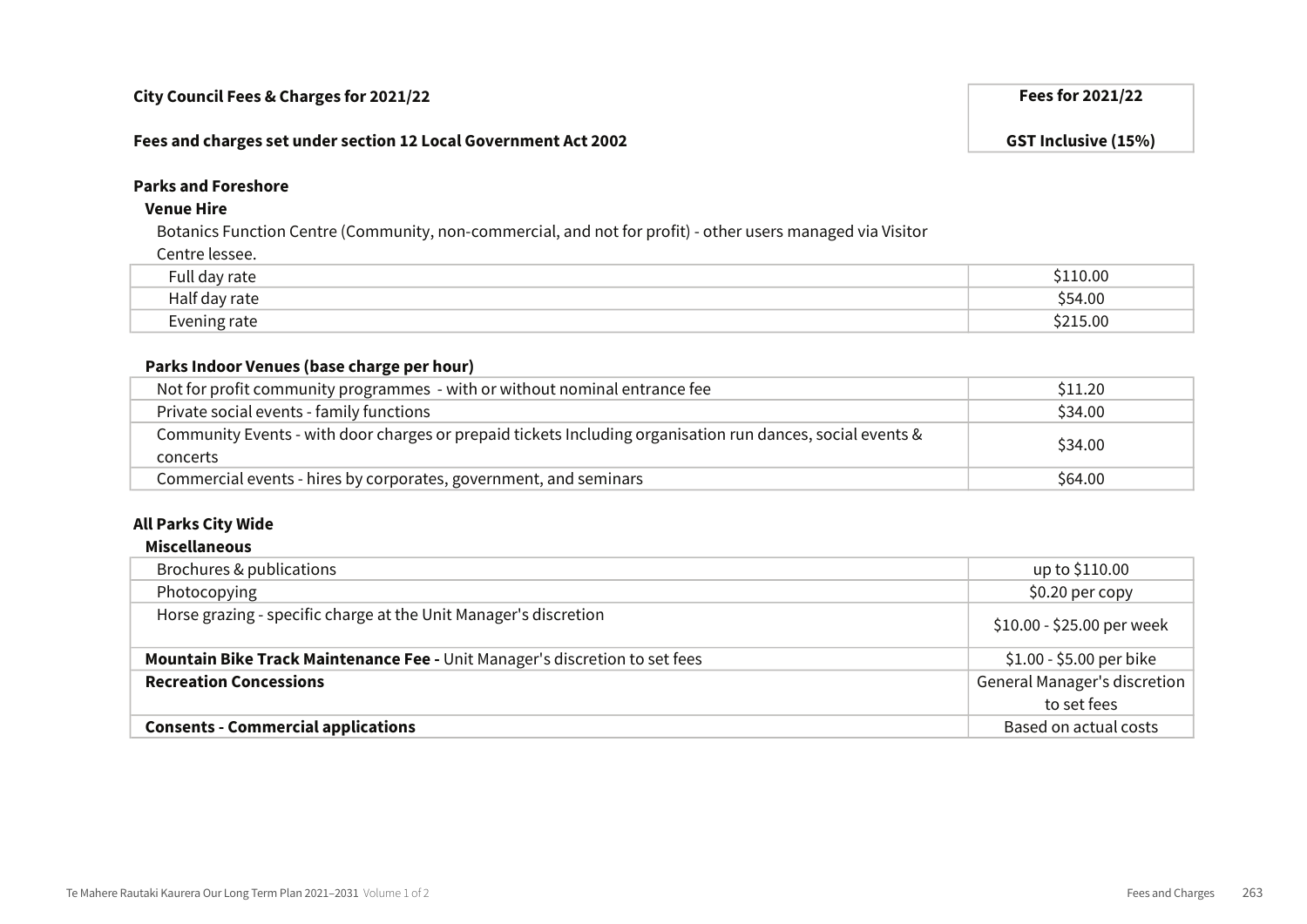| City Council Fees & Charges for 2021/22                                         | Fees for 2021/22           |
|---------------------------------------------------------------------------------|----------------------------|
| Fees and charges set under section 12 Local Government Act 2002                 | <b>GST Inclusive (15%)</b> |
| <b>Parks and Foreshore</b>                                                      |                            |
| <b>Sports Grounds - Association &amp; Clubs</b>                                 |                            |
| <b>Ground Remarkings</b>                                                        | \$131.00                   |
| <b>New Ground Markings</b>                                                      | \$198.00                   |
| Hockey, Rugby, Rugby League, Soccer, Softball                                   |                            |
| Tournaments - daily charge per ground                                           | \$52.00                    |
| (Outside normal season competition)                                             |                            |
| <b>Cricket</b>                                                                  |                            |
| Grass Prepared - Senior                                                         | \$1,598.00                 |
| Grass Prepared - Other Grades                                                   | \$799.00                   |
| (50% of preparation cost only)                                                  |                            |
| Daily Hire - Club prepared/artificial                                           | \$52.00                    |
| (Outside normal season competition)                                             |                            |
| Artificial - Council Owned - season                                             | \$678.00                   |
| Practice nets per time                                                          | \$18.50                    |
|                                                                                 |                            |
| Hagley Park Wickets - Council Prepared Representative Matches                   |                            |
| Level 1 - club cricket / small rep matches - cost per day                       | \$313.50                   |
| Level 2 - first class domestic 1 day match                                      | \$1,343.00                 |
| Level 3 - first class domestic 3 or 4 day or 5 day international - cost per day | \$919.00                   |

#### Casual Hires - Not Affiliated Clubs

| Casual Hires and Miscellaneous Events - Application Fee                                                                     | \$42.00  |
|-----------------------------------------------------------------------------------------------------------------------------|----------|
| Small field (eg. touch, junior & intermediate sport, korfball, Samoan cricket, artificial wicket) - daily fee per<br>ground | \$55.00  |
| Large field (eg. senior sport, softball, prepared cricket wicket) - daily fee per ground                                    | \$122.50 |

Non Canterbury Cricket Association (CCA) Events/Charity Match **\$1,484.00** \$1,484.00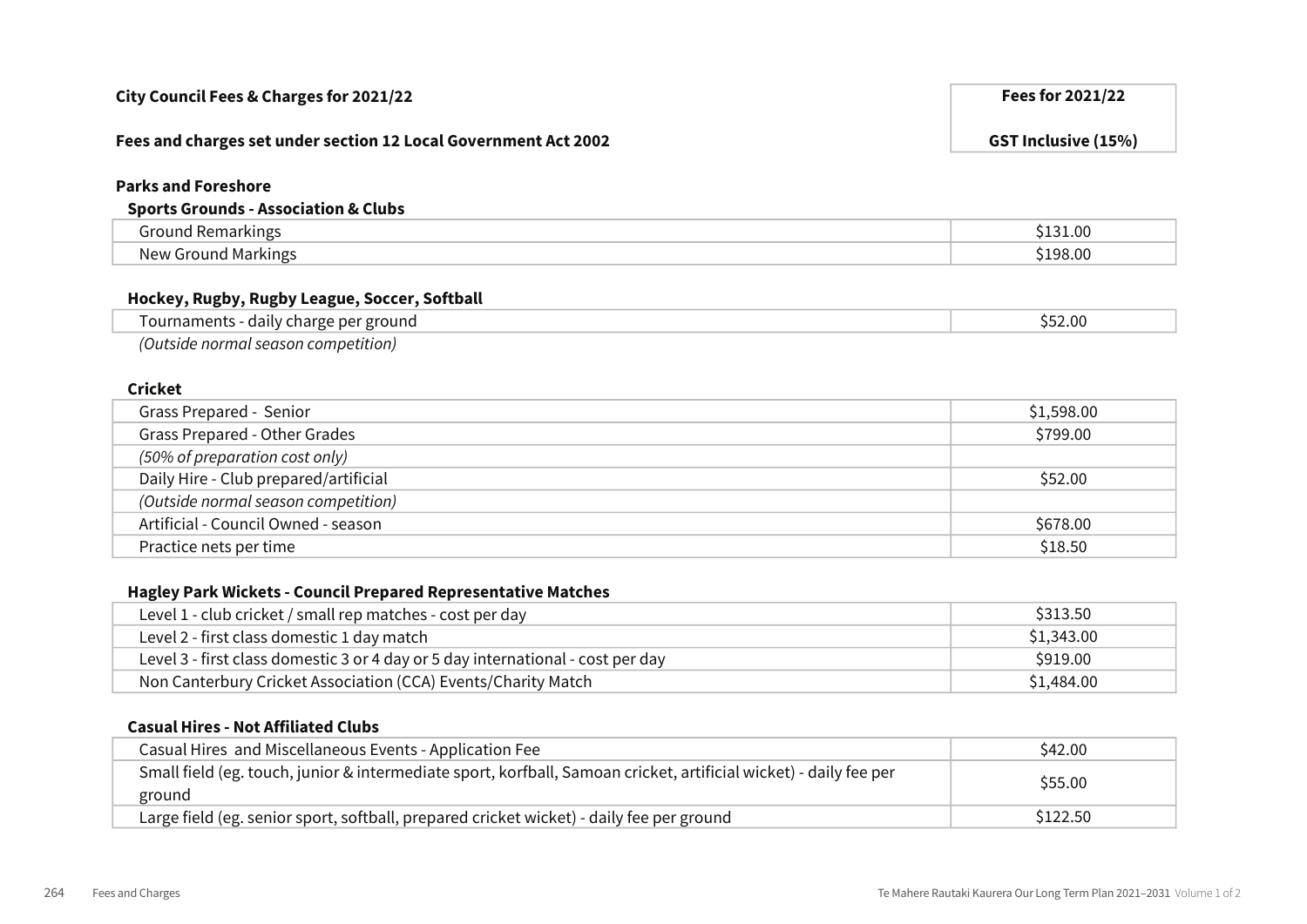| Regional Parks                                                                                                               |          |
|------------------------------------------------------------------------------------------------------------------------------|----------|
| Mobile shops - per day                                                                                                       | \$100.00 |
| Mobile shops - per half-day                                                                                                  | \$50.00  |
| Parking infringements                                                                                                        | \$60.00  |
| <b>Spencer Park</b>                                                                                                          |          |
| <b>Beach Permits</b>                                                                                                         | \$40.00  |
| <b>Park Bookings</b><br>Park bookings including picnics and weddings (excluding Botanic Gardens and Garden & Heritage Parks) |          |
| Note: no charge is made for groups who visit Christchurch City Council's parks and gardens without making a<br>booking       |          |
| Fund Raiser / Not For Profit (with no sponsorship): No charge                                                                |          |
| 0-300 people                                                                                                                 | \$77.50  |
| If over 300 people, the increase in price is relevant to park and organisation and at Unit Manager's discretion              |          |
| <b>Botanic Gardens Indoor Wedding Ceremonies</b>                                                                             |          |

## Parks and Foreshore

#### Athletics

| .          |                                          |
|------------|------------------------------------------|
| <br>Season | י<br>$\overline{\phantom{a}}$<br><b></b> |
| park,      | ייכ.ט                                    |

## Regional Parks

| .                           | $\lambda$ $\lambda$ $\lambda$ $\lambda$ |
|-----------------------------|-----------------------------------------|
| <b>Spencer Park</b>         |                                         |
| Parking infringements       | \$60.00                                 |
| Mobile shops - per half-day | \$50.00                                 |
| Mobile shops - per day      | \$100.00                                |

| Townend House, Cunningham House, and other Garden Buildings Venue Hire | $\frac{1}{2}$ \$1,020 - \$2,550 (depending on |
|------------------------------------------------------------------------|-----------------------------------------------|
|                                                                        | time)                                         |

City Council Fees & Charges for 2021/22 **Fees for 2021/22** Fees for 2021/22

Fees and charges set under section 12 Local Government Act 2002 GST Inclusive (15%)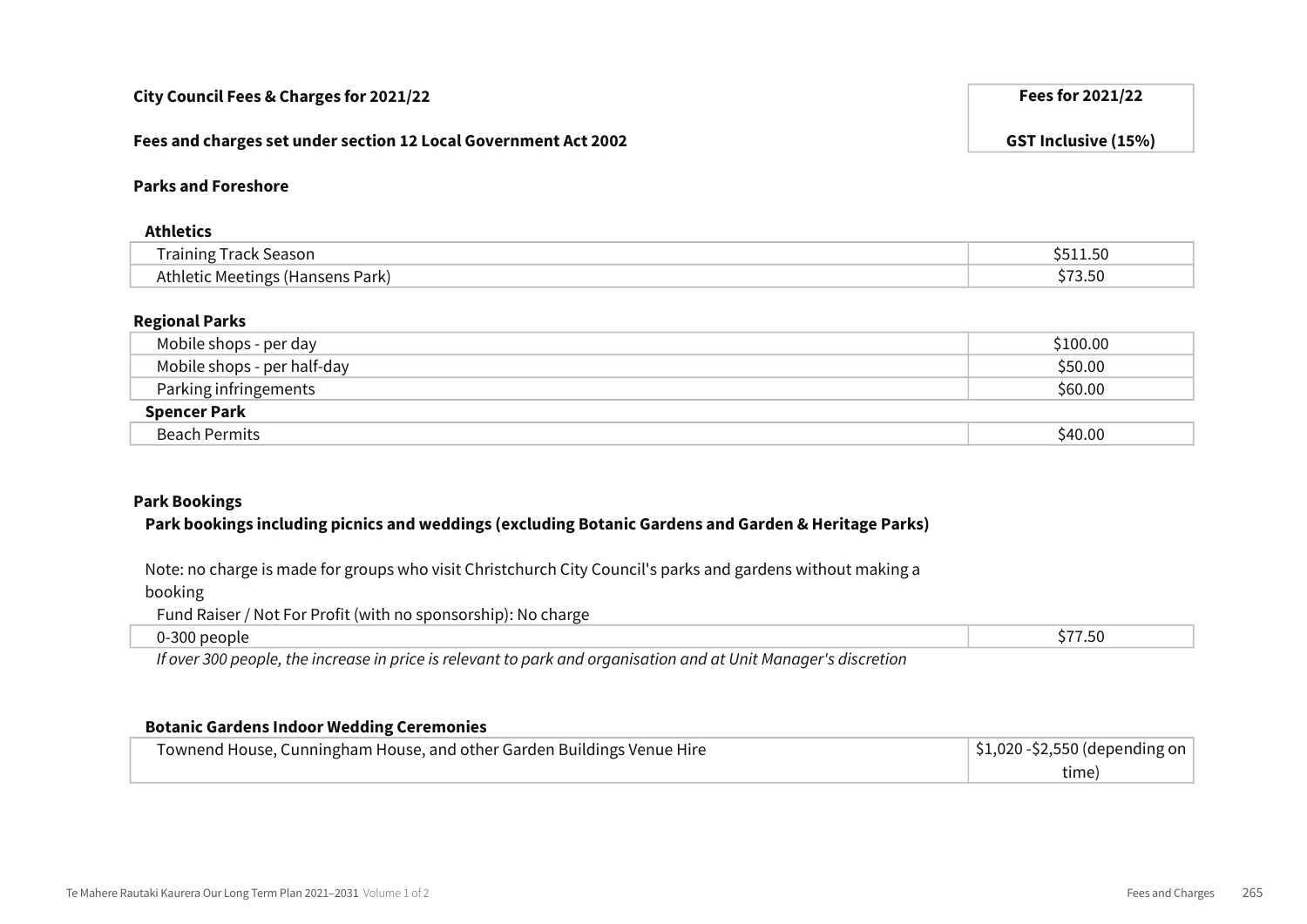### Fees and charges set under section 12 Local Government Act 2002 GST Inclusive (15%)

#### Parks and Foreshore

#### Wedding Ceremonies

| ` Vale<br>′Mona ∵<br>.<br>ומדי<br>- | .4U               |
|-------------------------------------|-------------------|
| - - - -<br>arks'                    | $^{\prime\prime}$ |

#### Commercial Photography

| Low-impact                   | $\sim$<br>).UL |
|------------------------------|----------------|
| - seasonal fee<br>LOW-Impact | 6.OC           |
| $\cdot$ .<br>High-impact     | .00            |

### General Manager has discretion to change fees in response to external funding / sponsorship opportunities

#### Miscellaneous

#### Banks Peninsula Recreation Grounds - Akaroa, Diamond Harbour & Lyttelton

| Seasonal users pavillion - for season | \$383.00                     |
|---------------------------------------|------------------------------|
| Akaroa netball / tennis courts        | Unit Manager's discretion to |
|                                       | set fees                     |
| Akaroa Croquet Club                   | Unit Manager's discretion to |
|                                       | set fees                     |

#### Banks Peninsula Casual Users with exclusive use of the Ground only

| Commercial use - half day             | \$78.00  |
|---------------------------------------|----------|
| Commercial use - full day             | \$157.00 |
| Community / charitable use - half day | \$21.00  |
| Community / charitable use - full day | \$45.00  |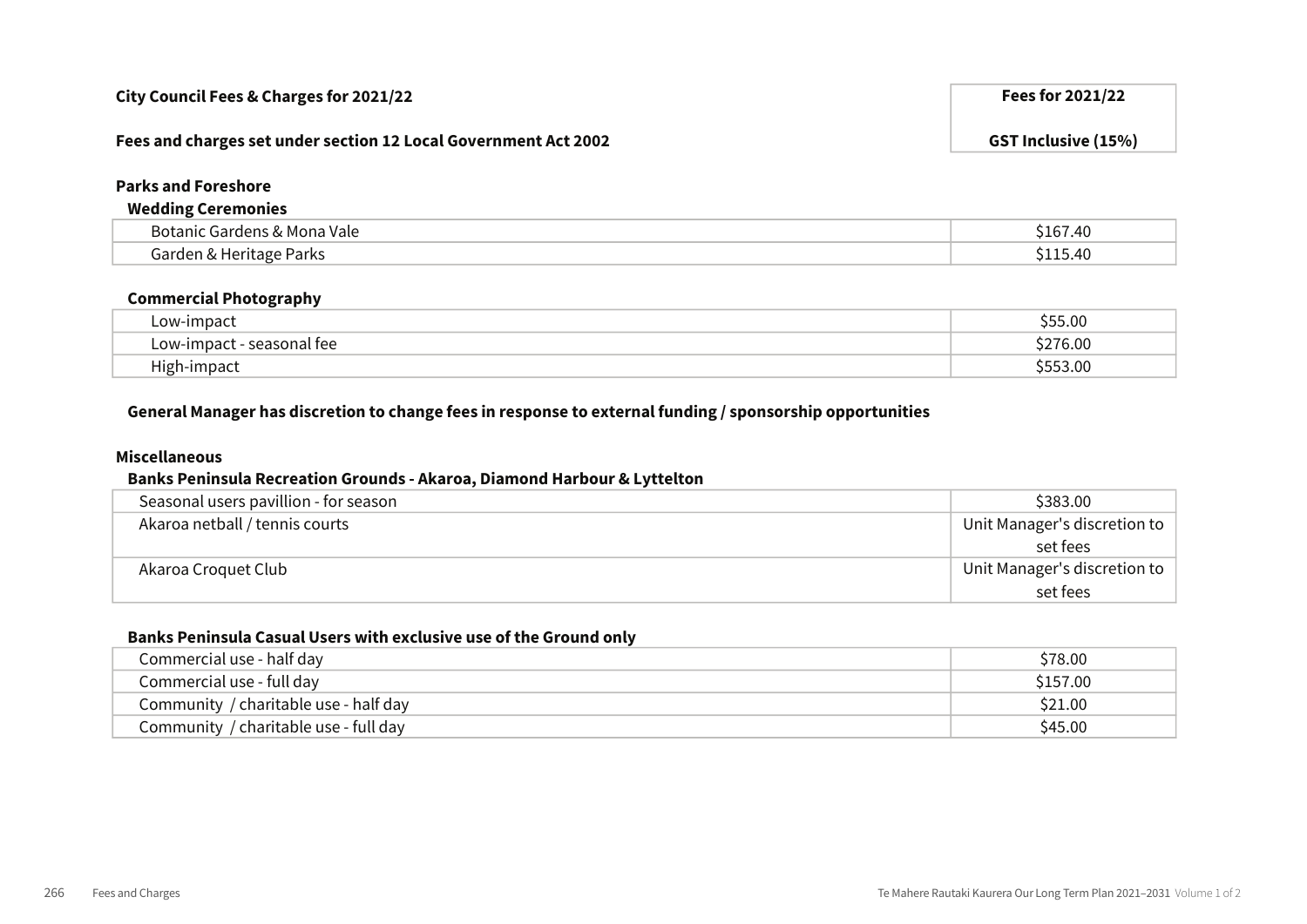#### Fees and charges set under section 12 Local Government Act 2002 GST Inclusive (15%)

## Parks and Foreshore

## Banks Peninsula Casual Users with exclusive use of the Ground and Building Areas

| Commercial use - half day             | \$188.00 |
|---------------------------------------|----------|
| Commercial use - full day             | \$376.70 |
| Community / charitable use - half day | \$45.00  |
| Community / charitable use - full day | \$78.00  |
|                                       |          |

NOTE: additional charges will be made for cleaning, materials, supplies, etc.

# Bonds - seasonal users key bond

| at General Manager's discretion                       |          |
|-------------------------------------------------------|----------|
| Occasional user's Bond (dependent on event) - minimum | \$28.50  |
| Occasional user's Bond (dependent on event) - maximum | \$328.00 |
| Private hire of Akaroa Sports Pavillion               | \$355.00 |

# Marine Facilities

## All Wharfs

#### Casual Charter Operators

| Rate per surveyed passenger head per vessel per day (Seasonal) - per person |  |
|-----------------------------------------------------------------------------|--|
| With a minimum charge per vessel (Seasonal)                                 |  |

#### Regular Charter Operators

| ' VASSAI<br>(Annual): or<br>u neri<br>5000F | 00.1   |
|---------------------------------------------|--------|
| ner vess<br>Mınır                           | . . UU |

Casual charter operator rate applies for up to 8 weeks. Longer than 8 weeks then operator is considered regular.

Rate excludes berthage. Maximum time alongside wharf is 1 hour.

Operators who do not have alternative overnight berthage will be charged an additional overnight berthage rate

Casual charter operators who wish to use the wharf landing must give priority to the regular operator and the

scheduled timetable.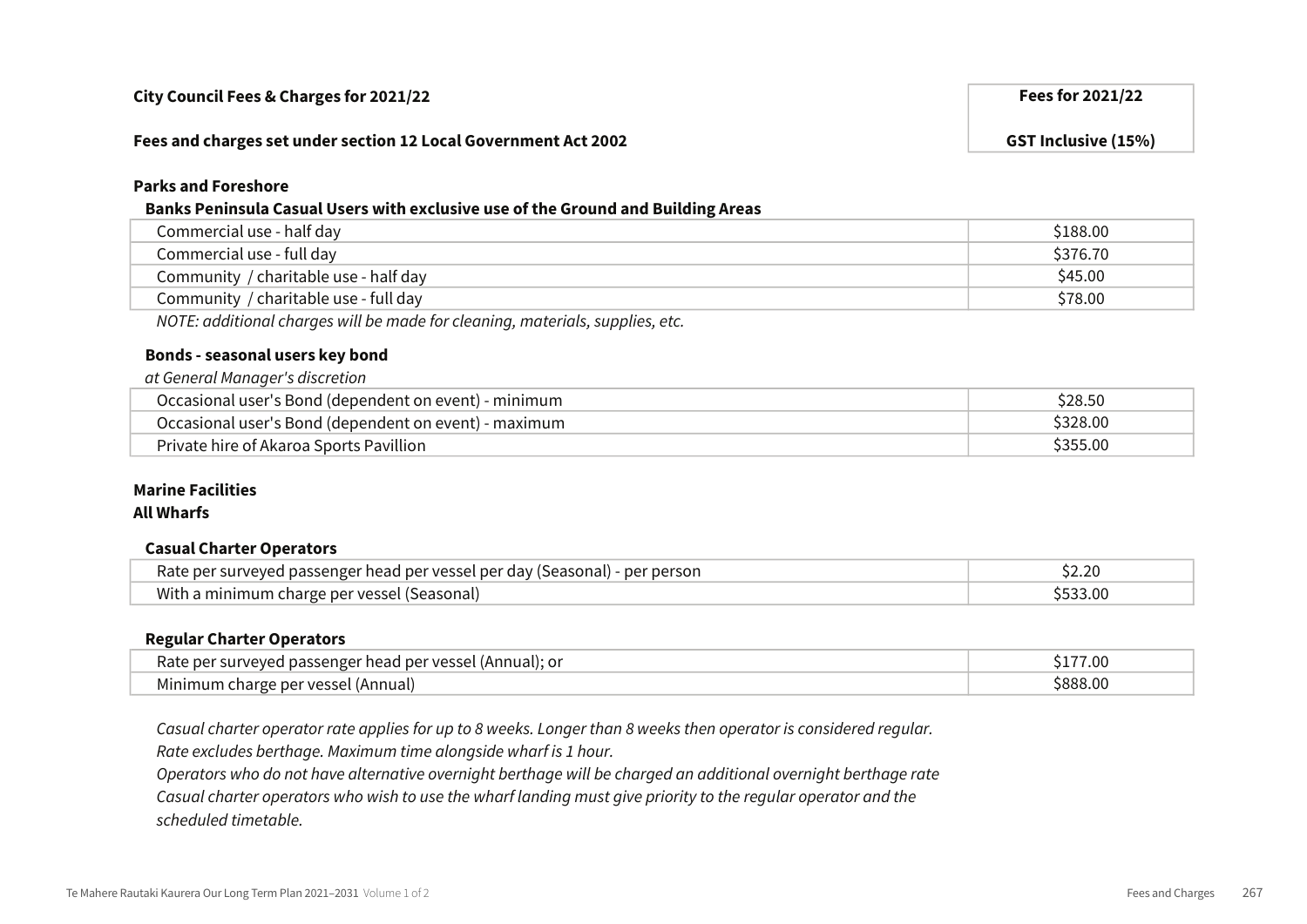#### Fees and charges set under section 12 Local Government Act 2002 GST Inclusive (15%)

#### Parks and Foreshore

#### Commercial Operators

| Boat Length less than 10m - Seasonal    | \$533.00   |
|-----------------------------------------|------------|
| Boat Length less than 10m - Annual      | \$835.00   |
| Boat Length greater than 10m - Seasonal | \$835.00   |
| Boat Length greater than 10m - Annual   | \$1,175.00 |

Includes fishing, passenger, service vessels. Rate applies to those vessels with access to a swing mooring.

Rate provides for set down of catches. Maximum time alongside wharf of 1 hour, apart from maintenance periods.

Seasonal rate applies for up to 6 months consecutive usage.

Council reserves the right to negotiate rate depending on the size of the vessel and/or the number of passenger visits or length of use.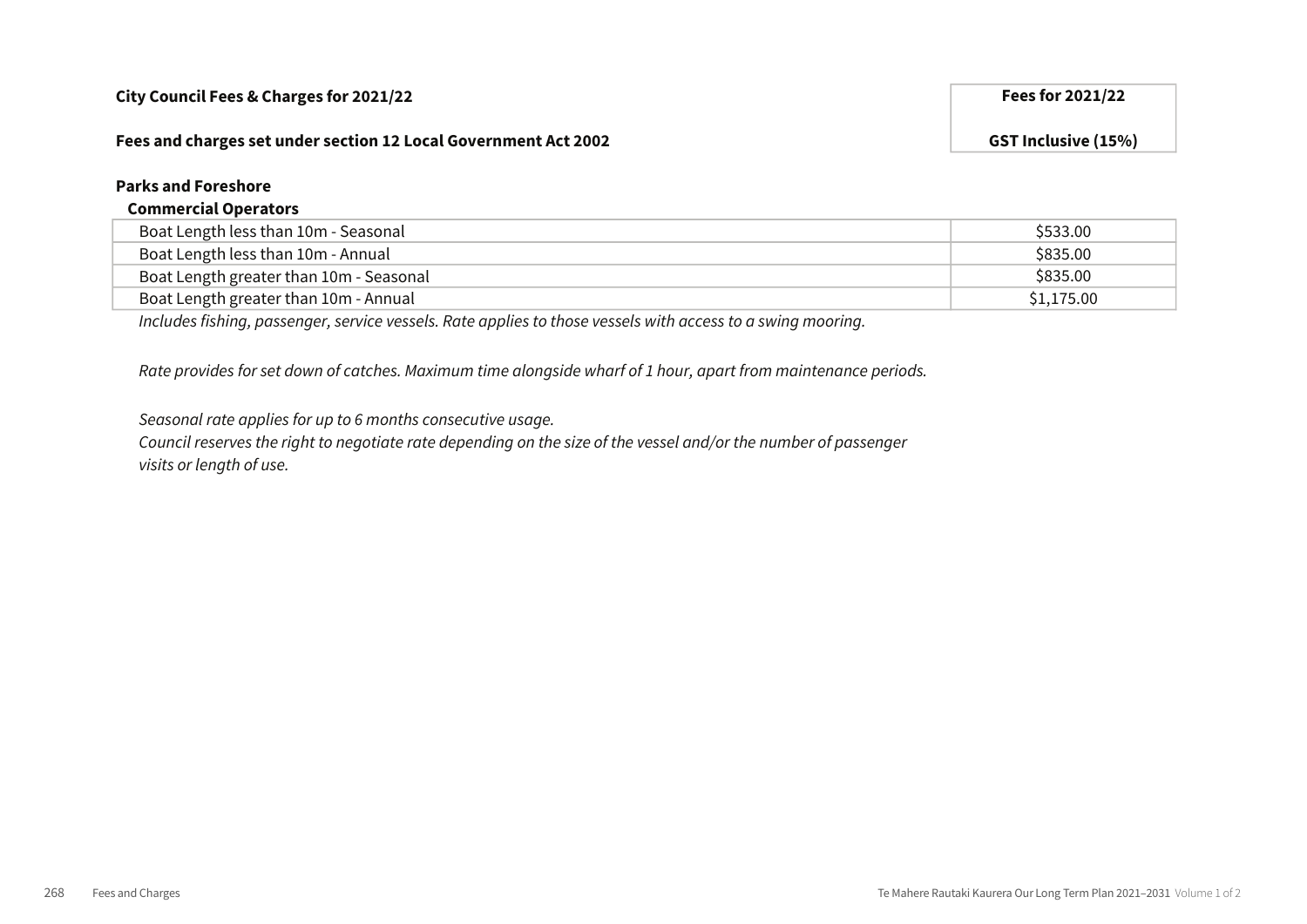#### Fees and charges set under section 12 Local Government Act 2002 GST Inclusive (15%)

### Parks and Foreshore

#### Passenger Cruise Vessels

#### Minimum charge per vessel for each visit to Akaroa Harbour

| 0 - 50 (passenger capacity)    | \$397.00    |
|--------------------------------|-------------|
| 51-150 (passenger capacity)    | \$1,180.00  |
| 151-350 (passenger capacity)   | \$2,757.00  |
| 351-750 (passenger capacity)   | \$5,900.00  |
| 751-1500 (passenger capacity)  | \$11,803.00 |
| 1501-2000 (passenger capacity) | \$13,426.00 |
| 2001-2500 (passenger capacity) | \$14,935.00 |
| 2501-3000 (passenger capacity) | \$17,920.00 |
| 3001-3500 (passenger capacity) | \$20,905.00 |
| 3501-4000 (passenger capacity) | \$23,893.00 |
| 4001-4500 (passenger capacity) | \$26,866.00 |
| 4501-5000 (passenger capacity) | \$29,866.00 |

Council reserves the right to negotiate a higher rate depending on the size of the passenger cruise vessel or the

number of annual visits or length of stay.

Charges include additional amenity contribution to reflect increased services provided to meet additional usage of amenities during vessel visits.

#### Commercial/Charter Operator - overnight or temporary berthage

| Boat Length less than 10m - per night                                                                   |  |
|---------------------------------------------------------------------------------------------------------|--|
| Boat Length greater than 10m - per night                                                                |  |
| Detects apply for a maximum ported of 7 consequitive days Fernariade areaster than 7 days, rates are by |  |

Rates to apply for a maximum period of 7 consecutive days. For periods greater than 7 days, rates are by arrangement with an authorised officer of the Council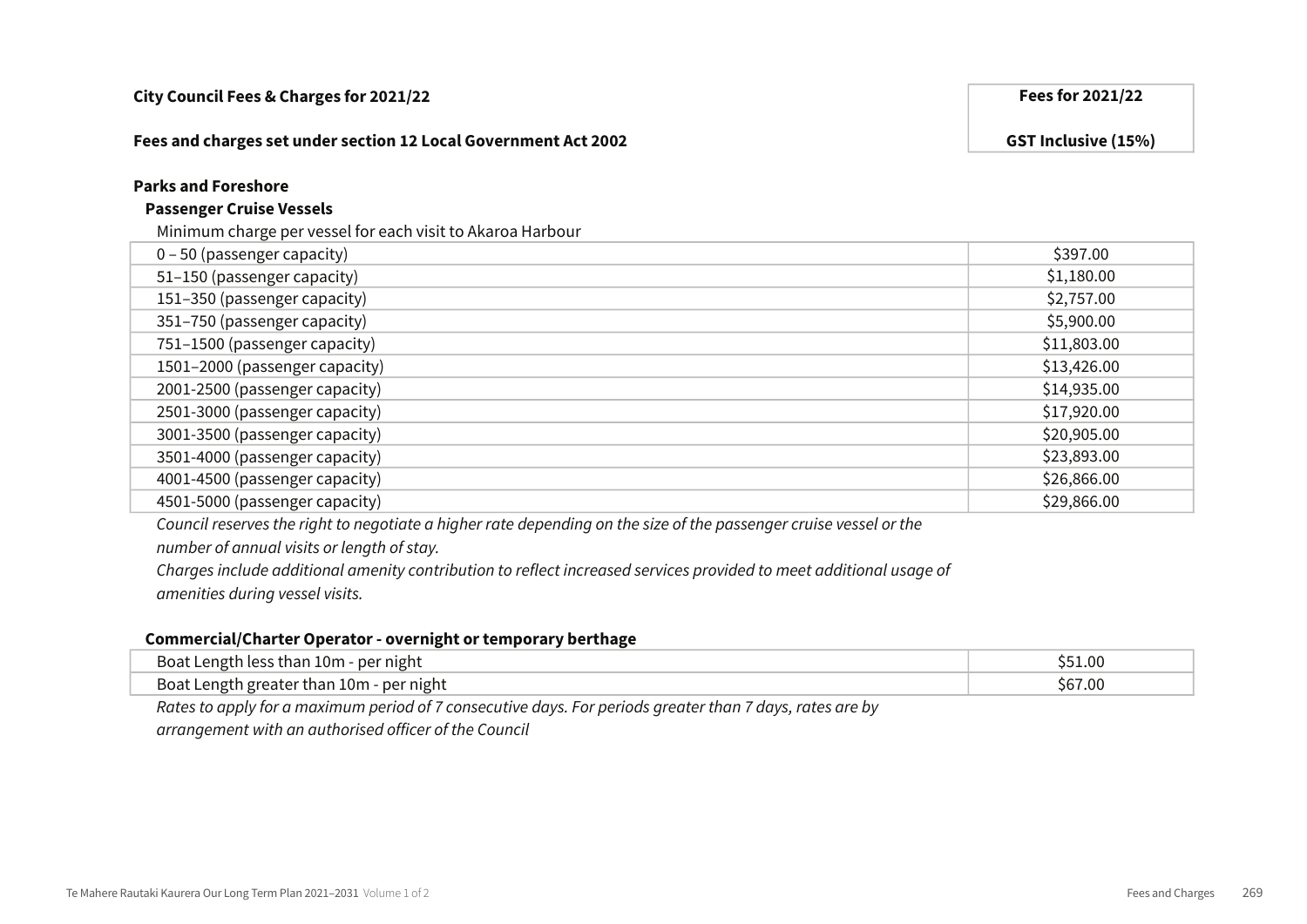#### Fees and charges set under section 12 Local Government Act 2002 GST Inclusive (15%)

### Parks and Foreshore

## Recreation Boats

Per Night \$43.00 Private vessels, not used commercially, requiring temporary overnight berthage. Maximum stay of 7 nights. During daylight hours, vessels are only permitted to lay alongside the wharf for a maximum of 1 hour, unless undertaking maintenance.

#### Service Vehicles

| Per annum fee                                                                                                      | \$835.00 |
|--------------------------------------------------------------------------------------------------------------------|----------|
| Vehicles over 4 tonnes will be required to pay an annual access charge to use the Akaroa wharf due to the size and |          |
| wear and tear on the wharf                                                                                         |          |

#### Slipway Fees

Boat ramps subject to fees set by the Council; e.g. Lyttelton, Purau, Wainui, Duvachelle and Akaroa

#### Commercial Users

| ∵month                                           | 104.00(         |
|--------------------------------------------------|-----------------|
| Per annum<br>(non ratepayer)                     | מח וכרל<br>F.UU |
| (ratepayer)<br>⊃∩r<br>annum <sup>,</sup><br>י כו | `57.00          |

#### Private/Recreational Users

| Per day                                                                                | \$7.10                 |
|----------------------------------------------------------------------------------------|------------------------|
| Per month                                                                              | \$67.50                |
| Per annum (non ratepayer)                                                              | \$154.00               |
| Per annum (ratepayer)                                                                  | \$58.00                |
| In certain areas where day charge is not economic or practical, as set by Unit Manager | Requested contribution |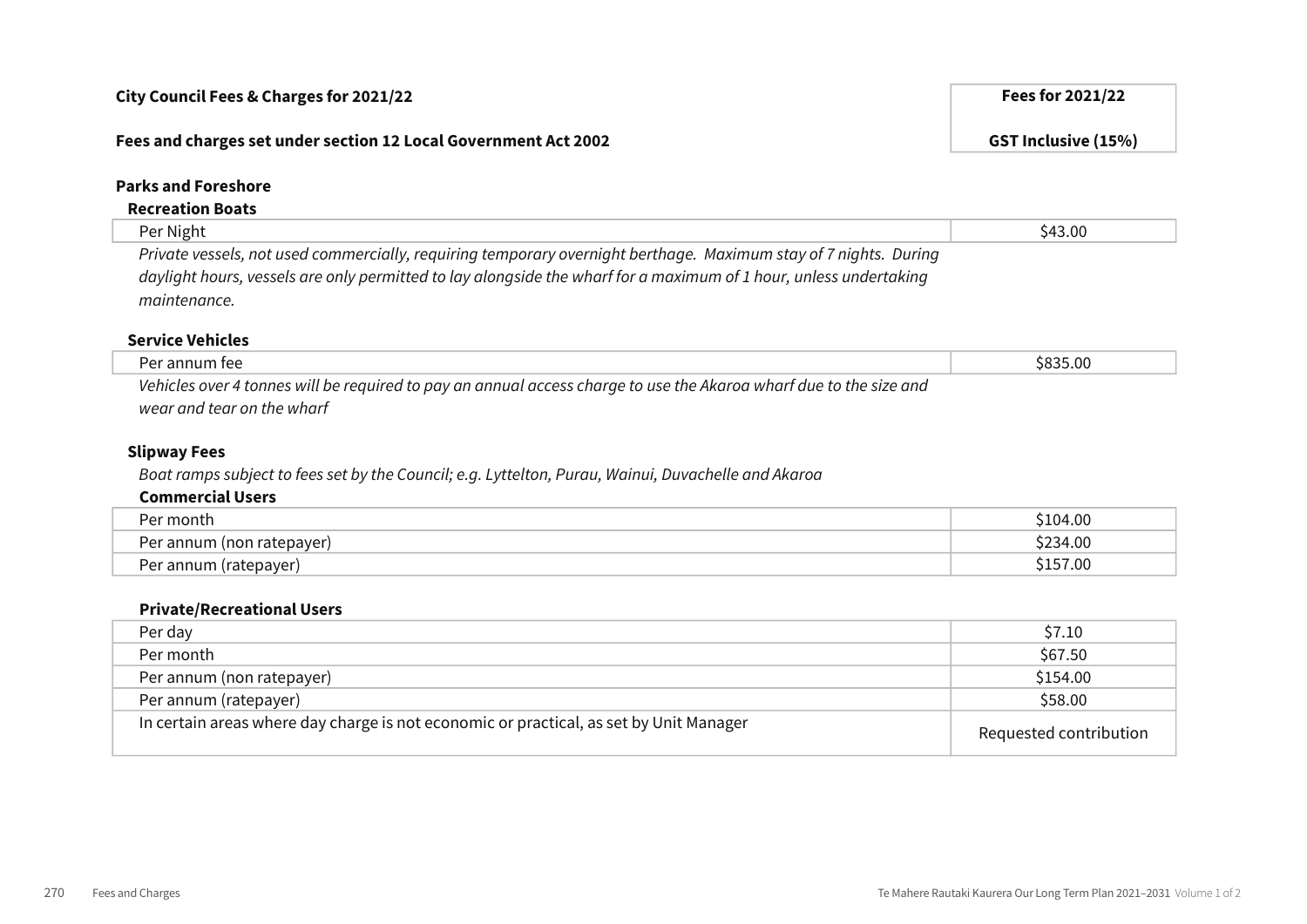| City Council Fees & Charges for 2021/22                         | <b>Fees for 2021/22</b>    |
|-----------------------------------------------------------------|----------------------------|
| Fees and charges set under section 12 Local Government Act 2002 | <b>GST Inclusive (15%)</b> |
| <b>Parks and Foreshore</b>                                      |                            |
| <b>Diamond Harbour</b>                                          |                            |
| Mooring (with dinghy shelter)                                   | \$674.00                   |
| Mooring (without dinghy shelter)                                | \$506.00                   |
| <b>Cass Bay Dinghy Shelter</b>                                  |                            |
| 12 months per dinghy                                            | \$165.00                   |
| <b>Akaroa Boat Compound</b>                                     |                            |
| 12 months per vessel site                                       | \$879.00                   |
| 6 months                                                        | \$548.00                   |
| 3 months                                                        | \$362.00                   |
| Per week                                                        | \$61.00                    |
| Per day                                                         | \$13.00                    |

In addition there is an initial licence preparation fee of \$25.00 incl. GST and a \$50 refundable key bond.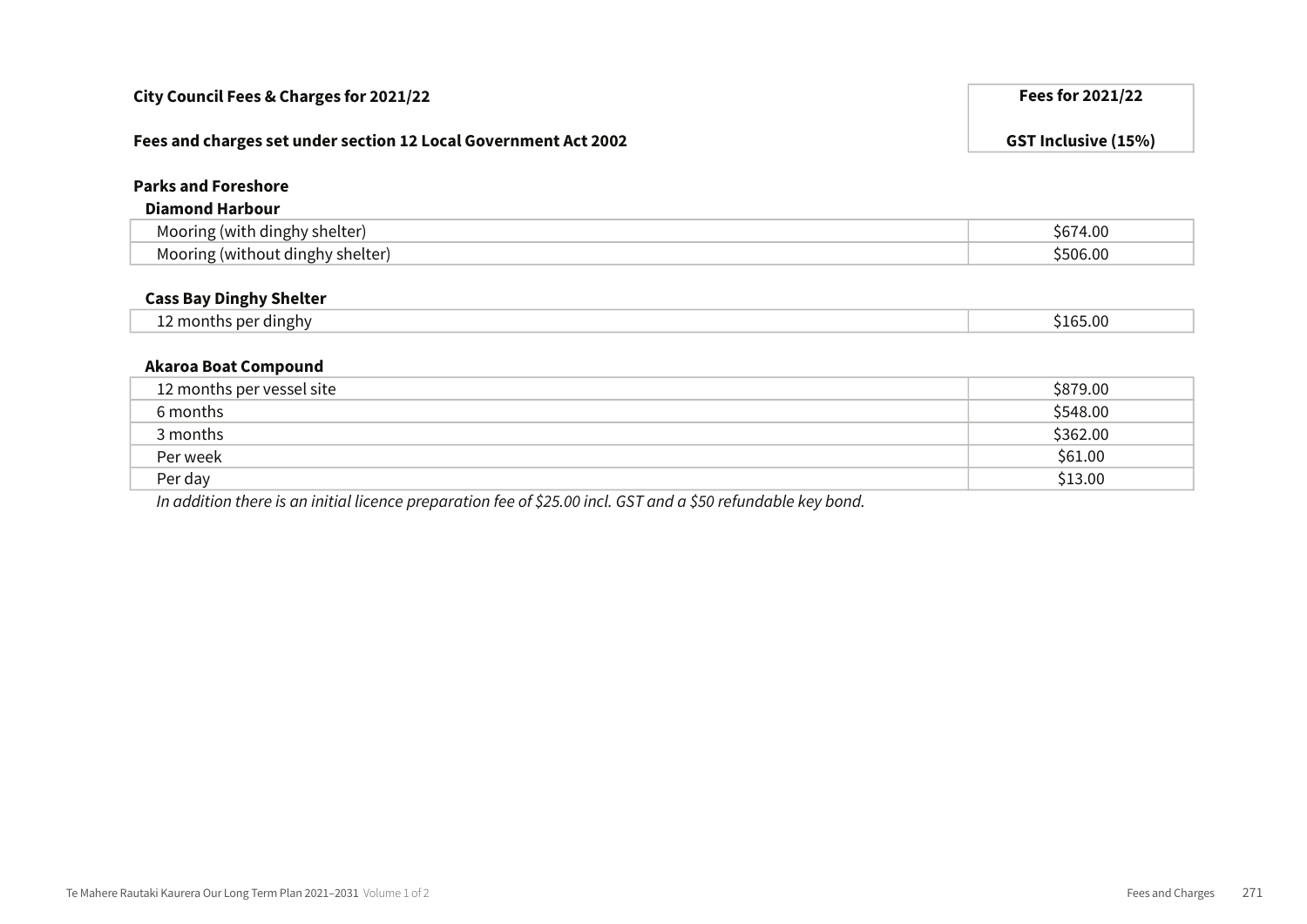#### Fees and charges set under section 12 Local Government Act 2002 GST Inclusive (15%)

## Parks and Foreshore

## Lyttelton - Magazine Bay

### Mooring Fee

| Per day (7 days or less)                | \$20.50    |
|-----------------------------------------|------------|
| Casual (3 Months or less) - per month   | \$304.00   |
| Per Annum - annual fee invoiced monthly | \$3,656.00 |

#### Live Aboard in addition to Mooring Fee

| Per Day<br>(3 days or more)             | 3.2 <sup>c</sup> |
|-----------------------------------------|------------------|
| Per Month                               | 170.00           |
| Per Annum - annual fee invoiced monthly | .619.00          |

#### Fixed Berth Licence - Permanent Berth (pre-existing Licences)

| Per Annum - invoiced monthly                                                   | General Manager's discretion |
|--------------------------------------------------------------------------------|------------------------------|
|                                                                                | to set fees                  |
| Sub-Licence Surcharge (Council rents berth out on Licensee's behalf) per month | General Manager's discretion |
|                                                                                | to set fees                  |

## Administration Fee

| Note: An administration fee will be charged on any fee or charge not paid on its due date to compensate the | \$68.00 |
|-------------------------------------------------------------------------------------------------------------|---------|
| Council for its costs in recovering or enforcing payments due.                                              |         |

| <b>Other Facilities</b> | General Manager's discretion |
|-------------------------|------------------------------|
|                         | to set fees                  |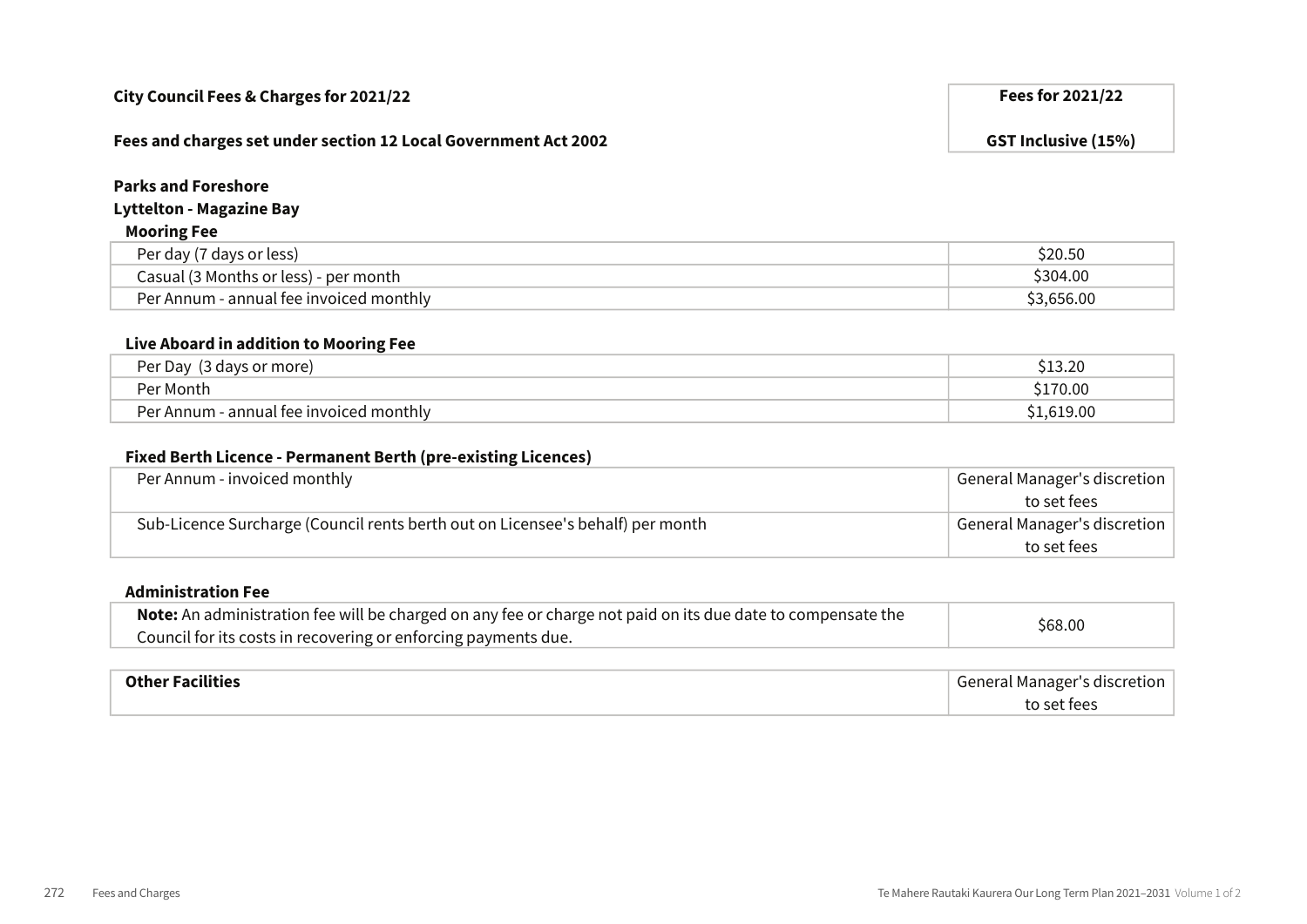## Fees and charges set under section 12 Local Government Act 2002 GST Inclusive (15%) Parks and Foreshore

#### Cemeteries

#### Plot purchases

| $\overline{\phantom{0}}$<br>Full size plot | ,751.00  |
|--------------------------------------------|----------|
| Ashes beam                                 | \$505.00 |
| Child's plot                               | \$827.00 |

#### Burial Fees

| Stillborn (up to 20 weeks old) | \$194.00   |
|--------------------------------|------------|
| 21 weeks to 12 months old      | \$444.00   |
| 13 months to 6 years old       | \$730.00   |
| 7 years old and over           | \$1,174.00 |
| Ashes Interment                | \$234.80   |

#### Additional

| Additional Burial Fees - Saturday & Public Holidays | \$715.00                     |
|-----------------------------------------------------|------------------------------|
| Ashes Interment on Saturday - attended by Sexton    | \$214.50                     |
| Burials after 4.00pm Mon-Fri & Sat after 1pm.       | \$306.00                     |
| Less than 8 hours notice                            | \$291.00                     |
| Use of lowering device                              | \$117.40                     |
| <b>Muslim Boards</b>                                | \$337.00                     |
| <b>Green Burials</b>                                | Greater of \$2,473 or actual |
|                                                     | costs                        |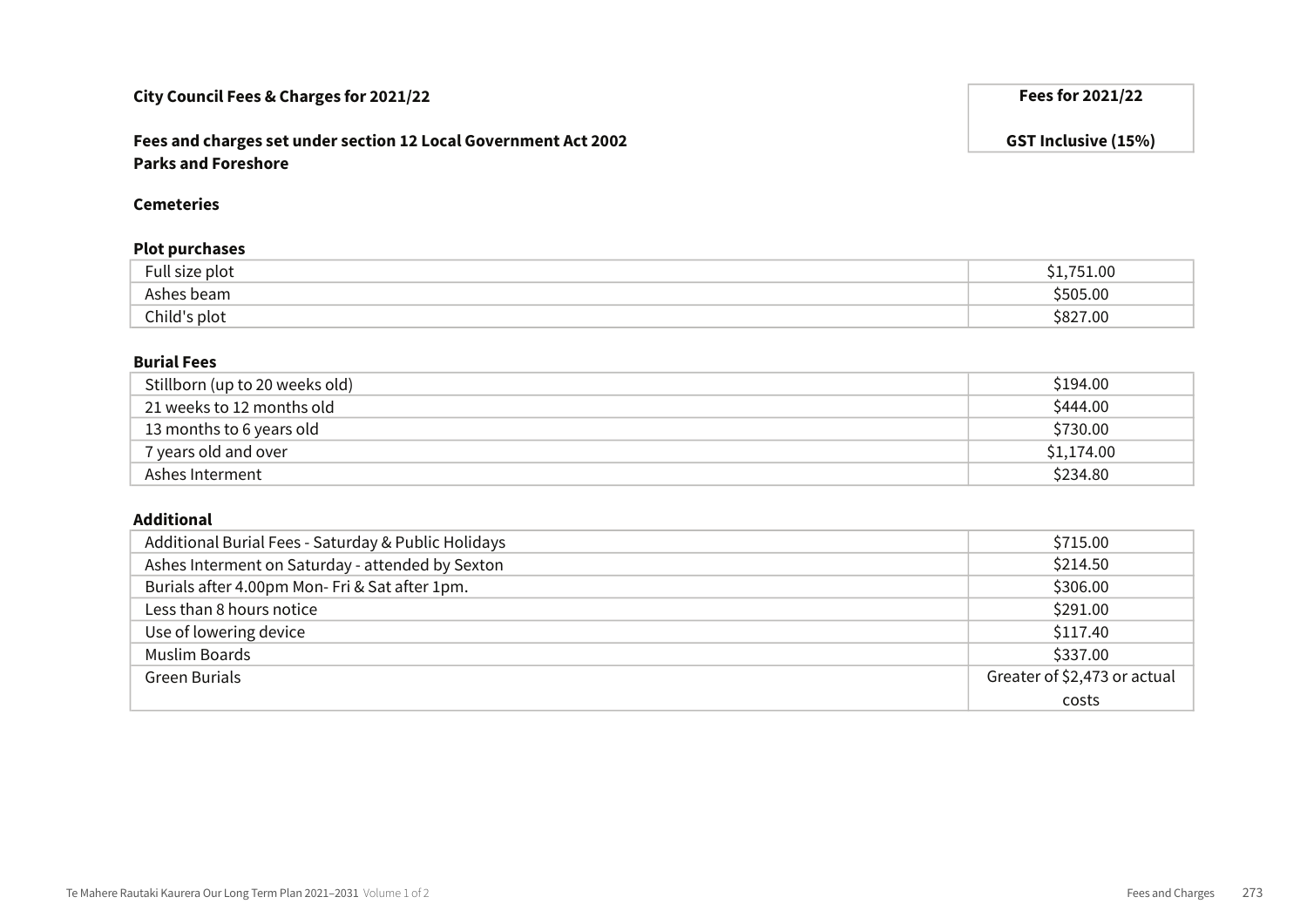# Fees and charges set under section 12 Local Government Act 2002 GST Inclusive (15%) Parks and Foreshore

#### Disinterment

| Adult Casket | Greater of \$1,582 or actual     |
|--------------|----------------------------------|
|              | costs                            |
| Child Casket | Greater of \$1,184 or actual     |
|              | costs                            |
| Ashes        | Greater of \$388 or actual costs |

#### Memorial Work

| headstone/plaque/plot_<br><b>New</b> | 50<br>∍.J∪   |
|--------------------------------------|--------------|
| Additions                            | .60<br>້ ວ 1 |
| Renovating work                      | .1.80<br>`41 |

#### Administration

| Writ.<br>per hour!<br>панс     | 3.40<br>ና6ጸ |
|--------------------------------|-------------|
| . Right<br>া Buriai<br>anster: | .4(<br>\hX  |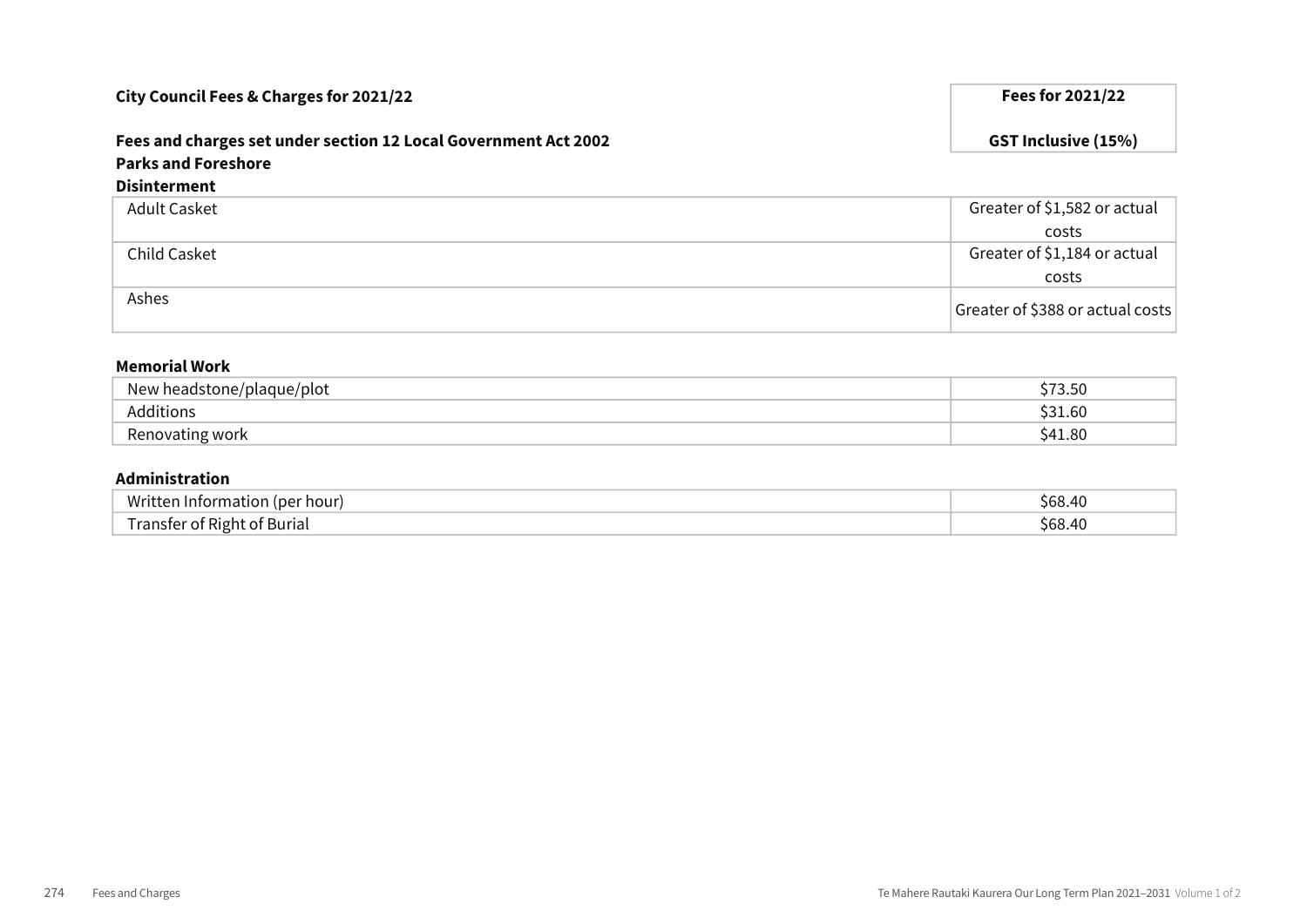Fees and charges set under section 12 Local Government Act 2002 GST Inclusive (15%)

## Parks and Foreshore

## Events and Park Hire

#### 1. Events - All Parks except Hagley Park - Daily Fee

Includes fairs, carnivals, and sporting events

#### Community & Not for Profit

| .000<br>people.                                      | \$0.00           |
|------------------------------------------------------|------------------|
| $\sim$<br>people<br>.,001+<br>$\sim$ , $\sim$ $\sim$ | $\sim$<br>.<br>. |

#### Commercial and Private Event

| (50 - 299 people)    | \$108.00 |
|----------------------|----------|
| (300 - 500 people)   | \$158.00 |
| (500 - 4,999 people) | \$271.00 |
| (5,000+ people)      | \$543.00 |
| <b>Admin Fee</b>     | \$70.00  |

#### Other event booking type

| Dependent on event type & organisation | Unit Manager's discretion to |
|----------------------------------------|------------------------------|
|                                        | set fees                     |
|                                        |                              |

| Set-up / dismantle fee | $\cdot$ .<br>100% of daily fee |
|------------------------|--------------------------------|
|------------------------|--------------------------------|

#### Bond (refundable if no damage occurs)

| a on the nature of the Activity - Park Manager's<br>went<br>∵bond.<br>"s discretion fi<br>(denendent | ገበ∆<br>3.Ub. |
|------------------------------------------------------------------------------------------------------|--------------|
| Key hire                                                                                             |              |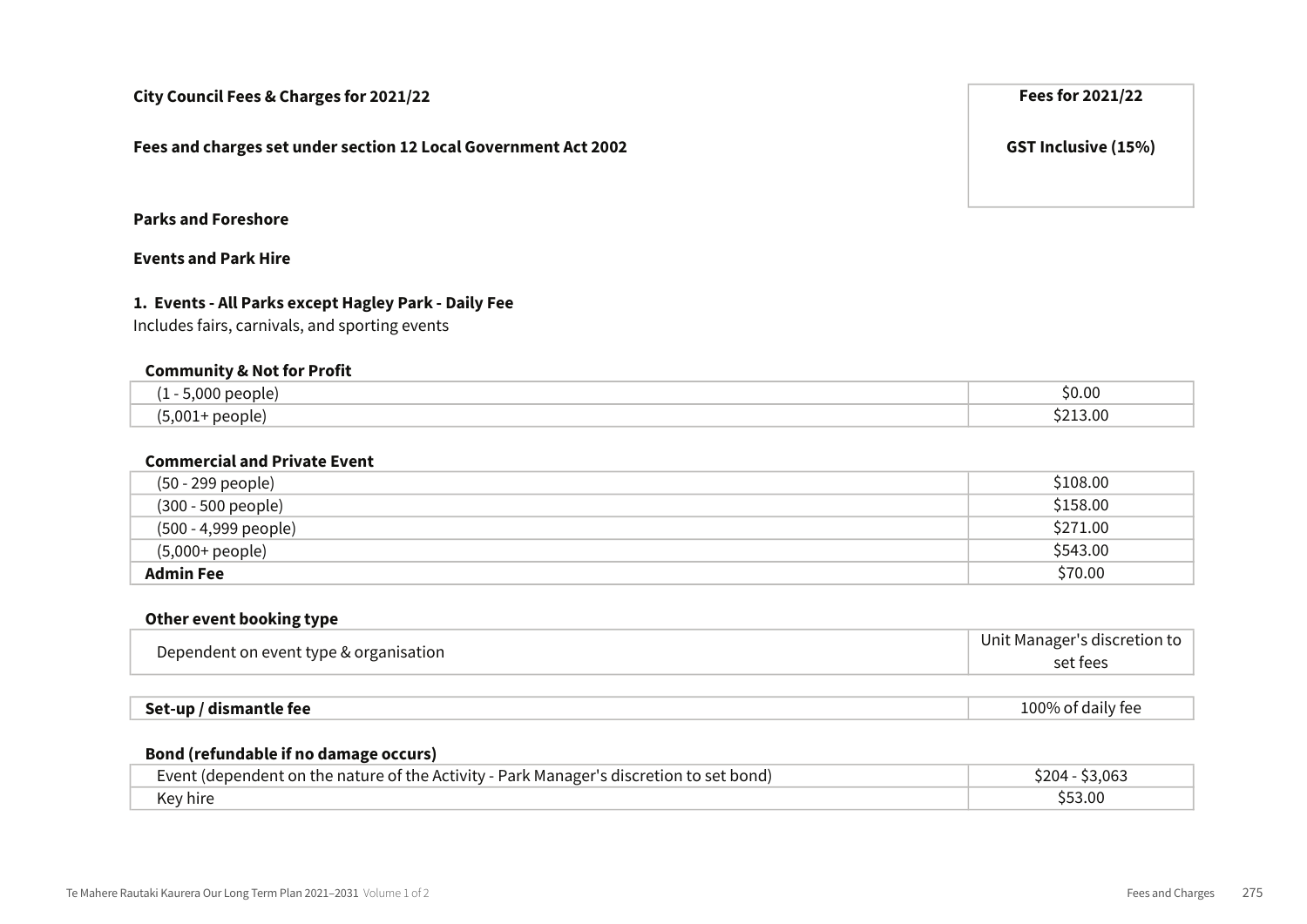| City Council Fees & Charges for 2021/22                             | <b>Fees for 2021/22</b>                                   |
|---------------------------------------------------------------------|-----------------------------------------------------------|
| Fees and charges set under section 12 Local Government Act 2002     | <b>GST Inclusive (15%)</b>                                |
| <b>Parks and Foreshore</b><br><b>Power Fee</b>                      |                                                           |
| Dependent on event type, organisation, and power used               | <b>Actual or Park Manager's</b><br>discretion to set fees |
| <b>Restoration to Land Fees</b>                                     |                                                           |
| Dependent on Event and Park - Park Manager's discretion to set fees | Park Manager's discretion to<br>set fees                  |
| <b>Parking Fees</b>                                                 |                                                           |
| Carparking fee paid to CCC (based on carcounter)                    | <b>\$2.10</b>                                             |

| Car parking fee paid to CCC (based on car counter)                        | \$2.10 |
|---------------------------------------------------------------------------|--------|
| Maximum car park fee by Event Organiser                                   | \$5.10 |
| A maximum of \$5.10 per car in Park (\$2.10 of which must go to the Park) |        |
| Any Events or Activities solely for children under 18 (sports-related)    | Free   |

## 2. Events - Hagley Park - Daily Fee

Includes fairs, carnivals, and sporting events

#### Community & Not-For-Profit

| (50 - 299 people)         | \$54.00  |
|---------------------------|----------|
| $(300 - 1,000$ people)    | \$163.00 |
| $(1,000 - 10,000$ people) | \$325.00 |
| $(10,001 + people)$       | \$543.00 |
| <b>Admin Fee</b>          | \$70.40  |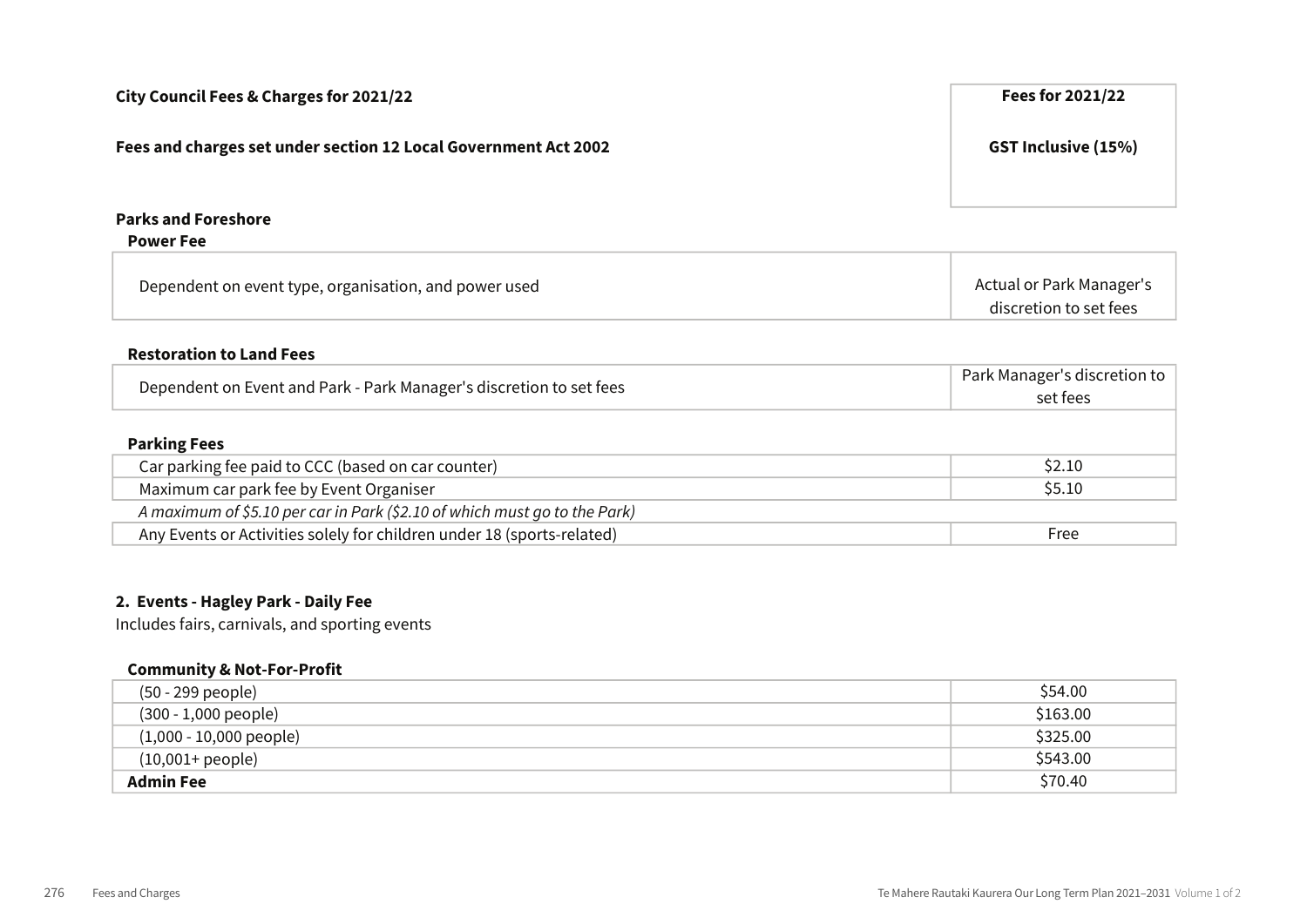| City Council Fees & Charges for 2021/22                         | Fees for 2021/22           |
|-----------------------------------------------------------------|----------------------------|
| Fees and charges set under section 12 Local Government Act 2002 | <b>GST Inclusive (15%)</b> |
|                                                                 |                            |

## Parks and Foreshore

#### Commercial and Private Event

| (50 - 299 people)         | \$315.00   |
|---------------------------|------------|
| $(300 - 1,000$ people)    | \$423.00   |
| $(1,000 - 10,000$ people) | \$651.00   |
| $(10,001 + people)$       | \$1,500.00 |
| <b>Admin Fee</b>          | \$130.00   |

## Other event booking types

Dependent on Event

| 100% of daily fee<br>Set-up<br>/ dismantle fee |
|------------------------------------------------|
|------------------------------------------------|

#### Bond (refundable if no damage occurs)

| Event (dependent on the nature of the Activity - Park Manager's discretion to set) | 5.105ء<br><b>\$204 - \$5</b> |
|------------------------------------------------------------------------------------|------------------------------|
| Key hire                                                                           | 54.00                        |

#### Power Fee

| Dependent on event type, organisation, and power used | Actual or Park Manager's |
|-------------------------------------------------------|--------------------------|
|                                                       | discretion to set fees   |

### Restoration of Land Fees

| Dependent on Event and Park - Park Manager's discretion to set fees | Park Manager's discretion to |
|---------------------------------------------------------------------|------------------------------|
|                                                                     | set fees                     |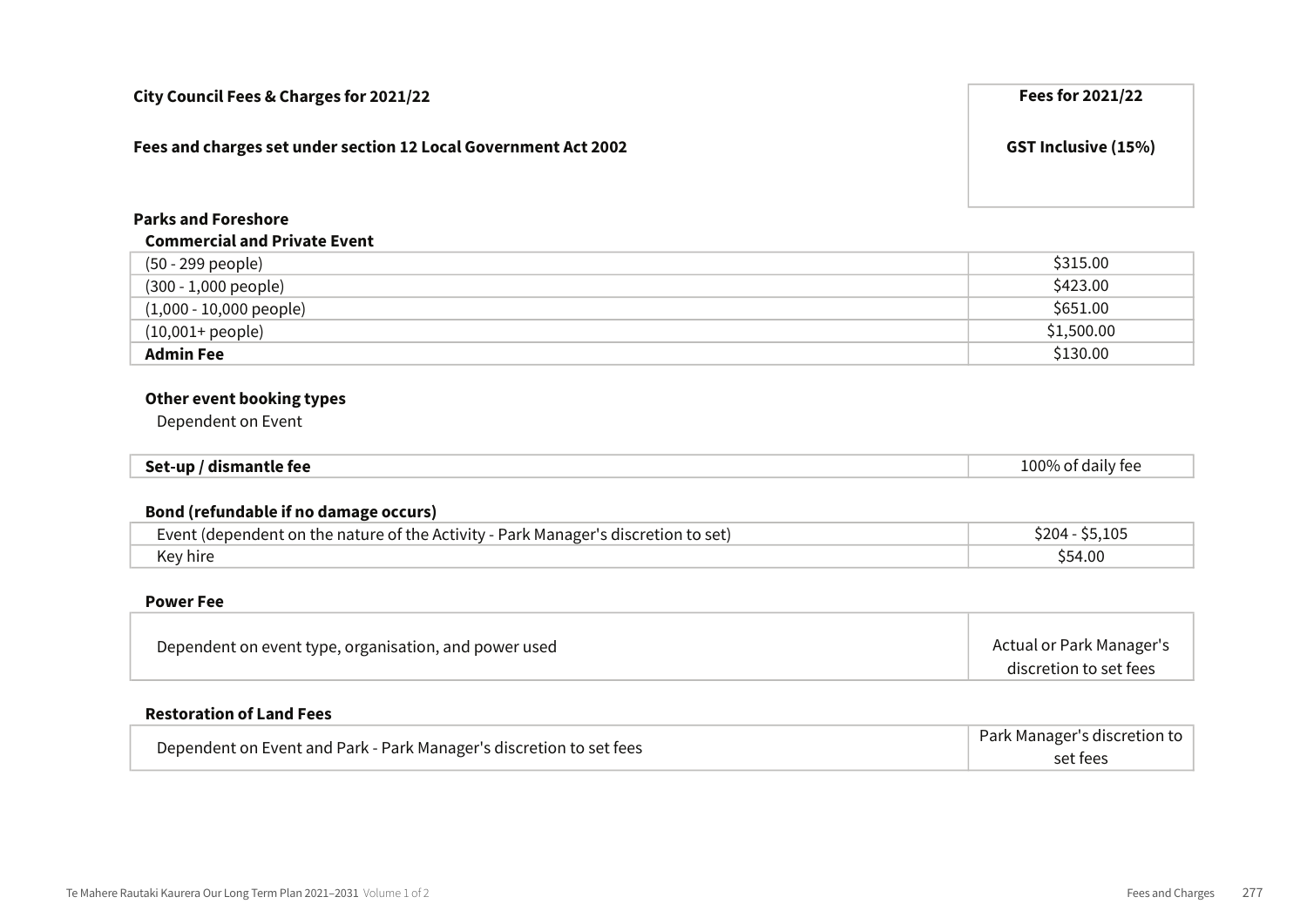## Fees and charges set under section 12 Local Government Act 2002 GST Inclusive (15%)

## Parks and Foreshore

#### Parking Fees

| Car parking fee paid to Council (based on car counter)                    | S <sub>2.10</sub> |
|---------------------------------------------------------------------------|-------------------|
| Maximum car park fee by Event Organiser                                   | S5.10             |
| A maximum of \$5.10 per car in Park (\$2.10 of which must go to the Park) |                   |
| Any Events or Activities solely for children under 18 (sports-related)    | Free              |

## Hagley Park Banner Frame Hire (for use by Hagley Park Events only)

| Weekl                                | 39.80   |
|--------------------------------------|---------|
| per frame                            | ^^^     |
| Bor<br>ົ <sub>າ</sub> r hire)<br>ם ר | 1303.00 |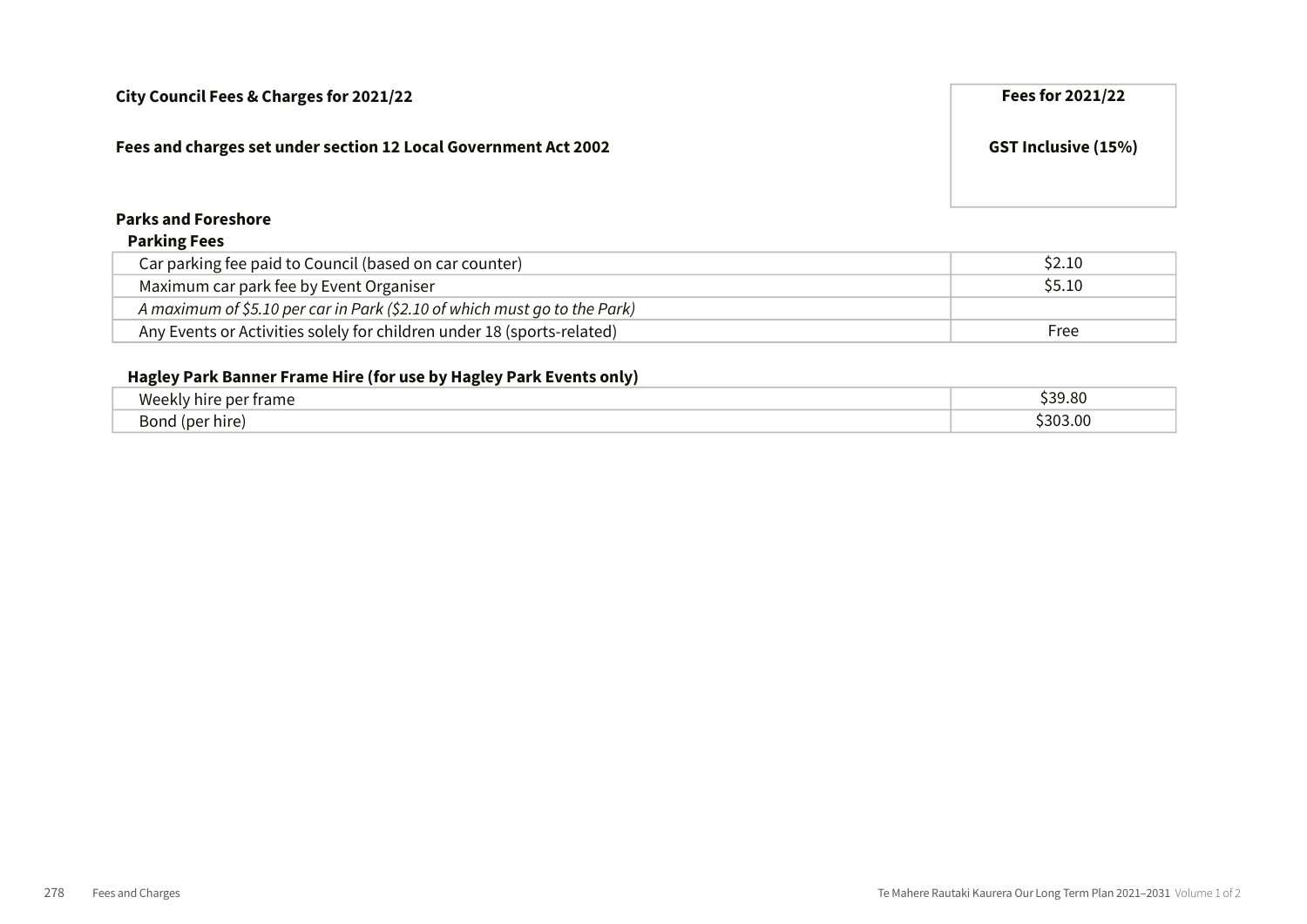## Fees and charges set under section 150 of the Local Government Act 2002 or other relevant legislation (eg. Dog Control Act 1990, Building Act 2004, Food Act 2014, etc.) or By-law

GST Inclusive (15%)

#### Transport - Streets and Transport

#### Off Street Parking Lichfield Street Car Park

| Rate per hour or part thereof (6am-6pm Monday - Sunday)                              | \$4.00        |
|--------------------------------------------------------------------------------------|---------------|
| Night rate per hour or part thereof up to a max of \$10 (6pm - 10am Monday - Sunday) | \$3.50        |
| All day rate                                                                         | \$15.00       |
| Lost ticket charge (per 24 hr period)                                                | Up to \$15.00 |

#### Art Gallery Car Park

| Rate per half hour or part thereof (maximum daily fee \$25) | 2.00د  |
|-------------------------------------------------------------|--------|
| Lost ticket charge (per 24 hr period)                       | S40.00 |

#### On street Parking

| $\vert$ (a) Parking Meters                                 |                 |
|------------------------------------------------------------|-----------------|
| (i) 1 hour meters                                          | \$4.50 per hour |
| (ii) 2 hour meters                                         | \$4.50 per hour |
| <b>Coupon Parking</b><br>(b)                               | \$4.50          |
| Meter Hoods - per day<br>(c)                               | \$30.00         |
| Meter Hoods - per month<br>(c)                             | \$450.00        |
| Waiver of Time limit restriction<br>(d)                    | \$210.00        |
| Residential Parking and Residents Exemption Permits<br>(e) | \$100.00        |

### Activities On Street

| Normal road opening                        | \$495.00 |
|--------------------------------------------|----------|
| High grade pavement opening                | \$795.00 |
| Footpath and minor openings - sewer        | \$265.00 |
| Footpath and minor openings - stormwater   | \$140.00 |
| Water discharge                            | \$330.00 |
| Real Time Operations professional services | \$270.00 |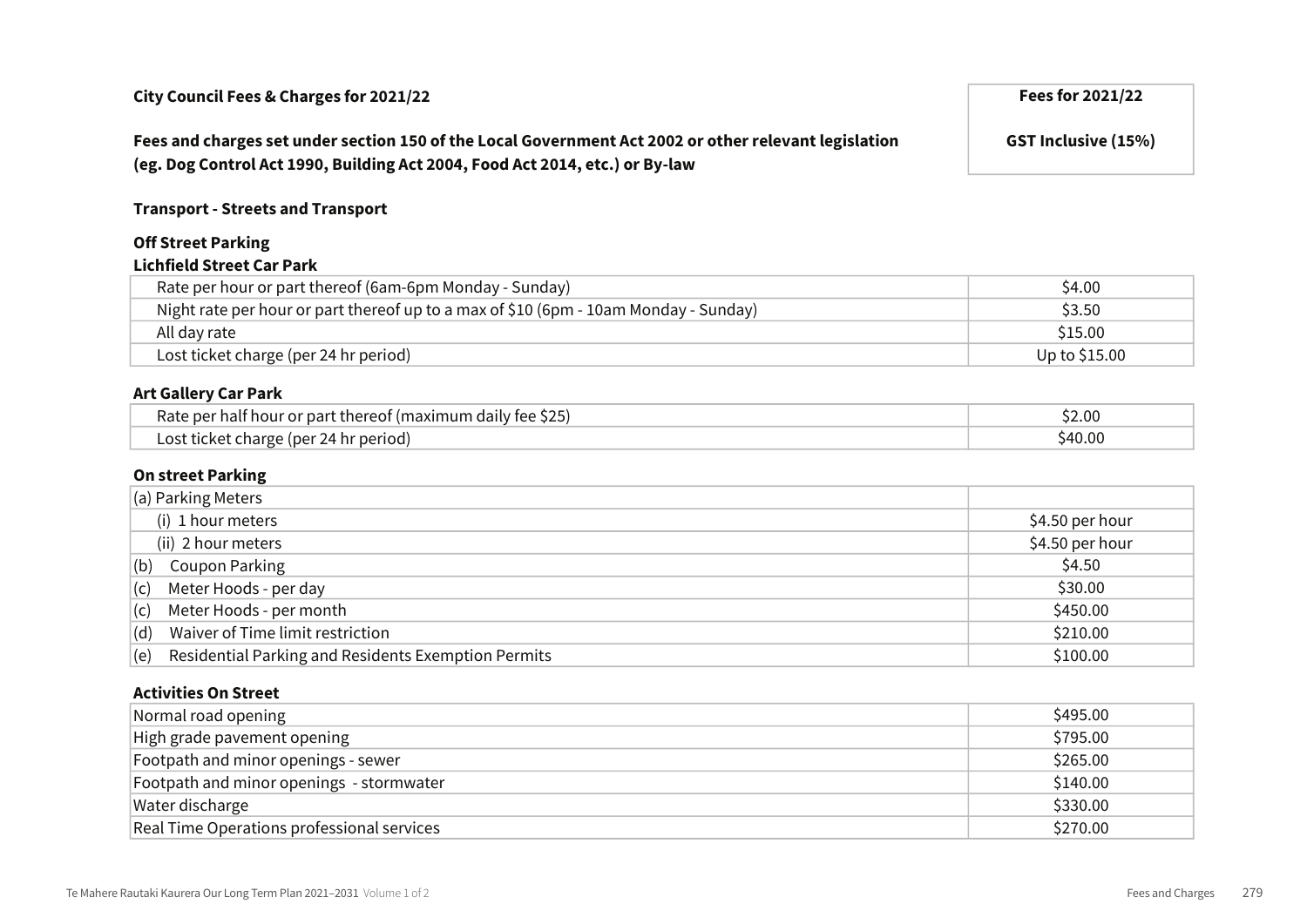Fees and charges set under section 150 of the Local Government Act 2002 or other relevant legislation (eg. Dog Control Act 1990, Building Act 2004, Food Act 2014, etc.) or By-law

### Transport - Streets and Transport

#### Corridor Access Requests

| Corridor Access Request - Construction activity on sites adjacent to the road corridor                    | \$210 plus \$2,500 bond |
|-----------------------------------------------------------------------------------------------------------|-------------------------|
| Small Excavation - Footpath/Berm/Vehicle Crossing (up to 3 lineal metres in any direction)                | \$120.75                |
| Small Excavation - Carriageway (up to 3 lineal metres in any direction)                                   | \$241.50                |
| Medium Excavation - Footpath/Berm/Carriageway/Vehicle Crossing (3 to 20 lineal metres in any direction)   | \$442.75                |
| Large Excavation - Footpath/Berm/Carriageway (over 20 lineal metres in any direction)                     | \$644.00                |
| Non-Excavation CAR / Non-Excavation Global Permit                                                         | \$40.25                 |
| Excavation Global Permit - Footpath/Berm/Carriageway (small excavations only, includes up 30 inspections) | \$3,783.50              |

#### Corridor Manager Additional Activities

| Standard review of application or revision (including incomplete applications)                                       | \$80.50  |
|----------------------------------------------------------------------------------------------------------------------|----------|
| Detailed review of application or revision (including incomplete applications). Includes up to 1 hour.               | \$161.00 |
| Desktop audit / inspection. Includes up to 30 minutes.                                                               | \$80.50  |
| Walk-out / Site audit. Includes up to 45 minutes on-site.                                                            | \$201.25 |
| Follow up on overdue start/end notice.                                                                               | \$80.50  |
| Light investigation (e.g. a ticket is raised in relation to the work, discussion from Corridor manager required with | \$161.00 |
| public and/or contractor). Includes up to 1 hour.                                                                    |          |
| Detailed Investigation (H&S breach, breach of Code/WAP/TMP conditions). Includes up to 2 hours.                      | \$322.00 |
| New Surface Investigation (Excavation on surface laid within 24 months)                                              | \$402.50 |
| Other Costs - Including loss of warranty on new surface                                                              | AT COST  |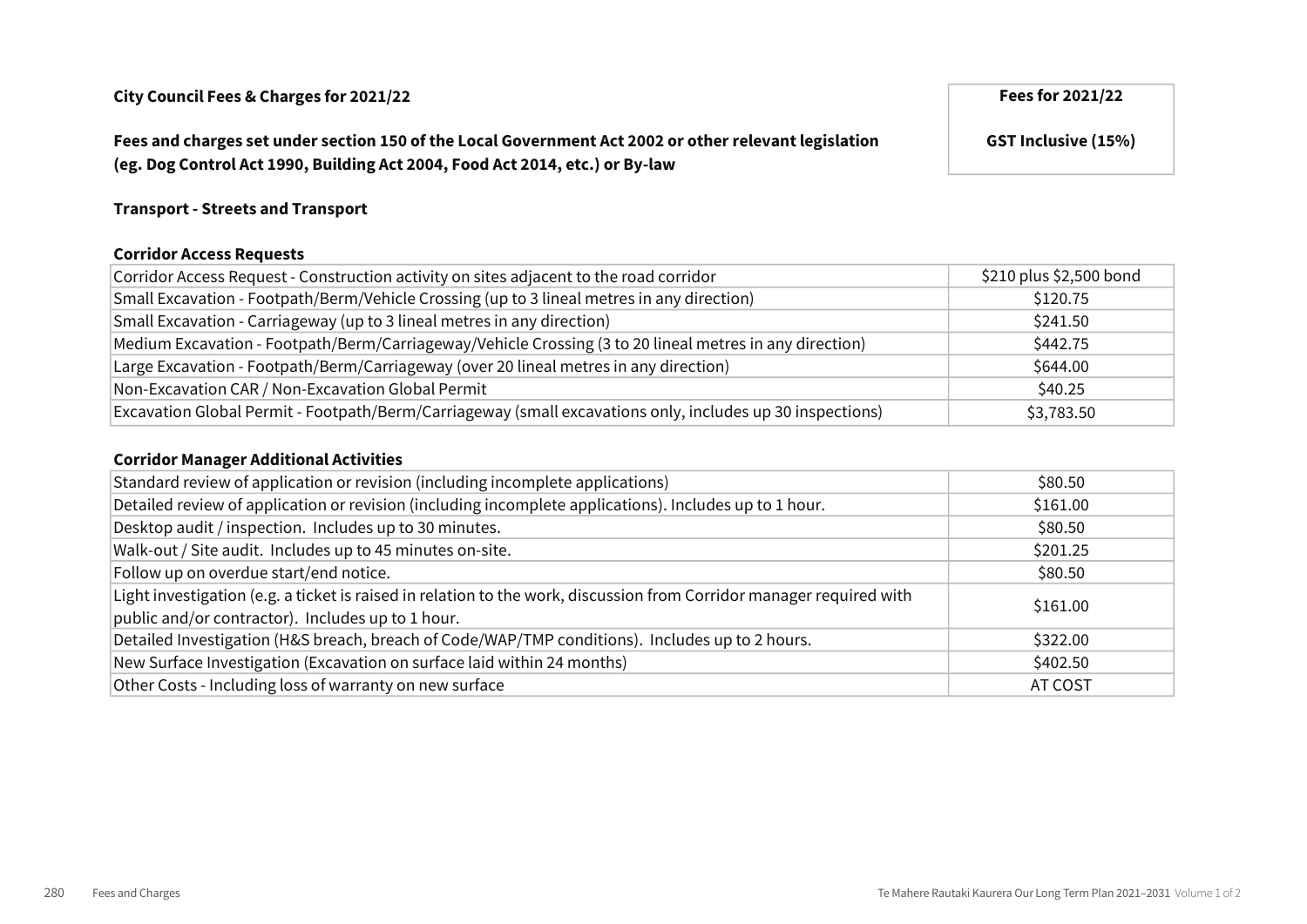## Fees and charges set under section 150 of the Local Government Act 2002 or other relevant legislation (eg. Dog Control Act 1990, Building Act 2004, Food Act 2014, etc.) or By-law

Transport - Streets and Transport Traffic Management Plan Application

| Low volume roads - charge includes 0.5 hours of work. Additional time required will be charged at a rate of<br>$\frac{1}{161}$ hour. | \$82.31  |
|--------------------------------------------------------------------------------------------------------------------------------------|----------|
| Level 1 roads - charge includes 1 hour of work. Additional time required will be charged at a rate of \$161/hour.                    | \$164.63 |
| Level 2 roads - charge includes 1.5 hours of work. Additional time required will be charged at a rate of \$161/hour.                 | \$246.94 |

## Service Agreement Application - non intrusive generic works

| Low volume, level 1 and 2 generic TMP - charge includes 2 hours of work. Additional time required will be charged at | \$329.25 |
|----------------------------------------------------------------------------------------------------------------------|----------|
| $ a$ rate of \$161/hour.                                                                                             |          |

### Generic Traffic Management Plan Applications

| Low volume, level 1 and 2 generic TMP - charge includes 2 hours of work. Additional time required will be charged at | \$329.25 |
|----------------------------------------------------------------------------------------------------------------------|----------|
| $ a$ rate of \$161/hour.                                                                                             |          |

### Events - Traffic Management Plan Applications

| Level 1 roads - charge includes 1 hour of work. Additional time required will be charged at a rate of \$161/hour.  | \$164.63     |
|--------------------------------------------------------------------------------------------------------------------|--------------|
| Level 2 roads - charge includes 2 hours of work. Additional time required will be charged at a rate of \$161/hour. | \$329.25     |
| Events requiring temporary road closure - for advertising of proposed and confirmed road closures                  | Actual costs |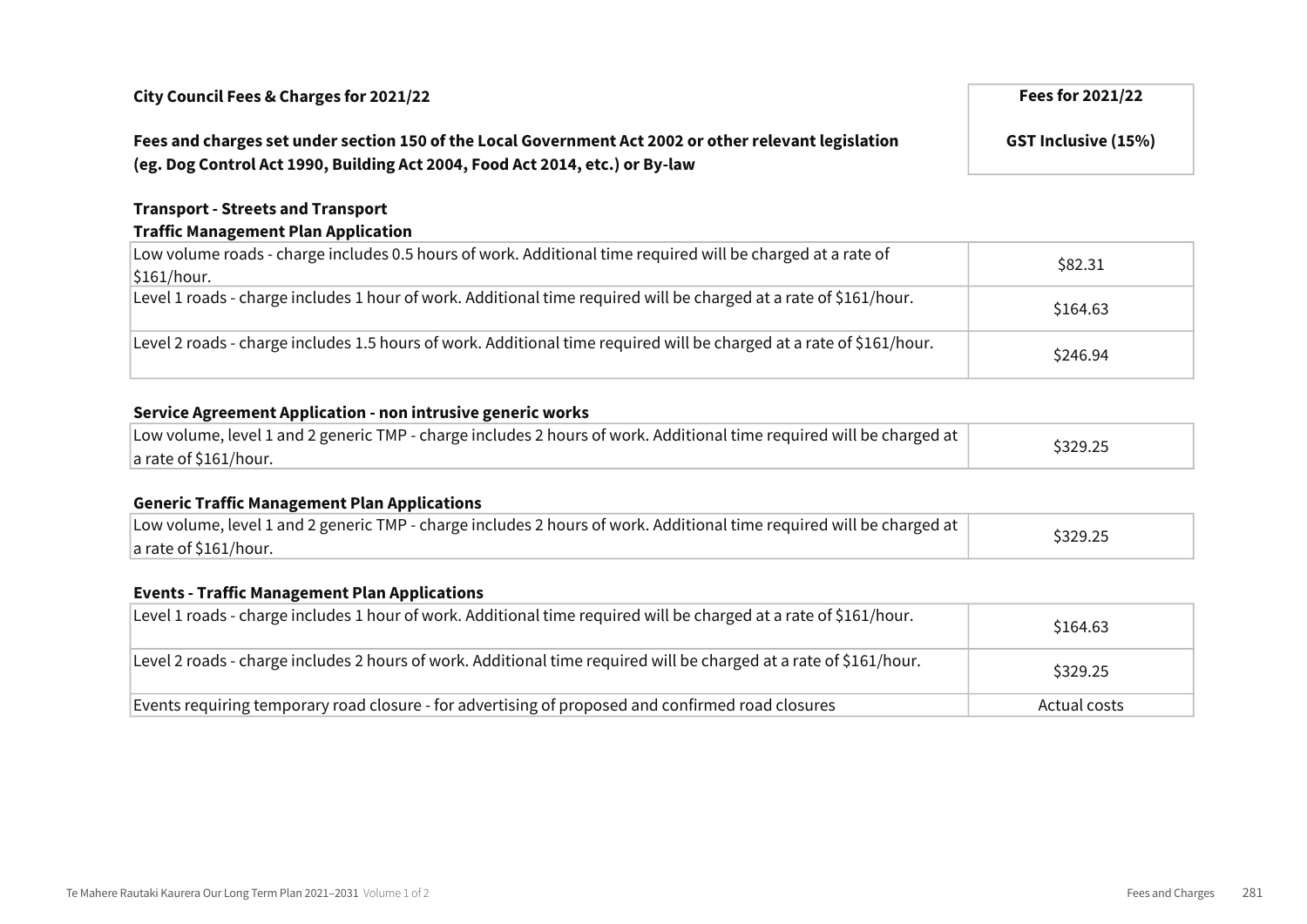## Fees and charges set under section 150 of the Local Government Act 2002 or other relevant legislation (eg. Dog Control Act 1990, Building Act 2004, Food Act 2014, etc.) or By-law

GST Inclusive (15%)

### Transport - Streets and Transport

## Roading Controlling Authority Inspections

| Inspection of unapproved work (activities being undertaken without an approved TMP).                              | \$705.54 |
|-------------------------------------------------------------------------------------------------------------------|----------|
| Inspection of non-approved Traffic Management methodology.                                                        | \$690.00 |
| Inspection of non conformance - minimum charge. Additional time required will be charged at a rate of \$161/hour. | \$329.25 |

## Other Traffic Management Plan Charges

| Application for a revision to an approved Traffic Management Plan - charge includes 0.5 hours of work. Additional | \$82.31 |
|-------------------------------------------------------------------------------------------------------------------|---------|
| time required will be charged at a rate of \$161/hour.                                                            |         |
|                                                                                                                   |         |

| Vehicle Crossing Pre-approval | 156.00 |
|-------------------------------|--------|
|                               |        |

#### Structures on Streets & Application Fees

| Landscape Features (retaining walls for landscaping / private land only)       | \$500.00   |
|--------------------------------------------------------------------------------|------------|
| Retaining walls for driveways (Board approval not required)                    | \$500.00   |
| Retaining walls for driveways, parking platforms etc (Board approval required) | \$1,000.00 |
| Preparation/Transfer of lease Document                                         | \$500.00   |
| Temporary use of legal road - rate per square metre per month                  | \$50.00    |
| - minimum charge per month                                                     | \$200.00   |
| New street name plate & post                                                   | \$1,000.00 |
| Akaroa sign frames - Annual fee per name blade                                 | \$300.00   |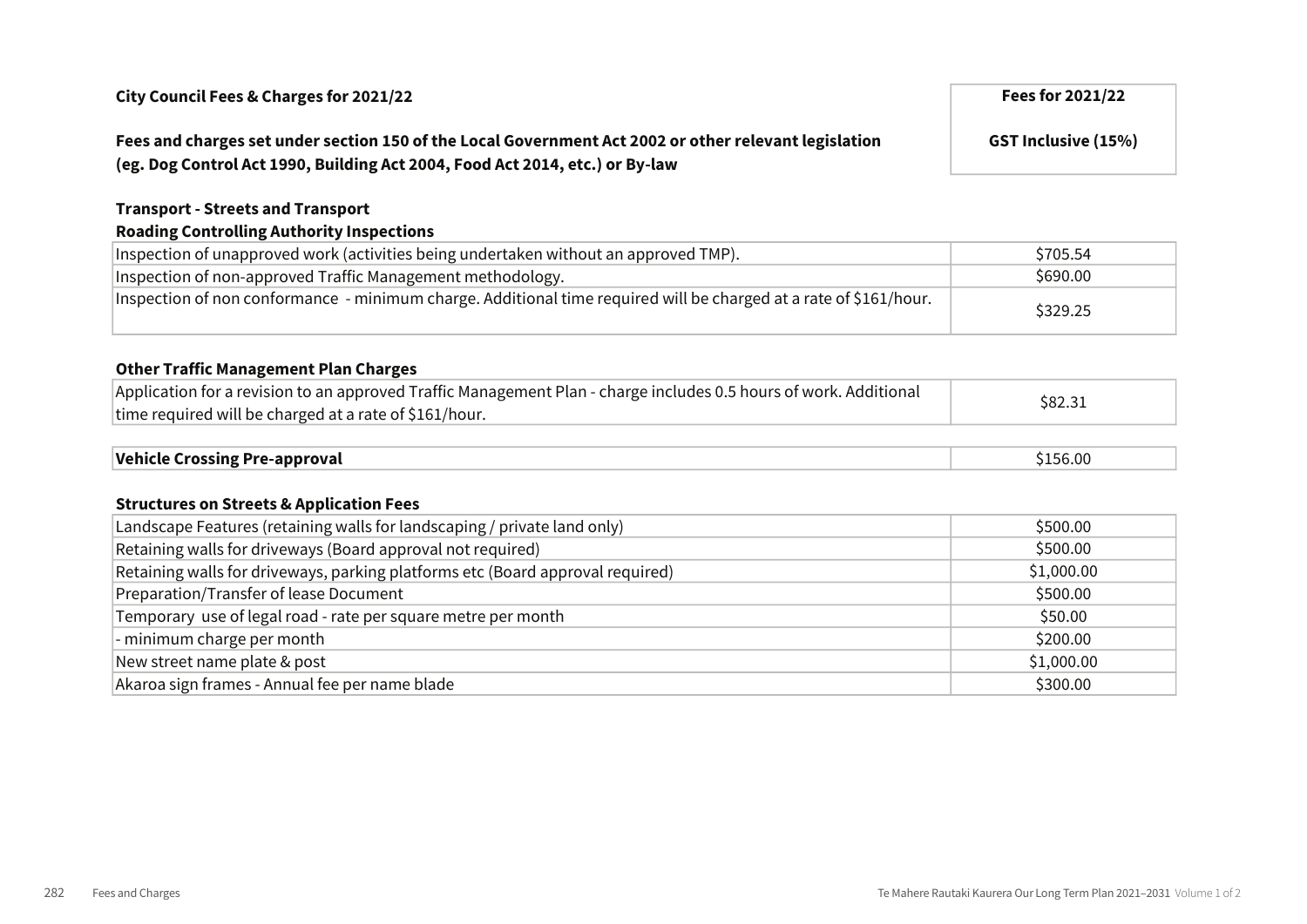Fees and charges set under section 150 of the Local Government Act 2002 or other relevant legislation (eg. Dog Control Act 1990, Building Act 2004, Food Act 2014, etc.) or By-law

GST Inclusive (15%)

## Transport - Streets and Transport

#### Road Stopping

When any person applies to stop a road, then the applicant shall be responsible for meeting the costs and expenses

associated with the road stopping process as determined by Council.

| Application fee (provides for an evaluation of the application by Council)                                       | \$1,000.00 |
|------------------------------------------------------------------------------------------------------------------|------------|
| Processing fee (following evaluation by Council, if the applicant wishes to proceed a non-refundable minimum fee | \$1,500.00 |
| $ $ will apply)                                                                                                  |            |

### Other Costs

Other costs and expenses that an applicant will be liable to meet include, but are not limited to:

- survey costs
- cost of consents
- public advertising
- accredited agent fees
- Land Information New Zealand (LINZ) fees
- legal fees
- valuation costs
- cost of Court and hearing proceedings
- staff time
- market value of the road

#### Street Site Rentals

| Garage Sites - Single (per annum)                                 | \$220.00                   |
|-------------------------------------------------------------------|----------------------------|
| Garage Sites - Double (per annum)                                 | \$450.00                   |
| Air Space                                                         | \$450.00                   |
| Temporary site rental - development purposes - per sq m per month | \$9.00                     |
| - minimum charge per month                                        | \$70.00 minimum charge per |
|                                                                   | month                      |
| - Miscellaneous Sites (per annum)                                 | \$2,800.00                 |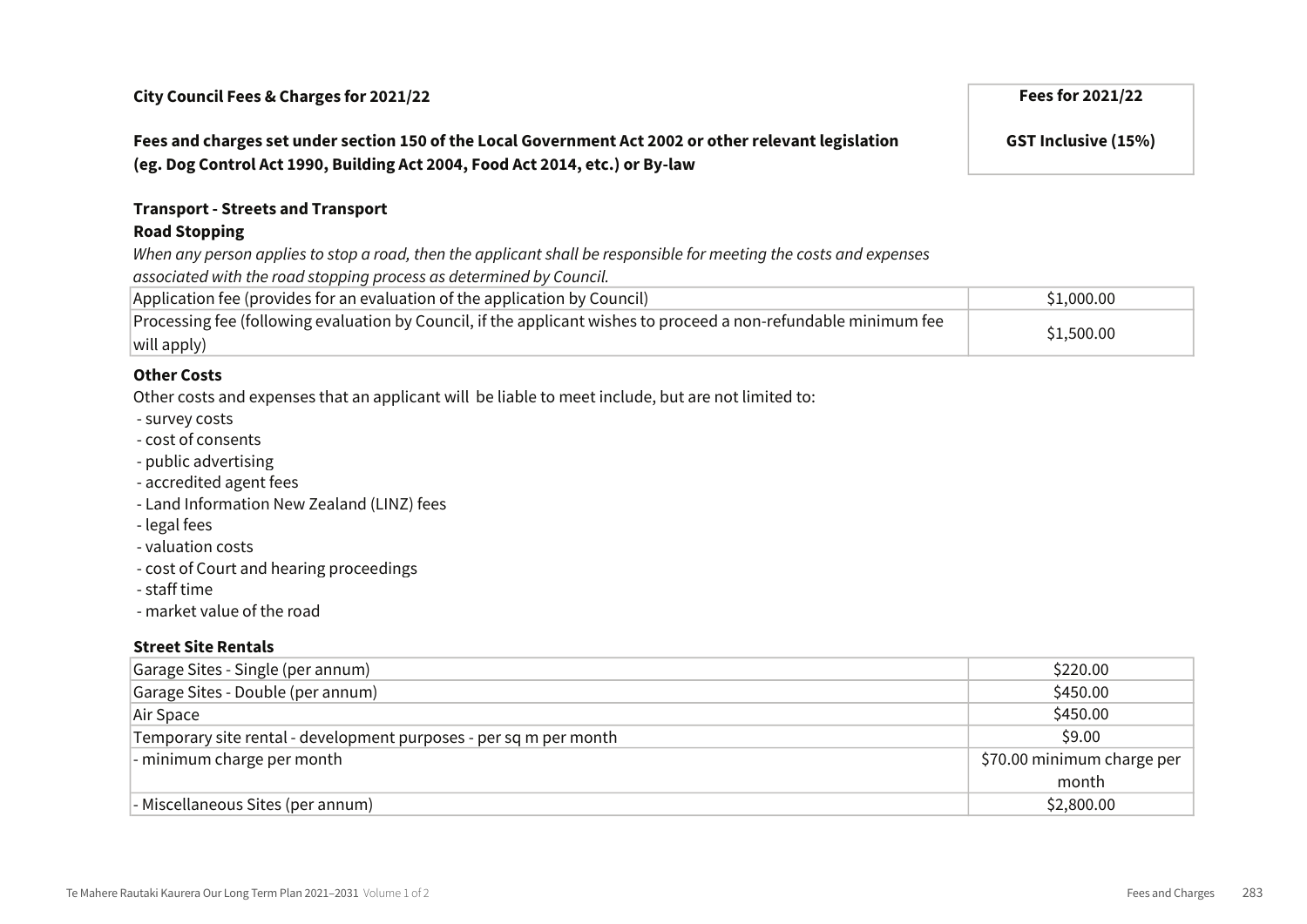| City Council Fees & Charges for 2021/22                                                                                                                                               | <b>Fees for 2021/22</b>    |
|---------------------------------------------------------------------------------------------------------------------------------------------------------------------------------------|----------------------------|
| Fees and charges set under section 150 of the Local Government Act 2002 or other relevant legislation<br>(eg. Dog Control Act 1990, Building Act 2004, Food Act 2014, etc.) or By-law | <b>GST Inclusive (15%)</b> |
| <b>Transport - Streets and Transport</b>                                                                                                                                              |                            |
| <b>Application Fee for Discharging</b>                                                                                                                                                |                            |
| Ground Water to Road                                                                                                                                                                  | \$340.00                   |

#### Licences (Other):

| <b>Stall Licence</b>                                                            | \$100.00 |
|---------------------------------------------------------------------------------|----------|
| Buskers Licence - outside designated areas (preparation of Licence and Issuing) | \$40.00  |
| <b>Hawkers</b>                                                                  | \$40.00  |
| Mobile Shops                                                                    | \$150.00 |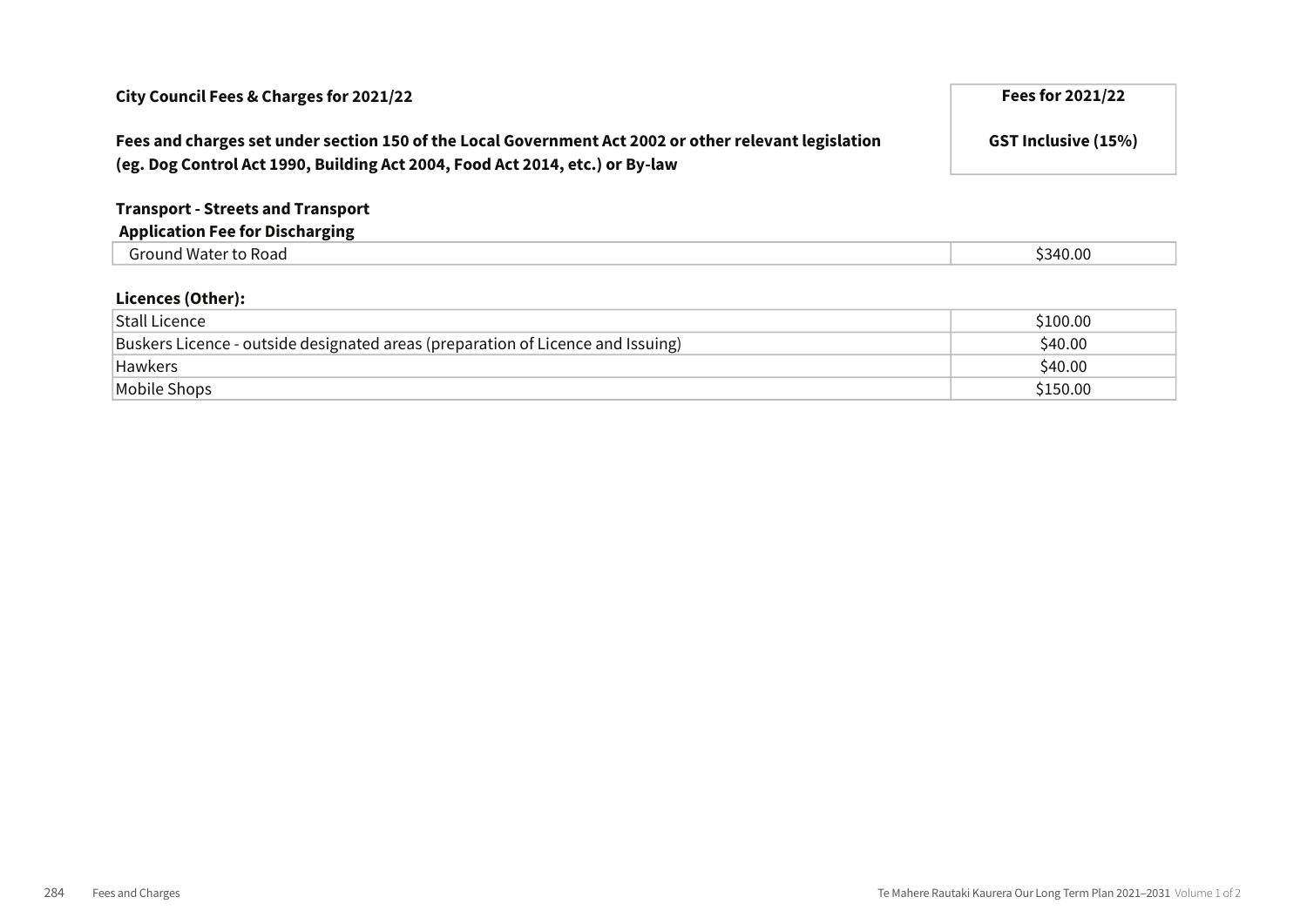| Fees and charges set under section 150 of the Local Government Act 2002 or other relevant legislation<br>(eg. Dog Control Act 1990, Building Act 2004, Food Act 2014, etc.) or By-law | <b>GST Inclusive (15%)</b>                             |
|---------------------------------------------------------------------------------------------------------------------------------------------------------------------------------------|--------------------------------------------------------|
| <b>Transport - Parking Enforcement</b>                                                                                                                                                |                                                        |
| Abandoned Vehicle Charges                                                                                                                                                             | Full cost recovery including<br>administration charges |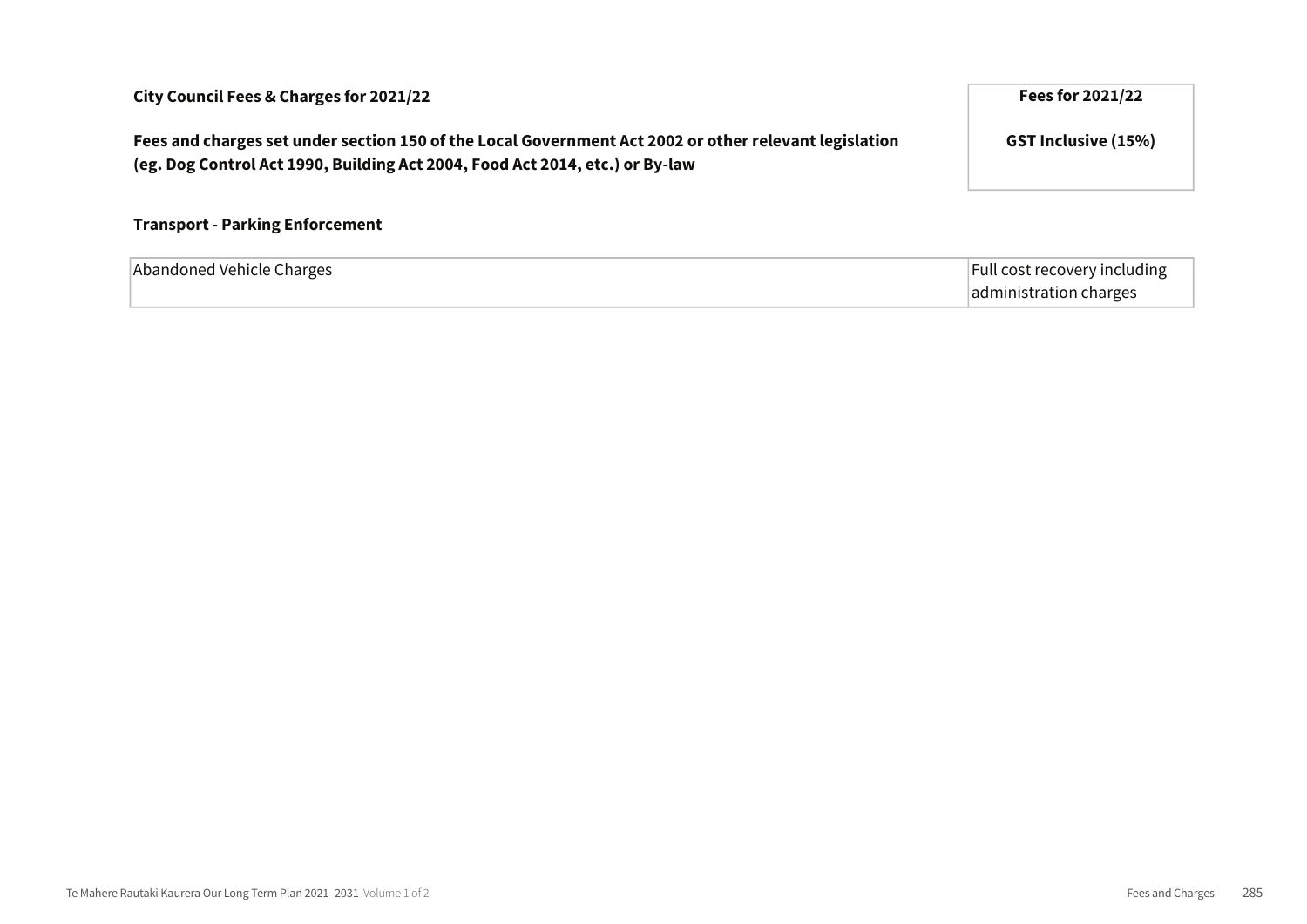## City Council Fees & Charges for 2021/22 Fees for 2021/22

## Fees and charges set under section 150 of the Local Government Act 2002 or other relevant legislation (eg. Dog Control Act 1990, Building Act 2004, Food Act 2014, etc.) or By-law

## Solid Waste and Resource Recovery Waste Charges (Refuse Minimisation & Disposal)

| Council rubbish bags - pack of 5 - CBD collection only                        |        |
|-------------------------------------------------------------------------------|--------|
| Recycling bags for the CBD recycling collection user pays service - pack of 5 | \$5.86 |

#### Change the size of Wheelie Bins (larger or smaller)

| hin only<br>nne<br>$- -$                              | ה המי<br>.ч<br>כס. ו |
|-------------------------------------------------------|----------------------|
| l-- two bins at the :<br>same time !                  | ∶1 1 ∩ ว ⊏           |
| $\left\vert -\right\vert$ three bins at the same time | JLZZ.O.              |

NOTE: This is a one-off fee charged by Council to cover the cost of physical delivery and collection of the bins. Where a standard-size bin has been replaced by a larger bin, this represents an enhanced service which our contractor will charge for on an annual basis for as long as the enhanced service is provided. Invoicing and payment will be between the contractor and the customer, without Council's involvement.

#### Reinstatement of a removed Wheelie Bin(s)

| -- one bin only                                                                | <b>S97 6F</b><br>כס. זי |
|--------------------------------------------------------------------------------|-------------------------|
| $\left\vert -\right\vert$ two bins at the same time.                           | \$110.25                |
| $\left\vert -\right\vert$ three bins at the same time $\left\vert \right\vert$ | \$122.85                |

| Opt-in for non-rateable or similar properties                                                                                                       |  |
|-----------------------------------------------------------------------------------------------------------------------------------------------------|--|
| NOTE: Some properties do not receive a wheelie bin service because they do not nay Council's Waste Minimisation Rate. These properties may elect to |  |

roperties do not receive a wheelie bin service because they do not pay Council's Waste Minimisation Rate. These properties may elect to pay for these services separately - properties opting in will be invoiced by the Council annually.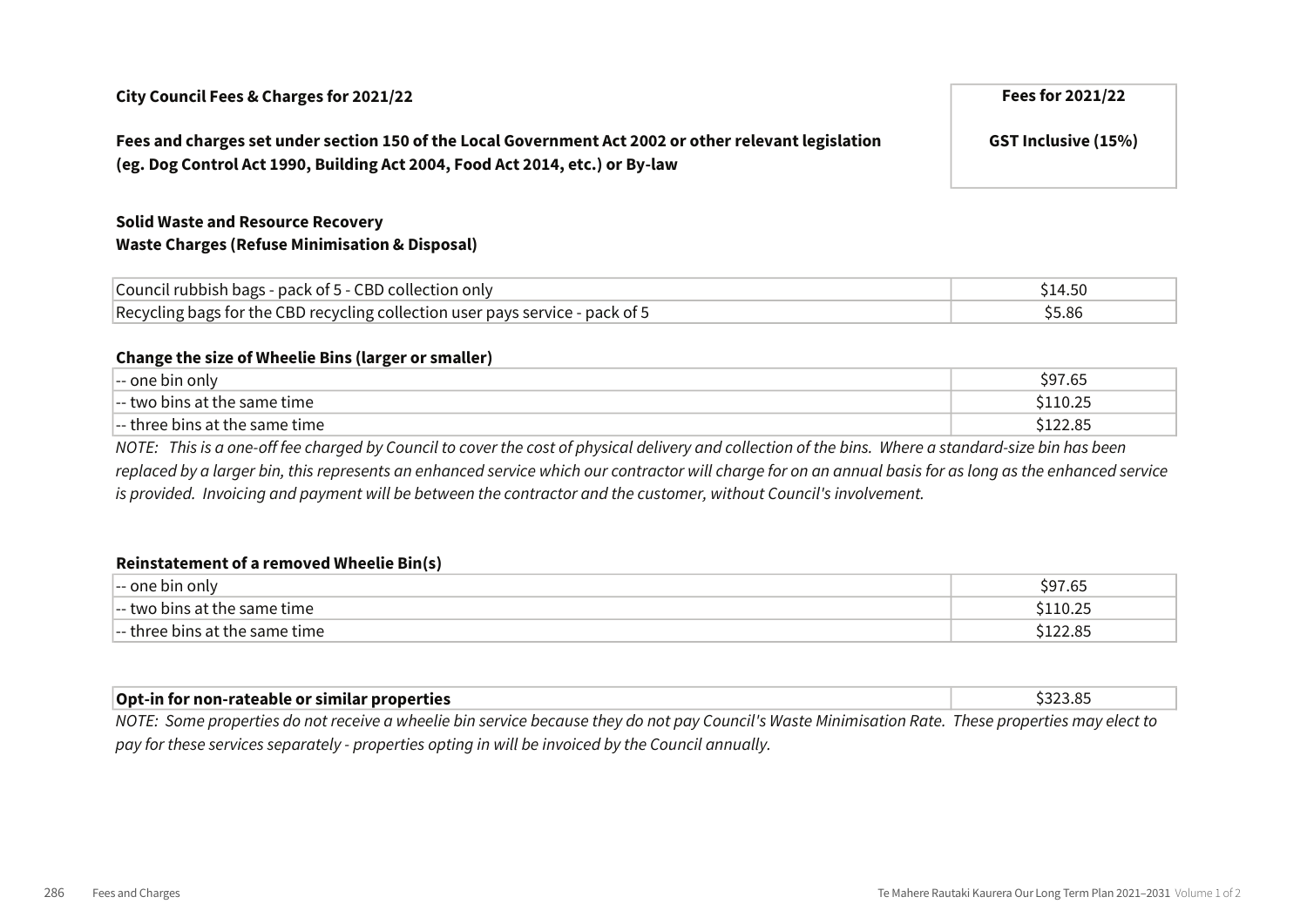## Fees and charges set under section 150 of the Local Government Act 2002 or other relevant legislation (eg. Dog Control Act 1990, Building Act 2004, Food Act 2014, etc.) or By-law

## Regulatory Compliance and Licensing

### Waste Charges (Cleanfill & Waste Handling)

| Cleanfills & Waste Handling Operation Licence Application Fee                                                      | \$346.80   |
|--------------------------------------------------------------------------------------------------------------------|------------|
| Cleanfills Annual Licence Fee (based on 4 monitoring inspections during the year).                                 | \$2,418.00 |
| Waste Handling Operation, Annual Licence Fee                                                                       | \$346.80   |
| Cleanfills & Waste Handling Operation, Additional Monitoring Fee (during financial year) for Cleanfills (per hour) |            |
|                                                                                                                    | \$120.90   |
|                                                                                                                    |            |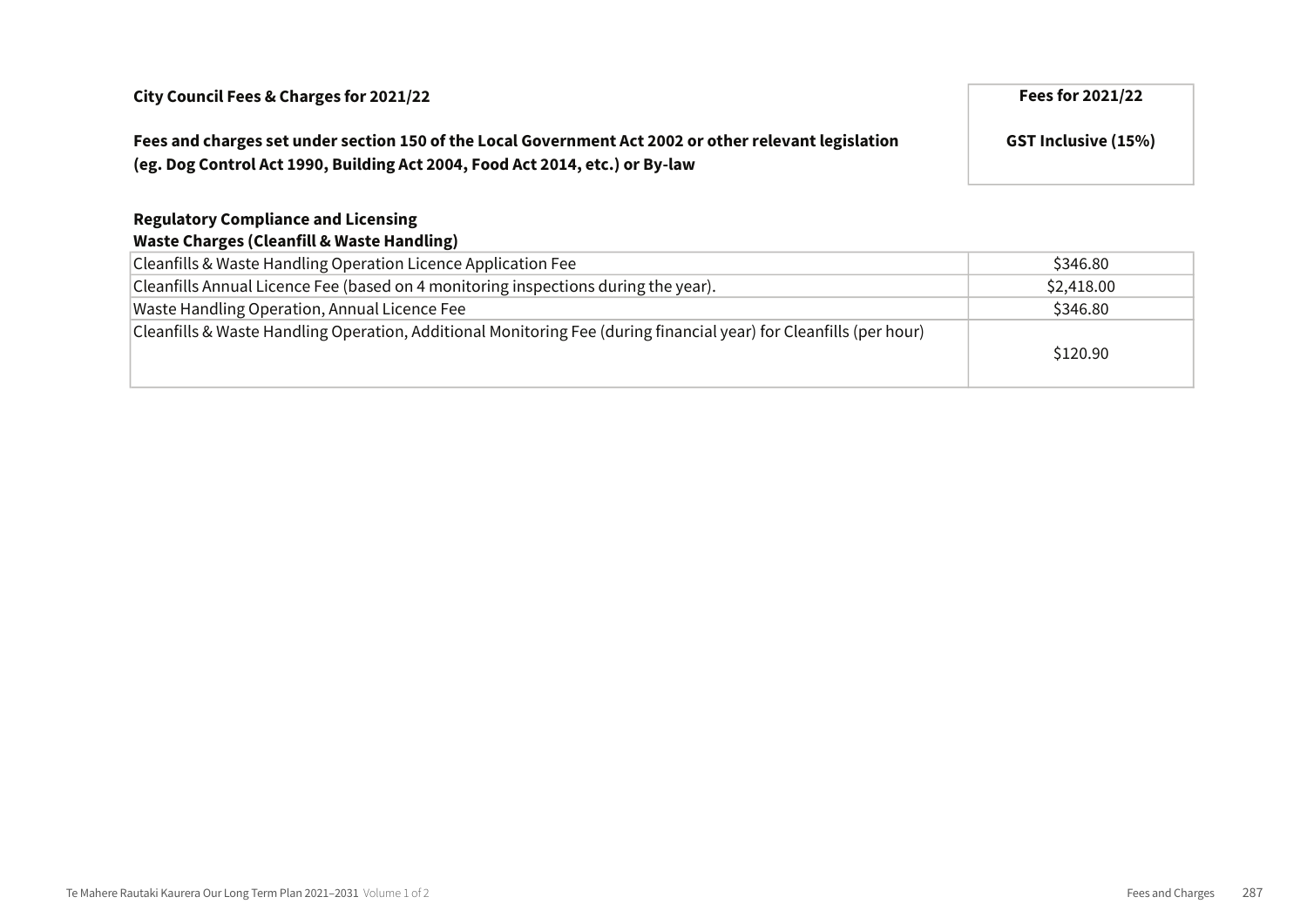Fees and charges set under section 150 of the Local Government Act 2002 or other relevant legislation (eg. Dog Control Act 1990, Building Act 2004, Food Act 2014, etc.) or By-law

#### Water & Trade Waste Charges

#### See also Fees and charges set under section 12 Local Government Act 2002

#### Trade Waste Conditional Quarterly Charges

| Volume - peak periods             | \$0.99      |
|-----------------------------------|-------------|
| Volume - off peak                 | \$0.50      |
| Suspended Solids - per Kg         | \$0.47      |
| Biological Oxygen Demand - per Kg | \$0.66      |
| Metals - Cadmium                  | \$16,147.09 |
| Metals - Chromium                 | \$0.00      |
| Metals - Copper                   | \$92.42     |
| Metals - Zinc                     | \$64.56     |
| Metals - Mercury                  | \$26,016.87 |

#### Treatment and disposal fees

| Tankered Waste Fee (\$/m3)                                                                                  | \$51.11                             |
|-------------------------------------------------------------------------------------------------------------|-------------------------------------|
| Trade Waste Consent Application Fee                                                                         | \$659.30                            |
| Trade Waste Annual Fee (permitted) - less than 1,245 m3/yr and complies with Schedule 1A of the Trade Waste | \$207.90                            |
| <b>Bylaw 2015</b>                                                                                           |                                     |
| Trade Waste Annual Consent Fee >1,245 m3/yr                                                                 | \$358.31                            |
| Trade Waste Discharge Analysis                                                                              | <b>Actual Costs</b>                 |
| <b>Laboratory Services</b>                                                                                  | <b>General Manager's discretion</b> |
|                                                                                                             | to set fees                         |

#### Network fees

| Acceptance of Selwyn District Sewage (\$/m3)      | \$0.99                       |
|---------------------------------------------------|------------------------------|
| Sewer Lateral Recoveries - actual costs recovered | General Manager's discretion |
|                                                   | to set fees                  |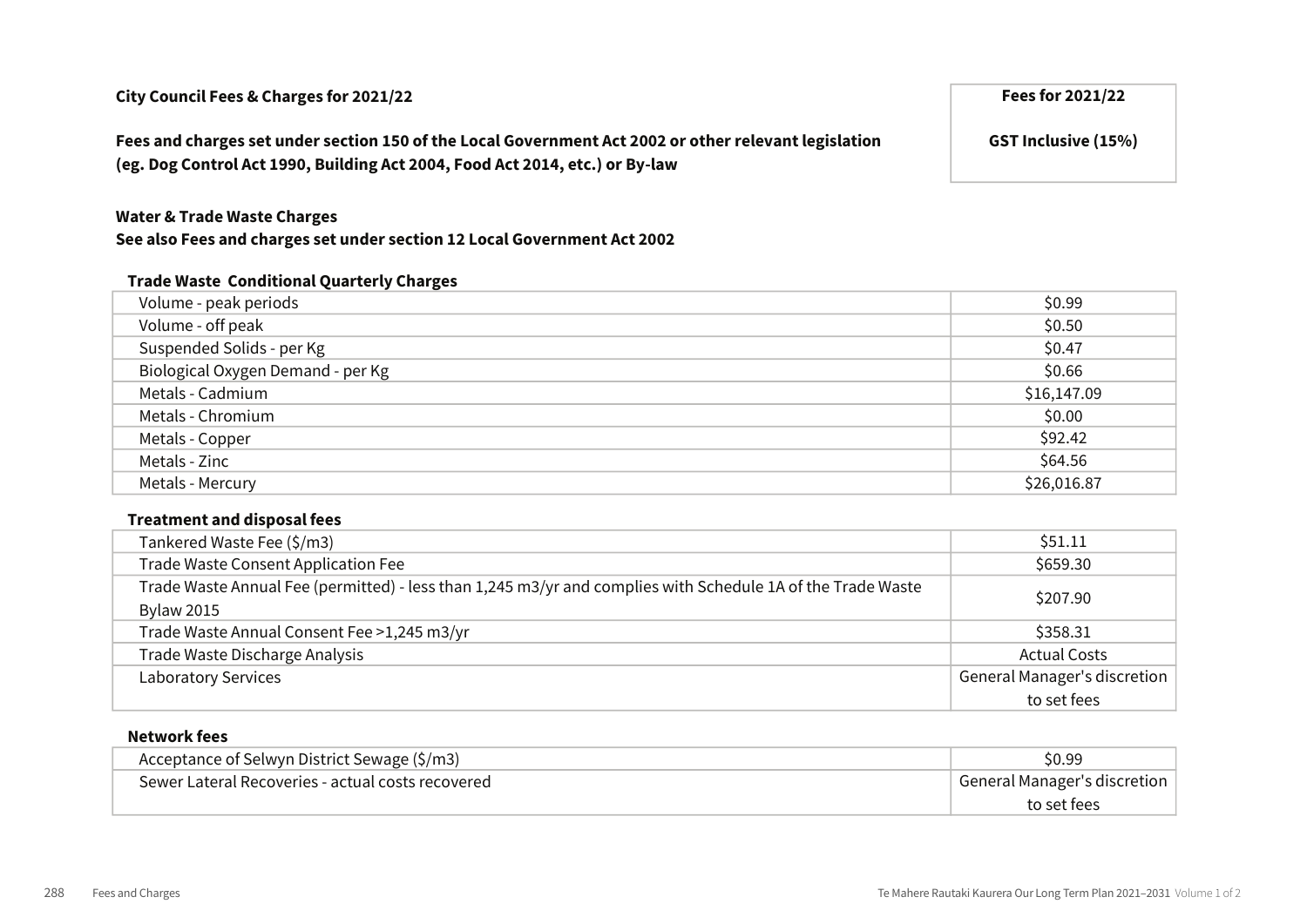## Fees and charges set under section 150 of the Local Government Act 2002 or other relevant legislation (eg. Dog Control Act 1990, Building Act 2004, Food Act 2014, etc.) or By-law

#### Water Supply

### Water rates

Included within Rating Policy

### Supply of water

NOTE: For excess water supply rates to ratepayers, refer to our rating information

| Bulk Volumetric Charges per 1000 litres                         |          |
|-----------------------------------------------------------------|----------|
| Over Boundary/District Restricted Water Supply Unit (1000l/day) | \$236.78 |

#### Network cost recovery

| New Water Connection - 15mm standard or restricted connection                      | \$1,062.51                          |
|------------------------------------------------------------------------------------|-------------------------------------|
| Standard 15mm Water Supply Connection Relocation (new fittings)                    | \$907.67                            |
| Disconnection of Water Meter/Supply (in carriage way) - per connection             | \$1,286.88                          |
| Disconnection of Water Meter/Supply (in footpath) - per connection                 | \$336.69                            |
| Relocation of Water Meter (within footpath of existing submain) - per connection   | \$1,282.90                          |
| Site Block (due to safety or access issues)                                        | \$260.46                            |
| Commercial & Industrial Connection - actual costs recovered                        | General Manager's discretion        |
|                                                                                    | to set fees                         |
| New Sub Mains/Connections Cost Share                                               | General Manager's discretion        |
|                                                                                    | to set fees                         |
| Damage Recoveries                                                                  | General Manager's discretion        |
|                                                                                    | to set fees                         |
| Annual Backflow Prevention Device testing (per device, per visit) - Business Hours | \$150.00                            |
| Annual Backflow Prevention Device testing (per device, per visit) - After Hours    | \$250.00                            |
| General Site Inspections, Auditing and Surveying - Engineering Officer per hour    | \$140.00                            |
| Repair of Backflow Prevention Device                                               | <b>General Manager's discretion</b> |
|                                                                                    | to set fees                         |
| <b>Installation of Backflow Prevention Device</b>                                  | Price Dependent on                  |
|                                                                                    | Instalment Requirements             |
| Water Meter Read out of Normal Cycle/Settlement Read - per property                | \$35.94                             |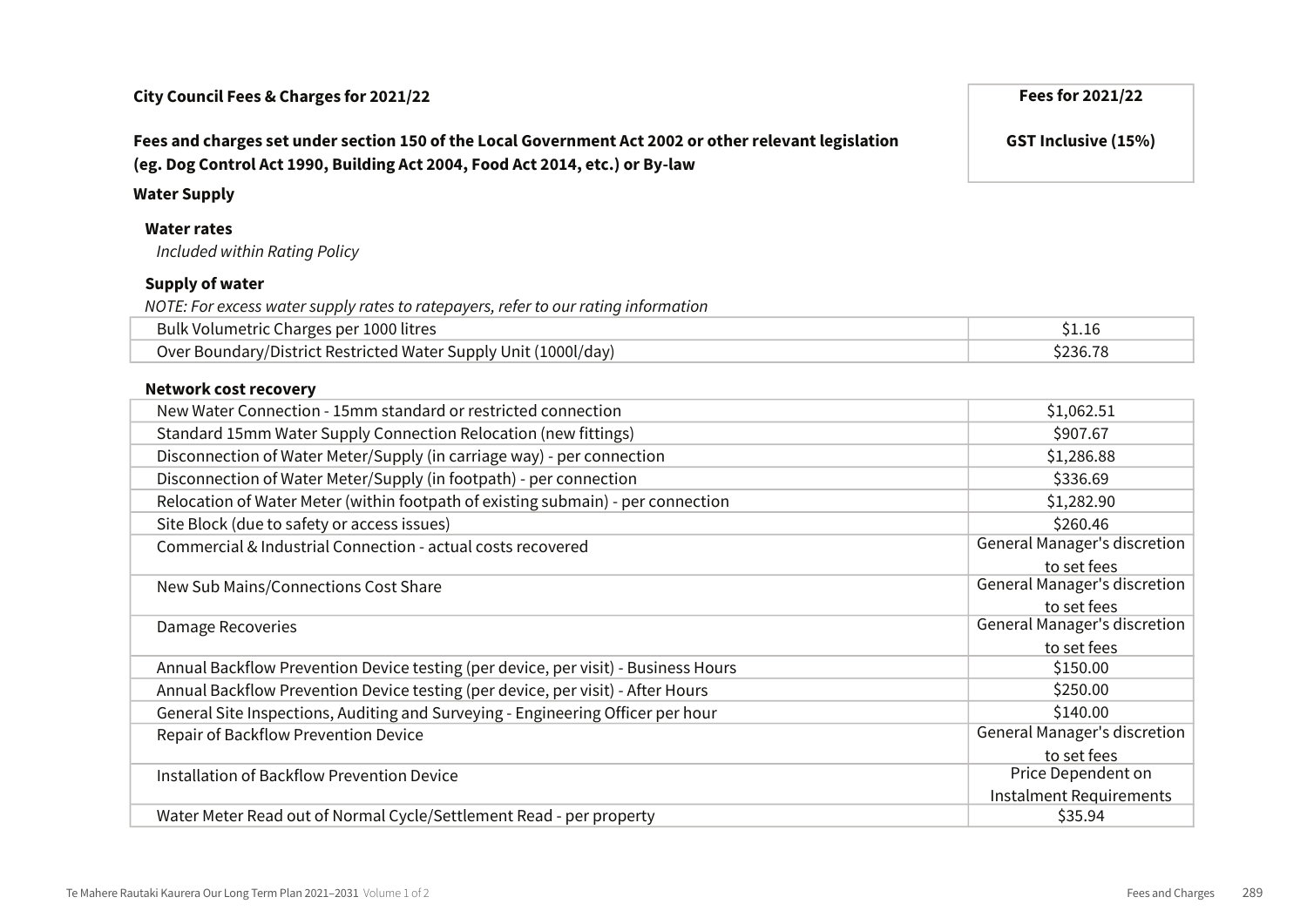## Fees and charges set under section 150 of the Local Government Act 2002 or other relevant legislation (eg. Dog Control Act 1990, Building Act 2004, Food Act 2014, etc.) or By-law

#### Stormwater

| Stormwater Approval Application Fee (Commercial) | General Manager's discretion |
|--------------------------------------------------|------------------------------|
|                                                  | to set fees                  |
| Stormwater Annual Discharge Fee (Commercial)     | General Manager's discretion |
|                                                  | to set fees                  |

## Registration to undertake Authorised Work for Council

| Drainlayer                                                                              |          |
|-----------------------------------------------------------------------------------------|----------|
| Application for approval as Christchurch City Council authorised drainlayer             | \$630.00 |
| <b>Water Supply</b>                                                                     |          |
| Application for approval as Christchurch City Council authorised water supply installer | \$630.00 |
| Drainlayer                                                                              |          |
| Application for approval as Christchurch City Council authorised PE Welder              | \$630.00 |
| Water Supply                                                                            |          |
| Application for approval as Christchurch City Council authorised PE Welder              | \$630.00 |
| Drainlayer                                                                              |          |
| Application for approval as Christchurch City Council authorised vacuum installer       | \$630.00 |
|                                                                                         |          |

#### Fees and charges set under section 12 Local Government Act 2002

#### City Water and Waste

| Sales of Plans          |   |
|-------------------------|---|
| । levied per A4 Sheet । | - |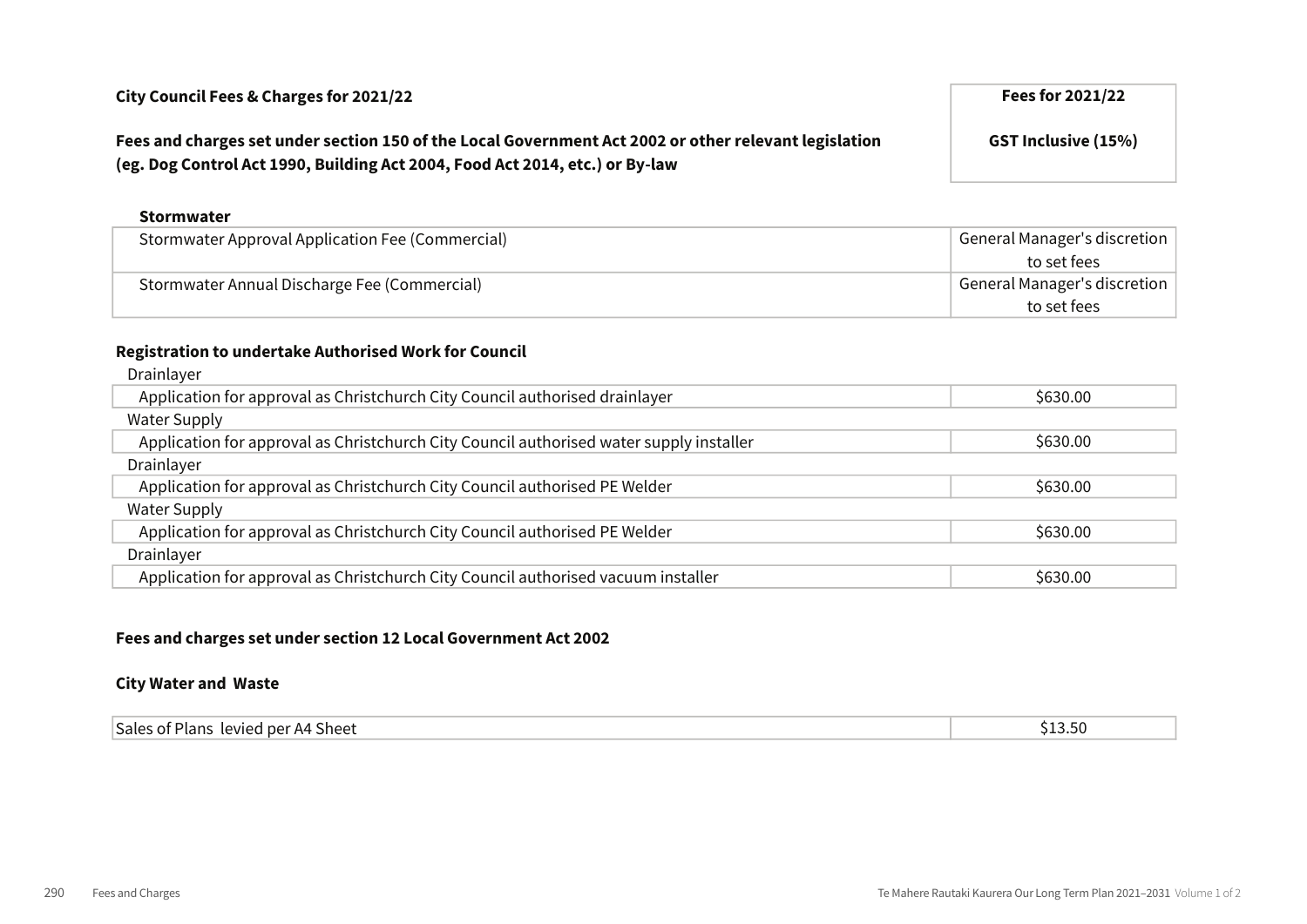Fees and charges set under section 150 of the Local Government Act 2002 or other relevant legislation (eg. Dog Control Act 1990, Building Act 2004, Food Act 2014, etc.) or By-law

Regulatory Compliance and Licensing

Sale and Supply of Alcohol and Gambling

#### 1. Alcohol Licensing Fees

These fees are not set by Council, but by the Sale & Supply of Alcohol (Fees) Regulations 2013

| (i) Application for Premises                          |            |
|-------------------------------------------------------|------------|
| cost/risk rating category - Very Low                  | \$368.00   |
| cost/risk rating category - Low                       | \$609.50   |
| cost/risk rating category - Medium                    | \$816.50   |
| cost/risk rating category - High                      | \$1,023.50 |
| cost/risk rating category - Very High                 | \$1,207.50 |
| (ii) Annual Fee for Premises                          |            |
| cost/risk rating category - Very Low                  | \$161.00   |
| cost/risk rating category - Low                       | \$391.00   |
| cost/risk rating category - Medium                    | \$632.50   |
| cost/risk rating category - High                      | \$1,035.00 |
| cost/risk rating category - Very High                 | \$1,437.50 |
| (iii) Special Licence                                 |            |
| Class 1                                               | \$575.00   |
| Class 2                                               | \$207.00   |
| Class 3                                               | \$63.25    |
| (iv) Managers Certificates (application and renewals) | \$316.25   |
|                                                       |            |
| (v) Other fees payable                                |            |
| <b>Temporary Authorities</b>                          | \$296.70   |
| <b>Temporary Licence</b>                              | \$296.70   |
| <b>Permanent Club Charters</b>                        | \$632.50   |

**Extract from register**  $\lesssim$  \$57.50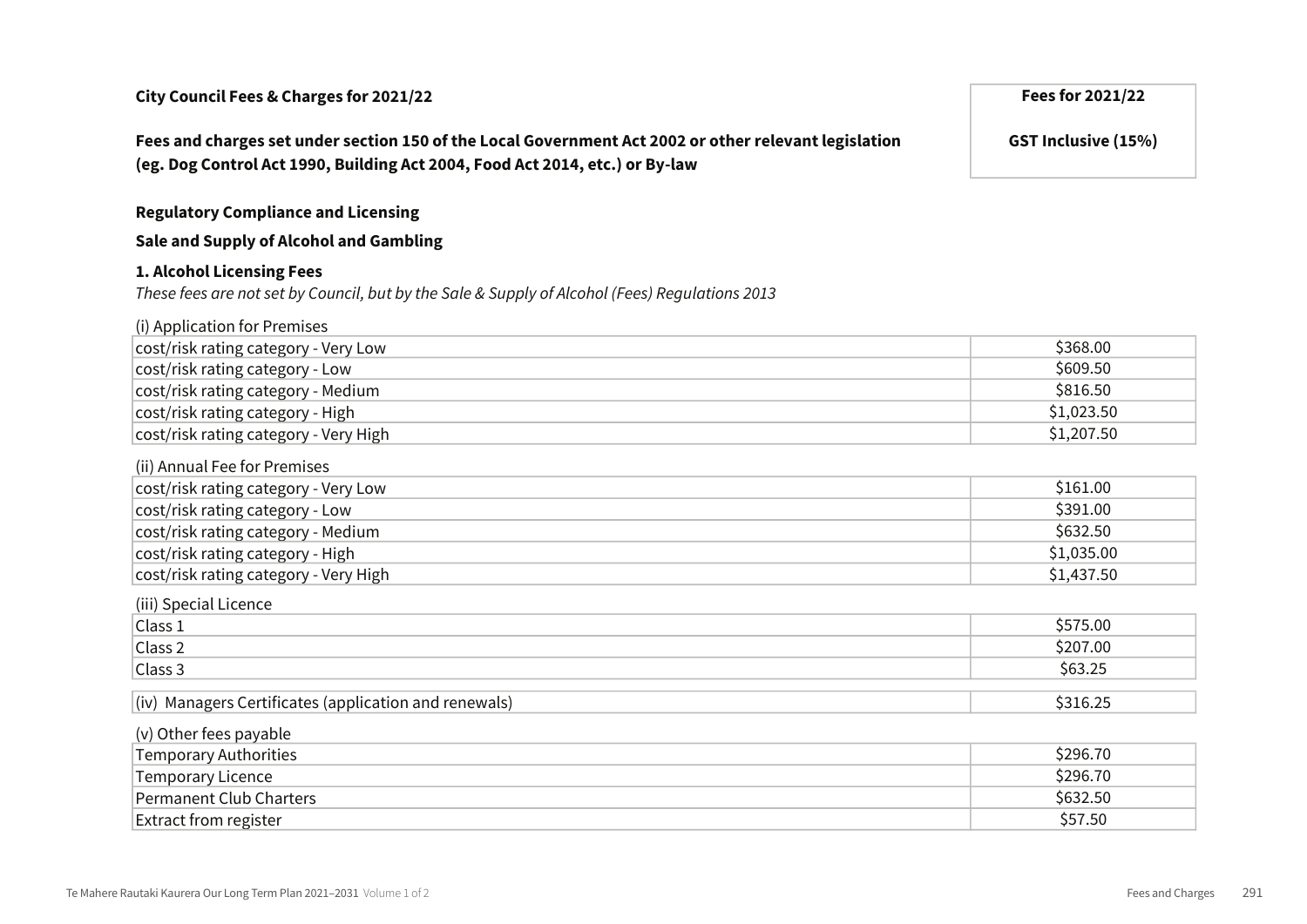## Fees and charges set under section 150 of the Local Government Act 2002 or other relevant legislation (eg. Dog Control Act 1990, Building Act 2004, Food Act 2014, etc.) or By-law

### Regulatory Compliance and Licensing

## 2. Other Alcohol Licensing related fees not set by Regulations

| (these processes are required by the Act and Requlations but the fees are set by Council)             |          |
|-------------------------------------------------------------------------------------------------------|----------|
| Public notice of applications for new alcohol licences administration fee                             | \$89.80  |
| Premises Certificate of Compliance (Alcohol) A – Change of ownership (same conditions)                | \$165.30 |
| Premises Certificate of Compliance (Alcohol) B - Never been licenced or changes to licence conditions | \$279.60 |

#### 3. Gambling

| Application fee under the Gambling & TAB Venue Policy | 161.00; |
|-------------------------------------------------------|---------|
|-------------------------------------------------------|---------|

#### Environmental Health

#### 1. Environmental Health Recoveries

| $\vert$ (i) Noise surveys                                 | Actual costs recovered |
|-----------------------------------------------------------|------------------------|
| $\vert$ (ii) Court/Legal Recoveries                       | Actual costs recovered |
| $\vert$ (iii) Contaminated Land / P Lab / P House Testing | Actual costs recovered |
| $\vert$ (iv) Noisy Alarm Deactivations                    | Actual costs recovered |

#### 2. Offensive Trades Licences

| $\vert$ (i) Annual Premise Registration - New or Renewed Registration | 265.20; |
|-----------------------------------------------------------------------|---------|
| (ii) Change of ownership                                              | \$90.00 |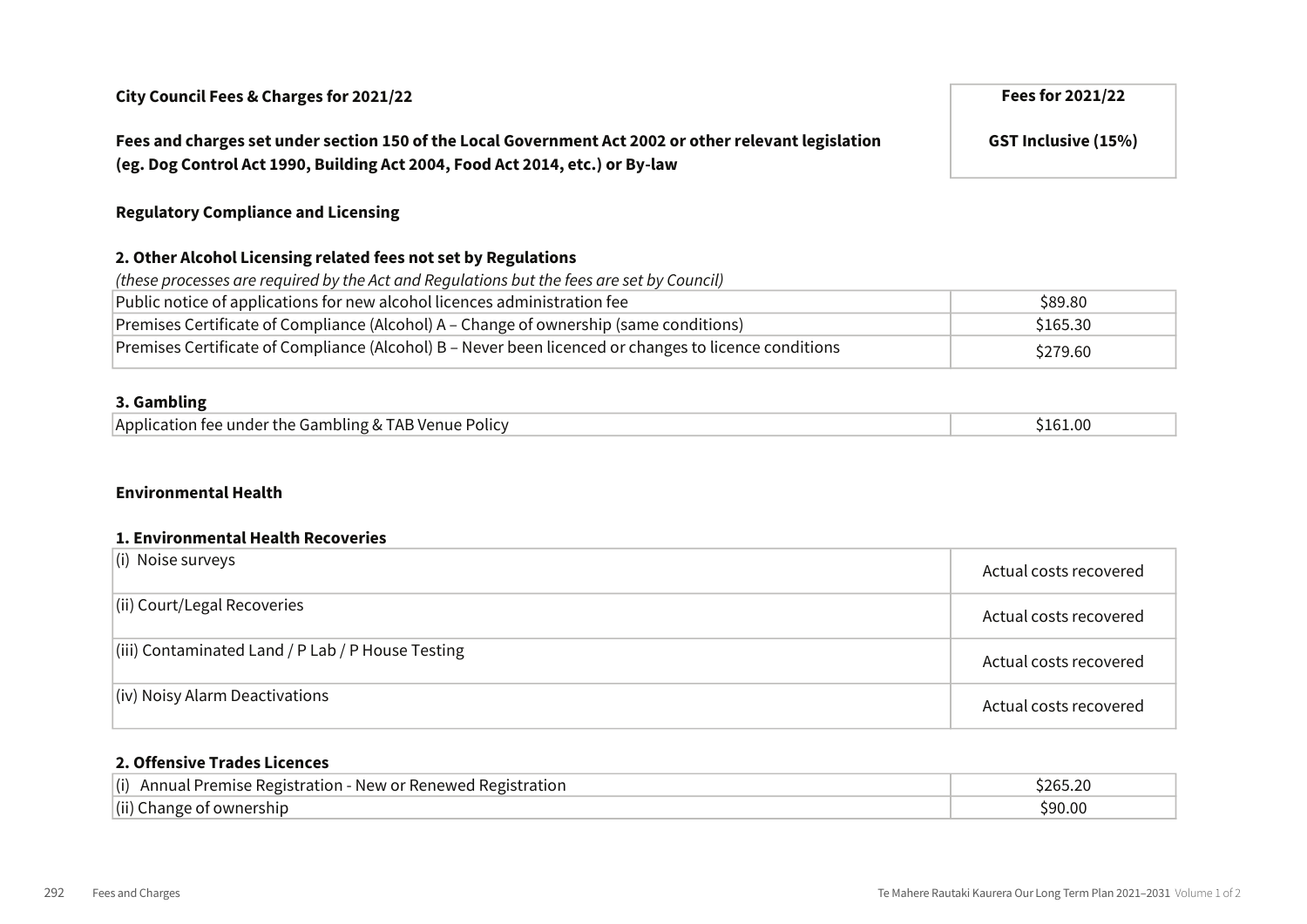Fees and charges set under section 150 of the Local Government Act 2002 or other relevant legislation (eg. Dog Control Act 1990, Building Act 2004, Food Act 2014, etc.) or By-law

### Regulatory Compliance and Licensing

#### 3. Noise making Equipment Seizure & Storage

| $\vert$ (i) Staff time associated with managing equipment seizure                 | \$90.00 |
|-----------------------------------------------------------------------------------|---------|
| $\vert$ (ii) Storage of seized equipment                                          | \$71.90 |
| $\vert$ (iii) Noise contractor attendance (per Unit) related to equipment seizure | \$50.00 |

#### Swimming Pool Compliance

| Compliance Inspection Fee (Subsequent Inspections after initial inspection) | \$130.00 |
|-----------------------------------------------------------------------------|----------|
| Compliance Inspection Administration Fee                                    | \$45.40  |
| Periodic Inspection Fee (s.222A, Building Act 2004)                         | \$130.00 |

#### Seizure of Signage

| Impounding of non-complaint signage (made up of officer times, storage and administration) | \$90.00 |
|--------------------------------------------------------------------------------------------|---------|
|                                                                                            |         |

#### Licences (Other):

| -<br>Devices<br>Amusement | . .<br>-- |
|---------------------------|-----------|
|---------------------------|-----------|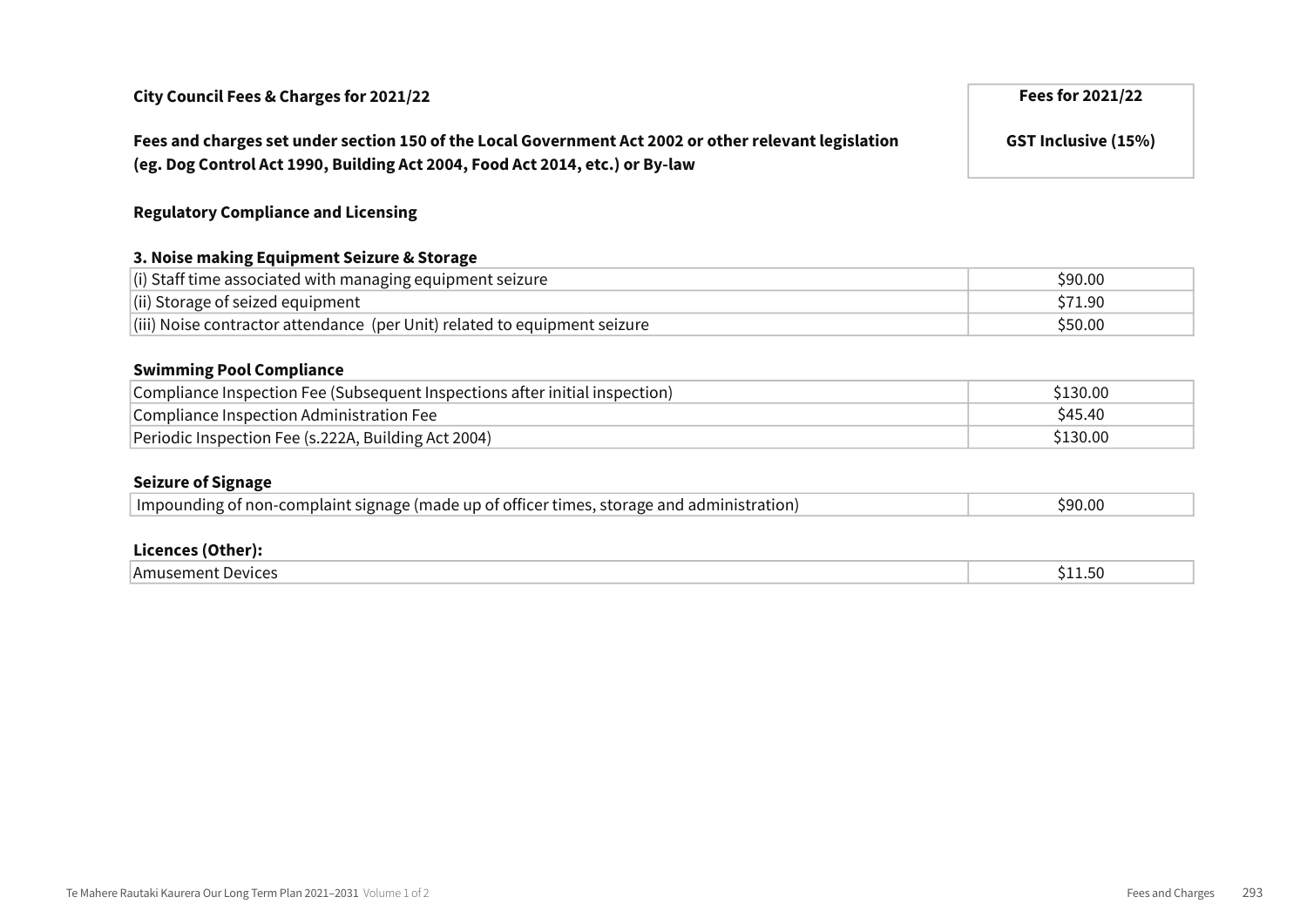## Fees and charges set under section 150 of the Local Government Act 2002 or other relevant legislation (eg. Dog Control Act 1990, Building Act 2004, Food Act 2014, etc.) or By-law

GST Inclusive (15%)

## Regulatory Compliance and Licensing Food Safety and Health Licensing

### Food Act 2014 Fees and Charges

| Food Control Plans / National Programmes - New Application                                                                    | \$400.00 |
|-------------------------------------------------------------------------------------------------------------------------------|----------|
| Registration renewal Template Food Control Plan Food Act 2014                                                                 | \$341.70 |
| Registration renewal Template Food Control Plan Food Act 2014, 2 premises operating under same Food Control<br>Plan and owner | \$341.70 |
| Registration renewal Template Food Control Plan Food Act 2014, 3 or more premises operating under same<br>Template            | \$341.70 |
| Adding an additional site to an existing registration                                                                         | \$90.00  |

#### National Programmes

| National Programme - Renewal fee (2 years)                                                      | \$341.70 |
|-------------------------------------------------------------------------------------------------|----------|
| National Programme - Renewal fee (2 years) 2 Premises operating under same programme same owner | \$341.70 |
| National Programme - Renewal fee (2 years) 3 Premises operating under same programme same owner | \$341.70 |

### Inspection /Audit / Verification and compliance investigation fees

| Re-visit for compliance actions / Corrective action check or a simple low risk verification                                      | \$300.00               |
|----------------------------------------------------------------------------------------------------------------------------------|------------------------|
| Standard verification for template food control plan or Compliance investigation                                                 | \$490.00               |
| Additional charge for officer time beyond standard verification hourly rate                                                      | \$163.20               |
| Additional charge for Mentoring Fee associated with Food Control Plan per hour                                                   | \$163.20               |
| Additional charge for consulting / advisory activities for food safety not otherwise identified per hour                         | \$163.20               |
| Copies of printed information and specialist service provision                                                                   | Actual costs recovered |
| Application for Exemption from Food Act 2014 (If available under Delegated power to assess Section 33 Food Act<br>$ 2014\rangle$ | \$234.60               |
| Penalty for late payment of Fees (Section 215 Food Act 2014)                                                                     | 10%                    |
| Cancelling an audit within 24 hours of the scheduled date and time of the audit / no person available for the audit              | \$90.00                |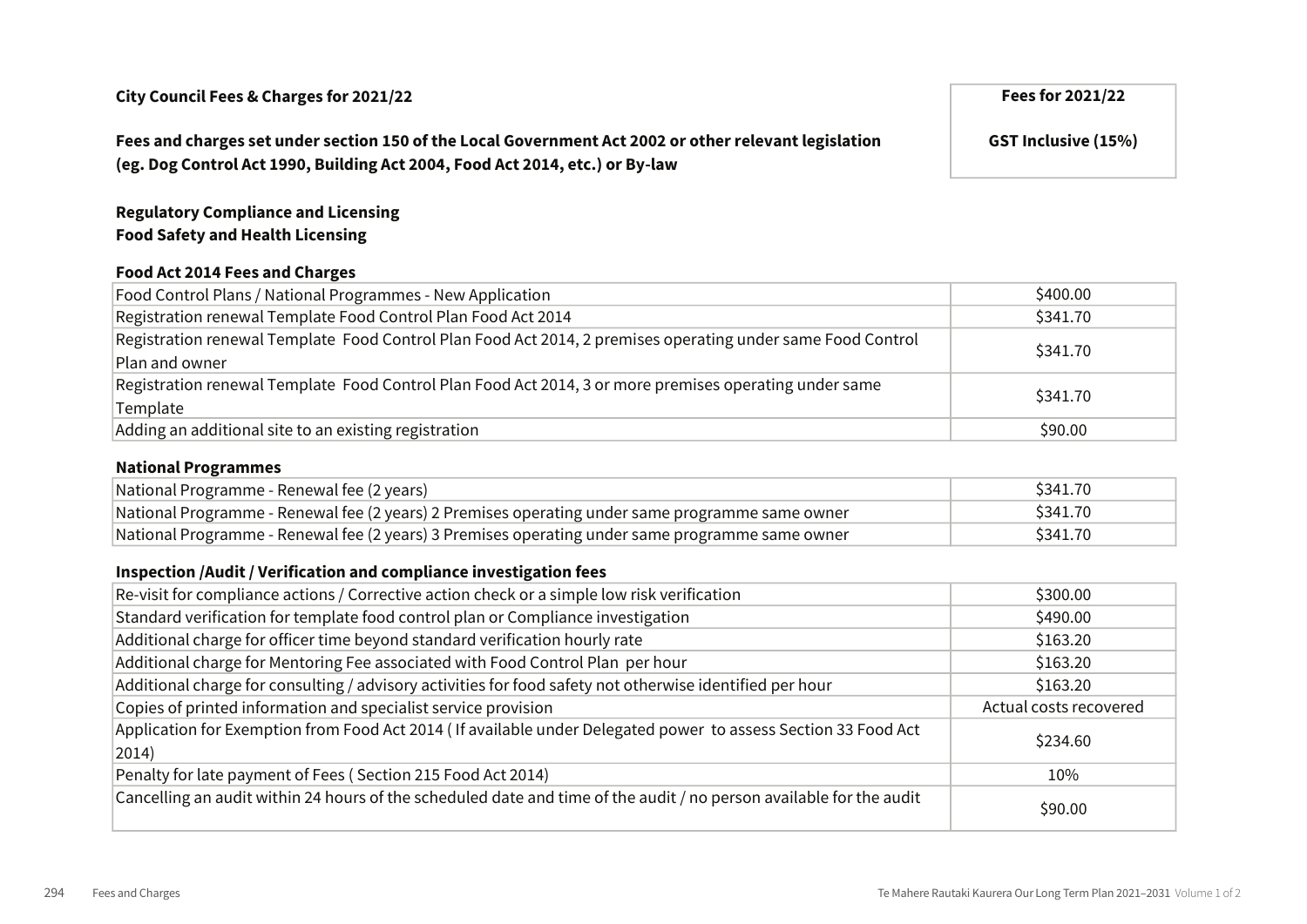## Fees and charges set under section 150 of the Local Government Act 2002 or other relevant legislation (eg. Dog Control Act 1990, Building Act 2004, Food Act 2014, etc.) or By-law

GST Inclusive (15%)

# Regulatory Compliance and Licensing

#### Compliance / Enforcement

| Issue of Improvement Notice including development of the notice or Direction by a Food Safety Officer Per Notice | \$163.20 |
|------------------------------------------------------------------------------------------------------------------|----------|
| Additional charge if Issue of Improvement Notice or Direction if exceeds 1st hour                                | \$163.20 |
| Application for Review of Issue of Improvement Notice                                                            | \$163.20 |
| Additional charge if Application for Review of Issue of Improvement Notice exceeds 1st hour per hour             | \$163.20 |
|                                                                                                                  |          |
| HAR (Hairdressers)                                                                                               | \$234.60 |
| <b>FND (Funeral Directors)</b>                                                                                   | \$387.60 |
| FND (Funeral Directors - no mortuary, registration only)                                                         | \$224.40 |
| CMP (Camping Grounds)                                                                                            | \$408.00 |

#### 2. General Fees

| - Additional Inspections of premises other than food premises (includes request and additional<br>registration/compliance visits from third visit each registration year) | \$224.40       |
|---------------------------------------------------------------------------------------------------------------------------------------------------------------------------|----------------|
| - Change of Ownership of Hairdresser, Funeral Director, Campground or Food Act 2014 registered premises                                                                   | \$112.20       |
| - Late Payment of Food Premises Registration and FCP Verification Fees                                                                                                    | additional 10% |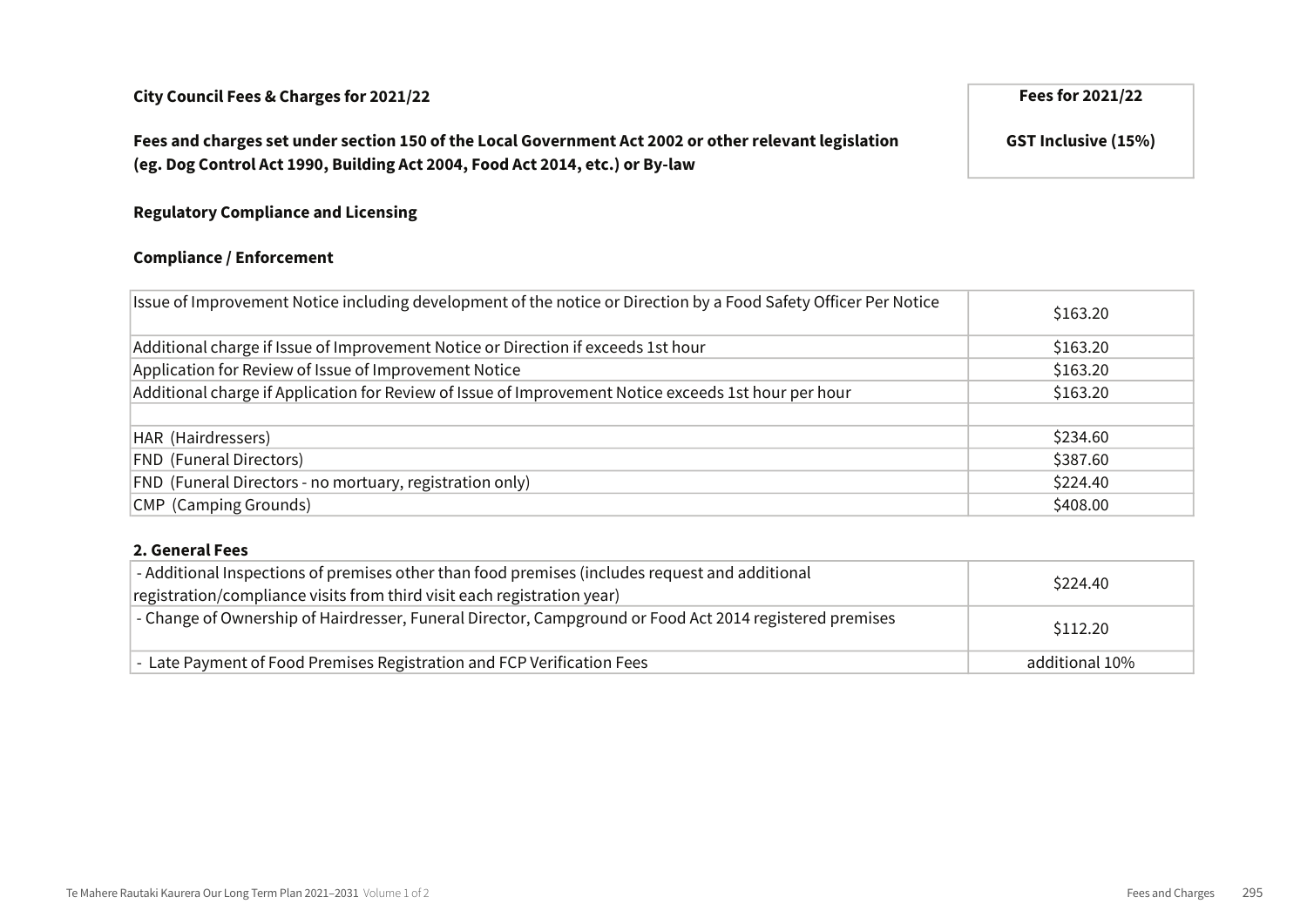Fees and charges set under section 150 of the Local Government Act 2002 or other relevant legislation (eg. Dog Control Act 1990, Building Act 2004, Food Act 2014, etc.) or By-law

## Strategic Planning, future Development & Regeneration

## District Plan

### Privately requested Plan changes

| \$20,000.00<br>[i.e. Deposit] |  |
|-------------------------------|--|

## All time spent on private plan change requests will be charged at the following hourly rates. Where costs exceed the fixed charges specified above the additional costs will be invoiced separately.

| <b>Statutory Administration Officers</b>                                                                         | \$100.00 |
|------------------------------------------------------------------------------------------------------------------|----------|
| Senior Council Officer (administration)                                                                          | \$150.00 |
| Planner & specialist input (junior and intermediate level) from another Council department                       | \$180.00 |
| Senior Planner, Principal Advisor, Team Leader, Programme Manager & specialist input (senior level) from another | \$200.00 |
| Council department                                                                                               |          |

#### Additional costs

| Council Hearings Panel attending hearing and making a recommendation to the Council                                                                           | As set by Remuneration<br>Authority |
|---------------------------------------------------------------------------------------------------------------------------------------------------------------|-------------------------------------|
| Commissioner appointed to conduct hearing and make recommendation to the Council                                                                              | <b>Actual Cost</b>                  |
| Disbursement costs such as advertising, photocopying and postage, and fees charged by any consultant engaged by<br>the Council will be charged at actual cost | <b>Actual Cost</b>                  |
| <b>Pre-application Meetings</b>                                                                                                                               | <b>Actual Costs Recovered</b>       |

Officer time and Administration costs pre and post meeting will be incorporated into total cost of service.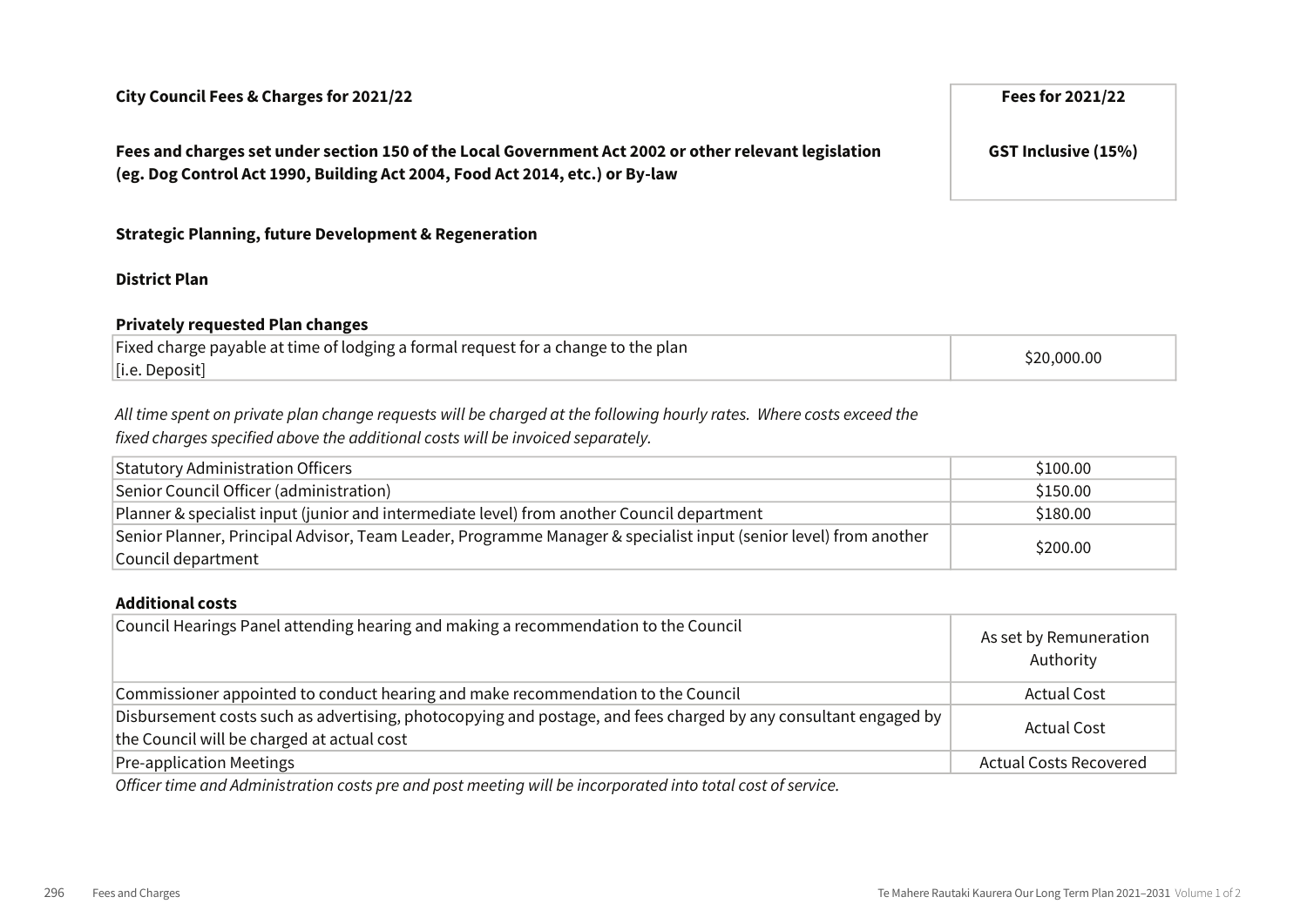Fees and charges set under section 150 of the Local Government Act 2002 or other relevant legislation (eg. Dog Control Act 1990, Building Act 2004, Food Act 2014, etc.) or By-law

#### Development Contributions

#### 1. Estimates (set under section 12 of Local Government Act)

Requests for estimates of development contributions where no building consent, resource consent, subdivision consent or service connection has been applied for.

| Estimate of development contributions (Fixed fee) | car an<br>⊃.∪∪ |
|---------------------------------------------------|----------------|
|---------------------------------------------------|----------------|

#### 2. Objections

Objections under section 199C of the Local Government Act 2002 to development contribution assessments.

The time taken to process an objection will be charged at the relevant scheduled hourly rate, plus the actual cost of the

commissioner(s) and disbursements. Time will be charged at the hourly rate applicable at the time the work was carried out.

| Deposit required before processing of the objection will commence        | \$1,000.00  |
|--------------------------------------------------------------------------|-------------|
| Development Contributions Commissioners                                  | Actual cost |
| Secretarial costs (hourly rate)                                          | \$100.00    |
| Administrative costs - Development Contributions Assessors (hourly rate) | \$150.00    |
| Administrative costs - Team Leader/Manager level (hourly rate)           | \$200.00    |
| Disbursements                                                            | Actual cost |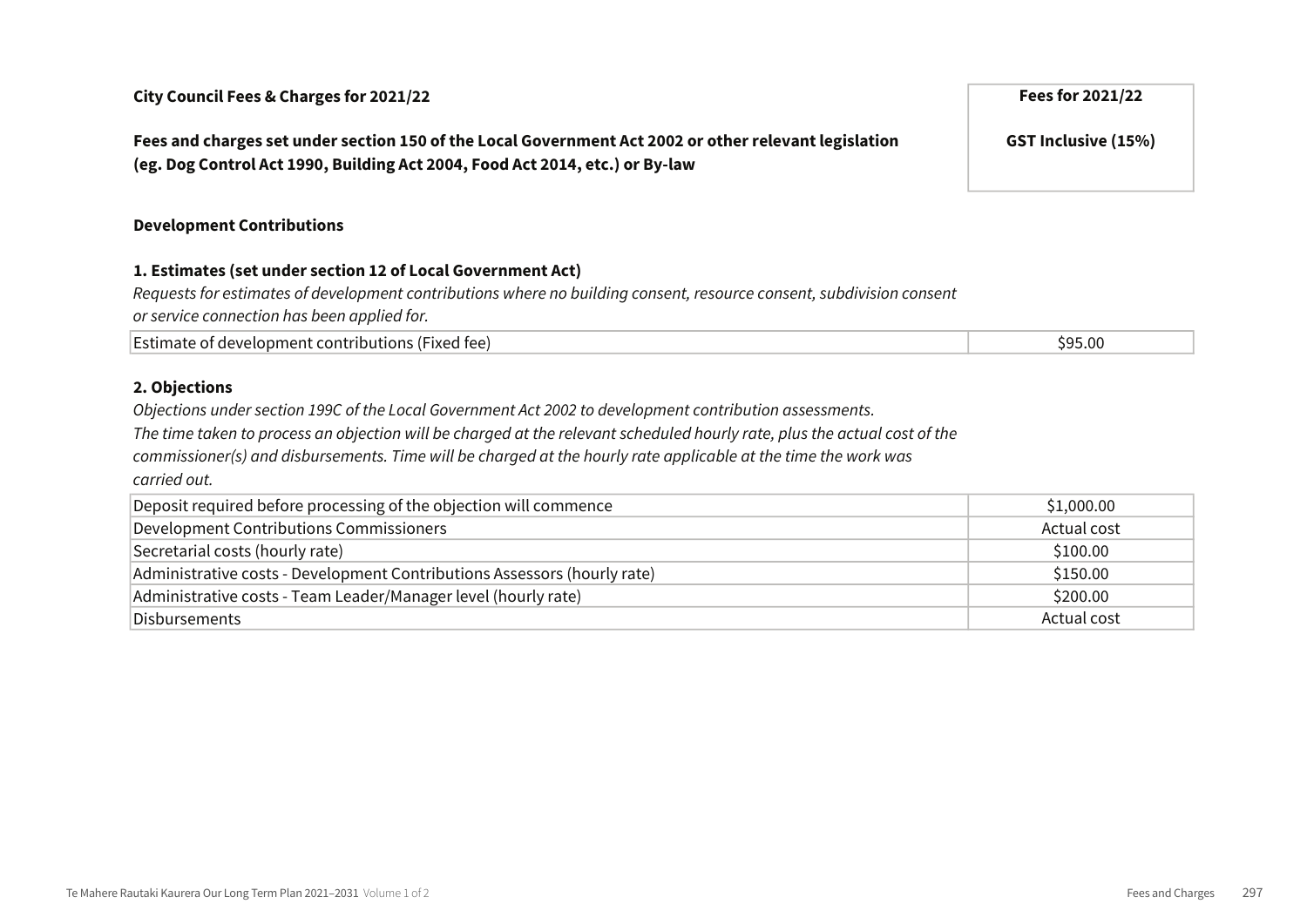## Fees and charges set under section 150 of the Local Government Act 2002 or other relevant legislation (eg. Dog Control Act 1990, Building Act 2004, Food Act 2014, etc.) or By-law

#### Resource Consents

All fees are deposits unless listed as a total fee. Note: Deposits and Total fees are fixed charges under Section 36(1) of the Resource Management Act 1991.

Please note that deposits do not always cover all of the costs in processing an application. Where processing costs exceed the specified deposit the additional costs will be invoiced separately.

The required fee/deposit must be paid before any processing of the application will commence (excluding on account customers).

If an application falls into more than one fee category then the higher fee applies.

#### 1. Land Use Applications - Non Notified

#### Resource Consents

| - Additions, alterations and accessory buildings (all zones)                       | \$1,800.00 |
|------------------------------------------------------------------------------------|------------|
| - One or two new residential units (incl Older Person's Housing Units) - all zones | \$2,000.00 |
| - 3 or more units (total on site, including any existing units) - all zones        | \$3,500.00 |
| Short-term visitor accommodation (e.g. Airbnb, holiday home)                       | \$1,000.00 |
| - Signage                                                                          | \$1,500.00 |
| - Earthworks and retaining walls                                                   | \$2,500.00 |
| - Telecommunications                                                               | \$1,800.00 |
| - All other non-residential                                                        | \$4,000.00 |

#### · Applications for the following works to protected trees

| $ -$ Felling a diseased, unhealthy or hazardous tree                     | No Charge  |
|--------------------------------------------------------------------------|------------|
| - Pruning where necessary to remove a hazard or for tree health          | No Charge  |
| $\cdot$ All other non-notified applications for works to protected trees | \$1,800.00 |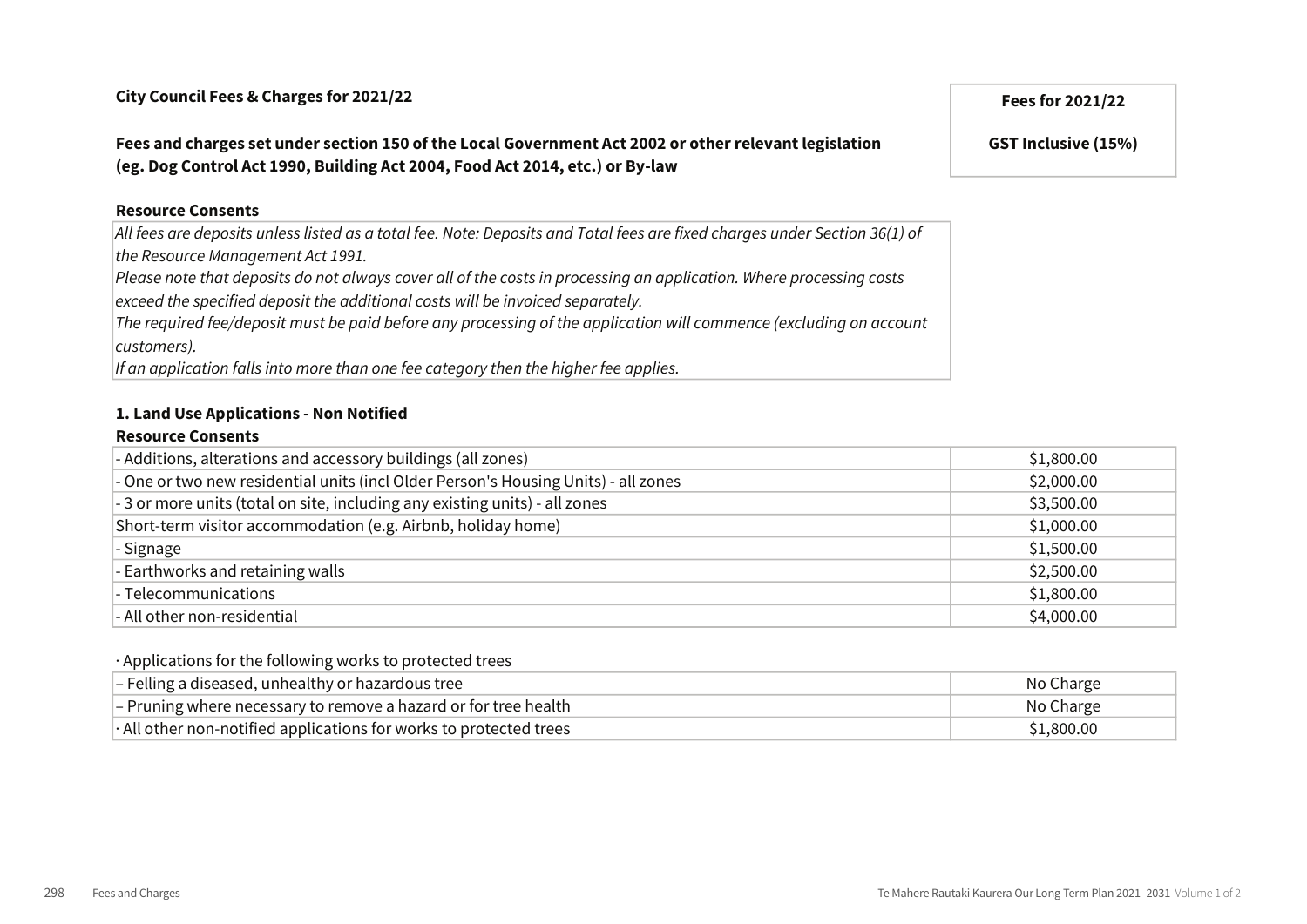Fees and charges set under section 150 of the Local Government Act 2002 or other relevant legislation (eg. Dog Control Act 1990, Building Act 2004, Food Act 2014, etc.) or By-law

#### Resource Consents

| - s 87BA Permitted boundary activity                                                                              | \$800.00           |
|-------------------------------------------------------------------------------------------------------------------|--------------------|
| -s 125 Extension of consent lapse period                                                                          | \$1,800.00         |
| -s 127 Application to change or cancel any condition                                                              | \$1,800.00         |
| -s 139 Certificate of Compliance                                                                                  | \$1,200.00         |
| -s 139A Existing Use Certificate                                                                                  | \$1,500.00         |
| -s 176A Application for Outline Plan                                                                              | \$2,000.00         |
| $-$ s 176A(2)(c) Waiver of Outline Plan                                                                           | \$500.00           |
| - s 138 Surrender of resource consent (Total Fee)                                                                 | \$475.00           |
| - Amendments to consented application and plans (i.e. immaterial changes which do not warrant a s127 application) | \$300.00           |
| -s 128 Review of conditions                                                                                       | <b>Actual Cost</b> |
| -s 87BB Marginal or temporary non-compliance                                                                      | \$1,000.00         |
| $-$ s 357A(1)(f) and (g) Objections - cost of commissioner, where commissioner has been requested by the objector | <b>Actual Cost</b> |
| Road / private way naming unrelated to a current subdivision consent (e.g. retirement village)                    | <b>Actual Cost</b> |

#### 2. Subdivisions - Applications - Non-Notified

#### Subdivision Consents

| Fee simple subdivisions (including boundary adjustments and change of tenure) |            |
|-------------------------------------------------------------------------------|------------|
| $^{\dagger}$ - Up to 3 lots                                                   | \$2,500.00 |
| - More than 3 lots - Per Lot fee (Deposit capped at \$20,000)                 | \$750.00   |
| Cross lease subdivisions (including cross lease updates)                      | \$1,500.00 |
| Unit Title subdivisions                                                       | \$2,000.00 |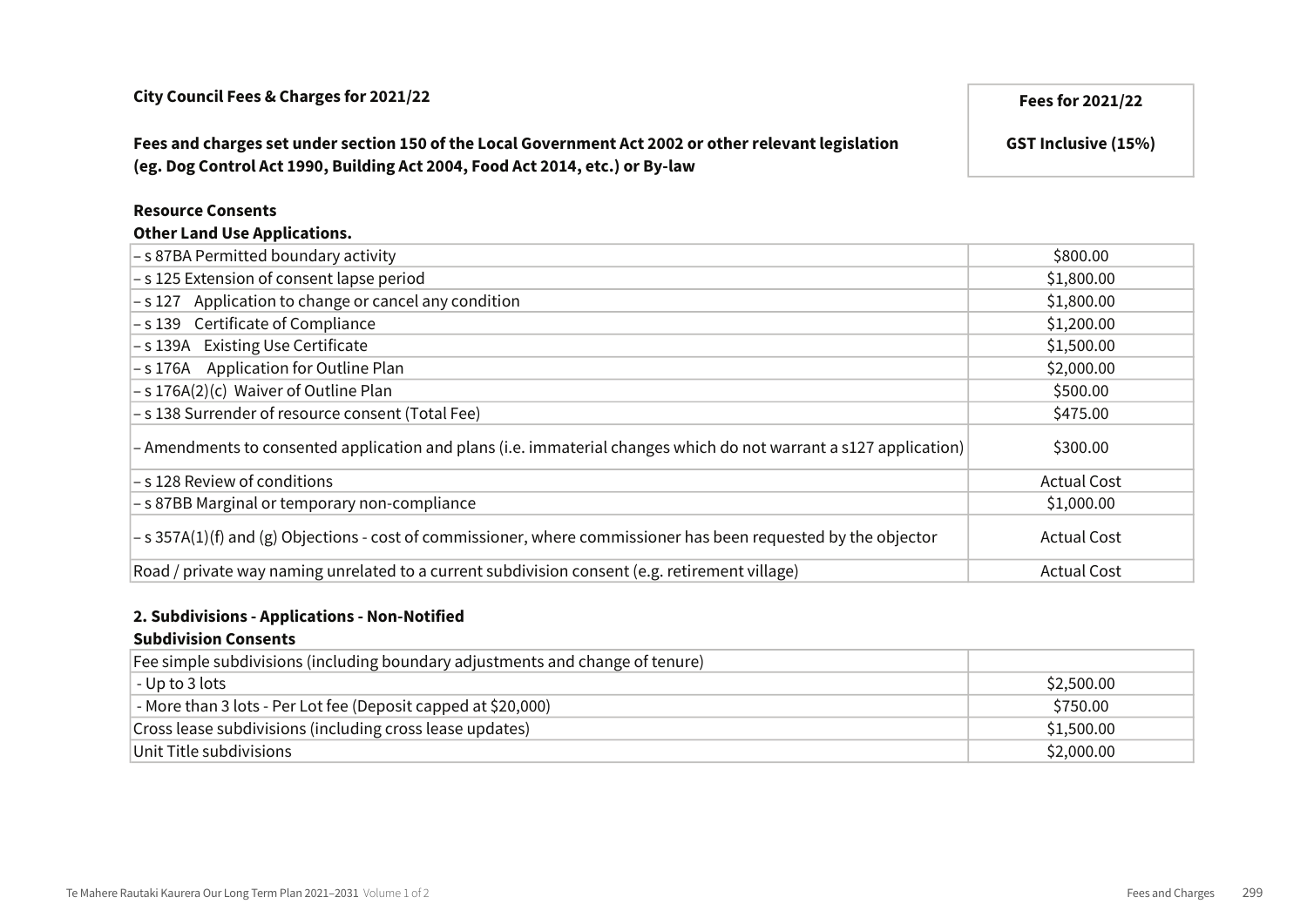| Fees and charges set under section 150 of the Local Government Act 2002 or other relevant legislation<br>(eg. Dog Control Act 1990, Building Act 2004, Food Act 2014, etc.) or By-law | <b>GST Inclusive (15%)</b> |
|---------------------------------------------------------------------------------------------------------------------------------------------------------------------------------------|----------------------------|
| <b>Resource Consents</b>                                                                                                                                                              |                            |
| <b>Other Subdivision Applications</b>                                                                                                                                                 |                            |
| s 348 Right of Way approval                                                                                                                                                           | \$1,500.00                 |
| s 127 RMA Cancellation/Variation of Consent Condition                                                                                                                                 | \$1,800.00                 |
| s 221(3) RMA Variation/Cancellation of Consent Notice                                                                                                                                 | \$1,500.00                 |
| - where this relates to a diseased, unhealthy or hazardous tree protected by a condition of subdivision consent                                                                       | No Charge                  |
| s 138 Surrender of resource consent (Total fee)                                                                                                                                       | \$475.00                   |
| s 125 Extension of lapse period                                                                                                                                                       | \$1,800.00                 |
| s 226 RMA Certification                                                                                                                                                               | \$530.00                   |

#### 3. Notified Land Use and Subdivision Consent Applications (Deposits)

| . .<br>$\sim$<br>' notified  | <u>ገ00.00 - </u> |
|------------------------------|------------------|
| <b>Publicly notified</b><br> | <u>ባበበ በበ</u>    |

s 241 RMA Cancellation of Amalgamation  $$530.00$ s 243 RMA Surrender of Easements  $\sim$  \$530.00 s 348 LGA Certification of Documents **\$530.00** s 223 and/or 224 re-certification (after payment of final invoice) \$300.00 \$300.00

#### 4. Notices of Requirement

| Notice of requirement for a new designation under Section 168                                   | \$15,000.00 |
|-------------------------------------------------------------------------------------------------|-------------|
| Notice of requirement for alteration of a designation, other than a notice under Section 181(3) | \$10,000.00 |
| Notice of requirement for alteration of a designation under section 181(3)                      | \$1,500.00  |
| Notice to withdraw requirement under section 168 (4)                                            | \$1,000.00  |
| Notice to remove a designation (in whole or in part) under section 182                          | \$1,000.00  |

# City Council Fees & Charges for 2021/22 **Fees for 2021/22** Fees for 2021/22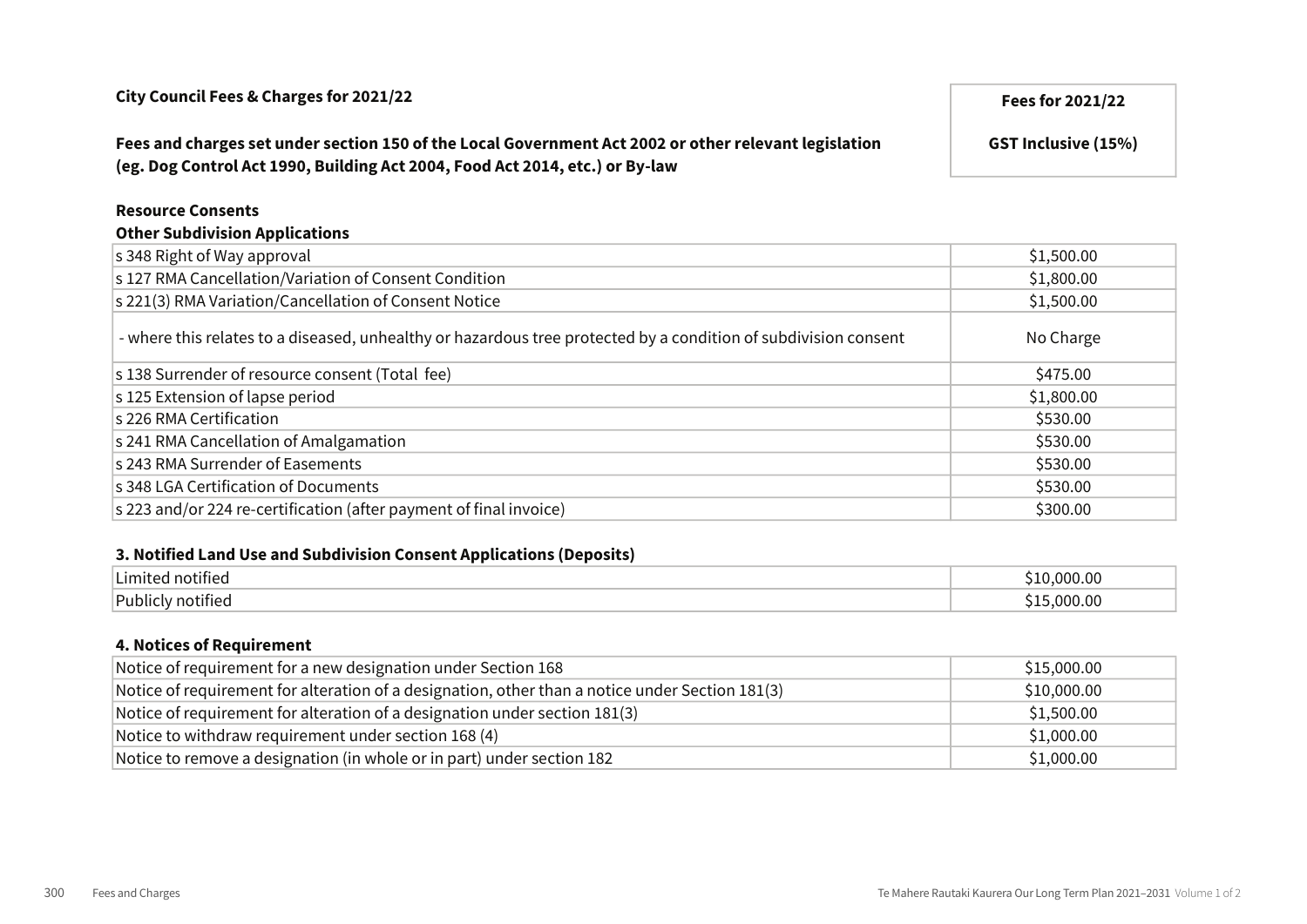Fees and charges set under section 150 of the Local Government Act 2002 or other relevant legislation (eg. Dog Control Act 1990, Building Act 2004, Food Act 2014, etc.) or By-law

#### Resource Consents

#### 5. District Plan Certificates

| Minimum Floor Level Certificate (Total Fee)                                               | \$105.00           |
|-------------------------------------------------------------------------------------------|--------------------|
| Infrastructure Capacity Certificate (Total Fee)                                           | \$105.00           |
| Rockfall AIFR Certificate (Deposit)                                                       | \$2,000.00         |
| Tree Removal Certificate                                                                  | No Charge          |
| Quarry Site Rehabilitation Plan (Certification & Reviews)                                 | <b>Actual Cost</b> |
| Other District Plan Certificates, including Event Management Plan certification (Deposit) | \$300.00           |

#### 6. Bonds, Covenants and Encumbrances

| Preparation, registration or cancellation of bond, covenant, or other legal instrument.           | Actual Cost |
|---------------------------------------------------------------------------------------------------|-------------|
| Preparation and registration of encumbrance for family flat or older person's housing (Total Fee) | \$485.00    |
| Discharge of encumbrance - conversion of family flat or older person's housing unit (Total Fee)   | \$500.00    |

#### 7. Additional Processing Fees for ALL applications subject to a deposit:

If the actual cost of processing exceeds the deposit paid an invoice will be sent for the additional processing fees. Alternatively, the balance of the deposit will be refunded if it is not required for processing. Interim invoices may be issued.

The time taken to process an application (including any pre-application time) and undertake associated subdivision post-consent work, will be charged at the relevant scheduled hourly rate, plus the actual cost of any external specialists/consultants/commissioner and disbursements. Time will be charged at the hourly rate applicable at the time the work was carried out.

The subdivision consent fees include consent processing, engineering design acceptance, construction audits and clearances, and certification. Additional fees are required to be paid before the s.224 certificate will be released. Bond and maintenance/defect liability clearance fees will be invoiced at the relevant time.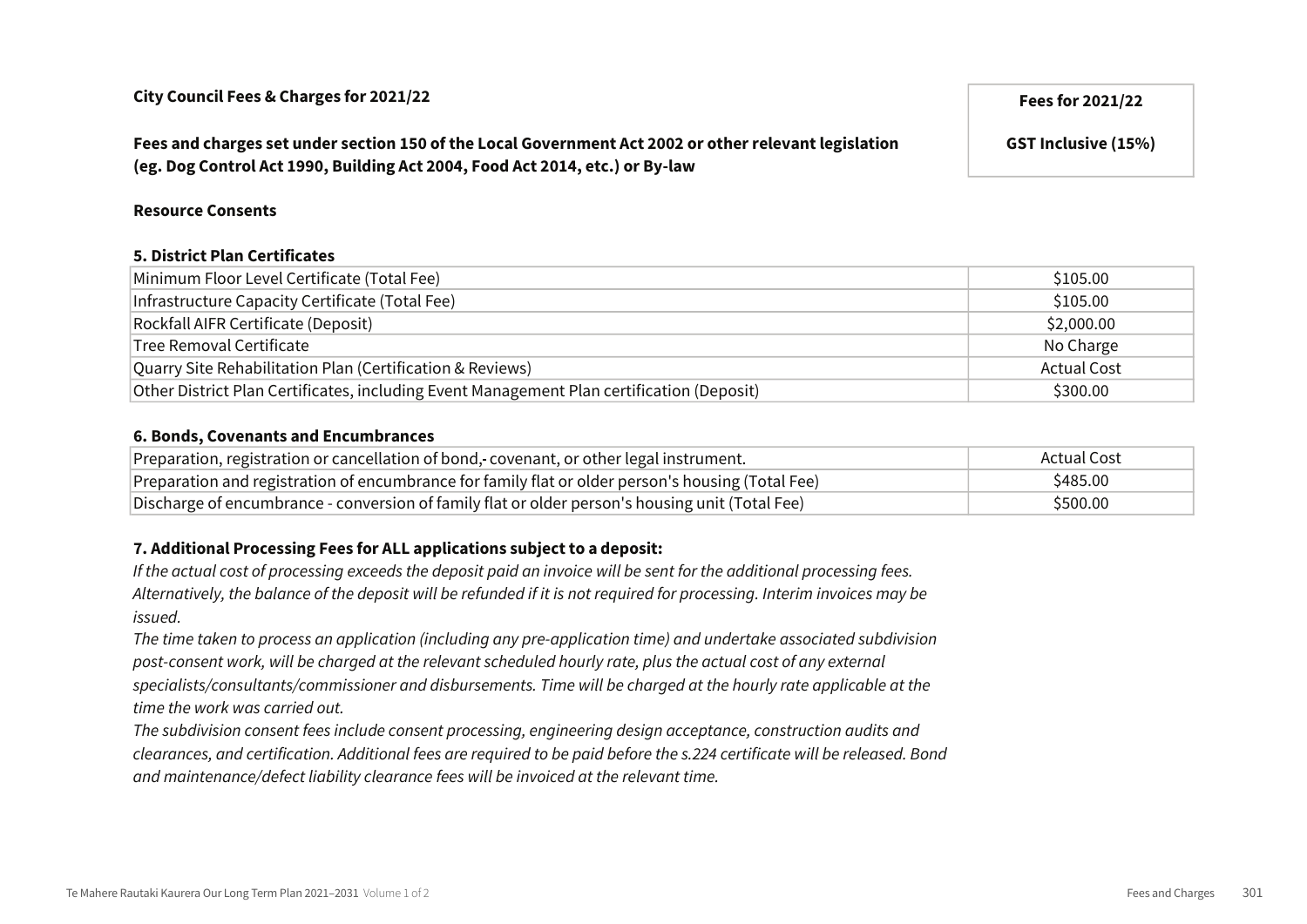# Fees and charges set under section 150 of the Local Government Act 2002 or other relevant legislation (eg. Dog Control Act 1990, Building Act 2004, Food Act 2014, etc.) or By-law

# GST Inclusive (15%)

#### Resource Consents

#### Hourly rates

| - Administration                                                                                             | \$105.00           |
|--------------------------------------------------------------------------------------------------------------|--------------------|
| - Planner Level 1 and Planning Technician                                                                    | \$155.00           |
| - Planner Level 2 and 3 and specialist input (junior and intermediate level) from another Council department | \$185.00           |
| - Senior Planner, Team Leader, Manager, and specialist input (senior level) from another council department  | \$205.00           |
| - External specialist and consultant                                                                         | <b>Actual Cost</b> |

| Where a Commissioner is required to make a decision on an application                                           | <b>Actual Cost</b>  |
|-----------------------------------------------------------------------------------------------------------------|---------------------|
| Cost of Councillors/Community Board Members sitting on Hearings Panels.                                         | <b>Actual Cost</b>  |
| Reports commissioned by the Council                                                                             | <b>Actual Cost</b>  |
| Disbursements (including advertising and service of documents)                                                  | <b>Actual Cost</b>  |
| Certificate of Title documents (if not provided with application)                                               | \$5.00 per document |
| Consent management fee (fixed fee included in the total processing fees for every resource consent application) |                     |
|                                                                                                                 | \$85.00             |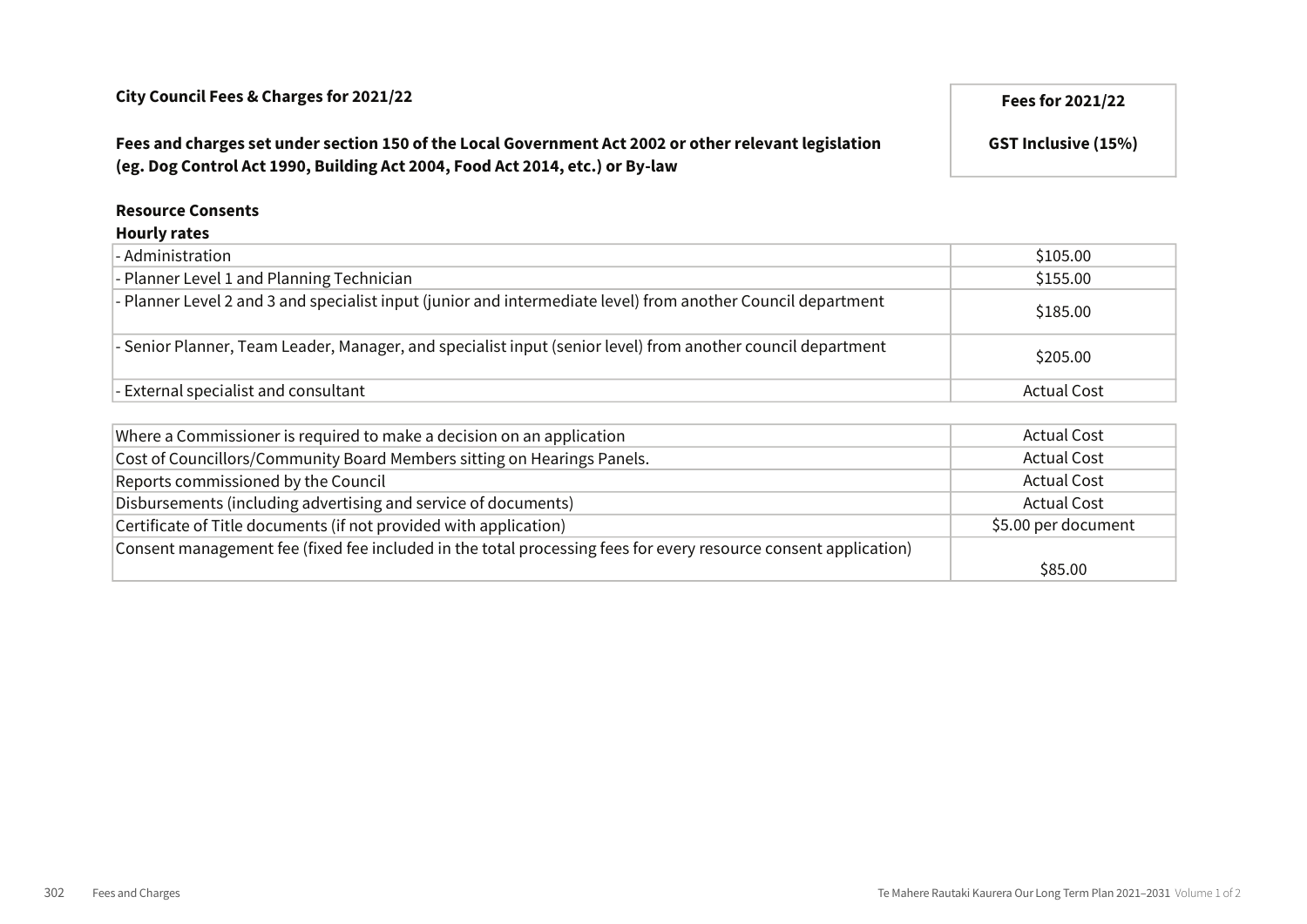Fees and charges set under section 150 of the Local Government Act 2002 or other relevant legislation (eg. Dog Control Act 1990, Building Act 2004, Food Act 2014, etc.) or By-law

#### Resource Consents

#### 8. Fees for Monitoring and Non Compliance of Resource Consent Conditions

These fees are additional to the processing fees for every resource consent that requires monitoring of conditions. The monitoring programme administration fee and initial inspection fees will be charged at the time the consent is issued. Any additional monitoring time will be charged when the monitoring has been carried out, at the specified hourly rate.

| Monitoring programme administration fee (standard fee charged at the time of consent and applicable to variations<br>and amendments)                                                                | \$102.00 |
|-----------------------------------------------------------------------------------------------------------------------------------------------------------------------------------------------------|----------|
| Residential consent monitoring fee (standard fee for verification of documentation submitted to confirm compliance<br>with conditions, charged at time of consent).                                 | \$60.45  |
| Residential consent monitoring fee (standard fee for first monitoring inspection charged at the time of consent,<br>multiple fees may apply where more than one monitoring inspection is required). | \$116.80 |
| Commercial consent monitoring fee (standard fee for first monitoring inspection charged at the time of consent,<br>multiple fees may apply where more than one monitoring inspection is required).  | \$175.50 |
| $ $ Additional monitoring (per hour fee covering travel, monitoring assessment and associated file management /<br>administration)                                                                  | \$120.90 |

#### 8A. Fee for Monitoring and Non Compliance with EQ temporary accommodation permits/District Plan

#### provisions

| Monitoring visit fee for temporary accommodation permits (per visit)                                    | \$114.50 |
|---------------------------------------------------------------------------------------------------------|----------|
| Final site visit following permit expiry                                                                | \$61.00  |
| Non compliance fee (per hour fee - covering travel, compliance assessment/meetings, and associated file | \$118.50 |
| management/administration)                                                                              |          |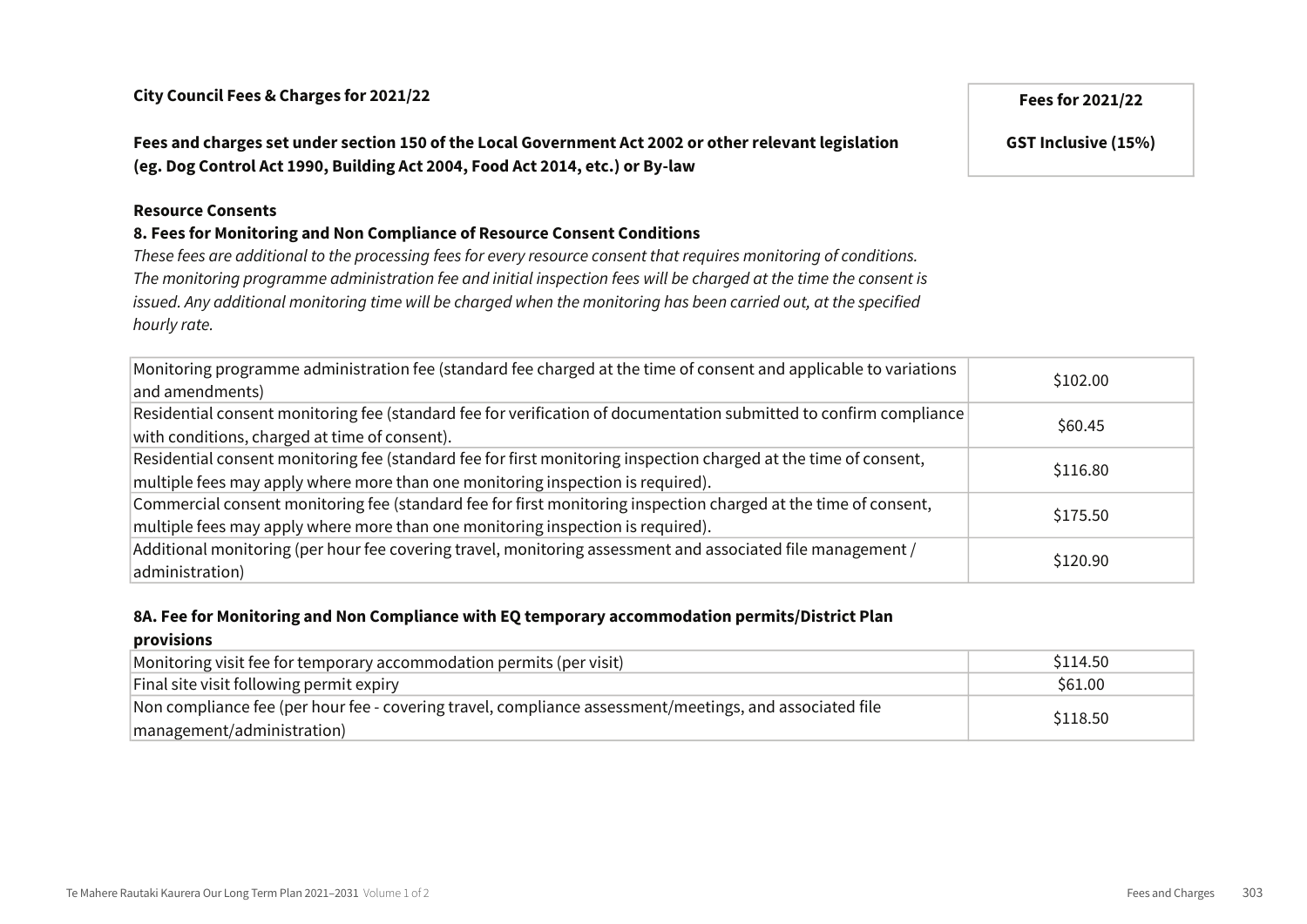# Fees and charges set under section 150 of the Local Government Act 2002 or other relevant legislation (eg. Dog Control Act 1990, Building Act 2004, Food Act 2014, etc.) or By-law

#### Resource Consents

# 8B. Monitoring of Permitted Activities under a National Environmental Standard

| Monitoring Programme Administration Fee (charged on acceptance of the permitted activity notice and applicable<br>to any amendments).                                                                                                                                                                                                                                                                                                | \$102.00 |
|--------------------------------------------------------------------------------------------------------------------------------------------------------------------------------------------------------------------------------------------------------------------------------------------------------------------------------------------------------------------------------------------------------------------------------------|----------|
| Permitted Activity Monitoring Fee. Standard fee per monitoring inspection charged at the time of acceptance of the<br>permitted activity notice. Multiple fees may be applied where more than one monitoring inspection is required.                                                                                                                                                                                                 | \$175.50 |
| Note the above monitoring fees are payable when a permitted activity notice is accepted. The Council will recover<br>additional costs from the person or organisation carrying out the permitted activity if further inspections, or<br>additional monitoring activities are required (including those relating to non compliance with permitted activity<br>conditions). Additional charges will apply based on the rate specified. | \$120.90 |
| Additional Monitoring Fee (per hour covering travel, monitoring assessment and associated file<br>management/administration).                                                                                                                                                                                                                                                                                                        | \$120.90 |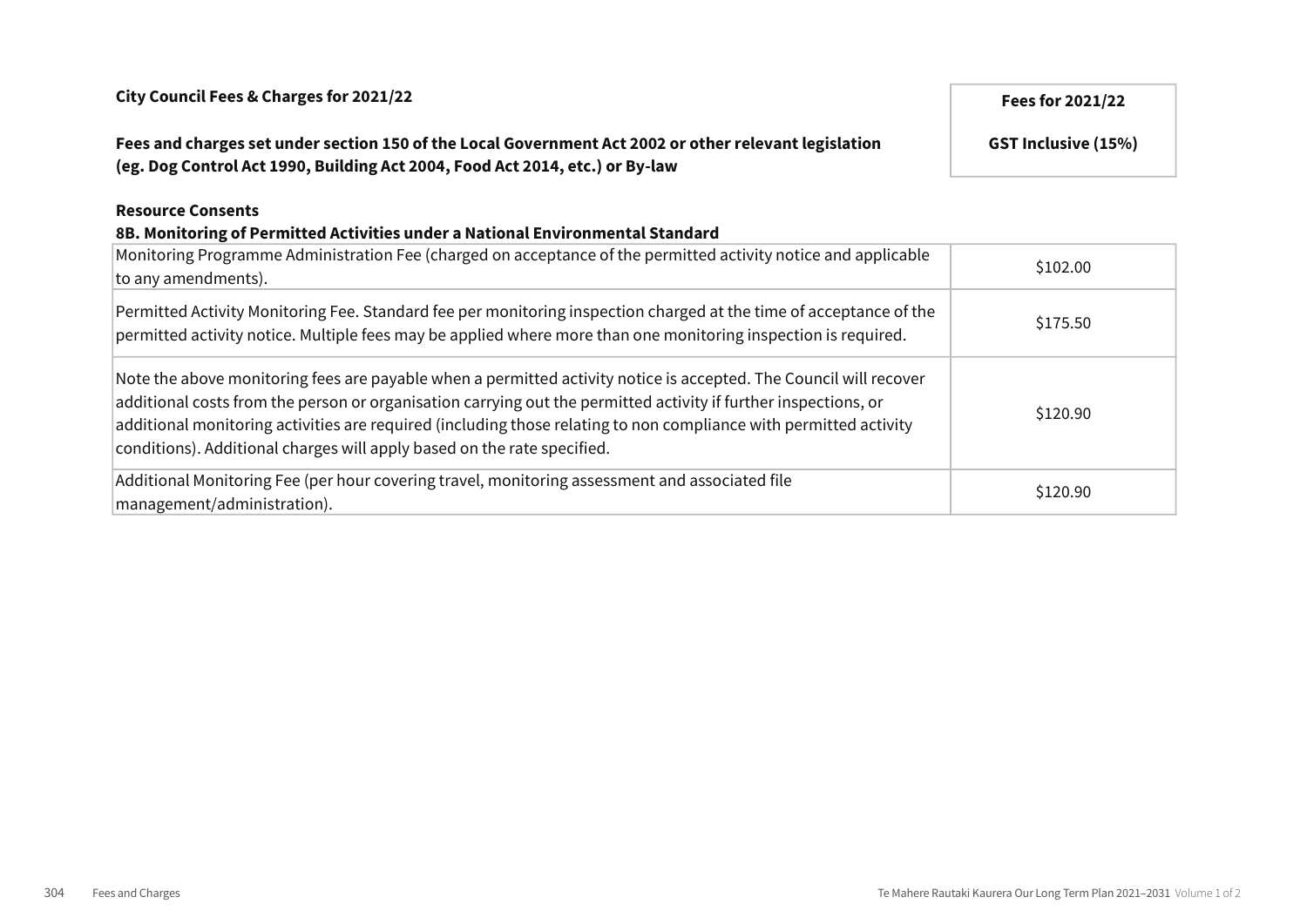Fees and charges set under section 150 of the Local Government Act 2002 or other relevant legislation (e.g. Dog Control Act 1990, Building Act 2004, Food Act 2014, etc.) or By-law

#### Building Regulation

#### 1. Building Consents

All deposits and fixed fees will be invoiced at the time of lodgement with the Council.

Payment to be as soon as practicable.

Applications that are not accepted at the time they are submitted will incur administration costs.

Other services not specifically detailed in this schedule will be charged at the relevant officer charge out rate.

Any reference to Residential, Commercial 1, 2 or 3 or Industrial is based on National BCA Competency Assessment System Levels.

| 1.1 Solid or Liquid Fuel Heaters                                                                                                             | Type of<br>Charge | <b>Other</b><br><b>Charges</b><br><b>Possible</b> | Fees for 2021/22 |
|----------------------------------------------------------------------------------------------------------------------------------------------|-------------------|---------------------------------------------------|------------------|
| Solid or liquid fuel heaters per single household unit.                                                                                      |                   |                                                   |                  |
| Fixed fee includes processing, one inspection and a code compliance certificate.<br>Additional Fees may apply if further services requested. | Fee               | Yes                                               | \$390.00         |
| Solid liquid fuel heater that changes location and/or make and/or model.                                                                     | Fee               | Yes                                               | \$280.00         |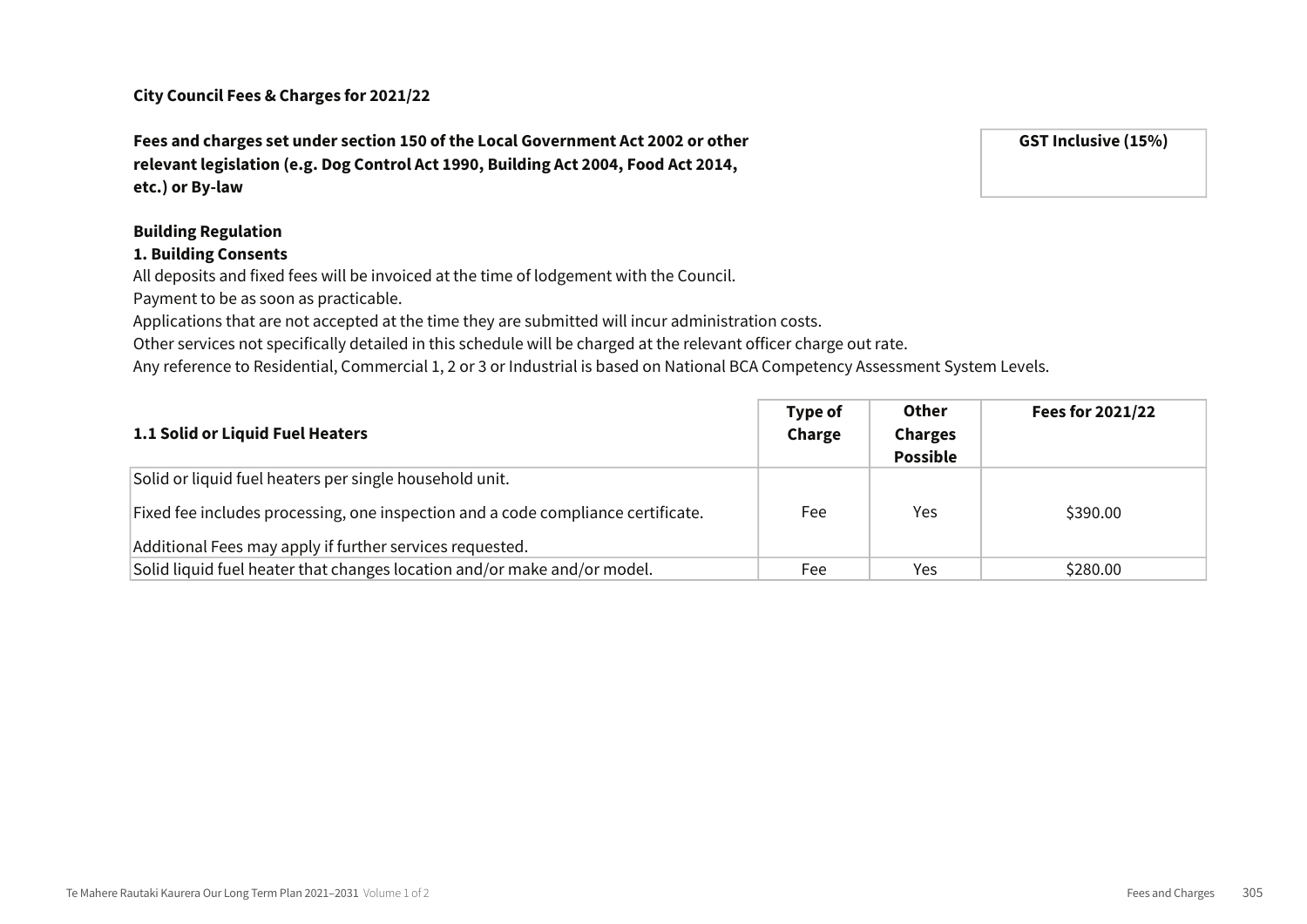Fees and charges set under section 150 of the Local Government Act 2002 or other relevant legislation (e.g. Dog Control Act 1990, Building Act 2004, Food Act 2014, etc.) or By-law

# Building Regulation

Value of work:

## 1.2 Building Consent Applications

This deposit is payable for all residential and commercial consent applications. Actual costs will be calculated at the time of the processing decision.

|                                | <b>Type of</b> | <b>ULIIEI</b>   | <b>Fees for 2021/22</b> |
|--------------------------------|----------------|-----------------|-------------------------|
| 1.2.1 Residential Applications | Charge         | <b>Charges</b>  |                         |
|                                |                | <b>Possible</b> |                         |

 $T = T \times T$ 

Other

| $\frac{1}{2}0$ to \$19,999  | Deposit | Yes | \$1,200.00 |
|-----------------------------|---------|-----|------------|
| $ $20,000$ to $$100,000$    | Deposit | Yes | \$1,400.00 |
| Over \$100,000 to \$300,000 | Deposit | Yes | \$2,000.00 |
| Over \$300,000 to \$500,000 | Deposit | Yes | \$2,800.00 |
| Over \$500,000              | Deposit | Yes | \$3,800.00 |

Excluding multi-storey apartment buildings.

New buildings, additions and alterations

|                                      | Type of | <b>Other</b>    | Fees for 2021/22 |
|--------------------------------------|---------|-----------------|------------------|
| <b>1.2.2 Commercial Applications</b> | Charge  | <b>Charges</b>  |                  |
|                                      |         | <b>Possible</b> |                  |

| Value of work:              |         |     |            |
|-----------------------------|---------|-----|------------|
| \$0 to \$19,999             | Deposit | Yes | \$1,550.00 |
| $ $20,000$ to $$100,000$    | Deposit | Yes | \$2,670.00 |
| Over \$100,000 to \$500,000 | Deposit | Yes | \$4,000.00 |
| Over \$500,000 to \$1m      | Deposit | Yes | \$5,850.00 |
| Over \$1m                   | Deposit | Yes | \$7,990.00 |

Including multi-storey apartment buildings.

New buildings, additions and alterations

GST Inclusive (15%)

 $F = 2022122$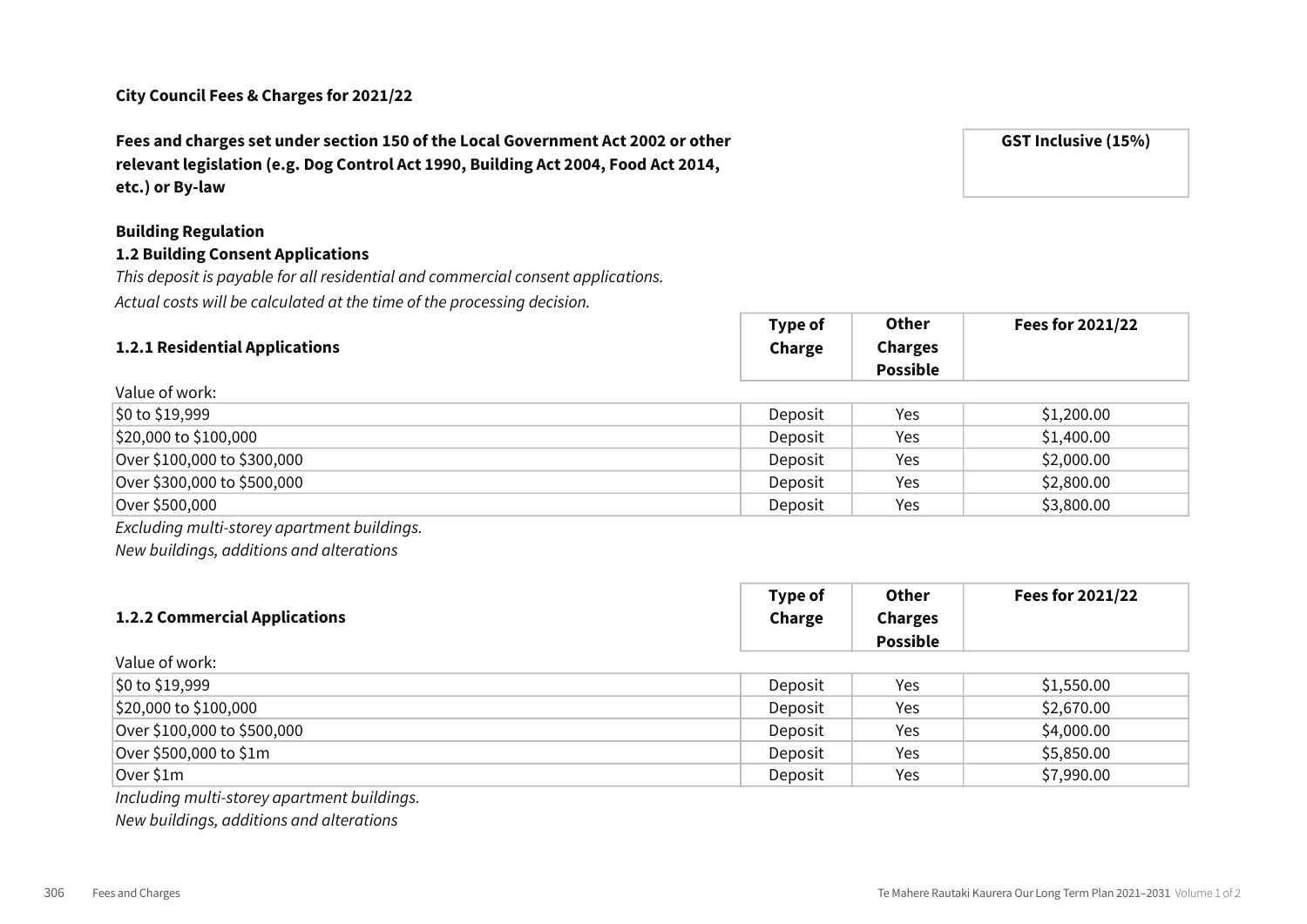Fees and charges set under section 150 of the Local Government Act 2002 or other relevant legislation (e.g. Dog Control Act 1990, Building Act 2004, Food Act 2014, etc.) or By-law

Building Regulation

|                                                            | Type of | <b>Other</b>    | Fees for 2021/22 |
|------------------------------------------------------------|---------|-----------------|------------------|
| 1.2.3 Amendment of a Building Consent                      | Charge  | <b>Charges</b>  |                  |
|                                                            |         | <b>Possible</b> |                  |
| - Minor Variation                                          | Fee     | Yes             | \$185.00         |
| - Residential Amendment                                    | Deposit | Yes             | \$495.00         |
| - Commercial/Industrial Amendment                          | Deposit | Yes             | \$740.00         |
| - Amendment to modify building code clause B2 - Durability | Deposit | Yes             | \$162.50         |

| 1.2.4 Miscellaneous fees associated with granting of a Building Consent and other<br>requests.  | Type of<br>Charge | Other<br><b>Charges</b><br><b>Possible</b> | Fees for 2021/22   |
|-------------------------------------------------------------------------------------------------|-------------------|--------------------------------------------|--------------------|
| Registration of section 73 certificates under the Building Act 2004.                            | Fee               | Yes.                                       | \$420.00           |
| Registration of section 75 certificates under the Building Act 2004.                            | Fee               | Yes.                                       | \$420.00           |
| Preparation of legal instrument associated with Building Control function                       | Fee               | Yes.                                       | <b>Actual Cost</b> |
| Discharge of: Land Covenant in Gross, Memorandum of Encumbrance, Section 73, and<br>Section 77. | Fee               | Yes                                        | <b>Actual Cost</b> |
| Fire Engineering Brief (FEB)                                                                    | Fee               | Yes                                        | <b>Actual Cost</b> |
| Temporary Venue Approval                                                                        | Fee               | Yes.                                       | <b>Actual Cost</b> |
| <b>Building Control Technical Advice</b>                                                        | Fee               | Yes.                                       | <b>Actual Cost</b> |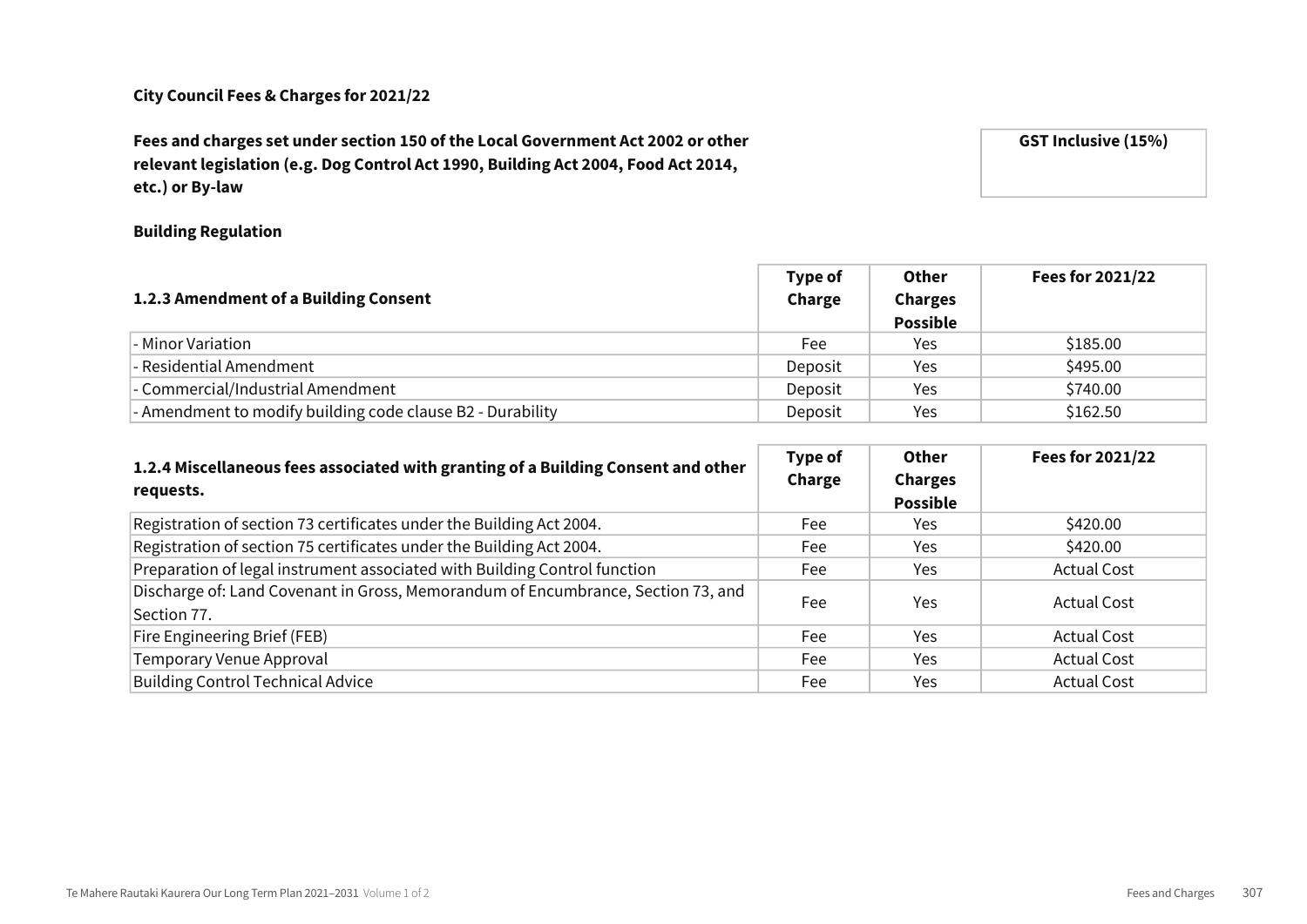Fees and charges set under section 150 of the Local Government Act 2002 or other relevant legislation (e.g. Dog Control Act 1990, Building Act 2004, Food Act 2014, etc.) or By-law

#### Building Regulation 1.3 Building Consents - Fixed Fees

| 1.3.1 Streamline Residential Dwellings | Type of<br>Charge | <b>Other</b><br><b>Charges</b><br><b>Possible</b> | Fees for 2021/22 |
|----------------------------------------|-------------------|---------------------------------------------------|------------------|
| Up to \$300,000                        | Fee               | Yes                                               | \$1,750.00       |
| Over \$300,000 to \$500,000            | Fee               | Yes                                               | \$1,900.00       |
| Over \$500,000                         | Fee               | Yes                                               | \$2,500.00       |

Fixed processing fee from participants in the Streamline consenting process.

Covers the processing costs for the consent only.

Excludes inspections or any other Council/Government fees and levies

Additional categories of work may be added to the Streamline Building Consent process.

Appropriate fees are set at the discretion of the General Manager.

| 1.3.2. Building Inspection Fees                                           | Type of<br>Charge | <b>Other</b><br><b>Charges</b><br><b>Possible</b> | Fees for 2021/22 |
|---------------------------------------------------------------------------|-------------------|---------------------------------------------------|------------------|
| -- Residential (excluding multi-storey apartment buildings)               | Hourly Rate       | Yes                                               | \$200.00         |
| -- Commercial (including multi-storey apartment buildings and industrial) | Hourly Rate       | Yes                                               | \$255.00         |

Per inspection not exceeding one hour.

Any time over an hour will be charged in 15 minute increments.

Not all chargeable time is on site.

Offsite tasks may include assessment, communications and decisions made.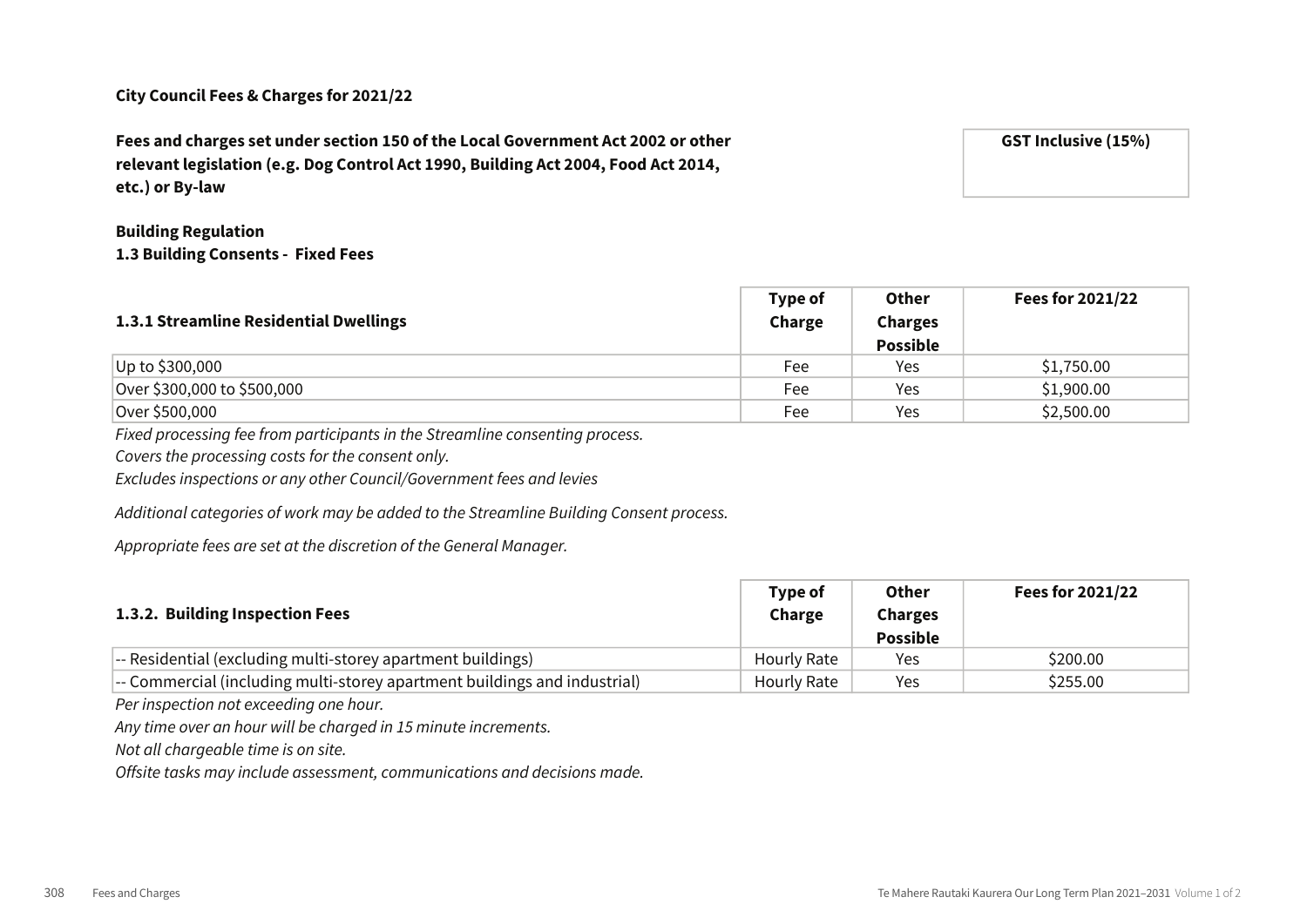# Fees and charges set under section 150 of the Local Government Act 2002 or other relevant legislation (e.g. Dog Control Act 1990, Building Act 2004, Food Act 2014, etc.) or By-law

GST Inclusive (15%)

# Building Regulation

| <b>1.3.3 Notice to Fix</b>                                    | Type of<br>Charge | Other<br><b>Charges</b><br><b>Possible</b> | <b>Fees for 2021/22</b> |
|---------------------------------------------------------------|-------------------|--------------------------------------------|-------------------------|
| Notice to fix                                                 | Deposit           | Yes                                        | \$370.00                |
| Extension of time to start work on an issued building consent | Deposit           | Yes                                        | \$150.00                |

Costs exceeding the scheduled fee will be recovered at the relevant officer hourly rate.

| 1.3.4 Certificate for Public Use.            | Type of<br>Charge | Other<br><b>Charges</b><br><b>Possible</b> | <b>Fees for 2021/22</b> |
|----------------------------------------------|-------------------|--------------------------------------------|-------------------------|
| $\left  - \text{Commercial } 1 \& 2 \right $ | Deposit           | Yes                                        | \$430.00                |
| -- Commercial 3                              | Deposit           | Yes                                        | \$850.00                |

Scheduled cost includes deposit, assessment and inspection

Costs exceeding the scheduled fee will be recovered at the relevant office hourly rate.

|                                                                         | Type of | Other           | Fees for 2021/22 |
|-------------------------------------------------------------------------|---------|-----------------|------------------|
| 1.3.5. Code Compliance Certificates                                     | Charge  | <b>Charges</b>  |                  |
|                                                                         |         | <b>Possible</b> |                  |
| Residential minor building work.                                        | Deposit | Yes.            | \$126.00         |
| Residential accessory buildings and residential alterations.            | Deposit | Yes             | \$220.00         |
| Residential new dwellings (excluding multi-storey apartment buildings). | Deposit | Yes             | \$360.00         |
| Commercial 1 & 2 and Residential multi storey apartment buildings.      | Deposit | Yes.            | \$550.00         |
| Alterations to a Commercial 3 building less than or equal to \$500,000  | Deposit | Yes             | \$550.00         |
| Commercial 3 over \$500,000                                             | Deposit | Yes             | \$1,200.00       |

Costs exceeding the scheduled fee will be recovered at the relevant officer hourly rate.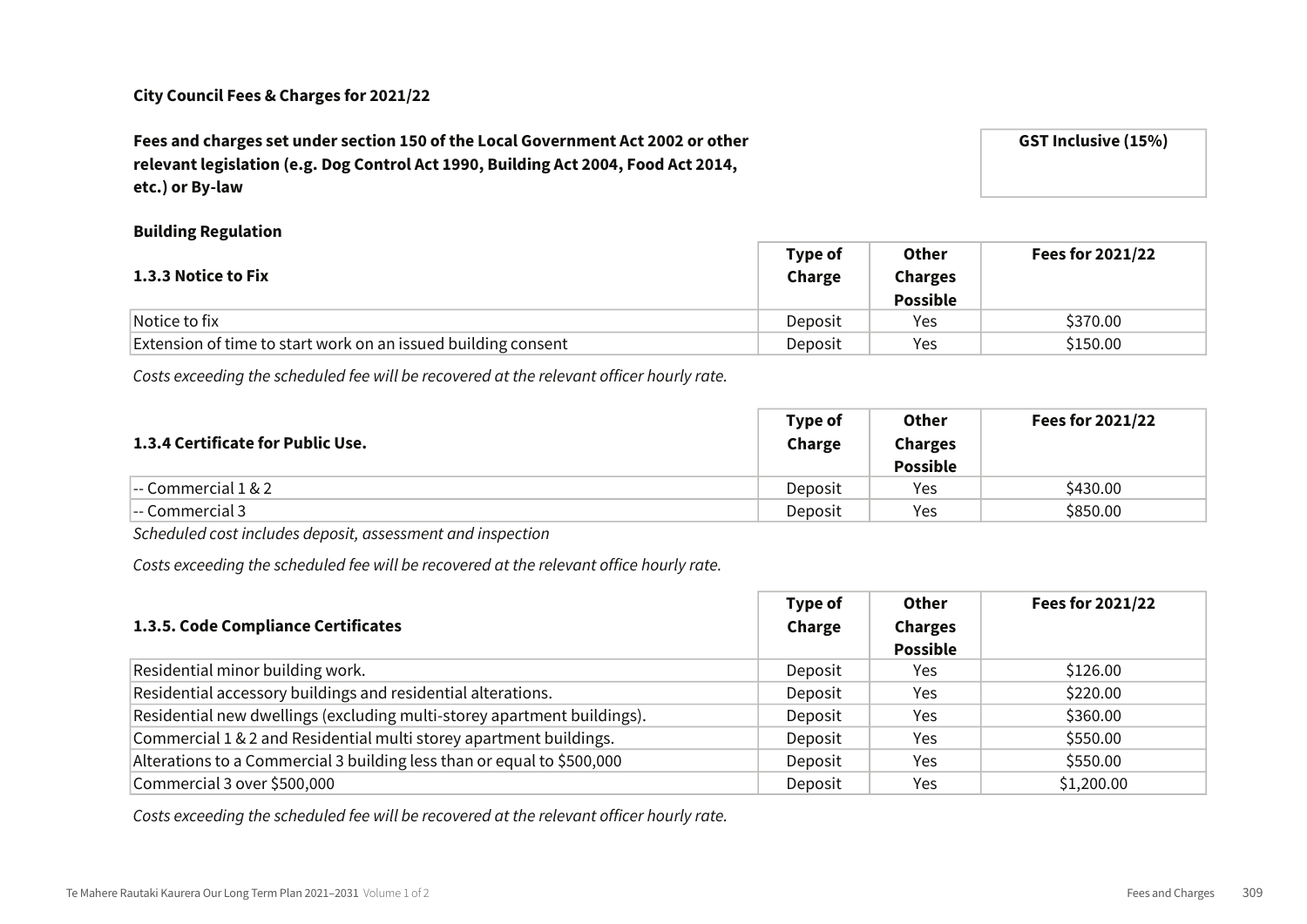# Fees and charges set under section 150 of the Local Government Act 2002 or other relevant legislation (e.g. Dog Control Act 1990, Building Act 2004, Food Act 2014, etc.) or By-law

#### Building Regulation

| 1.4 Other Building Act Applications                                                                                                                                                                                                                                                                                                                                                                                                                                                        | Type of<br>Charge | <b>Other</b><br><b>Charges</b><br><b>Possible</b>  | Fees for 2021/22 |
|--------------------------------------------------------------------------------------------------------------------------------------------------------------------------------------------------------------------------------------------------------------------------------------------------------------------------------------------------------------------------------------------------------------------------------------------------------------------------------------------|-------------------|----------------------------------------------------|------------------|
| 1.4.1 Schedule 1 Exemption Application                                                                                                                                                                                                                                                                                                                                                                                                                                                     |                   |                                                    |                  |
| <b>Residential Exemptions</b><br>[Costs exceeding the scheduled fee will be recovered at the relevant officer hourly rate]                                                                                                                                                                                                                                                                                                                                                                 | <b>Fixed Fee</b>  |                                                    | \$649.00         |
| <b>Commercial Exemptions</b><br>[Costs exceeding the scheduled fee will be recovered at the relevant officer hourly rate]                                                                                                                                                                                                                                                                                                                                                                  | Fixed Fee         |                                                    | \$880.00         |
| <b>Marquees Exemptions</b><br>[Costs exceeding the scheduled fee will be recovered at the relevant officer hourly rate]                                                                                                                                                                                                                                                                                                                                                                    | <b>Fixed Fee</b>  | Yes                                                | \$490.00         |
| Note: Sometimes, building work to be done under an exemption application would<br>trigger the requirement for a development contribution to be paid, if the work had<br>been part of a building consent application. Instead of exercising its discretion to<br>decline the exemption application the Council may seek agreement to the payment of<br>a Development Impact fee as a condition of granting the exemption (also see clause<br>2.9.3 of the Development Contribution Policy). |                   |                                                    |                  |
| 1.4.2 Certificate of Acceptance                                                                                                                                                                                                                                                                                                                                                                                                                                                            | Type of<br>Charge | <b>Other</b><br><b>Charges</b><br>8. <b>1. I</b> . | Fees for 2021/22 |

|                                                                                                         |              | POSSIDIE |                           |
|---------------------------------------------------------------------------------------------------------|--------------|----------|---------------------------|
| 1.4.2.1 Application for Certificate of Acceptance.                                                      | Case by Case |          | Calculated at application |
| Equivalent foos, charace or levies that would have been applied if a Building Consent had been obtained |              |          |                           |

Equivalent fees, charges or levies that would have been applied if a Building Consent had been obtained. The authority to recover these fees is enabled under Section 97 (e) of the Building Act 2004.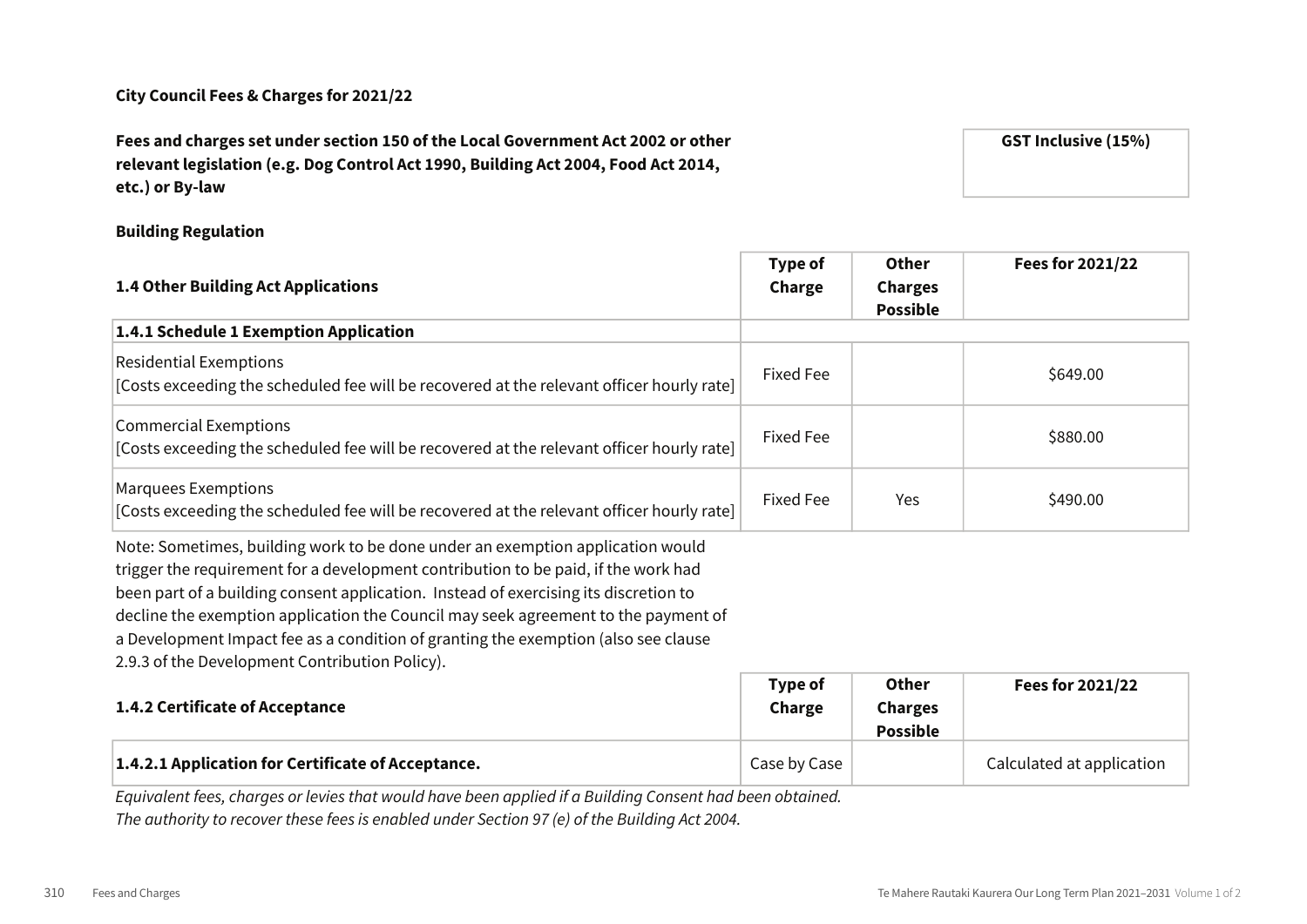Fees and charges set under section 150 of the Local Government Act 2002 or other  $\cot 2004$ , Food Act 2014,

Building Regulation

| Charge  | <b>Charges</b><br><b>Possible</b> | Fees for 2021/22 |
|---------|-----------------------------------|------------------|
|         |                                   |                  |
| Deposit | Yes                               | \$1,200.00       |
| Deposit | Yes                               | \$1,400.00       |
| Deposit | Yes                               | \$2,000.00       |
| Deposit | Yes                               | \$2,800.00       |
| Deposit | Yes                               | \$3,800.00       |
|         | Type of                           |                  |

Second element of charge recovered under Section 96(1) (a) of the Building Act.

Costs exceeding the scheduled fee will be recovered at the relevant officer hourly rate.

Excluding multi-storey apartment buildings

|                                                            | Type of | Other           | Fees for 2021/22 |
|------------------------------------------------------------|---------|-----------------|------------------|
| 1.4.2.3 Commercial Certificate of Acceptance Applications. | Charge  | <b>Charges</b>  |                  |
|                                                            |         | <b>Possible</b> |                  |
| وباءون کو میں اجلا                                         |         |                 |                  |

| valut UI WUIN.              |         |     |            |
|-----------------------------|---------|-----|------------|
| $\frac{1}{20}$ to \$19,999  | Deposit | Yes | \$1,550.00 |
| $ $20,000$ to $$100,000$    | Deposit | Yes | \$2,670.00 |
| Over \$100,000 to \$500,000 | Deposit | Yes | \$4,000.00 |
| Over \$500,000 to \$1m      | Deposit | Yes | \$5,850.00 |
| Over \$1m                   | Deposit | Yes | \$7,990.00 |

Second element of charge recovered under Section 96(1) (a).

Costs exceeding the scheduled fee will be recovered at the relevant officer hourly rate.

Including multi-storey apartment buildings and industrial.

| I CC3 and Charges Set and Cristion 190 or the Eocal Oover   |
|-------------------------------------------------------------|
| relevant legislation (e.g. Dog Control Act 1990, Building A |
| etc.) or By-law                                             |
|                                                             |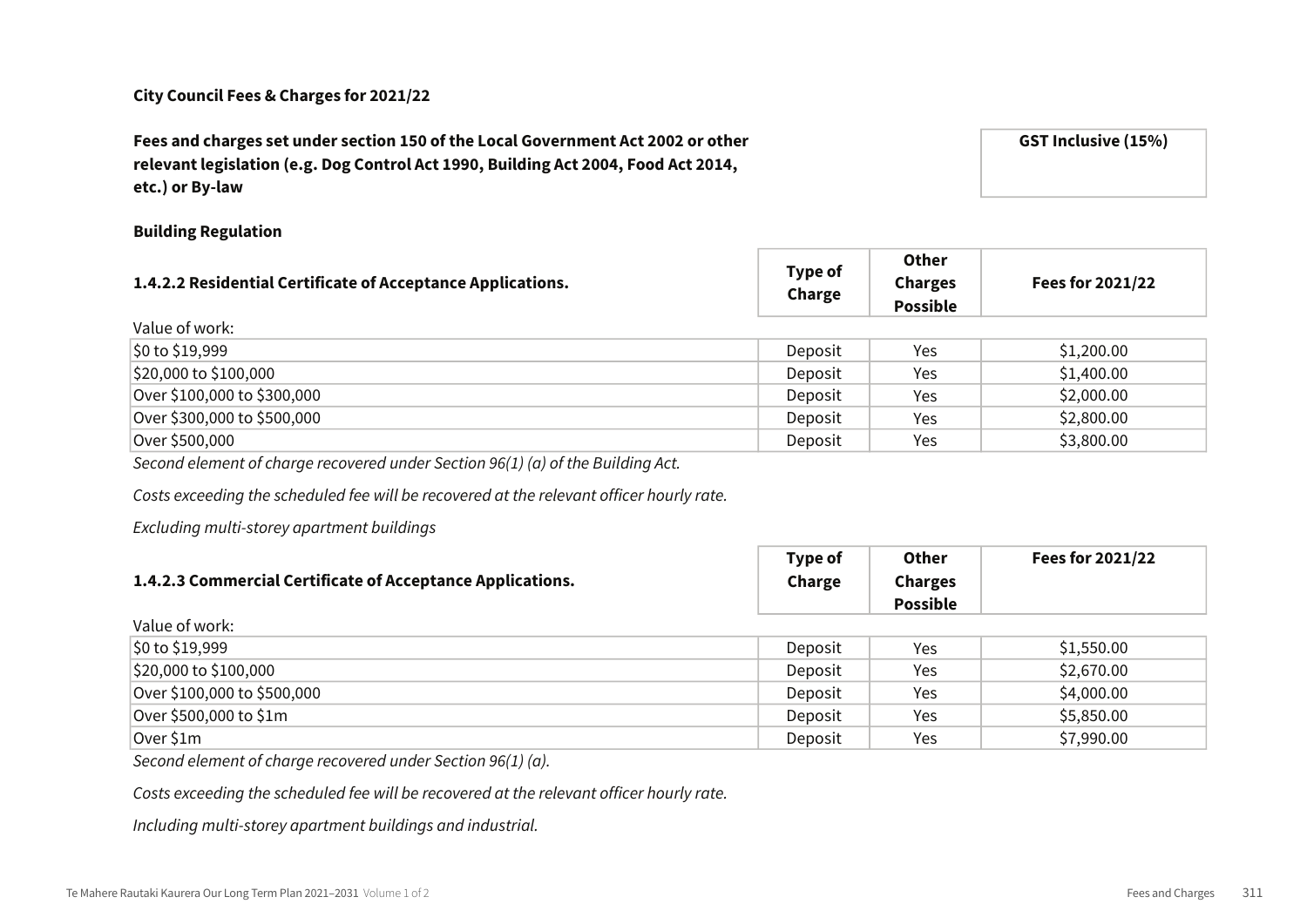Fees and charges set under section 150 of the Local Government Act 2002 or other relevant legislation (e.g. Dog Control Act 1990, Building Act 2004, Food Act 2014, etc.) or By-law

#### Building Regulation

| 1.4.3 Change of Use Application | <b>Type of</b><br>Charge | <b>Other</b><br><b>Charges</b><br><b>Possible</b> | Fees for 2021/22 |
|---------------------------------|--------------------------|---------------------------------------------------|------------------|
| Application Fee                 | Deposit                  | Yes                                               | \$540.00         |
|                                 |                          |                                                   |                  |

Primary purpose where use of building changes.

Fee based on 2 hour technical review and administration.

|                                           | Type of | <b>Other</b>    | Fees for 2021/22 |
|-------------------------------------------|---------|-----------------|------------------|
| 1.4.4 Project Information Memoranda (PIM) | Charge  | <b>Charges</b>  |                  |
|                                           |         | <b>Possible</b> |                  |

Costs exceeding the scheduled fee will be recovered at the relevant officer hourly rate.

| -- Residentie'                      | Jeposit                                        | ۷۵<br>. J J | $\sim$<br>. . <i>. .</i><br>v.vu |
|-------------------------------------|------------------------------------------------|-------------|----------------------------------|
| '/Industriai<br>.or<br>. .<br>10 L. | Deposit<br>the contract of the contract of the | ∨≏<br>.     | $\sim$<br>:10F<br>1.VIV          |

| <b>1.4.5 Building Warrant of Fitness</b>                                                     | Type of<br>Charge | <b>Other</b><br><b>Charges</b><br><b>Possible</b> | Fees for 2021/22              |
|----------------------------------------------------------------------------------------------|-------------------|---------------------------------------------------|-------------------------------|
| Application for amendment to compliance schedule                                             | Deposit           | Yes.                                              | $$125.00 + $40.00$ per system |
| Annual Base Fee for administering a Building Warrant of Fitness (BWOF)                       | Fee               |                                                   | \$125.00                      |
| Annual Variable Fee for administering a Building Warrant of Fitness (BWOF) per system        | Fee               |                                                   | \$40.00                       |
| Issue compliance schedule or amended compliance schedule with code compliance<br>certificate | Deposit           | Yes                                               | \$200.00                      |
| <b>BWOF Audit Fee</b>                                                                        | Deposit           | Yes                                               | \$250.00                      |

Costs exceeding the scheduled fee will be recovered at the relevant officer hourly rate.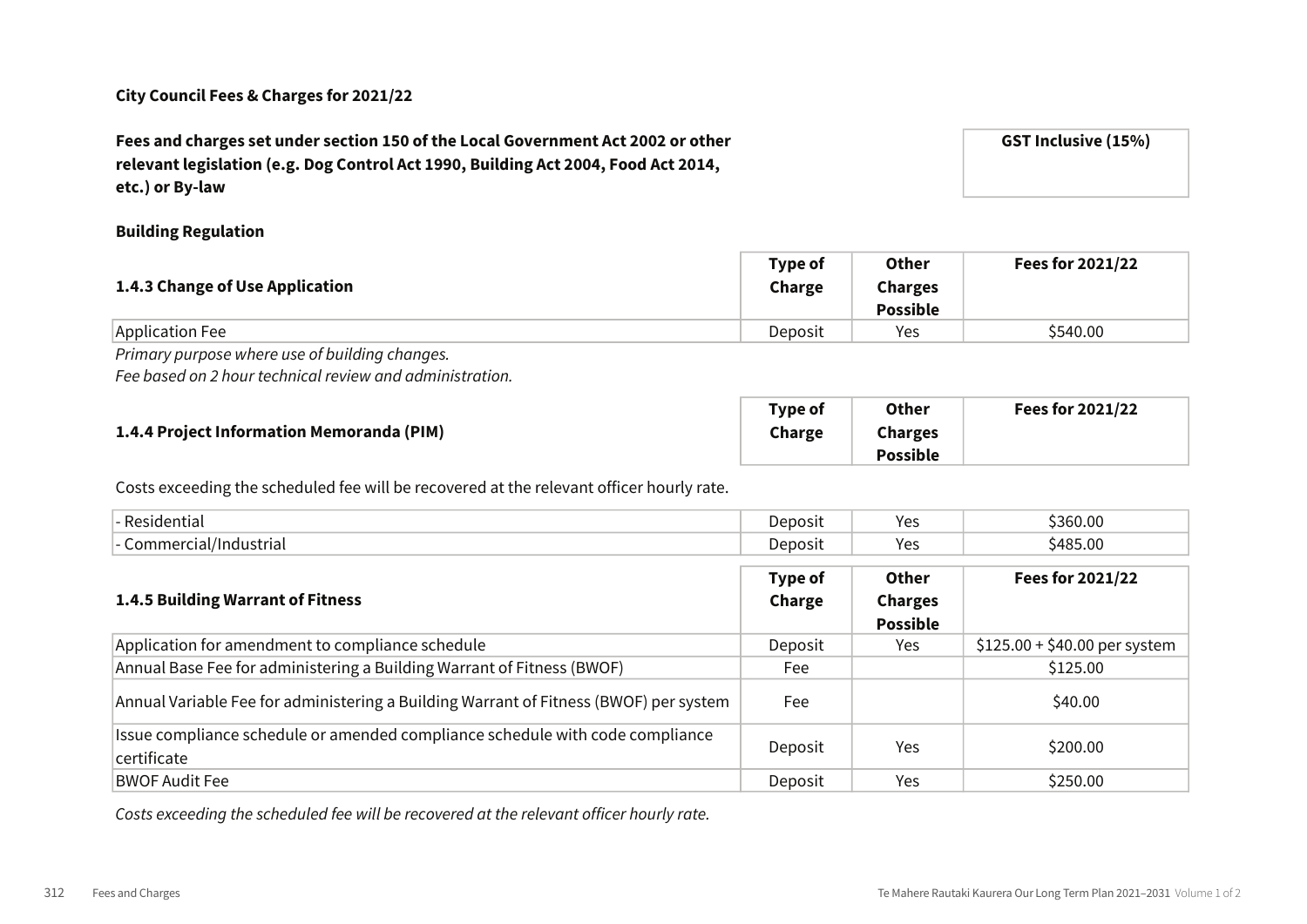# Fees and charges set under section 150 of the Local Government Act 2002 or other relevant legislation (e.g. Dog Control Act 1990, Building Act 2004, Food Act 2014, etc.) or By-law

Building Regulation

| 1.4.6. Miscellaneous Fees                                                                                           | Type of<br>Charge | <b>Other</b><br><b>Charges</b><br><b>Possible</b> | Fees for 2021/22         |
|---------------------------------------------------------------------------------------------------------------------|-------------------|---------------------------------------------------|--------------------------|
| Admin/Management Fee (applicable to all building consents without fixed fees and to<br>certificates of acceptance). | Fee               |                                                   | \$175.00                 |
| Building Levy as per The Building Act 2004 for work valued over \$20,444                                            | Fee               |                                                   | \$1.75 per \$1,000 value |
| Building Research Levy as per The Building Research Levy Act 1969 for work valued<br>over \$20,000 (BRANZ Levy).    | Fee               |                                                   | \$1.00 per \$1,000 value |
| Residential Accreditation Levy (Payable on all Building Consents to recover appropriate<br>Council costs).          | Fee               |                                                   | \$0.40 per \$1,000 value |
| Commercial Accreditation Levy (Payable on all Building Consents to recover<br>appropriate Council costs).           | Fee               |                                                   | \$0.60 per \$1,000 value |
| <b>Costs recovered under the Building (Accreditation of Building Consent Authorities)</b>                           |                   |                                                   |                          |
| <b>Regulations 2006.</b>                                                                                            |                   |                                                   |                          |
| Application for Exemption for an Earthquake Prone Building (New Charge).                                            | Deposit           | Yes                                               | \$610.00                 |
| Application for an Extension of time for a Heritage Earthquake Prone Building.                                      | Deposit           | Yes                                               | \$610.00                 |
| Assessment of information related to a Building's EQP status.                                                       | Deposit           | Yes                                               | \$610.00                 |
| Notification of works to be placed on property file                                                                 | Fee               |                                                   | \$65.00                  |
| Document storage fee for consents issued by other Building Consent Authorities                                      | Deposit           |                                                   | <b>Actual Cost</b>       |
| Electronic file management charge                                                                                   | Fee               |                                                   | \$52.00                  |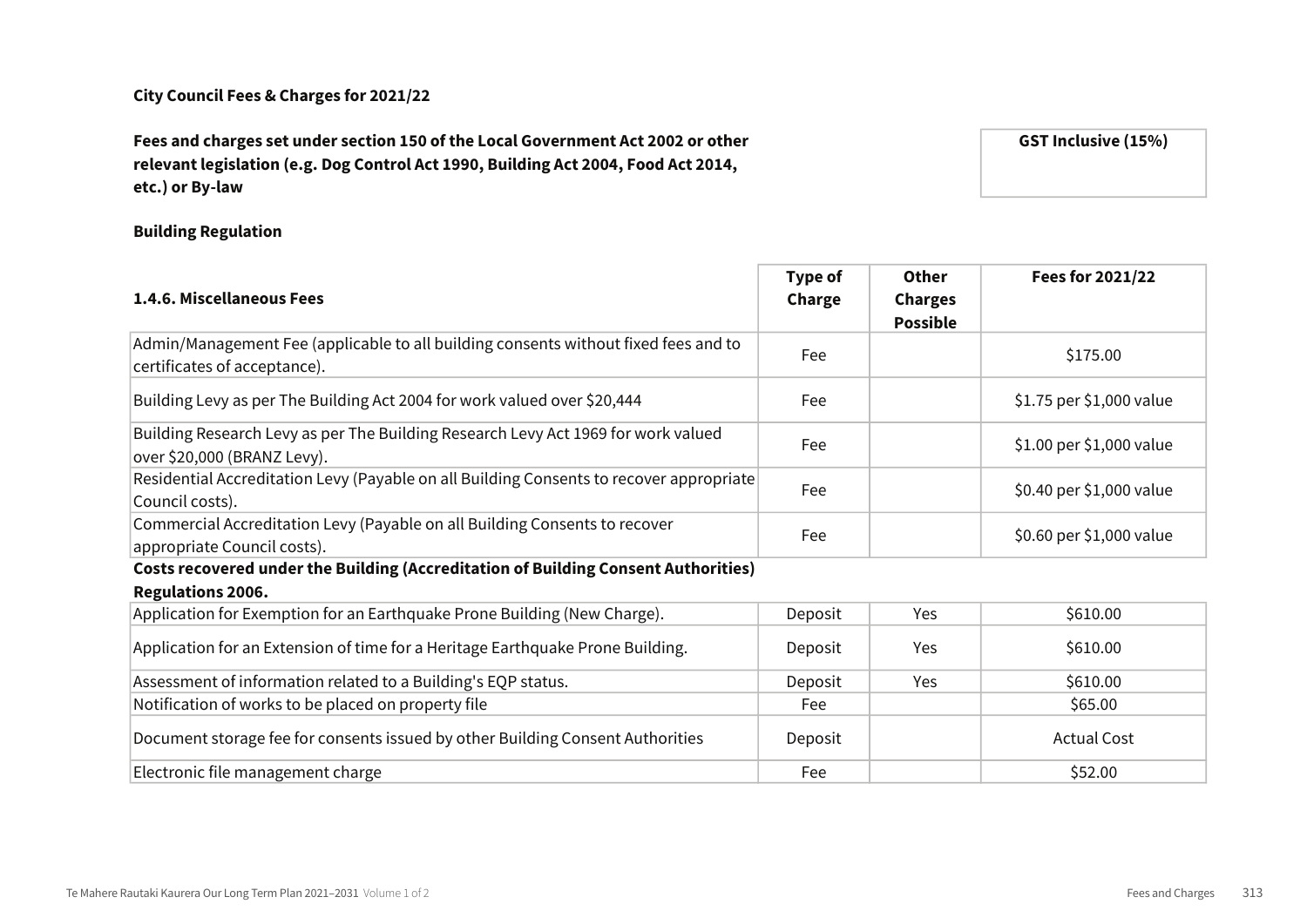# Fees and charges set under section 150 of the Local Government Act 2002 or other relevant legislation (e.g. Dog Control Act 1990, Building Act 2004, Food Act 2014, etc.) or By-law

## Building Regulation

| 1.5 Relevant Officer Charge Out Hourly Rates                                                         | Type of<br>Charge | Other<br><b>Charges</b><br><b>Possible</b> | <b>Fees for 2021/22</b> |
|------------------------------------------------------------------------------------------------------|-------------------|--------------------------------------------|-------------------------|
| Rate 1: Building Administrator, Inspections Administration Officer                                   |                   |                                            | \$120.00                |
| Rate 2: Code Compliance Auditors, Vetting Officers,                                                  |                   |                                            | \$180.00                |
| Rate 3: Building Consent/Control Officer, Case Managers, External Contractor (insp. &<br>processing) |                   |                                            | \$210.00                |
| Rate 4: Specialist, Senior Building Consent/Control Officer, Senior Building Inspector               |                   |                                            | \$245.00                |
| Rate 5: Specialist Engineer, Principal Building Official, External Specialist                        |                   |                                            | \$275.00                |
| Rate 6: Senior Engineer, Team Manager, Senior External Specialist                                    |                   |                                            | \$294.00                |
|                                                                                                      |                   |                                            |                         |

Any new roles will be matched with the closest role that exists on the schedule.

| 1.6 Partnership Approvals Service                               | Type of<br>Charge | Other<br><b>Charges</b><br><b>Possible</b> | Fees for 2021/22 |
|-----------------------------------------------------------------|-------------------|--------------------------------------------|------------------|
| Case Manager hourly charge out rate                             |                   |                                            | \$210.00         |
| Individual agreements for service may be available to customers |                   |                                            | By negotiation   |

Available for projects where a case management approach will assist with the rebuild of the City.

Examples are projects of high profile, either in terms of site/dollar value/complexity or multiple project customers.

| 1.7. Pre Application Advice for Regulatory Services | Tvpe of<br>Charge | <b>Other</b><br><b>Charges</b><br><b>Possible</b> | Fees for 2021/22        |
|-----------------------------------------------------|-------------------|---------------------------------------------------|-------------------------|
| Pre-application Meetings                            |                   |                                                   | Actual costs recovered. |

Officer time and Administration costs pre and post meeting will be incorporated into total cost of service.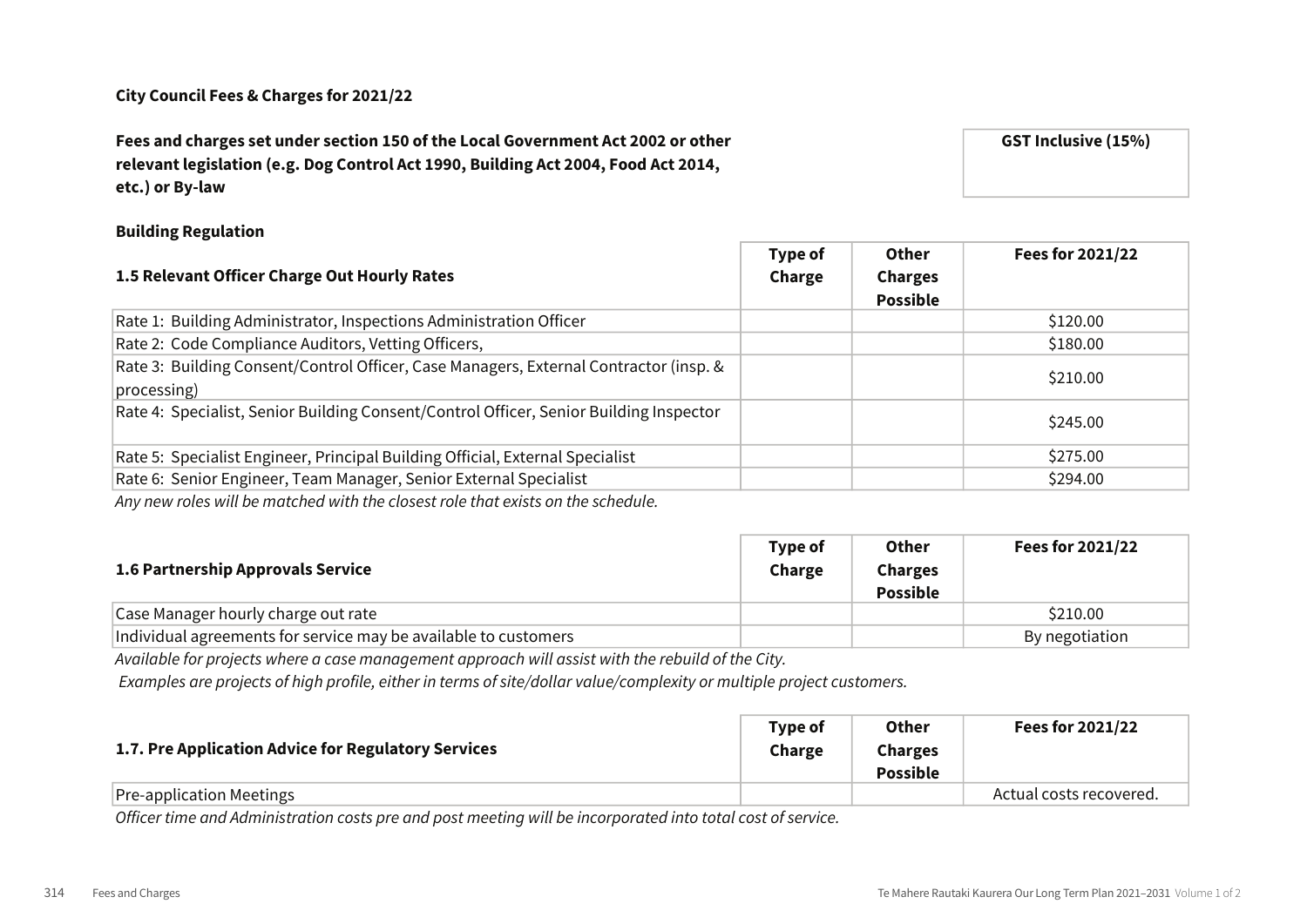# GST Inclusive (15%)

# Fees and charges set under Section 150 of the Local Government Act 2002. Alternatively other relevant legislation (eg. Dog Control Act 1990, Food Act 2014, etc.) or By-law may apply.

#### Land and Property Information Services

| <b>Land Information Memoranda</b>                          | Type of<br>Charge | Other<br><b>Charges</b><br><b>Possible</b> | Fees for 2021/22 |
|------------------------------------------------------------|-------------------|--------------------------------------------|------------------|
| Residential Land Information Memoranda                     | Fee               | No.                                        | \$290.00         |
| Fast track Residential Land Information Memoranda (5 days) | Fee               | No.                                        | \$390.00         |
| Commercial Land Information Memoranda                      | Fee               | No.                                        | \$435.00         |
| Fast track Commercial Land Information Memoranda (5 days)  | Fee               | No                                         | \$535.00         |
| Land Information Memoranda cancellation fee                | Fee               | No                                         | \$63.00          |

| <b>Property File Services</b>                                                           | Type of<br>Charge | Other<br><b>Charges</b><br><b>Possible</b> | Fees for 2021/22       |
|-----------------------------------------------------------------------------------------|-------------------|--------------------------------------------|------------------------|
| Digitised Residential Property file (hard copy conversion only)                         |                   |                                            | \$65.00                |
| Digitised Commercial Property file (all electronic files)                               |                   |                                            | \$60.00                |
| Digitised Residential Property file (all electronic files)                              |                   |                                            | \$30.00                |
| Commercial Property File Service (First Hour)                                           |                   |                                            | \$64.50                |
| Commercial Property File Service (Subsequent to 1st hour)                               |                   |                                            | \$36.00                |
| Barcode queries (More then 3)                                                           |                   |                                            | \$9.00                 |
| Optional electronic scan of Commercial Property Files (to be offset by the viewing fee) |                   |                                            | Actual costs recovered |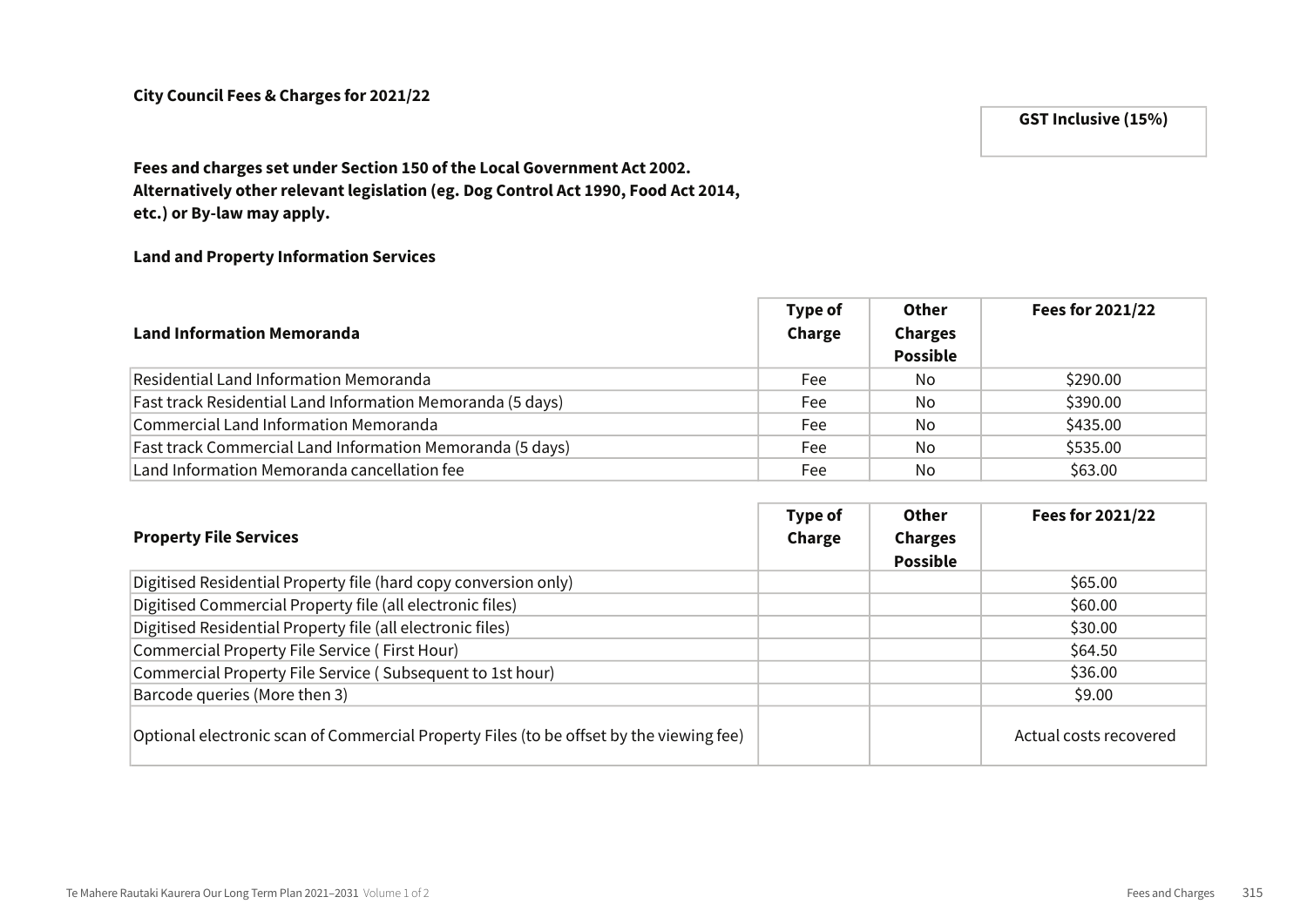Fees and charges set under section 150 of the Local Government Act 2002 or other relevant legislation (eg. Dog Control Act 1996, Building Act 2004, Food Act 2014, etc.) or By-law

### Regulatory Compliance and Licensing Animal Management

DOG REGISTRATION FEES (Reasonable fees set by Council resolution, s37 of the Dog Control Act 1996) (For Definitions of the categories below, refer to page 6 of the Christchurch City Council's Dog Control Policy 2016)

All registration fees paid after 1 August attract a penalty fee - s37(3) of the Dog Control Act 1996

#### Registration fee for Dogs Classified as Dangerous

| If paid on or before 31 July (being 50% increase on the standard fee - $s32(1)(e)$ of the Dog Control Act 1996) | \$139.00            |
|-----------------------------------------------------------------------------------------------------------------|---------------------|
| If paid on or after 1 August                                                                                    | S <sub>171.00</sub> |

#### Un-neutered Dogs (other than RDO status)

| If paid<br>July<br>nr.<br>- Or<br>berore | 3.00     |
|------------------------------------------|----------|
| If paic<br>1 August<br>r after .<br>Ωr   | 5.00<br> |

#### Spayed/neutered Dogs Registration Fees (does not apply to RDO status dogs)

| If paid<br>July<br>perore              | <b>S82.0u</b> |
|----------------------------------------|---------------|
| lIf paid<br>August<br>or aftei<br>. OF | L4.00         |

#### Owner Granted RDO status

First Dog

| <b>FIISL DOR</b>                   |         |
|------------------------------------|---------|
| If paid on or before 30 June       | \$59.00 |
| If paid between 1 July and 31 July | \$82.00 |
| If paid on or after 1 August       | 114.00  |

GST Inclusive (15%)

316 Fees and Charges Te Mahere Rautaki Kaurera Our Long Term Plan 2021–2031 Volume 1 of 2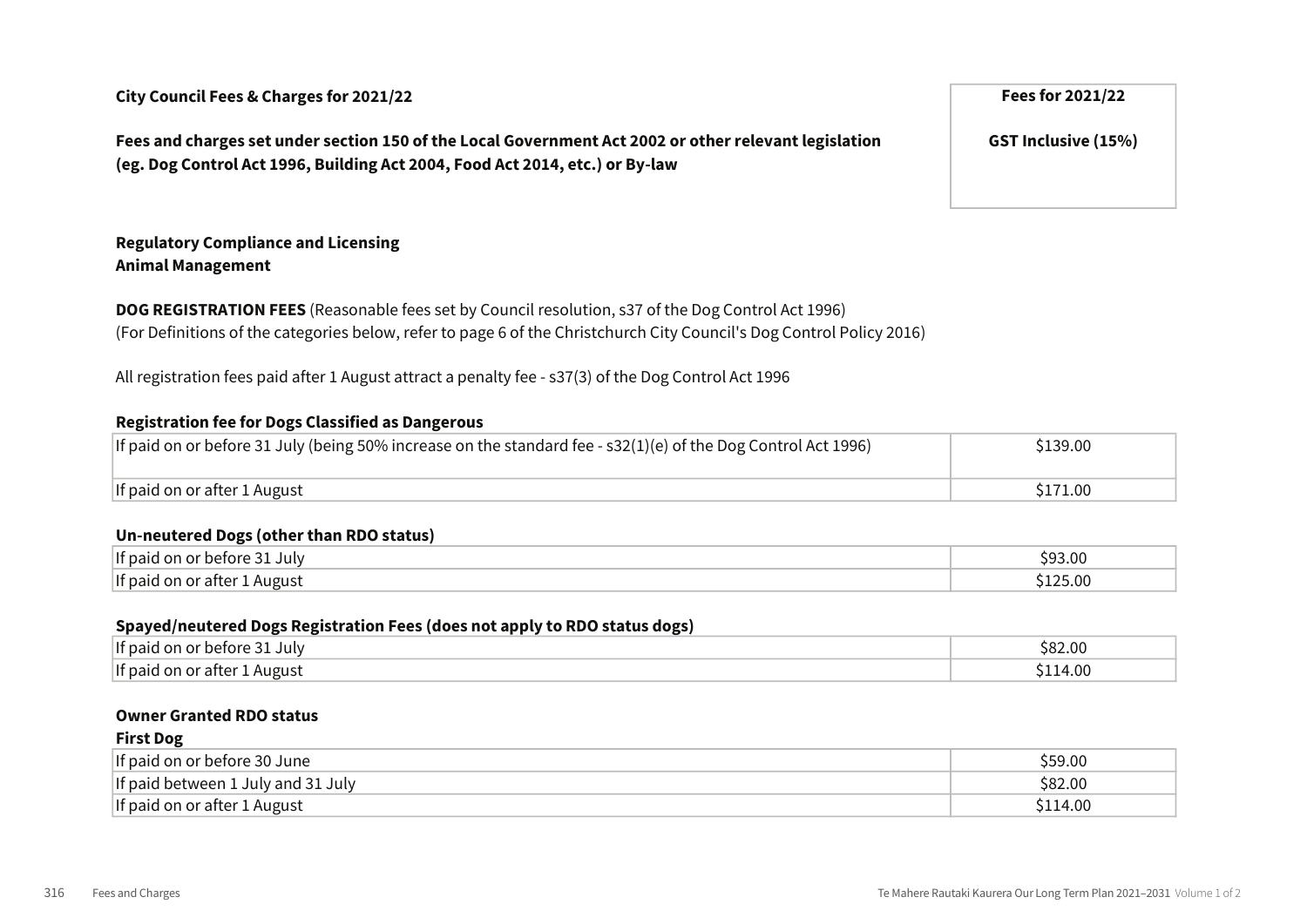| City Council Fees & Charges for 2021/22                                                                                                                                               | Fees for 2021/22           |
|---------------------------------------------------------------------------------------------------------------------------------------------------------------------------------------|----------------------------|
| Fees and charges set under section 150 of the Local Government Act 2002 or other relevant legislation<br>(eg. Dog Control Act 1996, Building Act 2004, Food Act 2014, etc.) or By-law | <b>GST Inclusive (15%)</b> |

# Regulatory Compliance and Licensing

| Second and subsequent dogs         |          |
|------------------------------------|----------|
| If paid on or before 30 June       | S41.00   |
| If paid between 1 July and 31 July | \$82.00  |
| If paid on or after 1 August       | \$114.00 |

# Working, and Rural Working Dog Registration Fees

| <b>First Dog</b>                  |         |
|-----------------------------------|---------|
| If paid on or before 31 July      | \$29.00 |
| If paid on or after 1 August      | \$41.00 |
| <b>Second and Subsequent Dogs</b> |         |
| If paid on or before 31 July      | \$24.00 |
| If paid on or after 1 August      | \$34.00 |
|                                   |         |

| <b>Disability Assist Dogs Registration</b> | חוח<br>aarg. |
|--------------------------------------------|--------------|
|--------------------------------------------|--------------|

# LICENCE TO OWN MORE THAN TWO DOGS

Fees payable for a licence to own more than two dogs (only applies to properties less than one hectare)

| One off property inspection application fee payable to obtain a licence to own more than two dogs - per property fee | \$72.00 |
|----------------------------------------------------------------------------------------------------------------------|---------|
| Re-inspection fee - to upgrade/change of dog/additional dog on an existing licence to own more than two dogs for     | \$34.00 |
| the same property                                                                                                    |         |
| .                                                                                                                    |         |

(change to new property means new initial inspection fee rather than re-inspection)